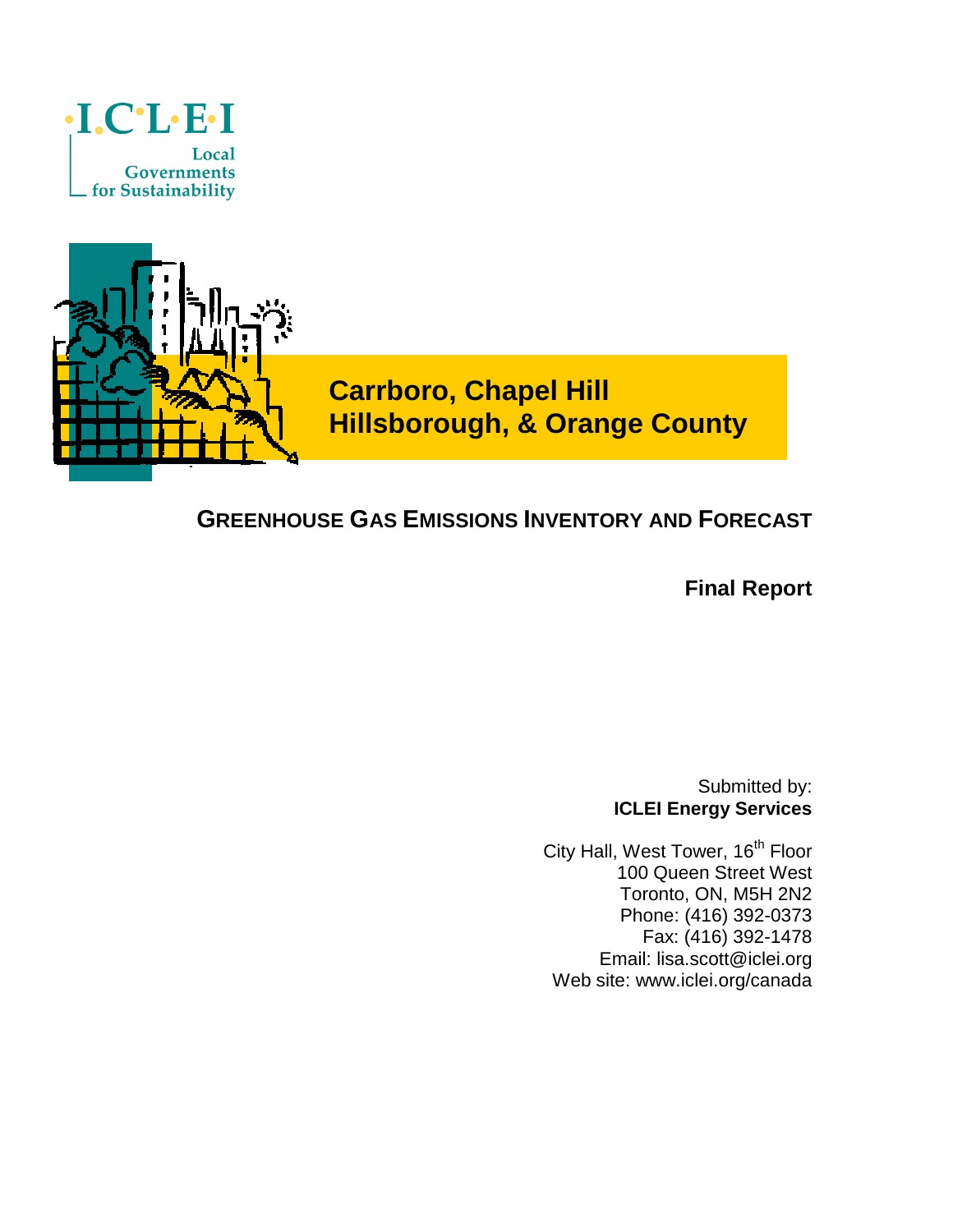# **Table of Contents**

| J.             |       |                                                                      |  |
|----------------|-------|----------------------------------------------------------------------|--|
|                | 1.1   |                                                                      |  |
|                | 1.2   |                                                                      |  |
|                | 1.3   |                                                                      |  |
|                | 1.4   |                                                                      |  |
|                | 1.5   | Local, Regional, National and Global Action on Climate Change 11     |  |
|                | 1.6   | Cities for Climate Protection: Five Milestones to Sustainability  13 |  |
| $2^{\circ}$    |       |                                                                      |  |
|                | 2.1   |                                                                      |  |
|                | 2.2   |                                                                      |  |
|                | 2.2.1 |                                                                      |  |
|                | 2.2.2 |                                                                      |  |
|                | 2.2.3 |                                                                      |  |
|                | 2.2.4 |                                                                      |  |
|                | 2.3   |                                                                      |  |
|                | 2.3.1 |                                                                      |  |
|                | 2.3.2 |                                                                      |  |
|                | 2.3.3 |                                                                      |  |
|                | 2.3.4 |                                                                      |  |
|                | 2.3.5 |                                                                      |  |
|                | 2.3.6 |                                                                      |  |
|                | 2.4   |                                                                      |  |
| 3              |       |                                                                      |  |
|                | 3.1   |                                                                      |  |
|                | 3.1.1 |                                                                      |  |
|                | 3.1.2 |                                                                      |  |
|                | 3.1.3 |                                                                      |  |
|                | 3.1.4 |                                                                      |  |
|                | 3.1.5 |                                                                      |  |
|                | 3.1.6 |                                                                      |  |
|                | 3.2   |                                                                      |  |
|                |       |                                                                      |  |
|                | 3.2.2 |                                                                      |  |
|                | 3.2.3 |                                                                      |  |
|                | 3.2.4 |                                                                      |  |
|                | 3.2.5 |                                                                      |  |
|                | 3.2.6 |                                                                      |  |
| $\overline{4}$ |       |                                                                      |  |
|                | 4.1   |                                                                      |  |
|                | 4.1.1 |                                                                      |  |
|                | 4.1.2 | 2030 Currently Planned Emission Reduction Scenario 39                |  |
|                | 4.1.3 |                                                                      |  |
|                | 4.2   |                                                                      |  |
|                | 4.2.1 |                                                                      |  |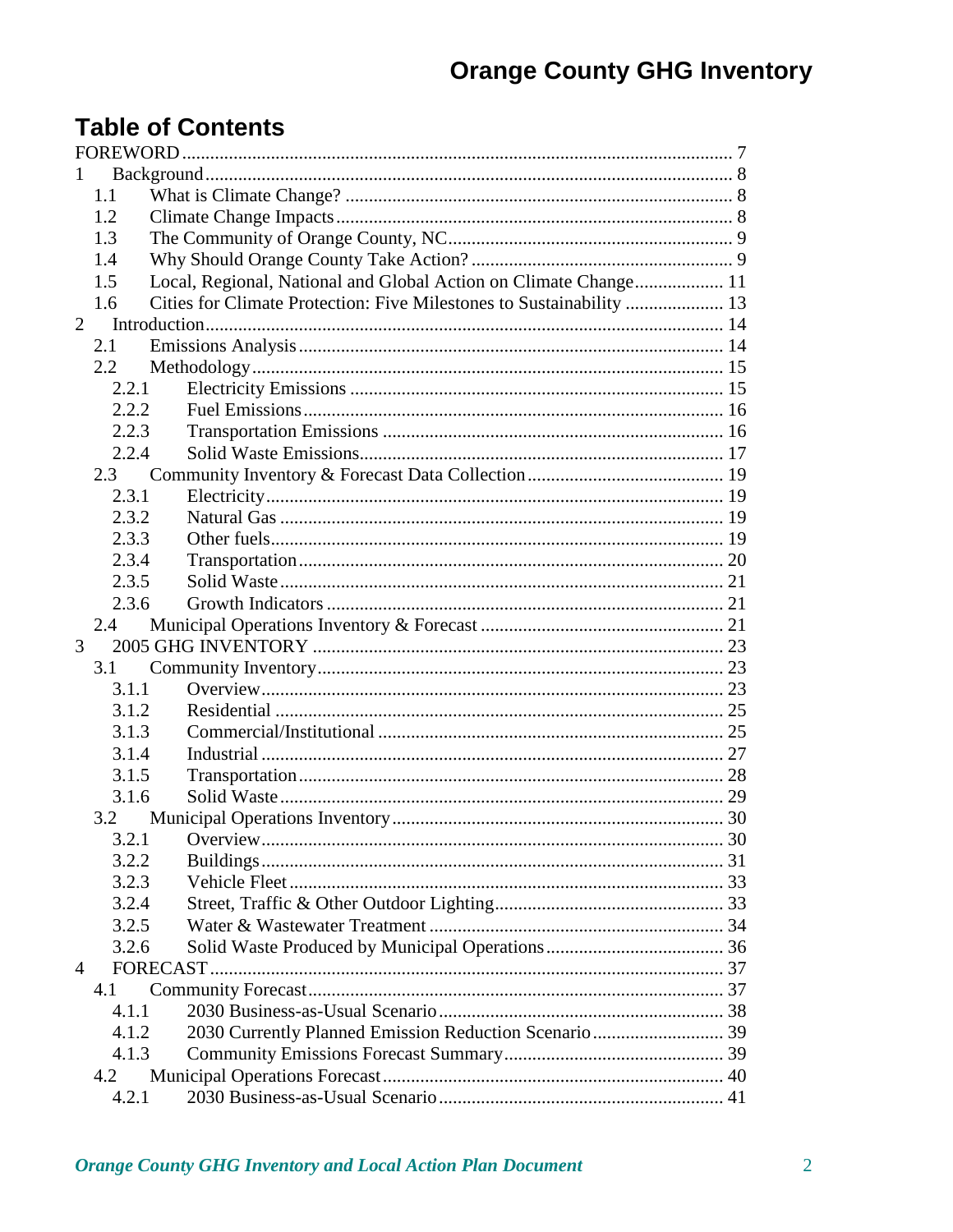|    | 4.2.2                                                                           |     |                                                                                   |    |
|----|---------------------------------------------------------------------------------|-----|-----------------------------------------------------------------------------------|----|
| 5  |                                                                                 |     |                                                                                   |    |
|    | 5.1                                                                             |     |                                                                                   |    |
|    | 5.2                                                                             |     |                                                                                   |    |
|    | 5.3                                                                             |     | Existing Reduction Measures for Local Government Operations  50                   |    |
|    | 5.4                                                                             |     | Planned Future Reduction Measures for Local Government Operations 51              |    |
| 6  |                                                                                 |     |                                                                                   |    |
|    | 6.1                                                                             |     |                                                                                   |    |
|    | 6.1.1                                                                           |     |                                                                                   |    |
|    | 6.1.2                                                                           |     |                                                                                   |    |
|    | 6.2                                                                             |     |                                                                                   |    |
|    | 6.2.1                                                                           |     |                                                                                   |    |
|    | 6.2.2                                                                           |     |                                                                                   |    |
|    | 6.2.3                                                                           |     |                                                                                   |    |
|    | 6.2.4                                                                           |     |                                                                                   |    |
|    | 6.2.5                                                                           |     |                                                                                   |    |
|    | 6.3                                                                             |     |                                                                                   |    |
|    | 6.3.1                                                                           |     |                                                                                   |    |
|    | 6.3.2                                                                           |     |                                                                                   |    |
|    | 6.3.3                                                                           |     |                                                                                   |    |
|    | 6.3.4                                                                           |     |                                                                                   |    |
|    | 6.3.5                                                                           |     |                                                                                   |    |
|    | 6.4                                                                             |     |                                                                                   |    |
|    | 6.4.1                                                                           |     |                                                                                   |    |
|    | 6.4.2                                                                           |     |                                                                                   |    |
|    | 6.5                                                                             |     |                                                                                   |    |
|    | 6.5.1                                                                           |     |                                                                                   |    |
|    | 6.5.2                                                                           |     |                                                                                   |    |
|    | 6.5.3                                                                           |     |                                                                                   |    |
|    | 6.5.4                                                                           |     |                                                                                   |    |
|    | 6.5.5                                                                           |     |                                                                                   |    |
|    | 6.5.6                                                                           |     |                                                                                   |    |
|    | 6.5.7                                                                           |     |                                                                                   | 79 |
| 7  |                                                                                 |     |                                                                                   |    |
| 8  |                                                                                 |     |                                                                                   |    |
| 9  |                                                                                 |     |                                                                                   |    |
| 10 |                                                                                 |     |                                                                                   |    |
| 11 |                                                                                 |     | Appendix E - Energy Consumption Estimates for Proposed Changes to Building Tenure |    |
| 12 |                                                                                 |     |                                                                                   |    |
| 13 |                                                                                 |     |                                                                                   |    |
| 14 |                                                                                 |     |                                                                                   |    |
| 15 |                                                                                 |     |                                                                                   |    |
| 16 |                                                                                 |     |                                                                                   |    |
|    | Appendix H - Summary of Local Government Greenhouse Gas Emissions in 2005<br>17 |     |                                                                                   |    |
|    |                                                                                 | 100 |                                                                                   |    |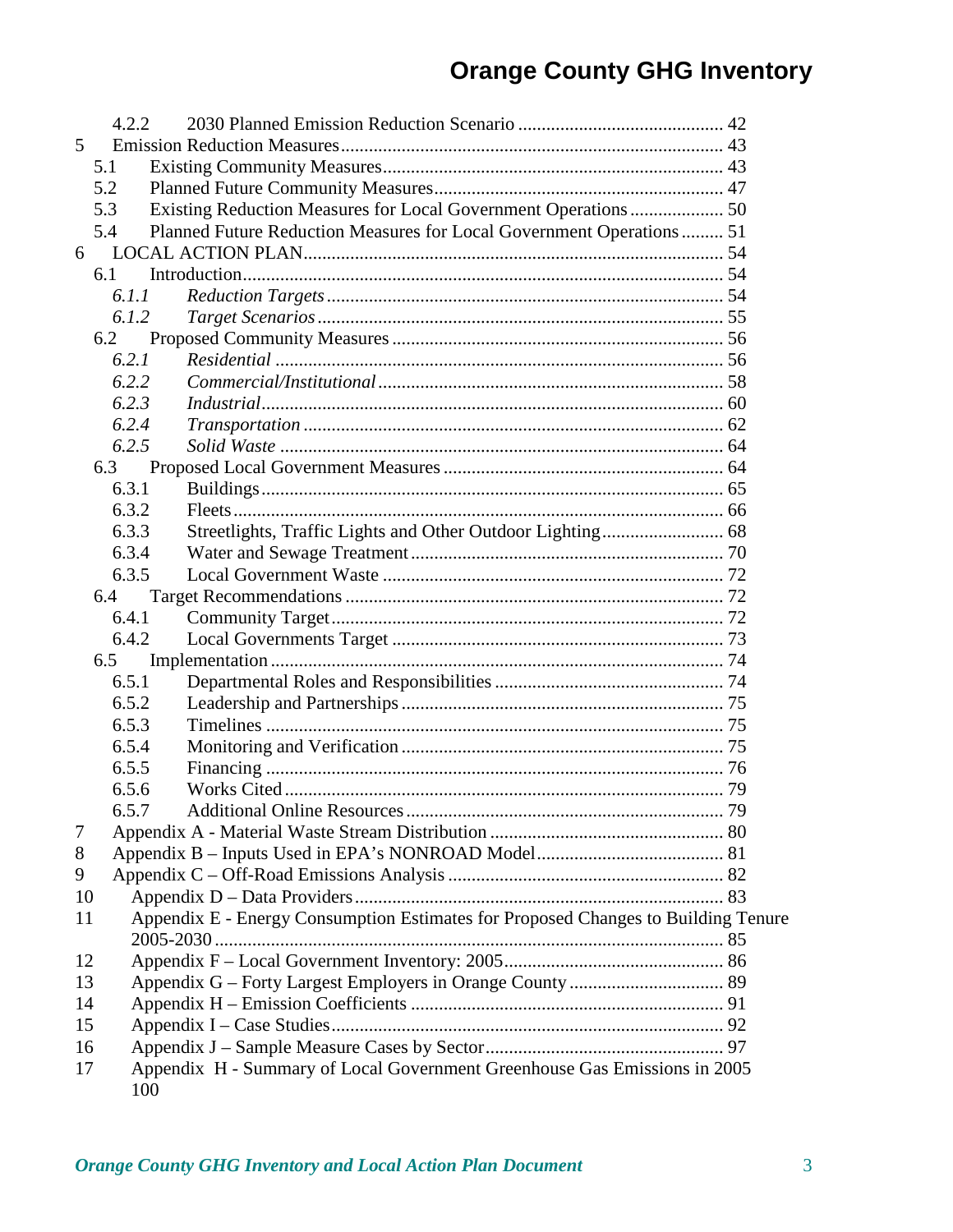## **LIST OF TABLES**

| Table 3. Base Year (2005) Community Energy Use and GHG Emissions by Sector (tons)23           |  |
|-----------------------------------------------------------------------------------------------|--|
|                                                                                               |  |
| Table 5. Commercial/Institutional Sector: Base Year 2005 Energy Use & GHG Emissions           |  |
|                                                                                               |  |
| Table 6. UNC Energy Consumption and Greenhouse Gas Emissions FY2004-2005 26                   |  |
| Table 7. Industrial Sector: Base Year 2005 Energy Use & GHG Emissions  27                     |  |
| Table 8. Transportation Base Year 2005 Fuel Use and GHG Emissions  28                         |  |
|                                                                                               |  |
|                                                                                               |  |
|                                                                                               |  |
| Table 12. Local Government Buildings: Base Year 2005 Energy Use, Energy Costs and             |  |
|                                                                                               |  |
| Table 13. Town of Hillsborough: Top Three Large Emission-Intensive Facilities 32              |  |
| Table 14. Orange County: Top Five Large Emission-Intensive Facilities  32                     |  |
| Table 15. Local Government Vehicle Fleets: Base Year 2005 Energy Consumption, Costs and       |  |
|                                                                                               |  |
|                                                                                               |  |
| Table 17. Local Government Street Lights, Traffic Signals & Other Outdoor Lights: 2005 Energy |  |
|                                                                                               |  |
| Table 18. Local Government Water & Wastewater Treatment: Base Year 2005 Energy Use,           |  |
|                                                                                               |  |
|                                                                                               |  |
|                                                                                               |  |
| Table 21. Local Government Operations: 2005 & 2030 Emission Scenarios (Emissions in Tons)     |  |
|                                                                                               |  |
| Table 22. Existing Community Emission Reduction Measures and Their Potential Annual Impacts   |  |
|                                                                                               |  |
| Table 23. New Community Emission Reduction Measures Implemented After Base Year 2005:         |  |
|                                                                                               |  |
| Table 24. Existing Local Government Emission Reduction Measures  50                           |  |
| Table 25. Local Government Operations: Planned New or Expanded Emission Reduction             |  |
| Measures                                                                                      |  |
| Table 26. Emission Reduction Targets Adopted by Other Local Governments  55                   |  |
|                                                                                               |  |
|                                                                                               |  |
|                                                                                               |  |
|                                                                                               |  |
|                                                                                               |  |
|                                                                                               |  |
|                                                                                               |  |
|                                                                                               |  |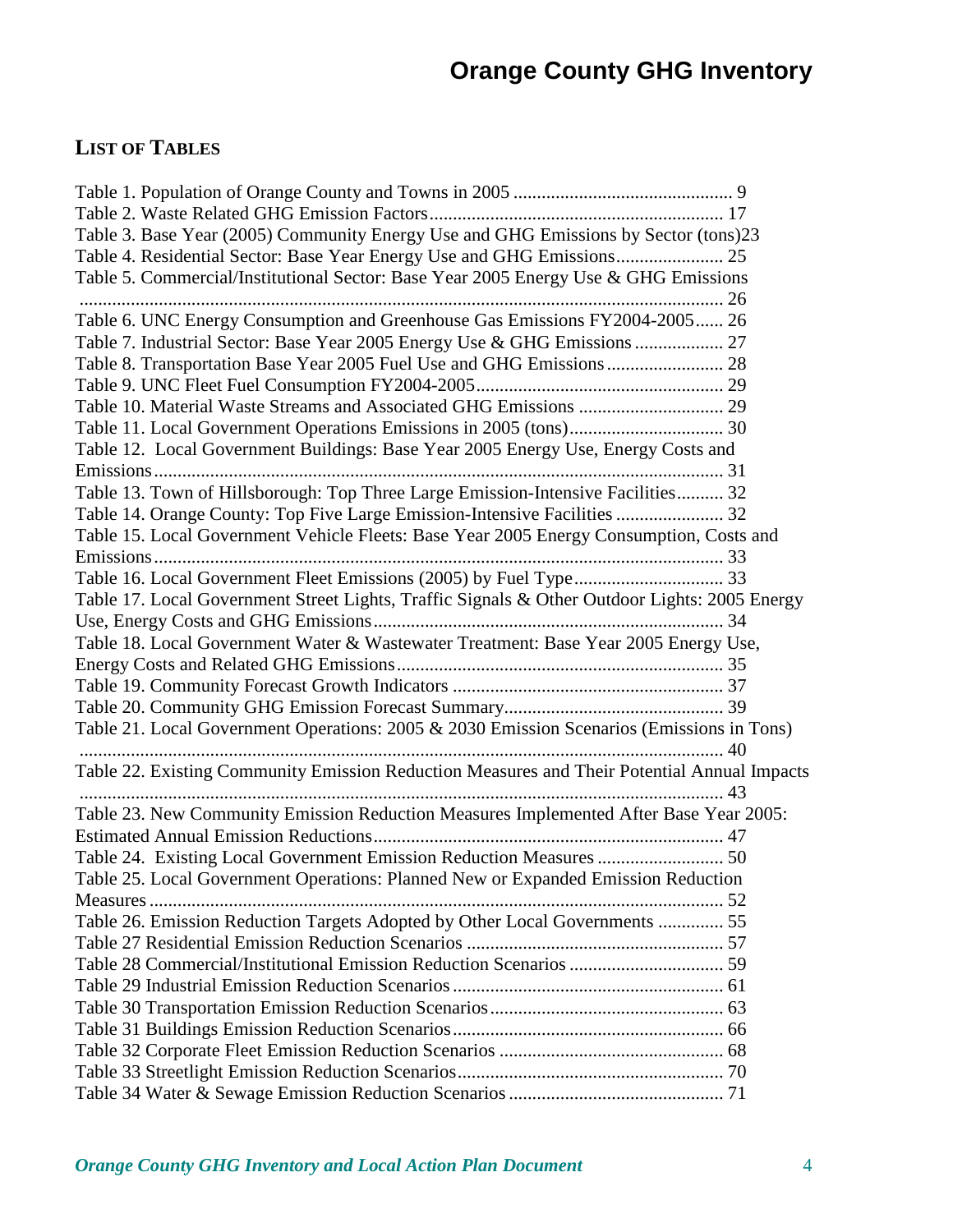| Table 35 County Waste Disposal Report, Orange County Fiscal Year 2004/2005 with Status of |  |
|-------------------------------------------------------------------------------------------|--|
|                                                                                           |  |
|                                                                                           |  |
|                                                                                           |  |
|                                                                                           |  |
|                                                                                           |  |
|                                                                                           |  |
| Table 41 Orange County Buildings, 2005 Energy Consumption, Cost and Building Size86       |  |
| Table 42 Town of Carrboro Buildings, 2005 Energy Consumption, Cost and Building Size      |  |
|                                                                                           |  |
| Table 43 Town of Chapel Hill Buildings, Energy Consumption, Cost and Building Size88      |  |
| Table 44 Town of Hillsborough Buildings, Energy Consumption, Cost and Building Size88     |  |
|                                                                                           |  |
| Table 46 Region 09-Southeastern Electricity Reliability Council/Excluding Florida  91     |  |
|                                                                                           |  |
|                                                                                           |  |

## **LIST OF FIGURES**

| Figure 2. Base Year Distribution of GHG Emissions from Local Government Operations 31 |
|---------------------------------------------------------------------------------------|
|                                                                                       |
| Figure 4. 2005 Community GHG Emissions, 2030 BAU and 2030 Planned Emission 39         |
| Figure 5. Local Government Operations GHG Emissions Scenarios Forecasts 2005 – 2030   |
|                                                                                       |
|                                                                                       |
|                                                                                       |
|                                                                                       |
|                                                                                       |
|                                                                                       |
|                                                                                       |
|                                                                                       |
|                                                                                       |
|                                                                                       |
|                                                                                       |
|                                                                                       |
|                                                                                       |
|                                                                                       |
|                                                                                       |
|                                                                                       |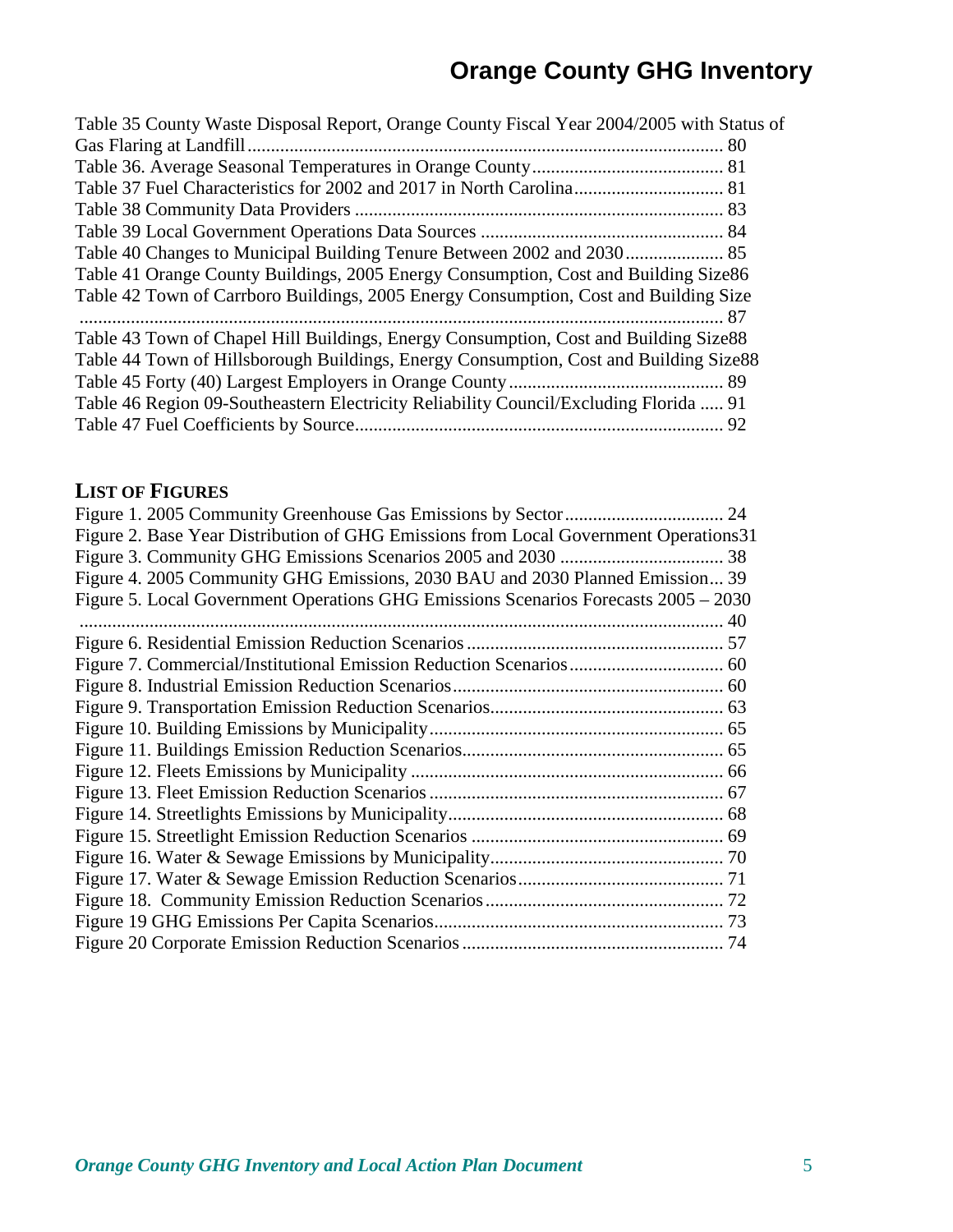#### **LIST OF ACRONYMS**

**BAU** – business as usual; a scenario in which growth, energy use and waste production continue to follow existing patterns.

**Btu** - British Thermal Units; the quantity of heat required to raise the temperature of 1 pound of liquid water by 1 degree Fahrenheit at the temperature at which water has its greatest density (approximately 39 degrees Fahrenheit). A standard unit of measure.

**CACP –** Clean Air Climate Protection; the software used by ICLEI to calculate GHG emissions.

**CCP –** Cities for Climate Protection; a program developed by ICLEI to help local governments track and reduce greenhouse gas emissions from their operations and communities.

**CRed** – Community Carbon Reduction Program; a greenhouse gas mitigation program developed by the University of East Anglia, UK.

**DCHC MPO –** Durham-Chapel Hill-Carrboro Metropolitan Planning Organization.

**GHGs** – greenhouse gases; primarily consisting of carbon dioxide  $(CO_2)$ , methane  $(CH_4)$ , and nitrous oxide  $(N_2O)$ 

**GHG** – equivalent  $CO<sub>2</sub>$  (e  $CO<sub>2</sub>$ ); used to describe all greenhouse gas emissions in an equivalent volume of carbon dioxide.

**ICLEI –** Local Governments of Sustainability; formerly the International Council for Local Environmental Initiatives.

**kWh –** kilowatt hours; a unit commonly used to measure electricity.

**LAP** – Local Action Plan.

**LRTP** – Long Range Transportation Plan (a publication of the DCHC MPO).

**MMBtu** – Millions of British Thermal Units.

**t** – tons (short ton); typically the unit of measure in which emissions are calculated equivalent to 2000 lbs. Not to be confused with a metric tonne.

**VMT** – Vehicle Miles Traveled; measure of the total distance traveled within a community. This is used to estimate fuel consumption and greenhouse gas emissions.

**UNC** – University of North Carolina at Chapel Hill.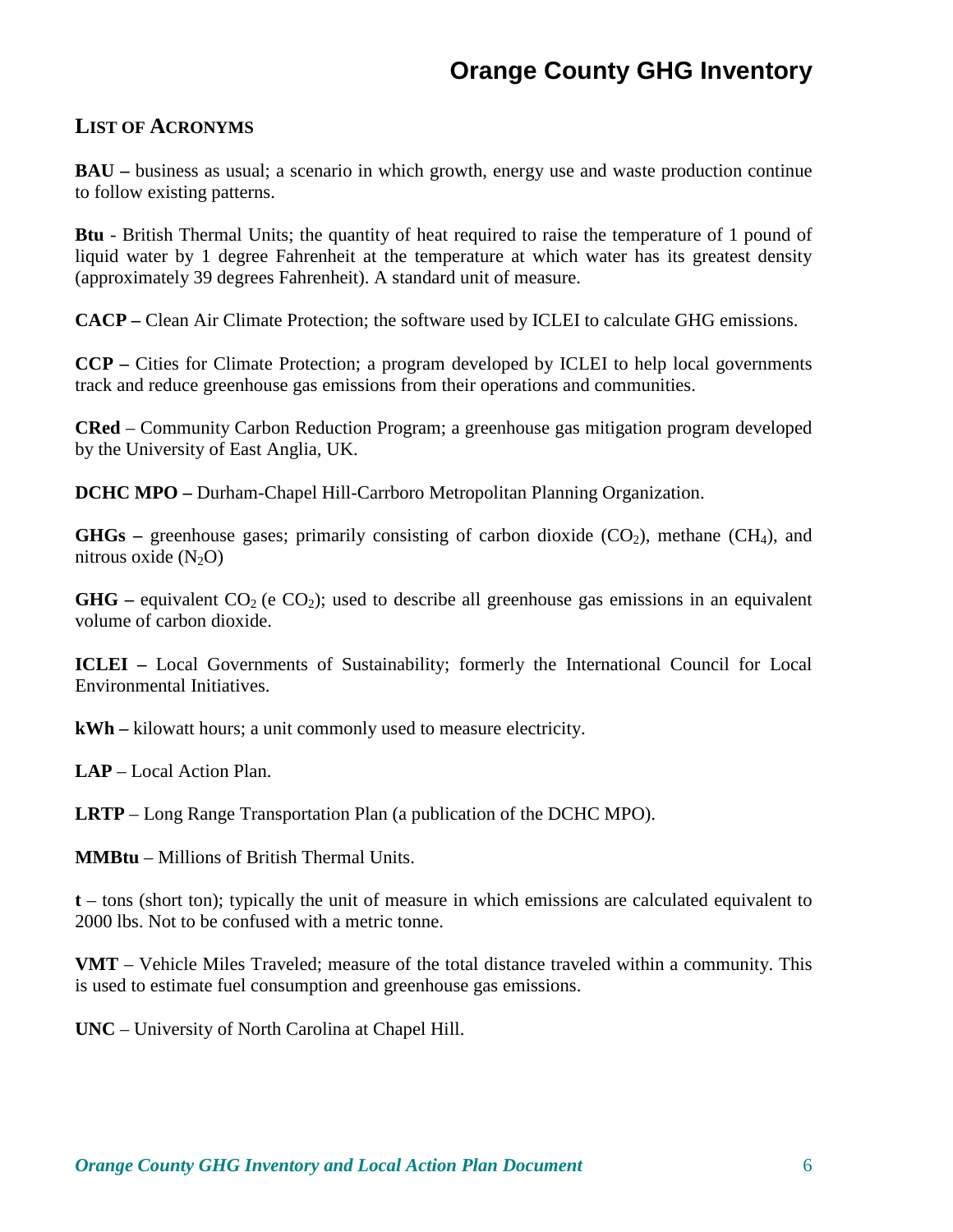# **FOREWORD**

The following report is a working document and should be considered to be a work-in-progress. This report contains the baseline inventory (2005), and a forecast of emissions to the target year 2030. The communities involved will need to select collective emissions reduction targets for both the community and for local government operations to achieve by the target year. The forecasts will help to determine how much growth in emission between 2005 and 2030 will need to be offset, before a further reduction in emissions below baseline levels can be achieved.

This report also contains an inventory of emissions reduction measures already in place, or planned within Orange County, Hillsborough, Carrboro and Chapel Hill. The measures section is intended to illustrate what types of programs are already in place in Orange County, as well as which of these programs have been the most successful at reducing greenhouse gas emissions. This information will be helpful when the communities begin to implement more reduction activities.

The Emissions Reduction Plan contains recommendations for the types of programs that could be implemented by the local governments of Orange County to reduce emissions in their communities and in their own operations by 2030. Using measures recommended by staff and committee members, as well as their own recommendations, ICLEI has developed scenarios that illustrate the levels of emissions reductions that are achievable based on different levels/ of commitment on the part of the local governments (low, medium and high). Staff and the Climate Change Committee are responsible for selecting targets (for the local governments sector and the community sector) and recommending them to town councils and the county board of commissioners for formal adoption.

This report is divided into six sections. Section 1 provides background information on climate change and the community of Orange County, as well as an introduction to the Cities for Climate Protection (CCP) campaign, and rationale for participation in the program. Section 2 lays out the methodology of the project, and emission calculations, as well as data sources used for completing the inventory. Section 3 of the report contains the 2005 baseline greenhouse gas inventory for both the municipal sector and the community sector in Orange County. Section 4 contains the forecast of emissions to the target year 2030, given current levels of growth. Section 5 contains details of the GHG reduction measures currently in place, or planned in Orange County that ICLEI has been able to collect and quantify. Section 6 contains the body of the Local Action Plan, including: recommended measures (by sector), illustrative case studies, general recommendations, and estimated reductions under the conservative, moderate and aggressive scenarios.

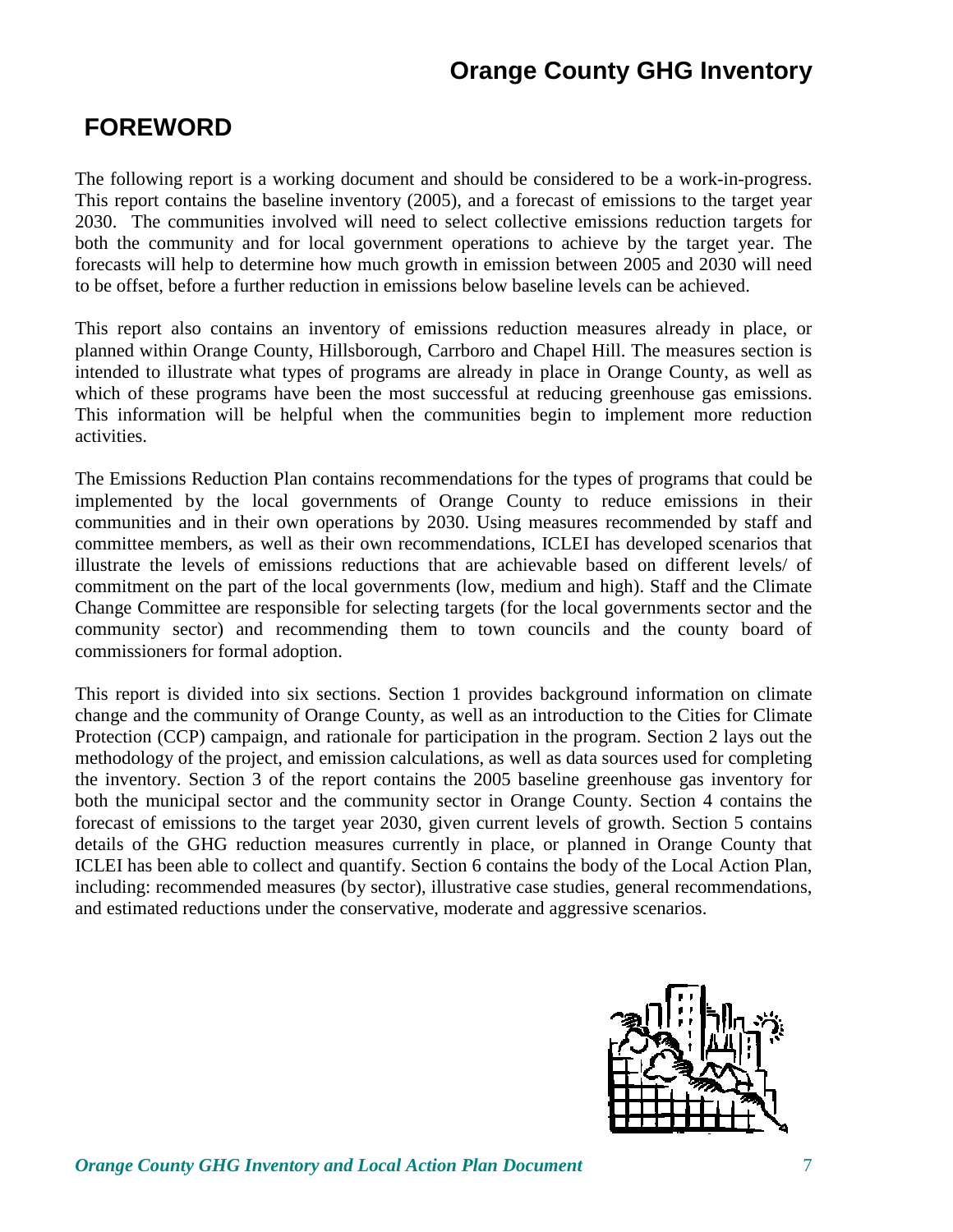# **1 Background**

### **1.1 What is Climate Change?**

At its most basic level, climate change is a change in the long-term average weather (temperature, precipitation, wind patterns) that a given region experiences. On a global scale, climate change refers to changes in the Earth's climate as a whole. The Earth's temperature is regulated by a natural system known as the "greenhouse effect" whereby a delicate balance of naturallyoccurring gases traps some of the sun's radiation near the earth's surface. This radiation heats the atmosphere and creates the conditions which make life on earth possible. The most common naturally occurring greenhouse gases (GHG) include: carbon dioxide, water vapor, methane, nitrous oxide, and ozone.

Over time, human activities and lifestyles have resulted in increased concentration of greenhouse gases, intensifying the natural greenhouse effect thus warming the atmosphere more rapidly. The current atmospheric concentrations of greenhouse gases are unprecedented and could potentially have devastating consequences. International scientific consensus is that that our world is getting warmer faster. Climate data gathered during the past 150 years has shown that while the earth has gone through a series of warm periods and cool periods, the rate of increase in average global temperatures has exceeded that of any historical period. This is cause for concern. At the current rate of increase, most experts agree that average global temperatures could rise by 2.5 to 10.4 degrees Fahrenheit over the period from 1990 to  $2100<sup>1</sup>$  Climate systems exist as a delicate balance and marginal warming has the potential to affect not only temperatures but also precipitation, wind patterns, water levels and other aspects of planet's regulatory system. Climate change, if allowed to continue unabated, has the potential to dramatically alter the planet and life as we know it.

## **1.2 Climate Change Impacts**

<u>.</u>

Scientists have predicted that climate change may have significant effects in a variety of areas. Environmental impacts could include flooding and erosion in coastal regions, increased risk to forests from pests and drought, changes in agriculture yields. More frequent and severe weather conditions, such as drought, could threaten water sources, causing a decline in water quality and quantity which negatively impacts, humans fish and wildlife.

Climate change will also affect human health directly and indirectly. Higher air temperatures could result in increased heat-related illness or death, particularly in the very young, the ill, and the elderly. Respiratory disorders or allergies could worsen as a result of increased heat, humidity and declining air quality, as could the spread of vector-borne infectious diseases (such as the West Nile Virus). Extreme weather events, such as tornadoes, hurricanes and heat waves could result in increased deaths and injuries.

<sup>&</sup>lt;sup>1</sup> Intergovernmental Panel on Climate Change Working Group I, Third Assessment Report, 2002.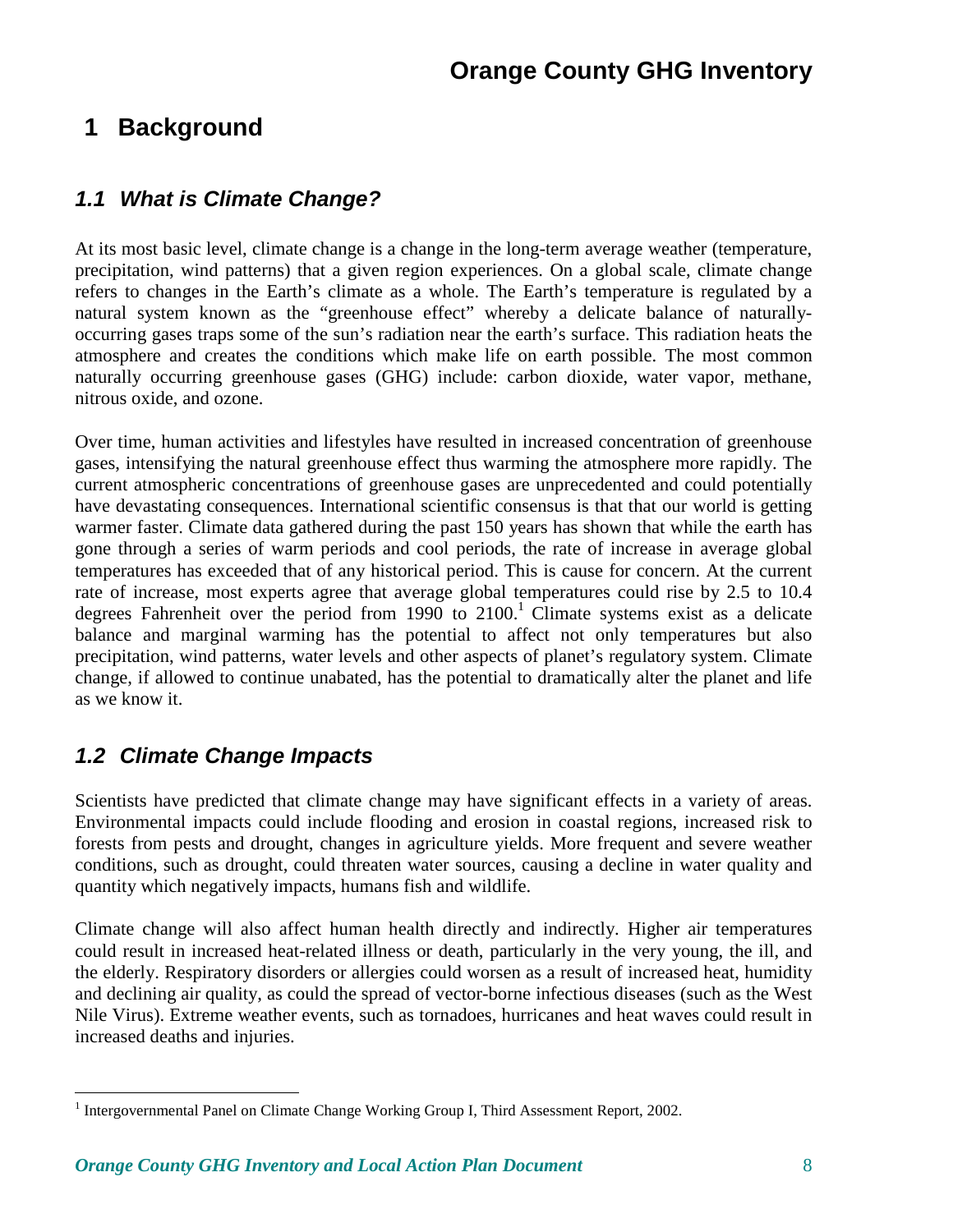## **1.3 The Community of Orange County, NC**

Orange County, North Carolina is a growing, dynamic community comprised of both beautiful, rolling farmland and the towns of Chapel Hill, Carrboro and Hillsborough. Orange County is adjacent to Durham County and the City of Durham and nearby Raleigh is located in Wake County. Chapel Hill, Durham, and Raleigh, and surrounding areas in Orange, Durham and Wake Counties, respectively, are referred to as the Research Triangle Region, due to their numerous prominent universities and medical and technological research industries. These sectors attract skilled and educated workers to high paying jobs and the average standard of living in the region is excellent. As a result of the booming local economy and mild climate, the Triangle Region continues to be rated as one of the best places to live in America. As a result, the region continues to attract new businesses and workers and is experiences a rapid rate of growth, which is expected to continue into the coming decades.

In Orange County, over 95% of the workforce is employed in the commercial/institutional sector, major components of which include retail, office work, service provision, medical centers and universities. The remaining 5% of the workforce is employed in the industrial sector.<sup>2</sup> In 2005, the total population of Orange County was 121,991. Table 1 displays the populations of the Towns of Chapel Hill, Carrboro and Hillsborough and the county as a whole in 2005.

| Lable 1. I optimulation of Orange County and Towns in 2003 |                      |  |  |
|------------------------------------------------------------|----------------------|--|--|
| l Community                                                | 2005 Population      |  |  |
| Chapel Hill                                                | 50.262               |  |  |
| Carrboro                                                   | 17.797               |  |  |
| Hillsborough                                               | 6.162                |  |  |
| <b>Rural Orange County</b>                                 | 45.964               |  |  |
| <b>Orange County Total</b>                                 | 121,991 <sup>3</sup> |  |  |

**Table 1. Population of Orange County and Towns in 2005** 

## **1.4 Why Should Orange County Take Action?**

Because of their population density, urban and suburban areas will be more susceptible than rural areas to the negative impacts of climate change. Apart from Orange County's responsibility to do its part to reduce its total contribution to the global climate change problem, there are numerous associated benefits of reducing GHG emissions in the region.

#### • **Improved Service Delivery**

Through the implementation of energy efficiency initiatives in their facilities and operations and throughout the community, the county and towns will be able to offer their services more efficiently and economically.

<sup>&</sup>lt;u>.</u> 2 Data source: DCHC MPO

<sup>&</sup>lt;sup>3</sup> Data source: NC State Demographer's Office. Note: In NC and many other states, cities limits can cross county borders. The city limits of Mebane and Durham both extend somewhat into Orange County and Chapel Hill's city limits extent somewhat into Durham county.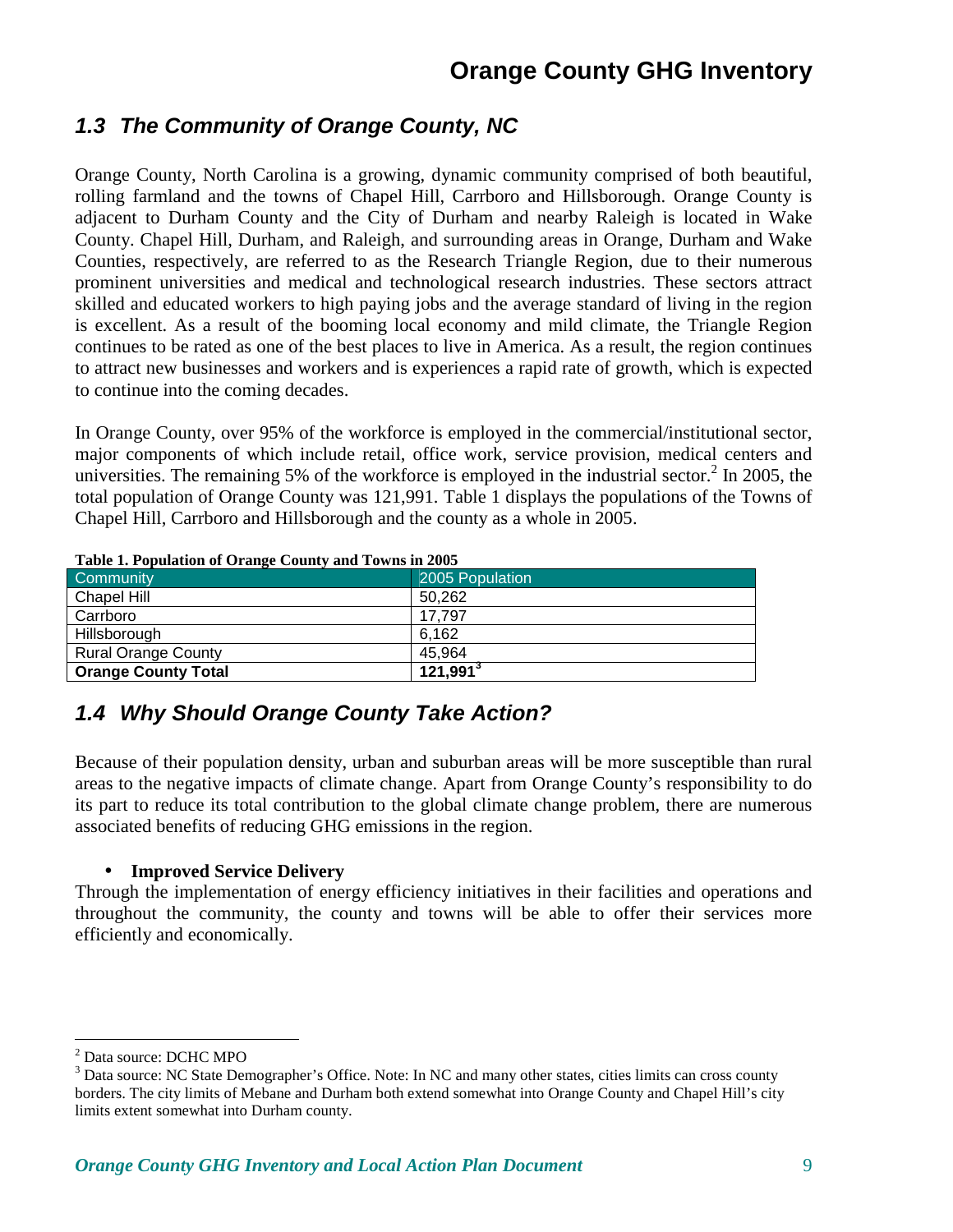#### • **Reduced Costs**

By reducing energy consumption, the county, towns and local citizens will save money on energy bills. While energy efficiency initiatives may require an initial capital investment, paybacks of between four and seven years can be expected in many cases and savings will continue well beyond the payback period. Furthermore, by reducing the amount paid for energy, the towns, county and its citizens will be less vulnerable to fluctuations in the market price of energy.

#### • **Improved Air Quality and Public Health**

The combustion of fossil fuels used to produce electricity, heat buildings, and power vehicles emits a variety of pollutants into the atmosphere known to have negative health impacts and reduce local air quality. Reduced energy consumption will result in a reduction in local air pollutants such as sulfur dioxide (SO2), nitrogen oxides (NOx), volatile organic compounds (VOC), particulate matter (PM10), and carbon monoxide (CO). Fighting climate change will also help to offset some its adverse health impacts such as the increased spread of vector borne disease, respiratory ailments and death or injury caused by extreme weather events mentioned above.

#### • **Asset Management**

Proper asset management involves developing a plan to systematically review the state of facility operations and equipment and implementing a logical repair or upgrade schedule that focuses on a proactive approach to facility improvements. It reduces emissions and also makes good business sense. Preventative maintenance improves the value of local governments' assets by reducing facilities' operating costs, upgrading equipment, and decreasing deferred maintenance. Increasing the efficiency of facilities and operations leads to more efficient, effective and reliable operations, which in turn leads to greater client satisfaction, and the cost savings incurred from improved energy efficiency.

#### • **Leadership**

By taking concrete steps to address climate change and reduce the emission of greenhouse gases from facilities and operations, Chapel Hill, Carrboro, Hillsborough and Orange County will be able to lead by and provide a solid example to the community. The county and towns have already made commitments to reduce greenhouse gas emissions through participation in the Cities for Climate Protection (CCP) program and as members of ICLEI – Local Governments for Sustainability.

#### • **Quality of Life for Citizens/ Healthy Cities**

By reducing expenditures on energy and fuel, the county and towns can apply the savings towards improving various community services. These may include increasing the number of bike paths, improved public transit and more green space. Measures that make Orange County residents less dependent on automobiles can reduce traffic congestion, clean the air, and contribute to more efficient homes and offices and more sustainable land use patterns. Together, these types of measures can help build healthier, more sustainable communities.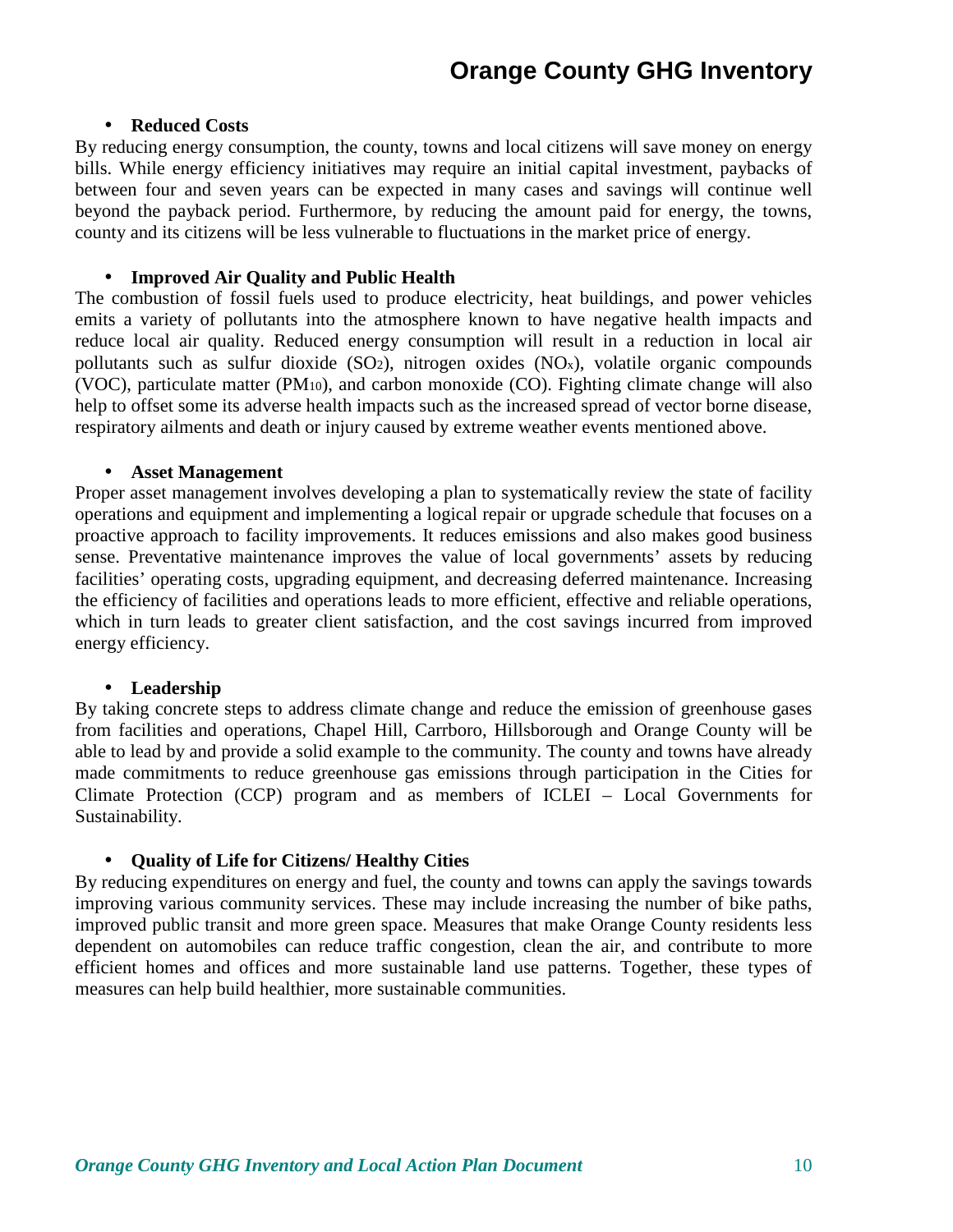### **1.5 Local, Regional, National and Global Action on Climate Change**

In 2001, Chapel Hill and Carrboro became members of ICLEI - Local Governments for Sustainability, an international membership association of over 1000 local governments worldwide committed to a sustainable future. In

*US CCP Participants are saving over \$535 million each year in energy and fuel costs and are reducing GHG emission by 23 million tons per year* 

2003 Orange County also joined ICLEI. The three local governments have also all committed to take part in ICLEI's Cities for Climate Protection (CCP) campaign, joining over 800 municipalities in 31 countries worldwide that participate in the CCP campaign. In the United States alone, over 400 municipalities have joined the CCP. Collectively, American CCP participants, representing approximately 55 million Americans or twenty percent of the total US population, are reducing greenhouse gases by 23 million tons per year, equivalent to the emissions produced annually by four million passenger vehicles, or 1.8 million households. These communities are also reducing local air pollutants by more than 43,000 tons per year and saving over \$535 million annually in energy and fuel costs. Through this project and report, Chapel Hill, Carrboro and Orange County, in conjunction with the Town of Hillsborough, are working towards completing Milestones One, Two and Three of the CCP campaign.

This inventory and plan coincides with other actions currently being undertaken at the local, regional and national level. As an example of two institutions working together to combat climate change, UNC - Chapel Hill and the Town of Chapel Hill are concurrently working on establishing and piloting Community Carbon Reduction (CRed) programs. The CRed was developed by the University of East Anglia in the UK to help reach the target of 60% reduction in greenhouse gas emissions by 2025 set by the British government. This program seeks to engage the public and local business and organizations in personal carbon reduction efforts. In 2004, UNC Chapel Hill students partnered with University of Cambridge students to implement a pilot CRed program in the City of Cambridge. Upon returning from Cambridge, students challenged Chapel Hill to be the first CRed community in the US, and Chapel Hill Mayor Kevin Foy accepted this challenge. UNC's Carolina Environmental Program (CEP) is taking the lead on these projects and has completed CRed inventories for both the university and in the community. The students and faculty in the CEP have worked with the university to establish economically viable timelines for the implementation of a CRed plan for the university and the university has submitted its intermediate target reductions to the CRed program.

On the national level the United States Department of Energy (DOE) in April 2006, issued new guidelines for the voluntary reporting of greenhouse gas emissions known as "1605 (b)." These new guidelines encourage broader reporting of emissions and sequestration by industry, utilities, small businesses and institutions. The goal of this registry is to comply with the current administration's goal of reducing greenhouse gas emission intensity. Emissions intensity refers to the quantity of emissions resulting from each unit of production rather than reducing overall emissions. Under the program, participating companies will submit an annual report of emissions and reduction efforts. This registry will enable emitters to be credited with reductions they have made. The intent of the new guidelines is to improve accuracy, reliability and verifiability of reported emissions.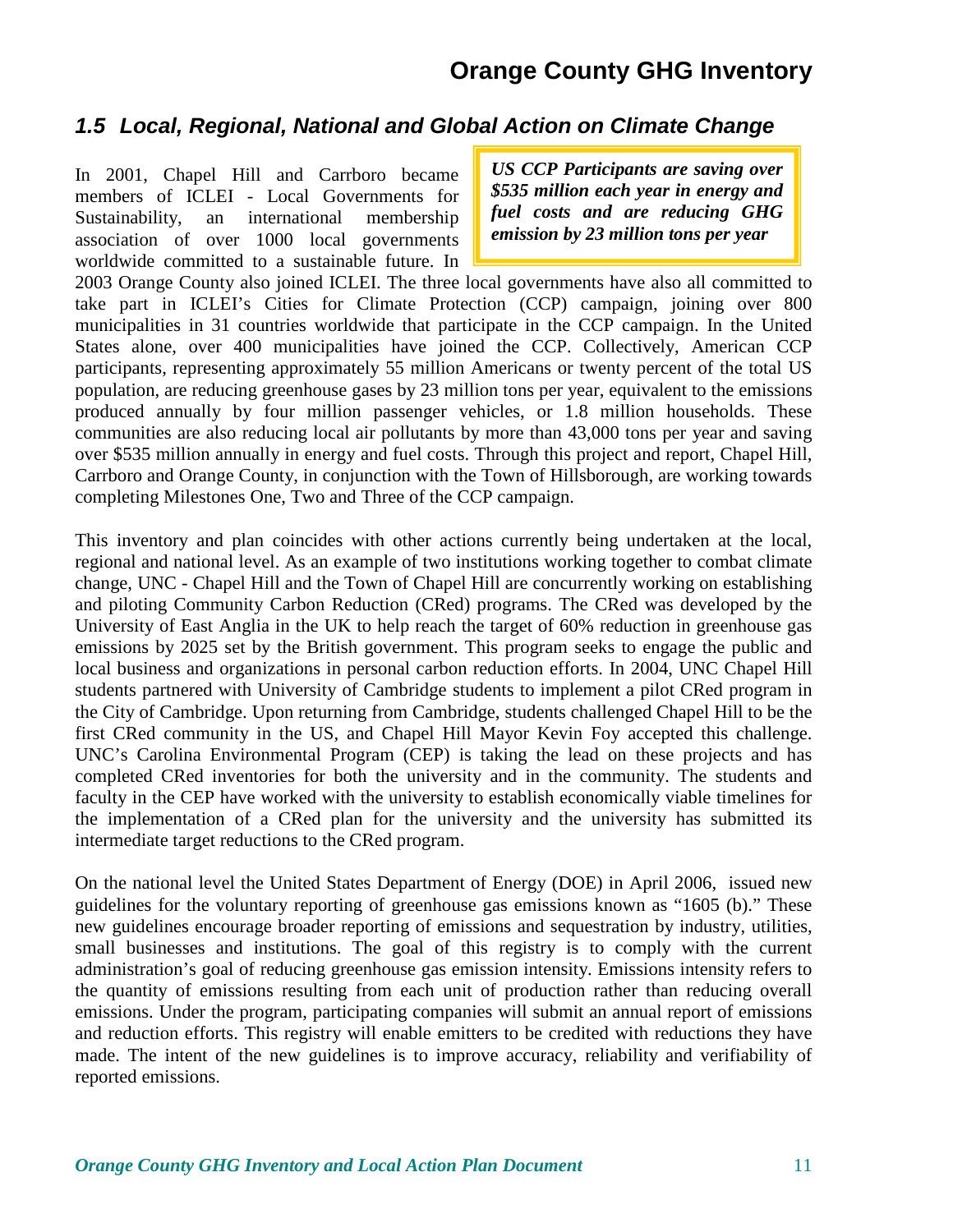At the state level, in 2006, the North Carolina Department of Environment and Natural Resources (DENR) has convened the Climate Action Plan Advisory Group (CAPAG), a group of interested citizens and local climate and energy experts. The purpose of the CAPAG is to develop recommendations to DENR and the Division of Air Quality for a state level climate action plan, focusing in particular on economic opportunities and co-benefits associated with potential climate mitigation actions. The goal of the CAPAG is to seek consensus on a comprehensive series of locally proposed actions to reduce GHG's in North Carolina. With so many of the sources of GHG emissions being under their direct or indirect control, local governments will undoubtedly play a key role in enabling North Carolina to achieve any emission reduction plan established by the CAPAG. Because Carrboro, Hillsborough and Chapel Hill, Orange County and the State of North Carolina are all planning for climate change action concurrently, they are poised to aid one another in achieving their mutual goals of climate change mitigation and social and economic vitality.

The City of Durham and Durham County are also currently developing a greenhouse emission inventory and local action plan. Given the proximity of the Orange County and Durham County, their shared interest in climate change mitigation, and a history of cooperation, it makes sense that the local governments work together to identify potential emission reduction measures that could be implemented cooperatively, which would allow the governments to maximize their available resources. The Durham Chapel Hill Carrboro Metropolitan Planning Organization (DCHC MPO) has been involved with the development of both the Durham and Orange County inventories and local action plans. These plans will complement the DCHC MPO's Long Range Transportation Plan (DCHC LRTP), which uses 2005 as a base year and plans for sustainable growth in transportation infrastructure to 2030.

Given current action at the local, state and national level to regulate greenhouse gas emissions, the time is right for Orange County and the towns of Chapel Hill, Carrboro and Hillsborough to act as leaders on climate change mitigation for the social, environmental and economic sustainability of the region.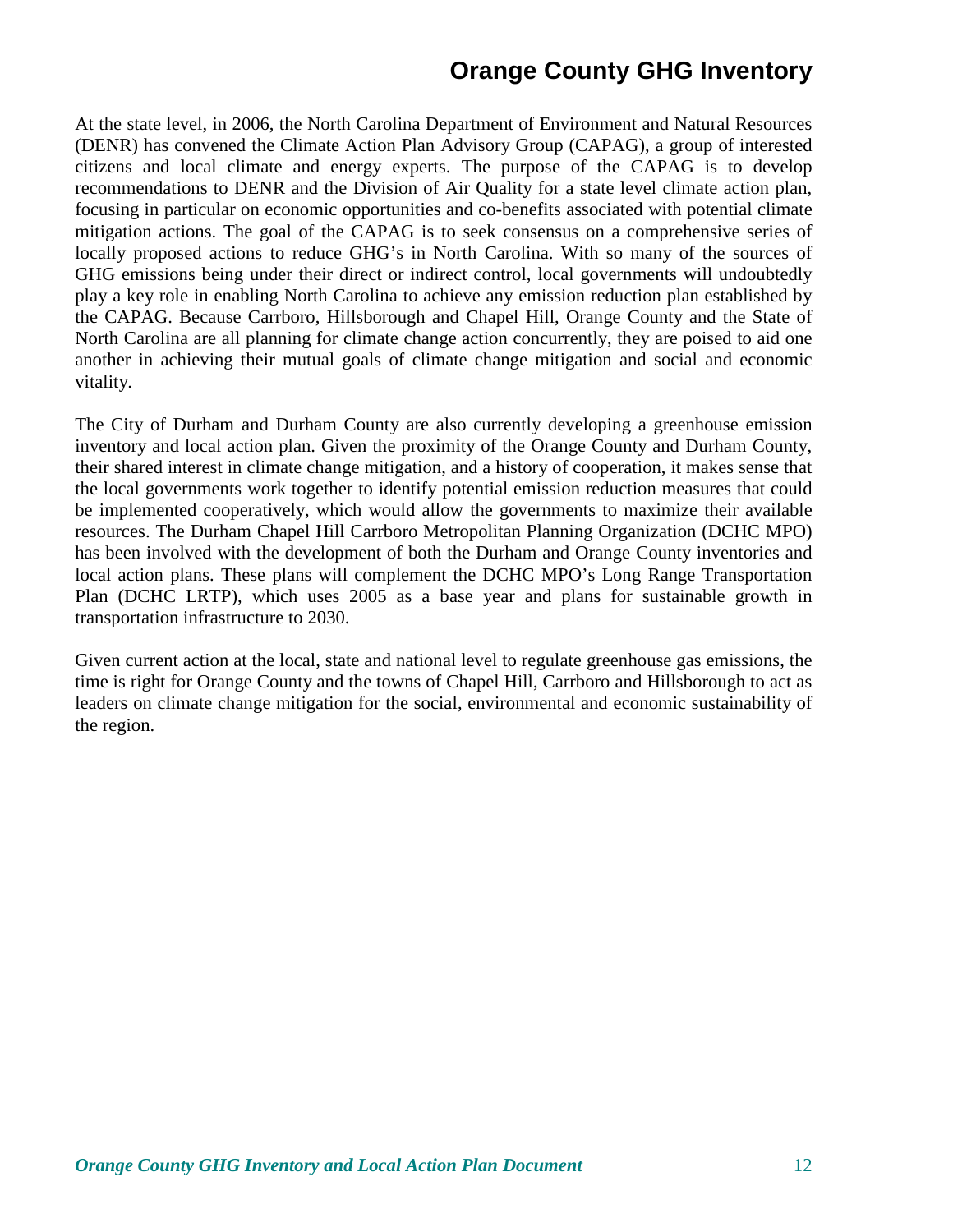## **1.6 Cities for Climate Protection: Five Milestones to Sustainability**

Orange County and the towns of Chapel Hill and Carrboro have formally committed to follow the five milestone framework of the Cities for Climate Protection. The five milestones of the program are:

**Milestone 1.** Conduct a baseline emissions inventory and forecast. Based on energy consumption and waste generation, the city calculates greenhouse gas emissions for a base year (e.g., 2005) and forecasts emissions for a future year (e.g., 2030) based on current trends. The inventory and forecast provide a benchmark against which the local government can measure progress towards reducing emissions.

**Milestone 2.** Adopt an emissions reduction target for the forecast year. The local government establishes an emission reduction target as a percentage decrease from baseline year emissions, for both the local government and community as a whole. The target both fosters political will and creates a framework to guide the planning and implementation of measures.

**Milestone 3.** Develop a Local Action Plan. Through a multi-stakeholder process, the local government develops a Local Action Plan that describes the policies and measures that the local government will take to reduce greenhouse gas emissions and achieve its emissions reduction target. Most plans include a timeline, a description of financing mechanisms, and an assignment of responsibility to departments and staff. In addition to direct greenhouse gas reduction measures, most plans also incorporate public awareness and education efforts.

**Milestone 4.** Implement policies and measures. The local government implements the policies and measures contained in its Local Action Plan. Typical policies and measures implemented by CCP participants include energy efficiency improvements to municipal buildings and water treatment facilities, streetlight retrofits, public transit improvements, installation of renewable power applications, and methane recovery from waste management.

**Milestone 5.** Monitor and verify results. Monitoring and verifying progress on the implementation of measures to reduce or avoid greenhouse gas emissions is an ongoing process. Monitoring begins once measures are implemented and continues for the life of the measures, providing important feedback that can be used to improve the measures over time.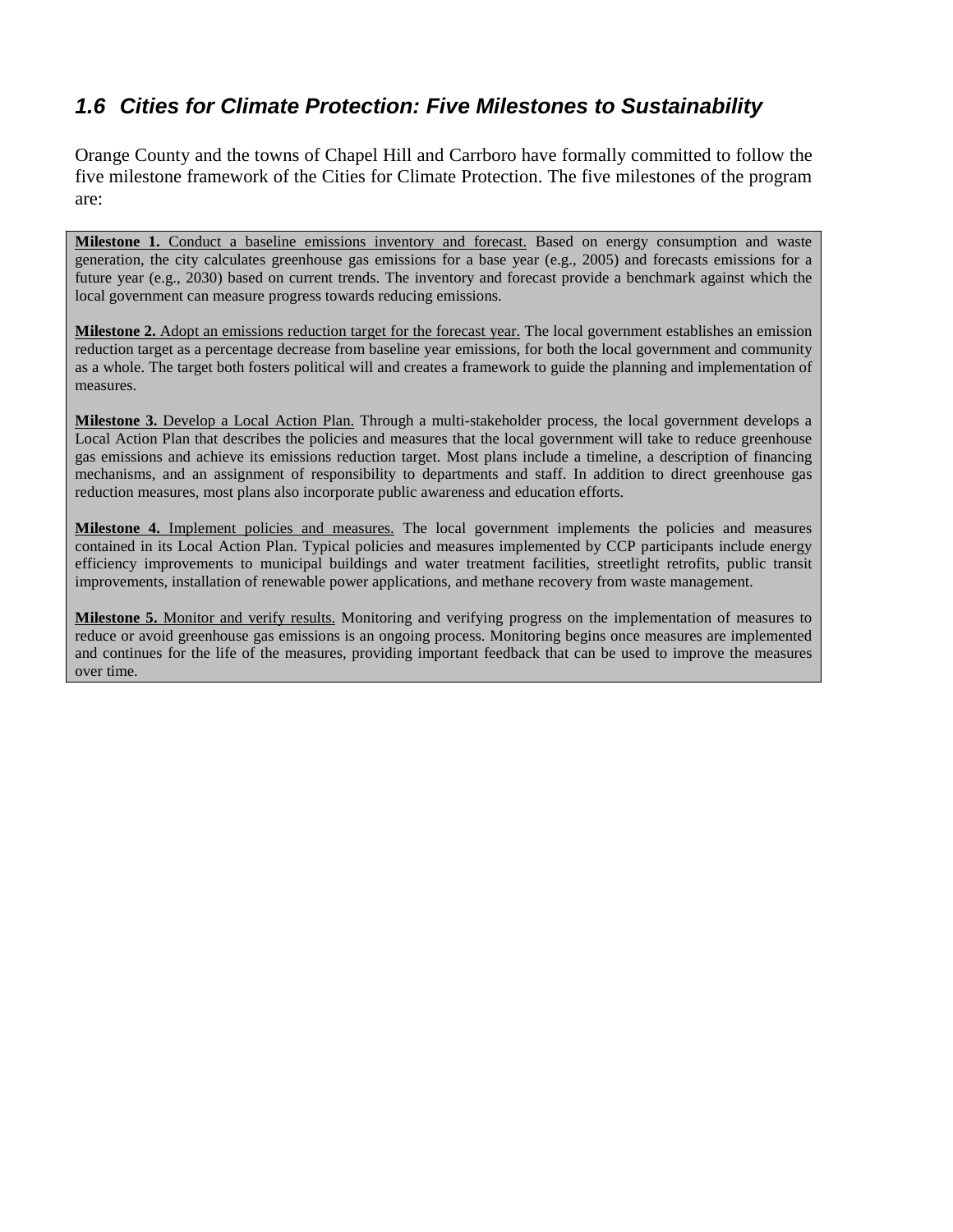## **2 Introduction**

### **2.1 Emissions Analysis**

The purpose of a GHG inventory is to provide a baseline against which the community can measure progress towards the reduction of GHGs. The baseline inventory expresses GHG production as the number of tons of carbon dioxide equivalent ( $eCO<sub>2</sub>/GHG$ ) produced by energy use and waste production in the community. Carbon dioxide equivalent  $(eCO<sub>2</sub>)$  is a commonly used measure that expresses all GHGs as an equivalent amount of carbon dioxide. For example, nitrous oxide  $(N_2O)$  is 310 times as potent as carbon dioxide in causing the greenhouse effect. Therefore, one ton of  $N_2O$  is equivalent to 310 tons of  $CO_2$  and equals 310 tons of eCO<sub>2</sub>. The reduction target that the community chooses is expressed as a percentage reduction from this baseline emission. For example, if a community is producing 100,000 tons of GHGs in its baseline year and they commit to a 20% reduction in emissions by its target year, it is committing to produce only 80,000 tons of GHGs by its target year.

The forecast section of the report helps a community to take into account any growth that the community will experience between the baseline year and the forecast year. If a community continues to grow and continues to consume energy at current rates, emissions will grow beyond current levels. For example, a community with a baseline inventory of 100,000 tons of GHG emissions may grow in size and produce 120,000 tons of GHGs by the forecast year if current energy consumption patterns continue. Therefore, in order for this community to reach its target of 80,000 tons, or a 20% decrease from baseline year emissions, the community must really offset 40,000 tons of emissions, rather than 20,000 tons. In this way, the forecast is an essential and useful tool for ensuring that targets are met in spite of growth.

Orange County's inventory and forecast capture emissions from all areas of local government operations (i.e. municipal and county owned and/or operated buildings, streetlights, transit systems, vehicle fleets, wastewater treatment facilities and waste generated by government operations) and from energy and waste related community activities (i.e. residential and commercial/institutional buildings, motor vehicles, waste streams, industry). The inventory excludes emissions from certain other sources such as agriculture, cement production, paving, air and marine traffic in accordance with the CCP Protocol. This is because these sources are typically out of a local government's control are usually accounted for in state-level and national inventories.

The inventory and forecast provide a benchmark against which the towns and county can measure progress towards reducing emissions. In combination with an analysis of the impacts of existing climate mitigation activities in the community, the inventory will also enable Orange County and the towns of Chapel Hill, Carrboro and Hillsborough to identify those areas in which the local governments and the community at large have successfully reduced emissions and those areas that are auspicious for new mitigation activities. In this sense, the inventory and forecast are policy development tools.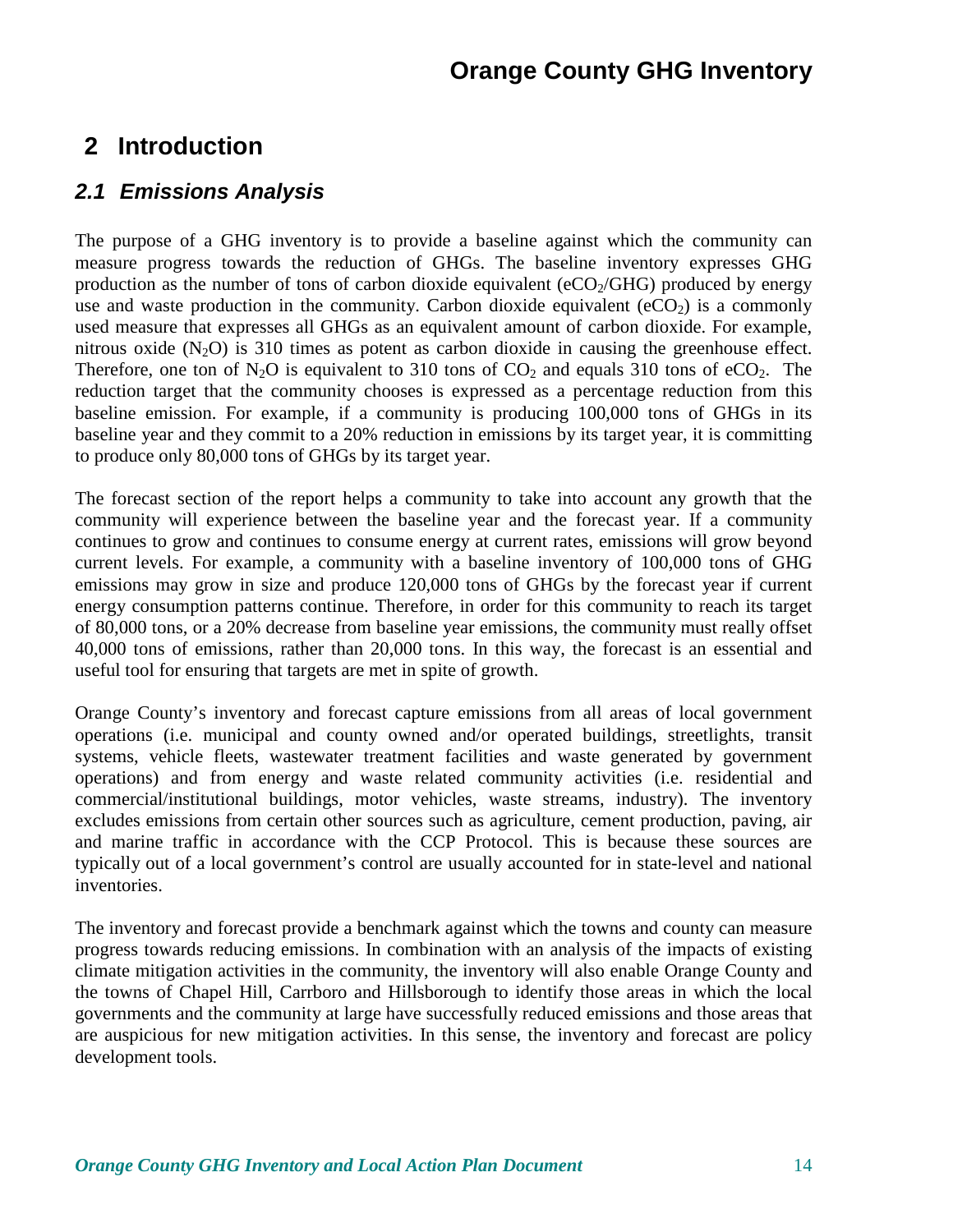### **2.2 Methodology**

At the onset of this project, Orange County and the participating towns established a joint advisory committee of local politicians and community members and a technical team of town and county staff to guide and assist with the creation of the inventory and the development of the local action plan. The teams consisted of people who would be both essential sources of information for the inventory and fundamental driving forces behind the implementation of a plan.

One of the first tasks that these teams were responsible for was to determine an appropriate base year and target year for the inventory. To coincide with Kyoto targets, ICLEI recommends a baseline year of 1990. However, this is often not possible to gather data from 1990, given the amount of time that has lapsed, and the lack of data available to local governments. If a baseline year of 1990 is not possible, ICLEI recommends using the furthest back year for which data is available. The years 2002 and 2005 were both considered for Orange County's inventory baseline year. Ultimately, the year 2005 was selected because it was the year for which the most comprehensive data was available. The one drawback of selecting such a recent baseline year, however, is that reductions measures undertaken up to that year cannot be counted towards the overall reduction target. The year 2030 was selected as the target year, partially so that this action plan would coincide with the DCHC MPO's *Long Range Transportation Plan*.

ICLEI used the Clean Air and Climate Protection (CACP) software to develop a GHG emission inventory, forecast, target and local action plan. The CACP software applies fuel and sectorspecific GHG emission factors to inputs of energy consumption in order to determine the emissions generated by the energy use.

A discussion of the process undertaken to collect inputs for the software is described in section 2.3. The remaining sections under 2.3 explain how emissions were calculated from energy consumption data.

### **2.2.1 Electricity Emissions**

GHG emissions from energy consumption are calculated using emissions coefficients which specify the amount of GHGs per unit of energy used. The coefficients are standard for different fuel types, but vary for electricity consumption depending on the annual average mix of fuel types used to produce the electricity in the region in which the municipality is located. The software uses the regions of the country defined by the North American Electric Reliability Council (NERC) to determine regional energy emissions. These regions correspond to grid-connected electricity-producing regions of the country. Orange County is located within NERC region 09 - Southeastern Electric Reliability Council/Excluding Florida.

The net GHG emission from a given source in tons per year is expressed as the product of the emission factor by the source's activity rate:

$$
E=E_f\times A
$$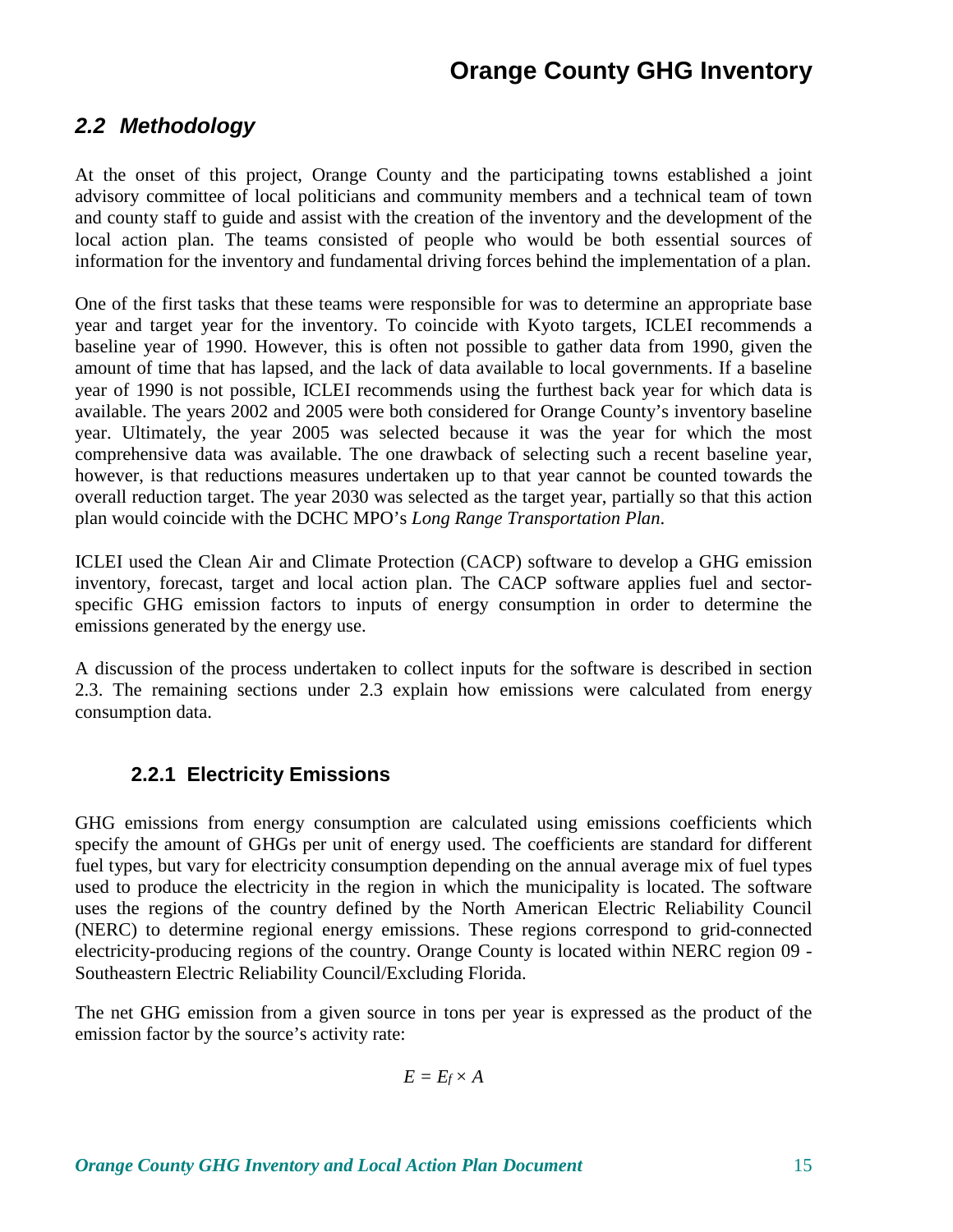The emission factor Ef is process specific and has a unit of mass per quantity (mass or volume) of raw material processed at source, e.g., the emission factor from natural gas combustion has a unit of pounds per millions of Btu of natural gas burned. The activity rate A is the quantity (mass or volume) processed at the source per unit time. The 2005 emission factors were used to calculate GHG emissions in this report. A further discussion of how emission factors were derived is included in Appendix H.

#### **2.2.2 Fuel Emissions**

The CACP software uses a set of carbon dioxide emission factors for all sectors (local government, residential, commercial/institutional, industrial, and transportation) for each fuel type. Carbon dioxide emissions vary only with the type and amount of fuel consumption and do not have significant technology dependence.

Carbon dioxide emissions from biomass fuels are excluded from the inventory. The rationale for this is that while the burning of fossil fuels releases carbon into the atmosphere, the burning of biologically derived fuels emits carbon dioxide that would have eventually been released in natural processes when the wood or biomass died and decomposed. This carbon is considered to be part of the natural carbon cycle. The burning of bio-fuels does not have a long term impact on climate change (i.e. its global warming potential is zero).

Examples of biologically derived fuels that are not included in the analysis are: wood and other wood derived fuels, landfill methane, sewage gas, methanol, ethanol and biodiesel. It should be noted that when blended fuels (i.e.  $B20 - 20\%$  biodiesel + 80% traditional diesel) are in use, the fossil fraction of the fuel does contribute to the net-GHG emissions.

It is assumed that all of these fuels are fully combusted when they are utilized. The CCP adopts the convention that burning of wood or biomass is not a source of GHG in the emissions inventory. This assumes that the source of the biofuel is allowed to regrow. For example, if the wood burned comes from an old growth forest that has been clear cut and converted into a parking lot, there would be a net increase of GHGs in the atmosphere. As most biofuels come from ongoing agricultural processes and not onetime land conversions, this is not usually an issue. Excluding the GHG emissions from the emissions analysis follows international (IPCC) conventions.

#### **2.2.3 Transportation Emissions**

The CACP software uses a simple equation for describing the impact of a particular measure or strategy for the transportation and vehicle fleet sectors. The following equation separates the vehicle miles traveled (VMT) component (number of trips, length of trips, number of people per vehicle) from the vehicle fuel efficiency (miles per US gallon ) and fuel (emissions/unit of fuel) components. For GHGs:

*Emissions = VMT X Emissions per VMT*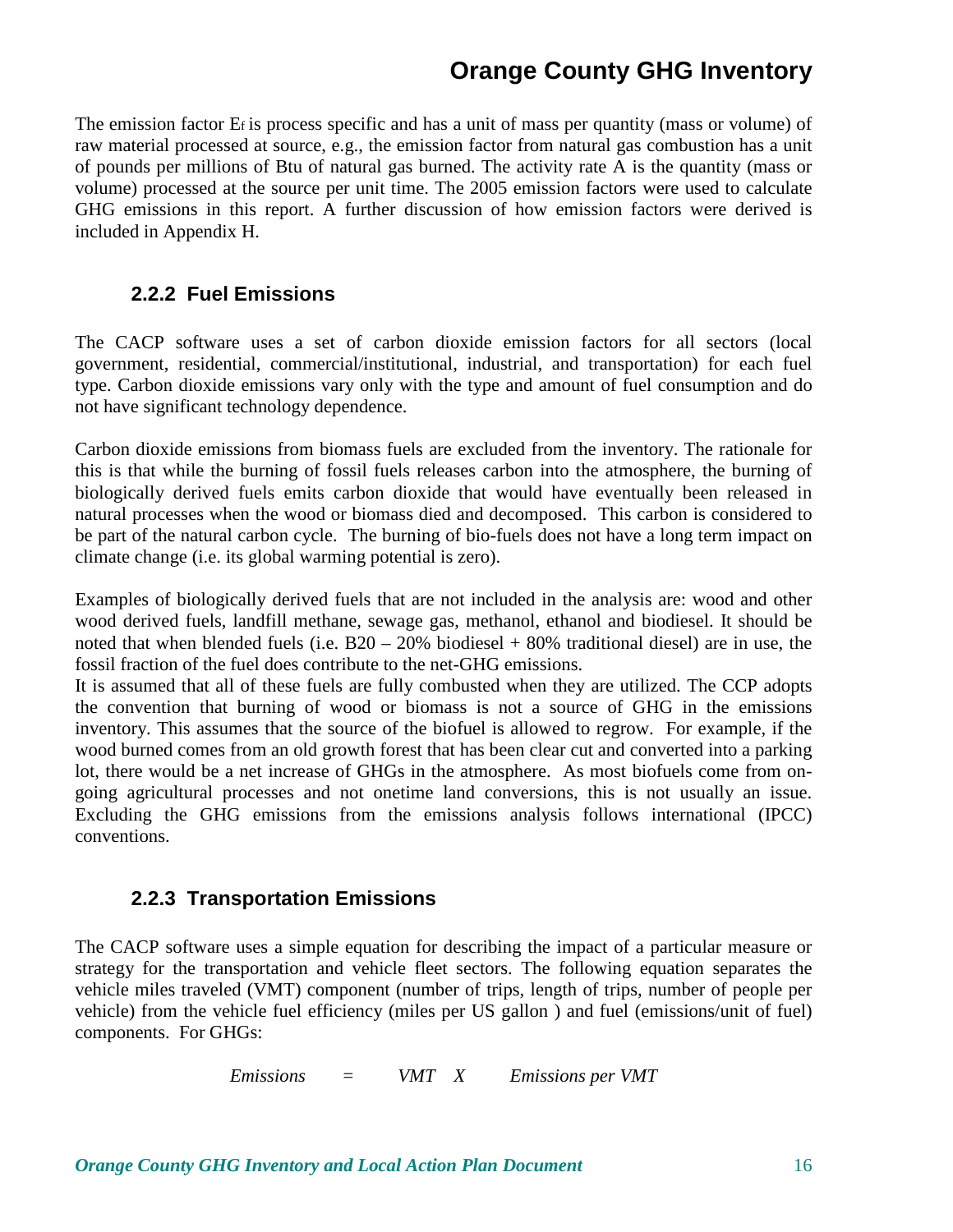The two terms in this equation can be broken down further:

*VMT = (Person-Trips/Persons per Vehicle) X Trip Length (miles)* 

The term in brackets represents vehicle-trips. The difference between the number of person-trips and the number of vehicle-trips depends on how many people there are in the vehicle. The vehicle occupancy factor (persons per vehicle) is the main reason why transit and car-pooling are such effective ways of reducing emissions per passenger mile of travel.

The second factor – Emissions/VMT -- also breaks down to separate factors describing the fuel efficiency of the vehicle and the emissions intensity of the fuel being used:

> *Emissions per VMT = Fuel Efficiency (i.e. miles per US gallon ) X Emissions per Unit of Fuel (the fuel type factor)*

Combining these factors leads to the five-factor formula for transportation emissions:

 $CO2$  *Emissions = (A/B) x C x D x E* 

- *A is the number of person trips made using the vehicle type*
- *B is the number of people per vehicle (occupancy factor)*
- *C is the trip length*
- *D is the fuel consumption (in L/100km)*
- *E is the emissions per unit of fuel (i.e. the fuel type factor)*

Each one of these factors is dependant on a number of other factors (technological, behavioral, structural, etc.), and are all interrelated. For example, a switch from an automobile to a diesel transit bus would change the value of *A* for cars and buses. While fuel consumption and emissions per unit (*D* and *E*) of fuel would increase due to the change in vehicle choice, the number of people per vehicle (on the transit bus) would increase substantially offsetting the increase of *D* and *E*.

#### **2.2.4 Solid Waste Emissions**

GHG emissions from waste and waste related measures depend on the type of waste and on the disposal method. The combinations of waste types and disposal methods used in the CACP software are shown below in Table 2. For each waste type and disposal method combination represented in the software, there is a set of five emission factors (A, B, C, D, E) which specify tons of GHG emissions per ton of waste:

**Table 2. Waste Related GHG Emission Factors** 

| Factor | <b>Description</b>                                                                       |
|--------|------------------------------------------------------------------------------------------|
|        | GHG emissions of methane per ton of waste at the disposal site                           |
| В      | GHG sequestered at the disposal site, in tons per ton of waste                           |
|        | GHG sequestered in the forest as the result of waste reduction and recycling<br>measures |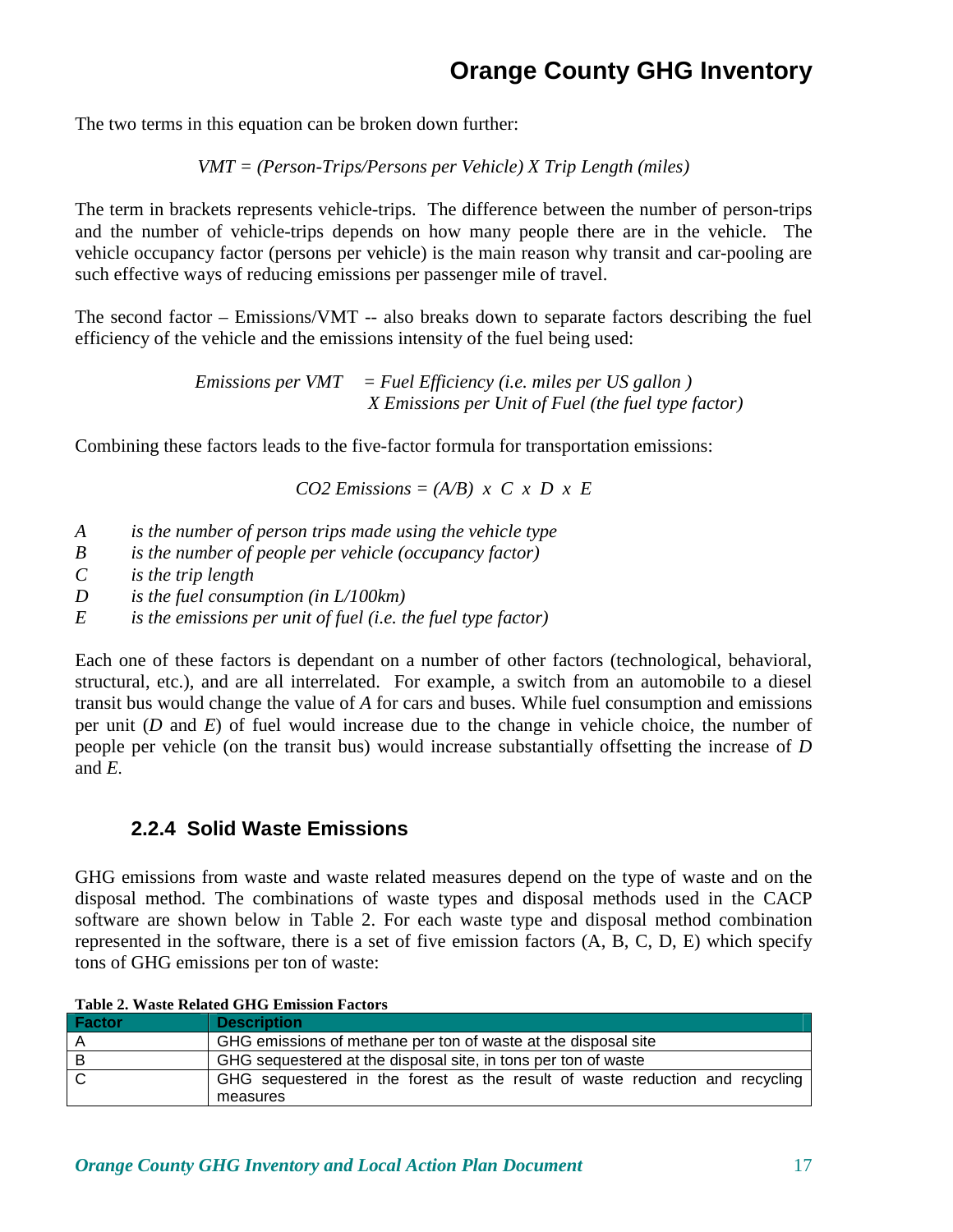| Upstream emissions from manufacturing energy use saved as the result of waste   |
|---------------------------------------------------------------------------------|
| reduction or recycling, in tons of GHG per ton of waste                         |
| Non-energy related upstream emissions from manufacturing saved as the result of |
| waste reduction or recycling, in tons of GHG per ton of waste                   |

In the GHG inventory, only emissions at the disposal site (factors A and B) are calculated using the following equation:

$$
GHG = W_t * [(1-R)A+B]
$$

*Wt is the quantity of waste type 't", and* 

*R is the methane recovery factor and is only applied in the case of landfilled waste.* 

It is assumed that there is no methane recovery for the disposal types (open burning, open dumps, etc.)

In the measures modules, the impact of any particular measure on emissions will depend on the difference between the emissions that would have happened in the absence of the measure and the emissions that occur after the measure.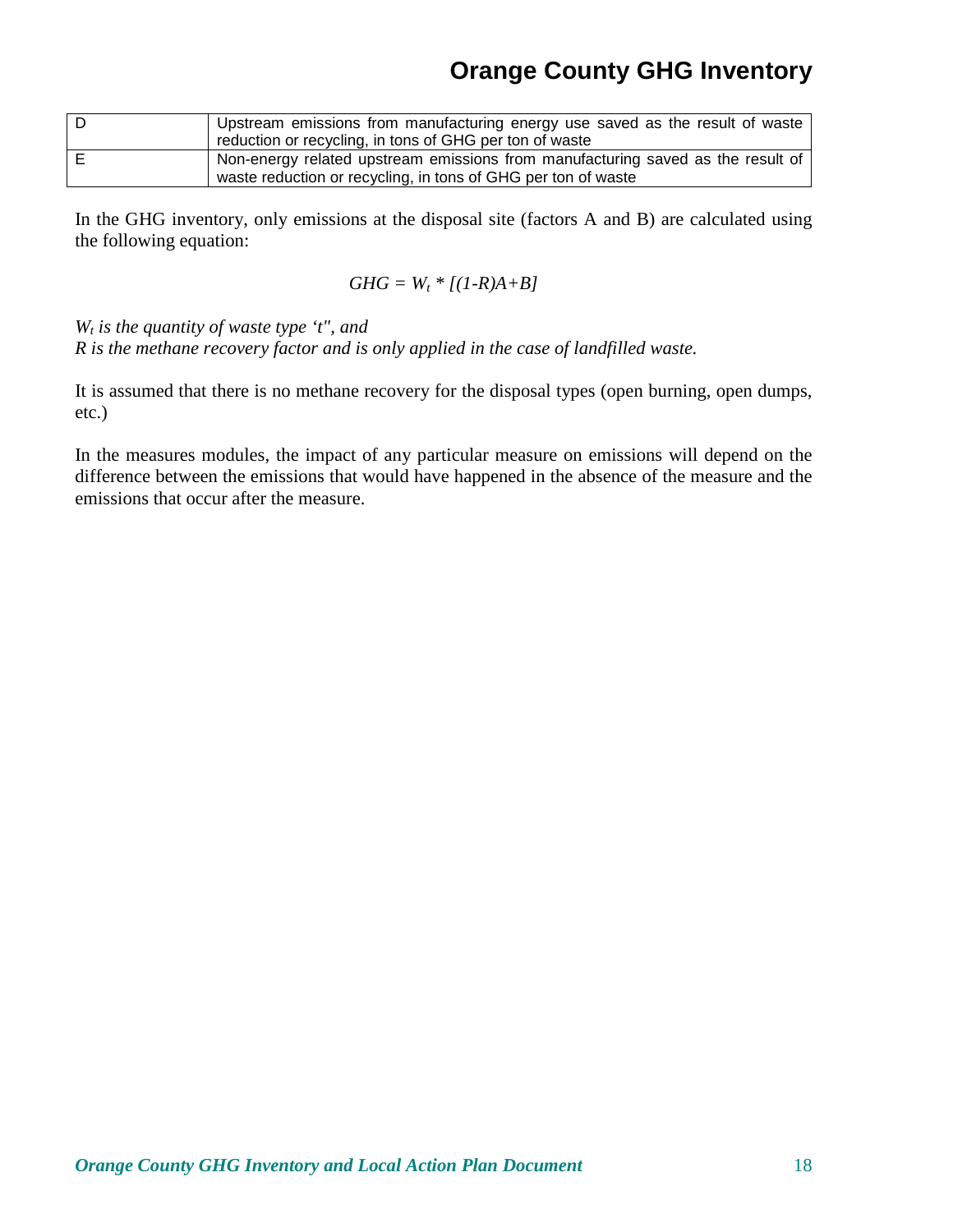## **2.3 Community Inventory & Forecast Data Collection**

This section contains a discussion of the sources of information that were used for calculating emissions. A complete list of data sources is included in Appendix D.

### **2.3.1 Electricity**

According to staff at the North Carolina Utilities Commission, two electric utilities provide service within Orange County. These companies are Duke Energy and Piedmont Electric Membership Corporation (PEMC). Duke Energy staff was able to provide us with the total amount of electricity sold within Orange County in 2005, broken down by rate class (residential, commercial/institutional and industrial). Piedmont EMC provided an estimate of the total number of commercial/institutional and residential customers they serviced within the County in 2005 along with an estimate of the average annual electricity consumption by their residential and commercial/institutional customers. Piedmont does not service any industrial customers.

UNC at Chapel Hill also produces energy and steam at its co-generation plant. This plant runs mostly on coal but also uses some natural gas and fuel oil. This plant operates at over 90% efficiency, which is much higher than a typical power plant, in which much of the energy is lost as heat. However, the plant still produces GHG relative to the amount of coal consumed.

### **2.3.2 Natural Gas**

PSNC is the only natural gas provider within Orange County. PSNC provided ICLEI with the total natural gas consumed by its customers within Orange County for 2005, broken out by three rate classes: residential, commercial/institutional and industrial. PSNC's rates classes are based directly on the volume of gas consumed and not necessarily the type of business of the customer. However, communications with PSNC staff suggested that the rate class divisions would largely follow the Standard Industrial Classification (SIC) system which classifies commercial/institutional and industrial enterprises. In other words, those consumers included in PSNC's "industrial" rate class would most likely be engaged in an industrial goods-producing industry as defined by the SIC. UNC Chapel Hill is classified as industrial by PSNC, however, it is classified as commercial by Duke Energy. In order to be consistent, we have subtracted UNC Chapel Hill's natural gas use from the industrial total, and have added it to the commercial/institutional total.

### **2.3.3 Other fuels**

In addition to electricity and natural gas, other fuels such as propane, kerosene, light and heavy fuel oils, stationary diesel and coal are used to power homes, businesses and institutions within Orange County. At the onset of the project, ICLEI contacted each of the fuel providers within Orange County to request data on fuel use by their customers in 2005. ICLEI discovered that the vast majority of these fuel providers do not track fuel sales by county or sector and were therefore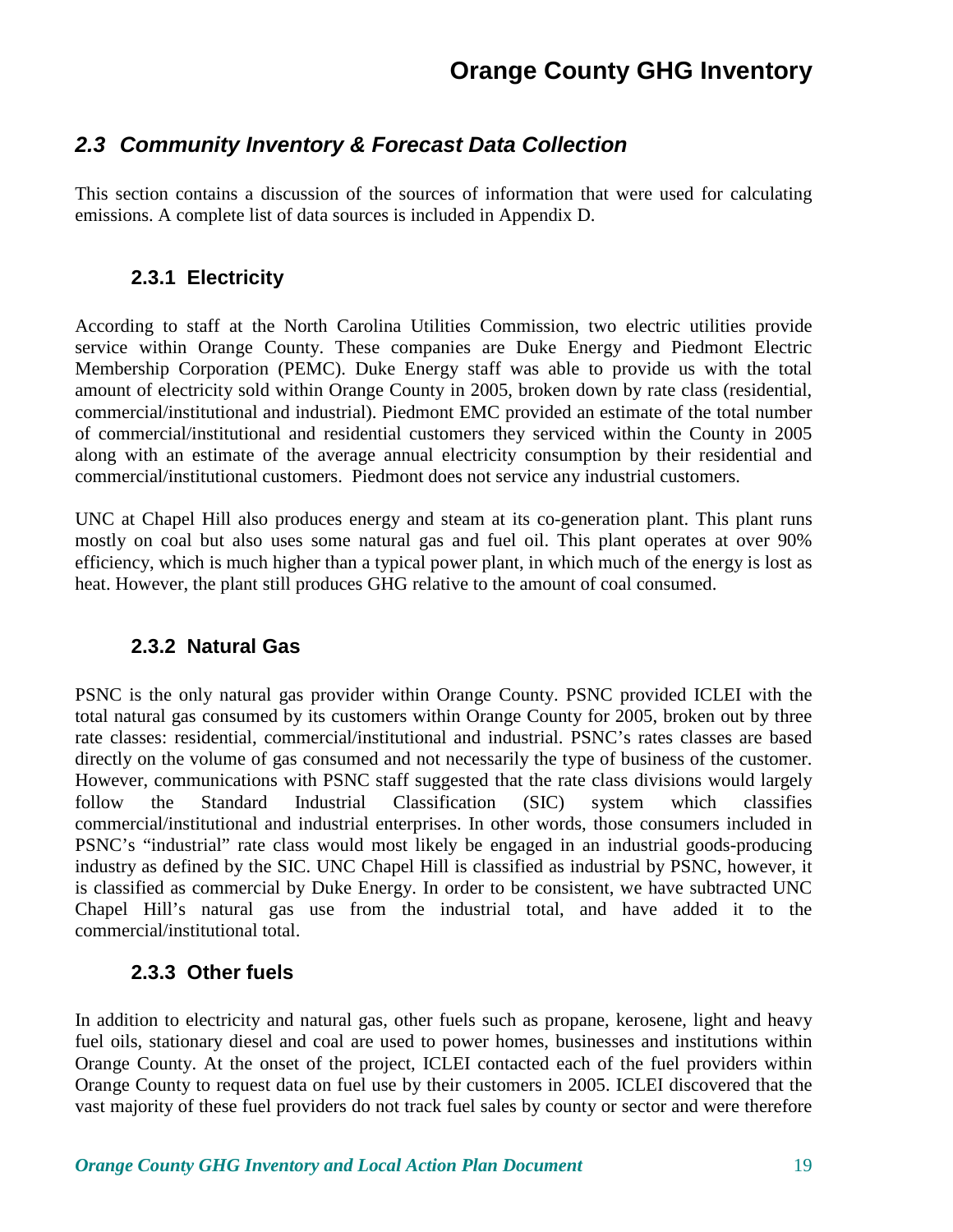unable to provide data. The same conclusion was drawn from conversations with staff at state fuel associations within North Carolina (e.g. North Carolina Propane Gas Association).

Accordingly, ICLEI collected state-level fuel sales data from the U.S. Energy Information Administration (EIA). Sales of distillate fuel oil and kerosene by end-use in North Carolina were available for years up to and including 2004. With this information, ICLEI used state-level indicators to determine approximate volumes of fuel used per household and commercial/institutional and industrial employees in North Carolina. These factors were then multiplied by the number of households and employees in Orange County to create an estimate of the total fuel use in the county. The EIA does not publish data on propane or coal sales by enduse at the state level. EIA does publish national coal consumption by end-use. This distribution was applied to coal use in North Carolina to estimate consumption per sector. A study completed for the National Propane Gas Association provided estimates of propane consumption by end-use in North Carolina (Vida et al, 2004).

ICLEI acknowledges that this methodology may not represent actual fuel use in Orange County entirely accurately; however it was the best data available at the time this report was published. Orange County may want to consider collecting more accurate data for this sector so that issues arising from the use of alternative fuels that vary by demographics can be addressed.

### **2.3.4 Transportation**

<u>.</u>

Transportation emissions were estimated using vehicle miles traveled (VMT) in the community as provided by the DCHC MPO. A new model for calculating VMT was developed at the same time as this inventory. Accordingly, the transportation data in the inventory was calculated using the new model. At the time of writing, the model was not yet ready to forecast VMT, and accordingly, the data calculated using the old model was used for the 2030 forecast. It should be noted that the community transportation emissions in the Durham inventory were calculated using the old VMT model, and as a result, may not be directly comparable to Orange County's transportation emissions.<sup>4</sup> Vehicle registration was not taken into account to calculate transportation emissions.

Staff from the DCHC MPO provided average daily vehicle miles traveled for eight vehicle classes defined by the EPA's MOBILE6 on-road emission modeling software. All of these classes correspond with the vehicle classes used within the CACP software, except for the MOBILE6 classes Light Duty Gas Vehicle (LDGV) and Light Duty Diesel Vehicles (LDDV). In MOBILE6 a LDDV or LDGV is defined as a passenger car with [gasoline or diesel] engines up to 6000 pound gross vehicle weight. The CACP software further divides light duty gasoline-fueled vehicles into the classes Auto - Full-Size, Auto - Mid-Size and Auto – Sub-Compact/Compact and assigns specific fuel efficiencies and emission factors to each of these classes. The CACP software divides LDDV into Auto - Full-Size and Auto - Sub-Compact/Compact. The DCHC MPO was unable to provide a further breakdown of vehicle types; therefore, ICLEI used the size characteristics of the U.S. on-road automobile fleet to apportion the LDGV VMT to each of the CACP gasoline automobile classes for Orange County. Using a weighted average of automobile

<sup>&</sup>lt;sup>4</sup> The new model resulted in an 8% increase in the total VMT for Orange County in 2005.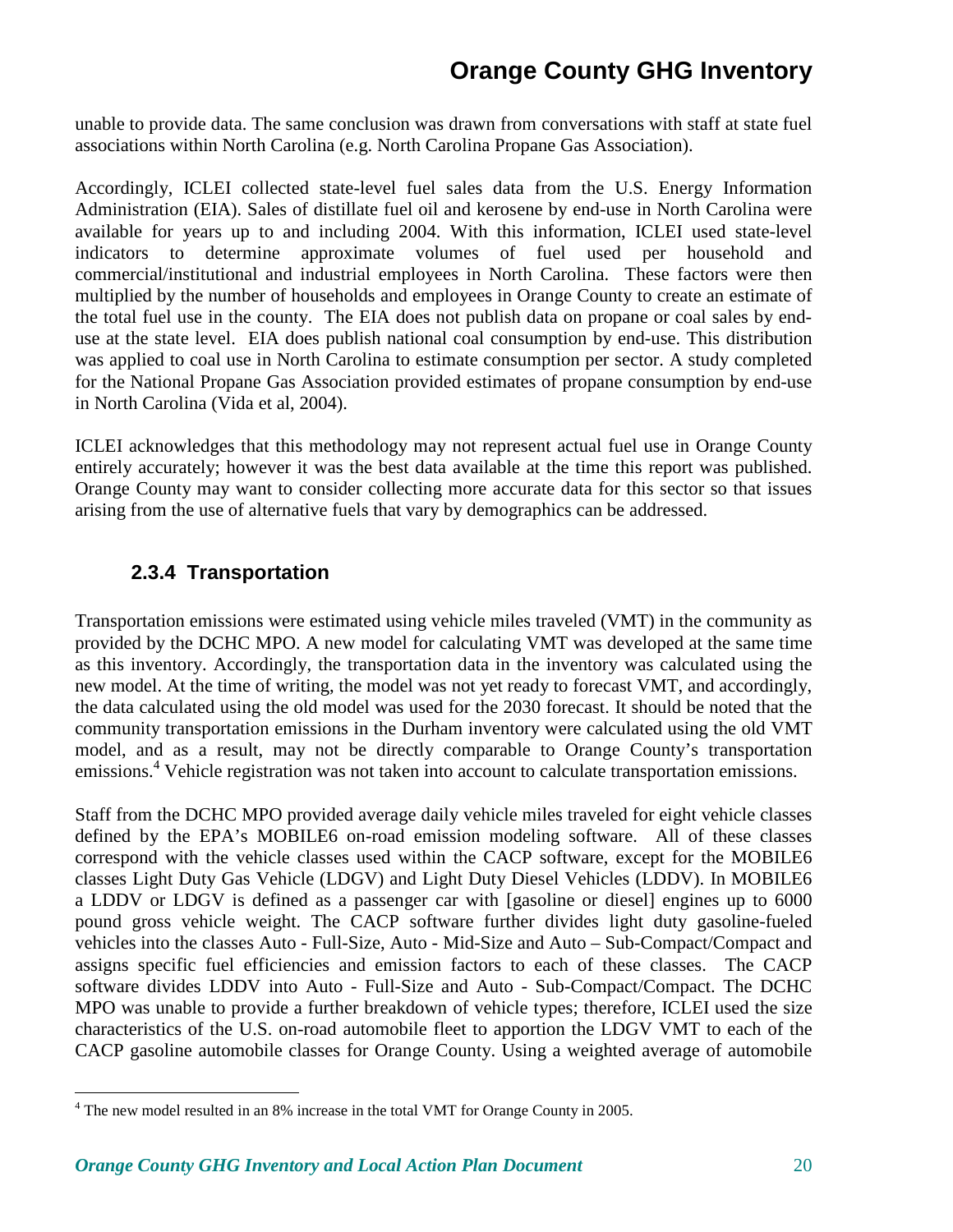sales by size-class in the U.S. for 1975 to 2005, ICLEI estimated the following distribution of automobiles by size: 54% sub-compact/compact autos, 31% mid-size autos and 15% large autos. This distribution was confirmed in the table "Vehicle Stock and New Sales in the United States, 2002 Calendar Year" from the Transportation Energy Data Book: Edition 24, published by the Center for Transportation Analysis. This distribution was applied to the LDGV VMT estimates provided by the DCHC MPO. ICLEI could not find information to determine or estimate how LDDV in Orange County are distributed by automobile size. Accordingly, ICLEI assumed that LDDV VMTs in Orange County would be by sub-compact or compact automobiles.

#### **2.3.5 Solid Waste**

Orange County operates a landfill on Eubanks Road, between North Carolina Highway 86 and Old NC 86 in the Chapel Hill Township. At that location, Orange County maintains a lined landfill for disposal of municipal solid waste and an unlined landfill for disposal of construction and demolition wastes and other dry wastes. Staff from the Orange County Solid Waste Management Department provided ICLEI with the total tons of municipal solid waste (MSW), construction and demolition (C&D) waste, land clearing debris and stumps that were buried in the landfill in 2002 and 2005. Staff also provided data for the tons of mobile home materials that were sent to the landfill in 2002 and 2005. Parts of mobile homes are diverted from the landfill; however staff could not provide an estimate of the proportion of the total mass that was diverted versus the portion that was buried. ICLEI assumed that approximately 50% of the mobile home materials were recycled and 50% were buried in the landfill. Staff from the North Carolina Division of Pollution Prevention provided ICLEI with estimates of the mass of waste that was generated within Orange County, but sent to landfills outside of the County. They could only provide data for the fiscal year 2004-2005 so ICLEI included this data, rather than 2005 calendar year data, in the community inventory.

#### **2.3.6 Growth Indicators**

Staff from the DCHC MPO provided the research team with growth indicators for the residential, commercial/institutional and industrial sectors. This data included population, number of households, commercial/institutional and industrial employees and land-use for the inventory years 2002 and 2005 and the forecast year 2030. The county's population for 2005 was received from the North Carolina State Demographer's Office.

Staff within the DCHC MPO Transportation Division provided the research team with estimates of total vehicle miles traveled within Orange County on a typical day in 2005 and 2030. VMT was broken down by time of day, road type and MOBILE6 vehicle class.

### **2.4 Municipal Operations Inventory & Forecast**

Members of the technical team provided energy consumption and cost data for their area of municipal operations. A complete list of data sources is provided in Appendix D. In the absence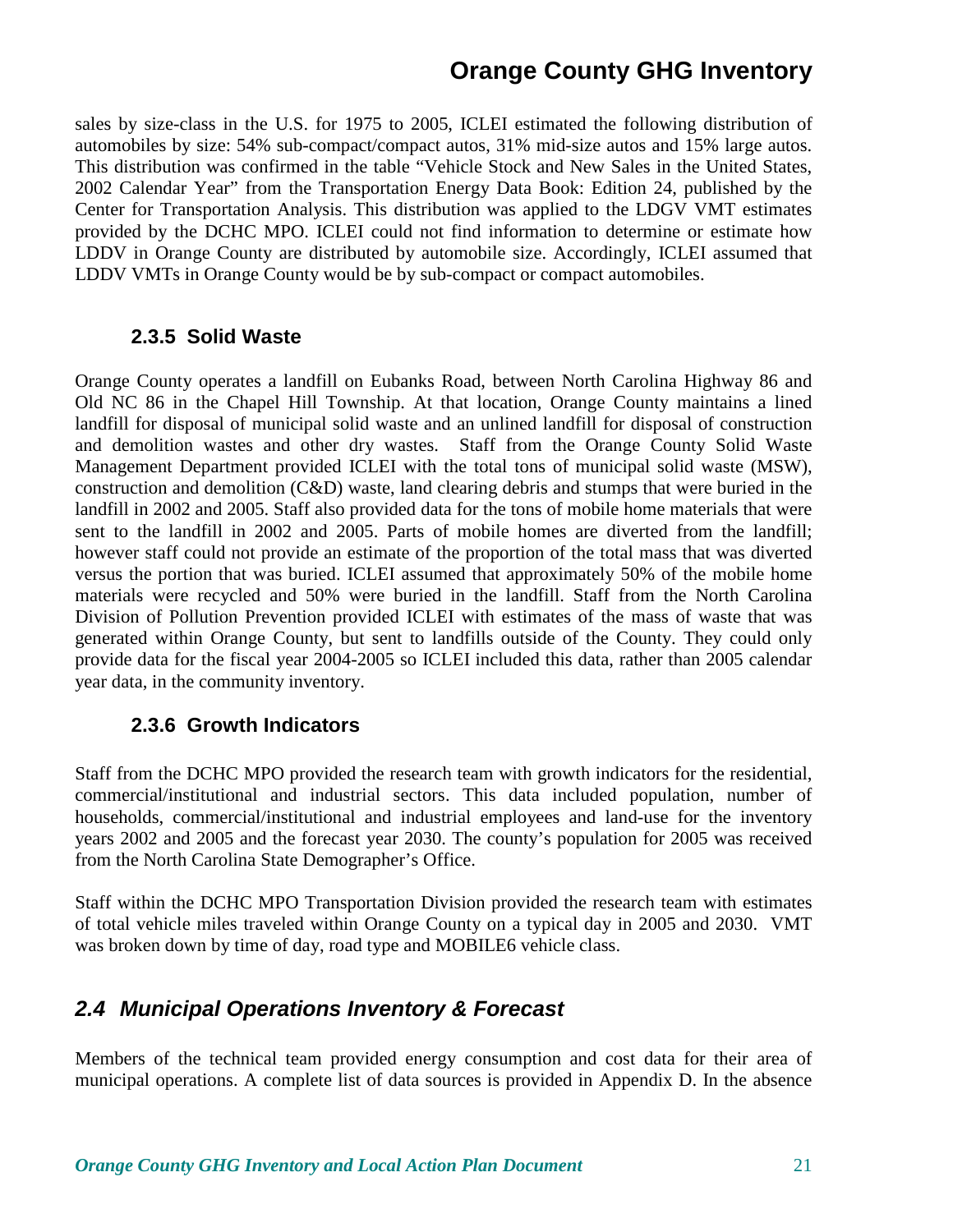of data, estimates of total energy use and/or cost were made. These cases are described in detail in those specific sections of the report.

Where possible, technical team members also provided details of proposed new energyconsuming infrastructure that will be acquired by towns or the county prior to 2030. Team members were asked to provide estimates of the potential annual energy consumption of this infrastructure. Where these estimates were unavailable, ICLEI developed estimates of energy use for new infrastructure based upon annual energy use by similar existing infrastructure owned by the towns and the county.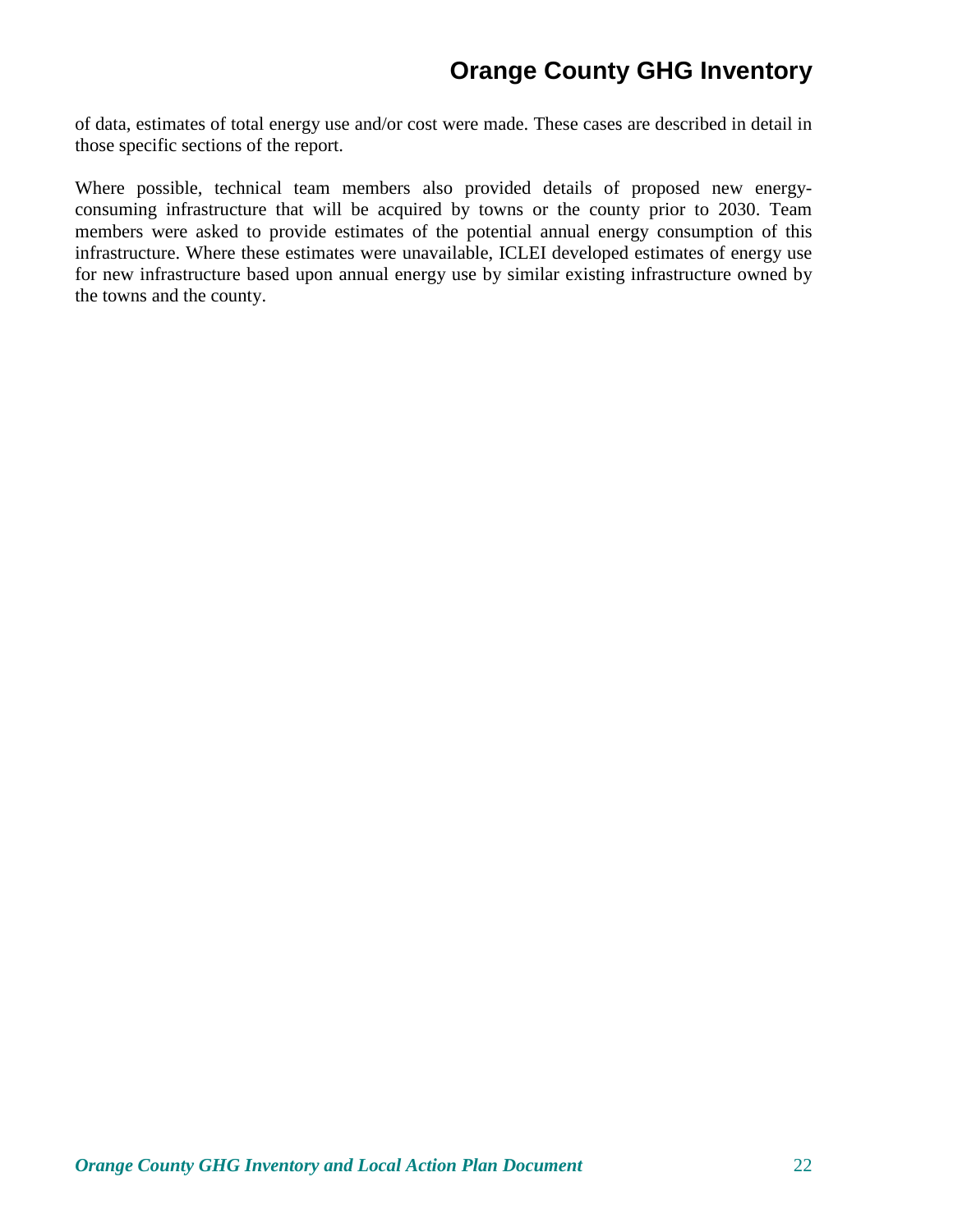# **3 2005 GHG INVENTORY**

The inventory section of the report provides estimates of the GHG emissions within the communities as a whole and emissions produced by local government operations in the baseline year 2005. In the sections below, emissions from each module (community and local government) are broken down into five different sectors to provide a detailed analysis of each module. This model of categorizing emissions into modules and sectors follows the Cities for Climate Protection (CCP) protocol which has been developed to facilitate and standardize emissions inventories that take part in the CCP program. It is important to note that the local government operations module is a subset of the community module and to add them together would be double-counting emissions.

## **3.1 Community Inventory**

### **3.1.1 Overview**

The community inventory provides an estimate of all of the GHG emissions produced within Orange County both by residents in their homes and by local businesses and agencies as they carry out their operations. Five key sectors are included in the community inventory: residential, commercial/institutional, industrial, transportation, and solid waste.

During 2005, Orange County (including Carrboro, Hillsborough and Chapel Hill) produced approximately 2,777,281 tons of GHGs. Table 3 provides a summary of the energy used and GHG emissions produced by each of the sectors. Figure 1 provides an illustration of the contribution to emissions from each sector. The transportation sector was the largest contributor to total emissions, responsible for 48% of the GHG emissions produced within the county. This was followed by the commercial/institutional sector (29%) and the residential sector (20%). The industrial sector (2%) and solid waste sector (1%) contributed a relatively small amount to total emissions.

| <b>Sector</b>            | <b>Energy (MMbtu)</b> | <b>GHGs (tons)</b> | <b>GHGs (%)</b> |
|--------------------------|-----------------------|--------------------|-----------------|
| Residential              | 4,018,260             | 552,188            | 20%             |
| Commercial/Institutional | 5,641,828             | 819,969            | 29%             |
| Industrial               | 243,009               | 40,542             | 2%              |
| Transportation           | 15,850,531            | 1,356,984          | 48%             |
| Solid Waste              |                       | 38,816             | 1%              |
| Total                    | 25,753,627            | 2,802,500          | $100\%^{5}$     |

#### **Table 3. Base Year (2005) Community Energy Use and GHG Emissions by Sector (tons)**

<u>.</u>

<sup>&</sup>lt;sup>5</sup> Numbers may not add correctly because of rounding.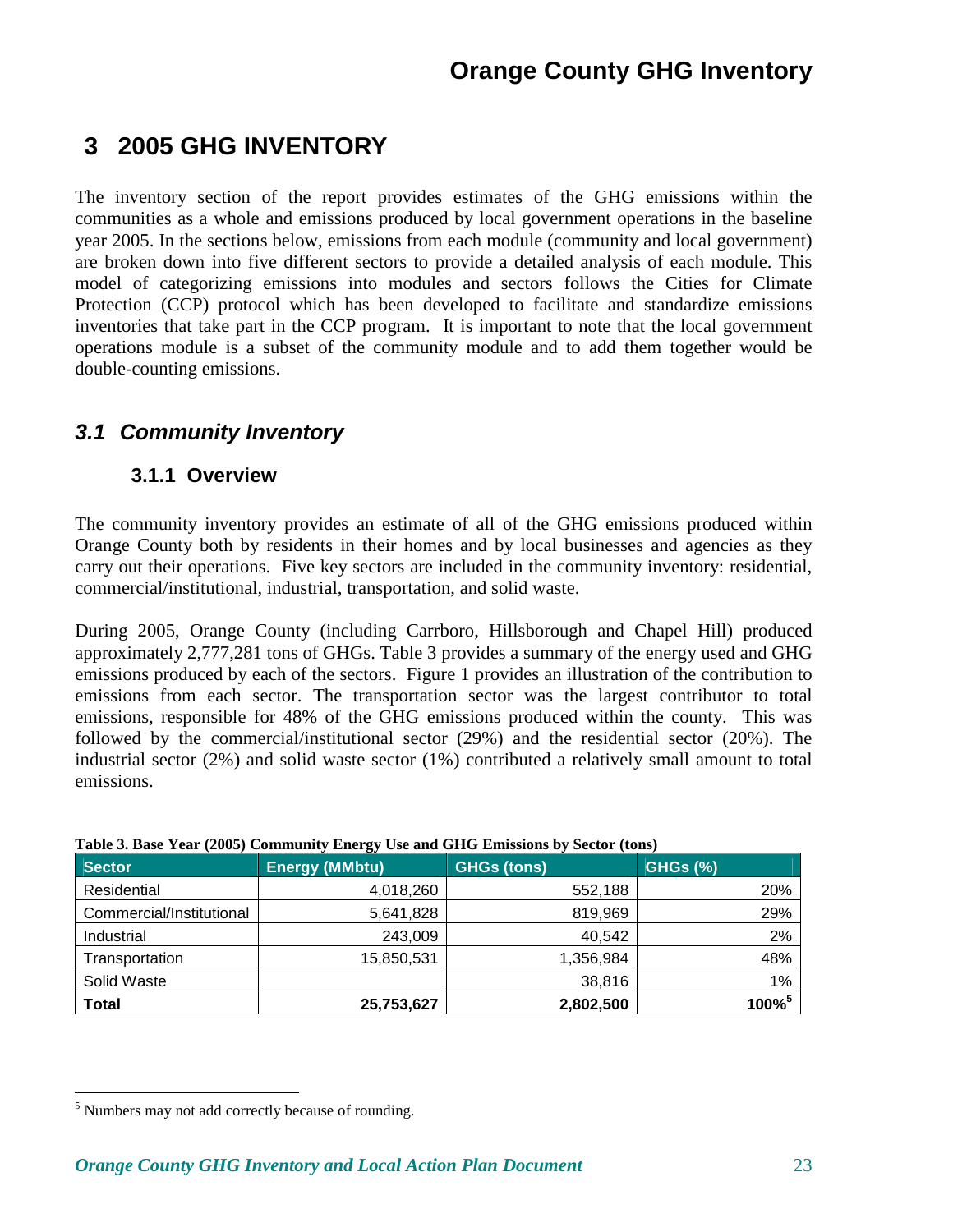

#### **Figure 1. 2005 Community GHG Emissions by Sector**

It is difficult and sometimes misleading to compare per capita emissions in different communities because of the multiplicity of factors that contribute to a community's emissions. Factors such as the fuel used to generate electricity, the availability of alternative fuel in the community and the type and pace of business development in the region can make comparison difficult. That said, it is useful to understand Orange County's per capita emissions in regards to broader state and national per capita emissions as reduction efforts wrought at these levels should benefit Orange County's emissions and likewise, Orange County's efforts to reduce its emissions will influence state and national emission outputs.

In 2005 Orange County generated approximately 22.8 tons of GHGs per capita, only slightly less than the U.S. average of approximately 24.09 tons per capita.<sup>6</sup> However, it is important to consider that total US emissions include some sources not included in a CCP inventory (e.g. agriculture, soil management, air transportation and others) and given Orange County's relative lack of industry, this emission profile is high. Furthermore, given the serious nature of the global problem of GHG emissions, it is our hope that Orange County can serve as local, regional, and national leader through coordinated efforts to lower emissions.

In the following section of this report, energy consumption and resulting emissions produced within each of the community sectors will be discussed in detail.

<sup>&</sup>lt;sup>6</sup> Source: Based on 2004 populations estimates published by US Census Bureau and total GHG emissions produced in US in 2004 as published by US EPA.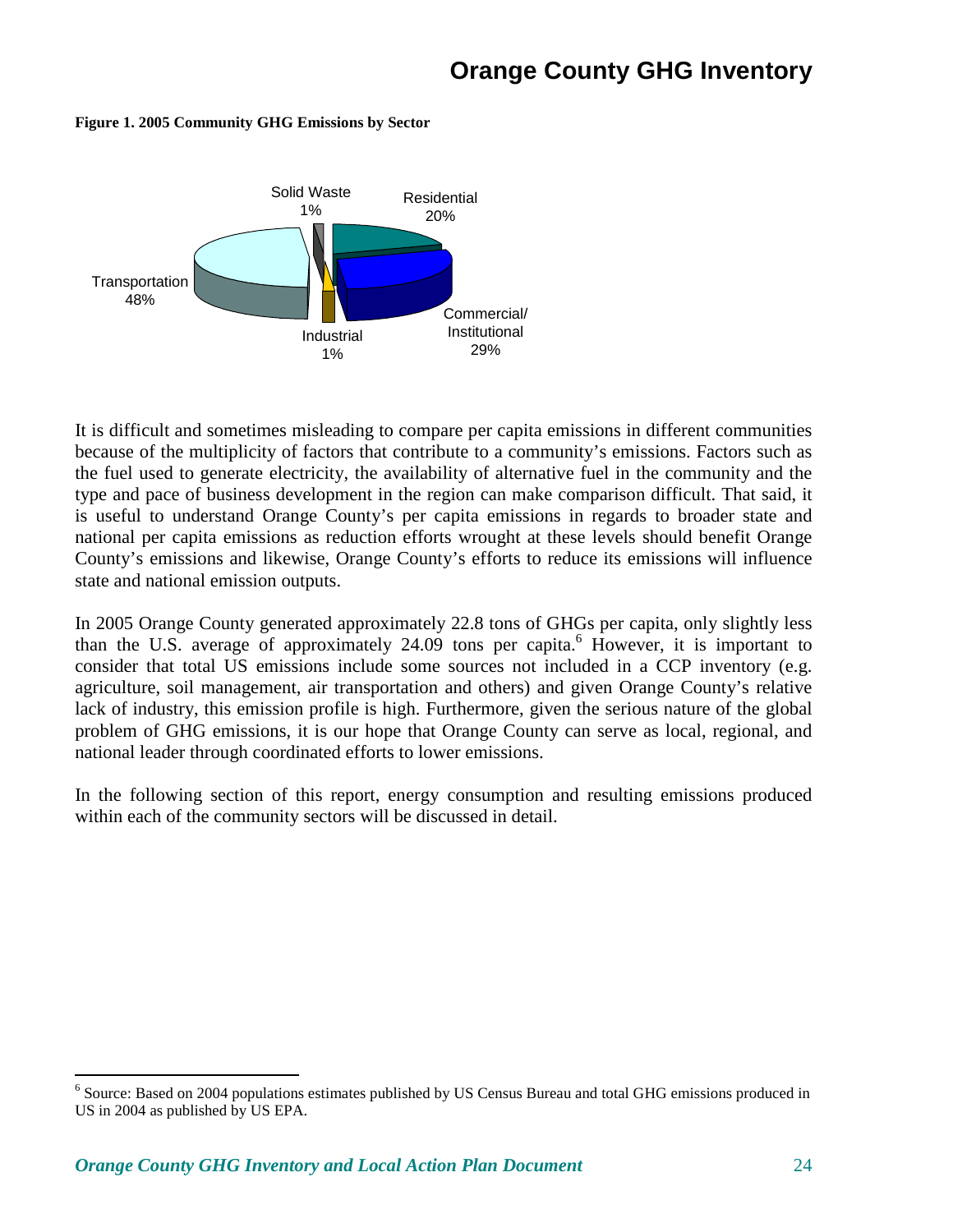### **3.1.2 Residential**

In 2005, there were approximately 51,700 households in Orange County. Within the residential sector, energy is consumed for such end-uses as space and water heating and cooling, appliances and lighting. On average, each household produced 10.6 tons of GHGs and consumed 77 MMBtu of energy. Table 4 provides a summary of energy consumption and emissions produced within the residential sector in Orange County in 2005, broken down by fuel type.

The residential sector was responsible for 20% of all emissions within Orange County. The greatest contributor to household GHG emissions in Orange County in 2005 was electricity consumption, which resulted in 73% of total residential emissions. This was followed by natural gas consumption, which resulted in 17% of total emissions in the residential sector. Information on other fuel sales was not available and therefore estimates were made (as explained in 2.2.2). It was estimated that the contribution of propane (3%), kerosene (3%) and light fuel oil (4%) resulted in less than 10% of total residential emissions. The Energy Information Administration (EIA) did not report any sales of heavy fuel oil within North Carolina to the residential sector in 2004.

| Fuel               | ⊷<br><b>Energy (MMbtu)</b> | <b>GHGs (tons)</b> | <b>GHGs (%)</b> |
|--------------------|----------------------------|--------------------|-----------------|
| Electricity        | 1,912,421                  | 410,780            | 73%             |
| <b>Natural Gas</b> | 1,455,551                  | 89,927             | 17%             |
| Kerosene           | 172,287                    | 14,538             | 3%              |
| Light Fuel Oil'    | 228,130                    | 18,858             | 4%              |
| Propane            | 249,870                    | 18,086             | 3%              |
| <b>Total</b>       | 4,018,260                  | 552,188            | 100%            |

**Table 4. Residential Sector: Base Year Energy Use and GHG Emissions**

### **3.1.3 Commercial/Institutional**

The commercial/institutional sector consists of offices, retail outlets, institutions (hospitals, schools, universities, etc.) and government facilities. This sector caused 2,802,500 tons of GHG emissions, or around 29% of the community's total emissions. Approximately 61,047 people were employed in the commercial and institutional sectors in Orange County in 2005. The average commercial/institutional business produced 13.3 tons of GHG emissions per employee. The largest source of GHG emissions was electricity consumption (62%), followed by coal consumption (29%) and natural gas consumption (6%). The vast majority of coal consumed by this sector was used to power UNC's cogeneration plant, which is discussed in more detail below. A summary of the commercial/institutional sector's energy use and associated emissions by fuel type is provided in Table 5.

<sup>-</sup> $^7$  The EIA only reports total No. 2 Distillate Sales/Deliveries to residential customers in NC, it does not break the No. 2 distillate out into fuel oil and diesel fuel. Accordingly, some of the fuel contained in the EIA data may be fuel oil, while other fuel may be #2 diesel (likely used for off-road vehicles). In order to determine only the amount of light fuel used in the residential sector in Orange County, ICLEI used information provided by the NC Petroleum Marketers Association, which assumes that approximately 4.3% of Orange County's homes are heated with light fuel oil. According to the PMA, the average oil-heated NC home uses 400 gallons of fuel oil per year.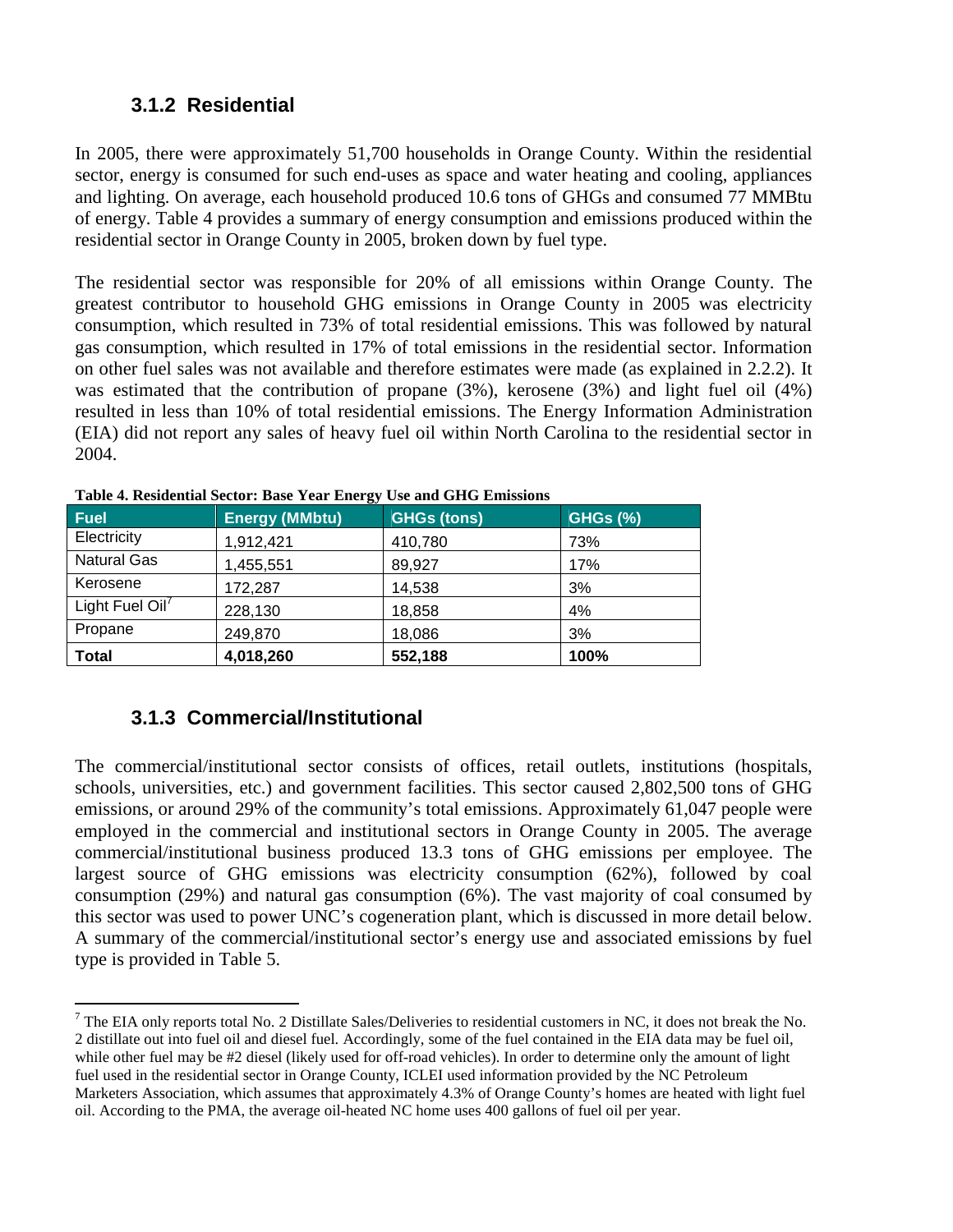| <b>Fuel</b>        | <b>Energy (MMbtu)</b> | <b>GHGs (tons)</b> | <b>GHGs (%)</b> |
|--------------------|-----------------------|--------------------|-----------------|
| Electricity        | 2,344,868             | 503,667            | 62%             |
| <b>Natural Gas</b> | 830,925               | 51,336             | 6%              |
| Kerosene           | 20,434                | 1,724              | 0%              |
| Light Fuel Oil     | 76,557                | 6,329              | $1\%$           |
| Propane            | 171,681               | 12,426             | 2%              |
| Coal               | 2,197,364             | 238,486            | 29%             |
| <b>Total</b>       | 5,641,828             | 813,969            | 100%            |

**Table 5. Commercial/Institutional Sector: Base Year 2005 Energy Use & GHG Emissions** 

The University of North Carolina at Chapel Hill is the largest employer in Orange County, employing approximately 11,000 staff and faculty. It has a student body of over 26,000 full time and part-time students. UNC's buildings total almost 8.9 million square feet of facility space. As a result, the university and its associated hospital are responsible for over half (58%) of the commercial/institutional sector emissions in Orange County. The university has been actively engaged in reducing their emissions and has produced their own GHG inventory. University staffs have also played a role in the development of this report. As a result of their impact on emission in the community and willingness to participate in this project, their emissions in both the commercial/institutional sector and transportation sector have been specifically laid out in this report.

UNC buys power from Duke Energy and also produces its own power and heat in an onsite cogeneration plant. The plant is fuelled primarily by coal but the coal is supplemented by some natural gas. The university also buys natural gas for stationary purposes. The hospital does not purchase any natural gas.

| Fuel               | Energy (MMbtu)                   | GHGs (tons) |
|--------------------|----------------------------------|-------------|
| Electricity        | 1,049,208                        | 225,365     |
| Co-generation      | 2,253,063 (365,362) <sup>8</sup> | 240,131     |
| <b>Natural Gas</b> | 77,092                           | 4,763       |
| Total              | 3,379,363                        | 470,259     |

| Table 6. UNC Energy Consumption and GHG Emissions FY2004-2005 |  |  |  |
|---------------------------------------------------------------|--|--|--|
|---------------------------------------------------------------|--|--|--|

Table 6 shows the energy consumption and associated emissions for UNC. ICLEI used the energy consumption figures in the inventory titled: "An Application of the Carbon Reduction Project (CRED) Methodology to the UNC-Chapel Hill Campus"<sup>9</sup> for the fiscal year 2004-2005 and applied the CCP methodology for emissions calculations to these figures. It should be noted that the figures in the above table are a subset of the total energy use in the commercial/institutional

<u>.</u>

 $8$  2,253,063 MMbtu of coal and natural gas were consumed by the cogeneration plant. 365,362 MMbtu of electricity and 1,850,885 mLB (thousand pounds) of steam were produced by the plant.

<sup>&</sup>lt;sup>9</sup> UNC Inventory by Doug Crawford-Brown and Tyler Felgenhauer.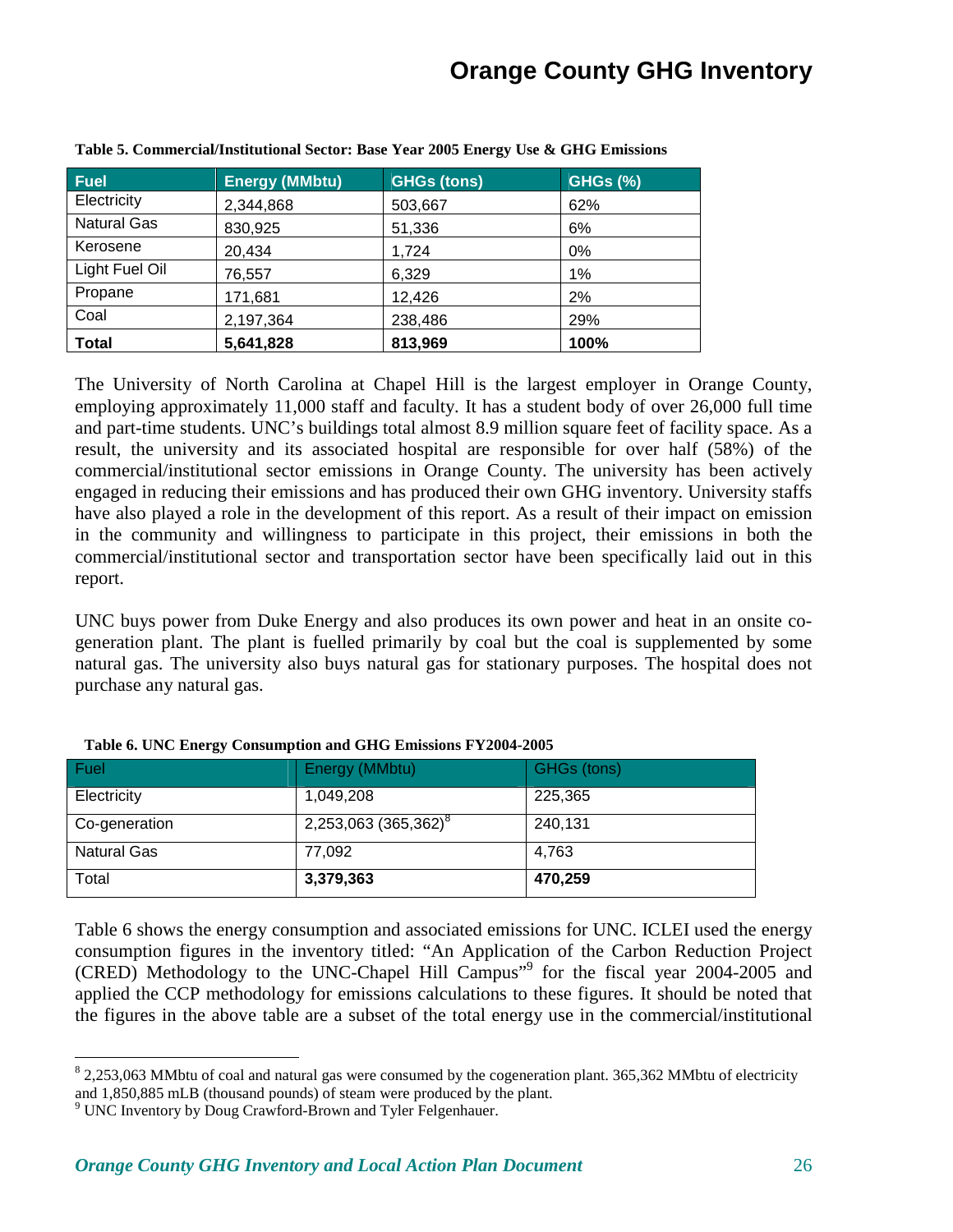sector and therefore should not be added to the numbers above. The fuel consumption and emissions from UNC's fleet and transportation are discussed under the community transportation sector.

#### **3.1.4 Industrial**

The industrial sector contributed 40,542 tons of GHGs in 2005, equivalent to only about 2% of Orange County's total emissions. The contribution of industry to total emissions is unusually small relative to other communities. This is as a result of strict regulations and a relative lack of industry in the county compared to other counties. The industrial sector in Orange County is expected to grow marginally between 2005 and 2030.

In 2005, Orange County's industrial sector employed approximately 2,685 people. Approximately 15 tons of GHGs were generated for each employee. The largest source of GHG emissions within the industrial sector was electricity consumption (74%), followed by coal consumption (21%). Table 7 provides a summary of energy use and associated GHG emissions produced within Orange County's industrial sector in 2005 broken down by fuel types.

| <b>Fuel</b>        | <b>Energy (MMbtu)</b> | <b>GHGs (tons)</b> | <b>GHGs (%)</b> |
|--------------------|-----------------------|--------------------|-----------------|
| Electricity        | 141,230               | 30,336             | 74%             |
| <b>Natural Gas</b> | 199                   | 12                 | 0%              |
| Kerosene           | 700                   | 59                 | 0%              |
| Light Fuel Oil     | 5,458                 | 450                | 1%              |
| Propane            | 18,568                | 1,344              | 4%              |
| Coal               | 76,854                | 8,341              | 21%             |
| <b>Total</b>       | 243,009               | 40,542             | 100%            |

**Table 7. Industrial Sector: Base Year 2005 Energy Use & GHG Emissions**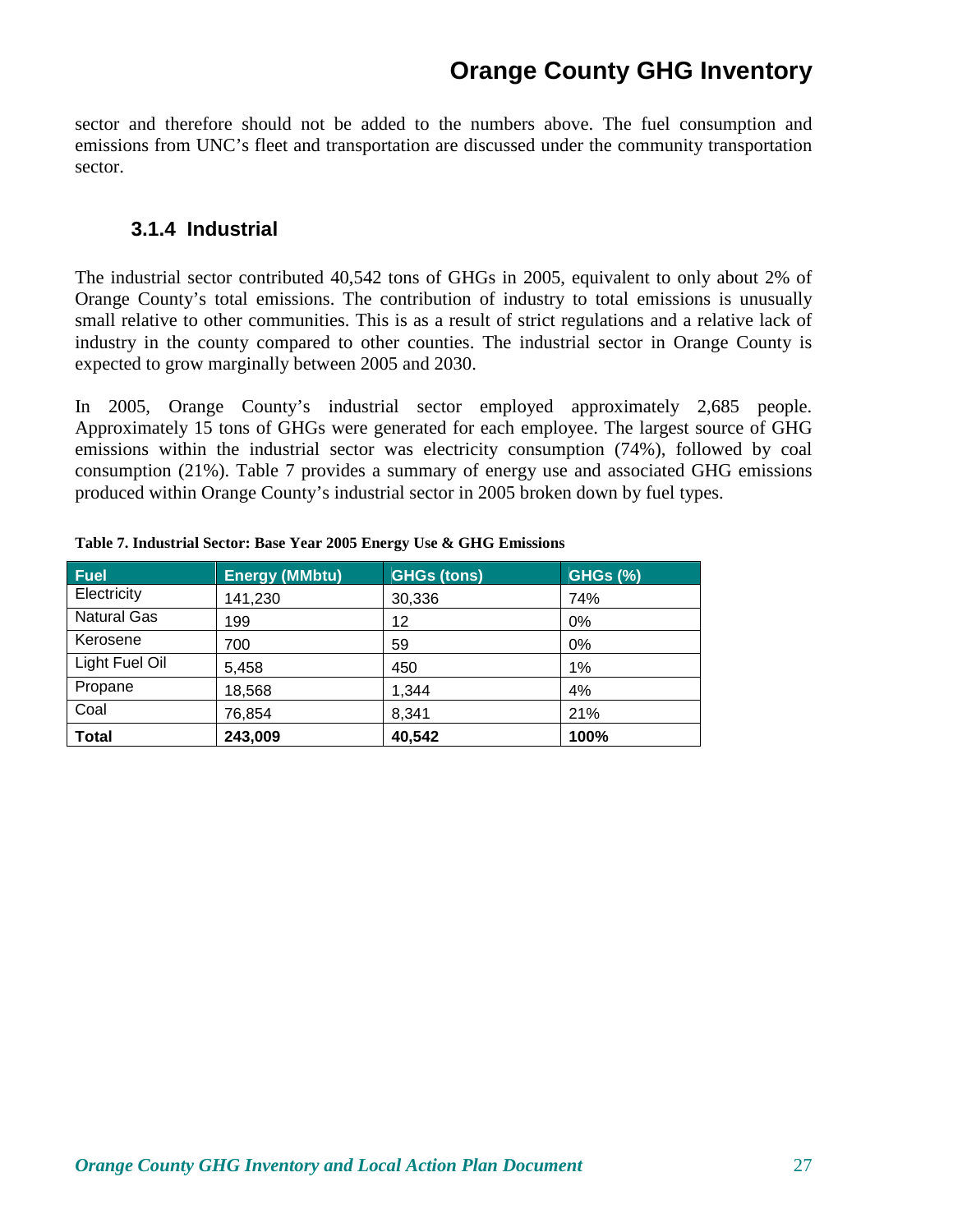### **3.1.5 Transportation**

As discussed earlier in this report, the transportation sector is the single largest source of GHG emissions within Orange County, responsible for 48% of all emissions. This sector includes privately-owned and government operated passenger vehicles, transport trucks, buses, and all other on-road vehicles associated with private, commercial, institutional, industrial and government activities. This sector excludes emissions produced by off-road engines. Transportation emissions are estimated based on vehicle miles traveled (VMT) estimate provided by DCHC MPO.<sup>10</sup> In 2005, motor vehicles traveled an estimated 1,568,196,614 miles within Orange County, or 11,694 miles per year per resident. It is important to note that two major highways intersect within Orange County's borders, and a portion of the VMT on these highways result from through-traffic of non-Orange County residents. As a result, a portion of VMT and emissions estimates should be attributed to through-traffic.

Table 8 summarizes the amount of fuel used by these vehicles and the emissions they produced. The majority of VMT (89%) were traveled by gasoline-fuelled vehicles and accordingly, these vehicles produced the majority (77%) of GHG emissions.

| <b>Fuel Type</b> | <b>Vehicle Type</b>             | <b>Annual VMT</b> | <b>Total Energy</b><br>(MMBtu) | <b>GHGs (Tons)</b> |
|------------------|---------------------------------|-------------------|--------------------------------|--------------------|
| Gasoline         | Auto-Full-Size                  | 85,194,716        | 575,003                        | 49,021             |
|                  | Auto-Mid-Size                   | 176,069,080       | 1,107,675                      | 94,659             |
|                  | Auto-<br>Subcompact/<br>Compact | 306,700,978       | 1,501,851                      | 129,637            |
|                  | <b>Heavy Truck</b>              | 80,192,382        | 2,079,891                      | 175,204            |
|                  | Light Truck/<br>SUV/Pickup      | 736,402,859       | 6,743,141                      | 575,232            |
|                  | Motorcycle                      | 8,344,310         | 41,613                         | 3,492              |
| <b>Diesel</b>    | Auto-<br>Subcompact/<br>Compact | 3,136,852         | 10,023                         | 880                |
|                  | <b>Heavy Truck</b>              | 169,018,584       | 3,767,967                      | 326,816            |
|                  | Light Truck/<br>SUV/Pickup      | 3,136,852         | 23,371                         | 2,044              |
| Total            |                                 | 1,568,196,614     | 15,850,351                     | 1,356,984          |

|  | Table 8. Transportation Base Year 2005 Fuel Use and GHG Emissions |
|--|-------------------------------------------------------------------|
|--|-------------------------------------------------------------------|

UNC has a fleet of 628 on-road vehicles and leases 249 additional vehicles from the state's Motor Fleet Management Division (MFMD). The hospital also operates 49 fleet vehicles for a total of

<u>.</u>

 $10$  The DCHC MPO breaks down VMT by vehicle type and fuel type. The fuel type categories are gasoline and diesel. Other fuels are grouped into these two categories: biodiesel and kerosene under diesel and ethanol under gasoline. As a result, the emissions these low emission fuels might not be accounted for and the transportation sector's emissions might be slightly over-estimated.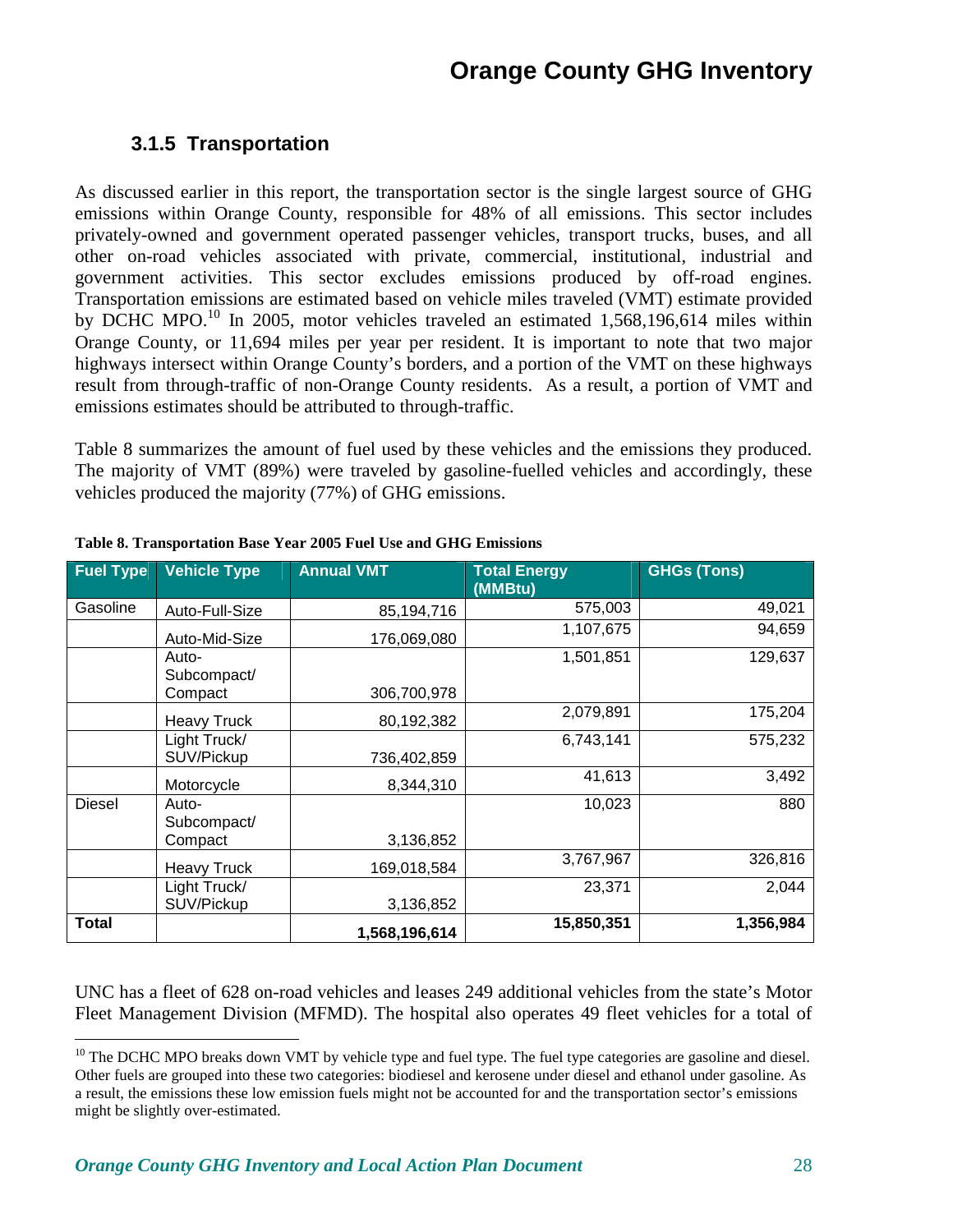926 vehicles managed by UNC. Approximately 17% (159) of the UNC fleet runs of E85 fuel (85% ethanol, 15% gasoline by volume). In total, the UNC fleet produced 3,567 tons of emissions, equivalent to an average of 3.8 tons per vehicle.

| Table 9. UNC Fleet Fuel Consumption FY 2004-2005 |                             |                    |  |  |  |  |  |
|--------------------------------------------------|-----------------------------|--------------------|--|--|--|--|--|
| <b>Fuel Type</b>                                 | <b>Total Energy (MMBtu)</b> | <b>GHGs (Tons)</b> |  |  |  |  |  |
| Gasoline                                         | 37.136                      | 3,189              |  |  |  |  |  |
| E85                                              | 4.975                       | $72^1$             |  |  |  |  |  |
| <b>Diesel</b>                                    | 3.506                       | 306                |  |  |  |  |  |
| <b>Total</b>                                     | 45.616                      | 3,567              |  |  |  |  |  |

### **Table 9. UNC Fleet Fuel Consumption FY2004-2005**

### **3.1.6 Solid Waste**

-

In 2005, an estimated 27,116 tons of construction and demolition (C&D) waste and 57,374 tons of municipal solid waste (MSW) were produced within Orange County. The waste resulted in the production of 38,862 tons of GHGs (see Table 10 for a breakdown of emissions by waste and material type). $12$ 

Some of Orange County's waste is kept in landfills within its borders and some is sent to landfills outside of Orange County. Since a fraction of the carbon found in solid waste is never released but remains sequestered indefinitely, landfills can act as carbon sinks. The negative emission values found in Table 10 are representative of carbon sequestration in landfills.

| <b>Waste Type</b>                    | <b>Material</b>       | <b>Material Percent</b><br>of Total Waste<br><b>Stream</b> | <b>GHGs (tons)</b> |
|--------------------------------------|-----------------------|------------------------------------------------------------|--------------------|
| <b>Municipal Solid Waste</b>         | <b>Paper Products</b> | 33%                                                        | 25,355             |
|                                      | Food Waste            | 23%                                                        | 16,494             |
|                                      | <b>Plant Debris</b>   | 2%                                                         | $-205$             |
|                                      | Wood/Textiles         | 7%                                                         | $-1,076$           |
|                                      | All Other Waste       | 35%                                                        | 0                  |
| <b>Construction &amp; Demolition</b> | <b>Paper Products</b> | 2%                                                         | 493                |
|                                      | Wood/Textiles         | 34%                                                        | $-2,199$           |
|                                      | All Other Waste       | 65%                                                        | 0                  |
| <b>Total</b>                         |                       |                                                            | 38,862             |

#### **Table 10. Material Waste Streams and Associated GHG Emissions**

 $11$  UNC provided a total for gallons of gasoline and E85 used but was unable to provide a breakdown of these gallons by fuel type. ICLEI therefore estimated these amounts based on the percentage of fuel and gasoline powered vehicles that were E85 fuelled (19%) and used this ratio to estimate fuel distribution.

 $12$  GHG emissions resulting from the transportation of solid waste from residences and businesses to disposal sites fall into the transportation sector of the community inventory.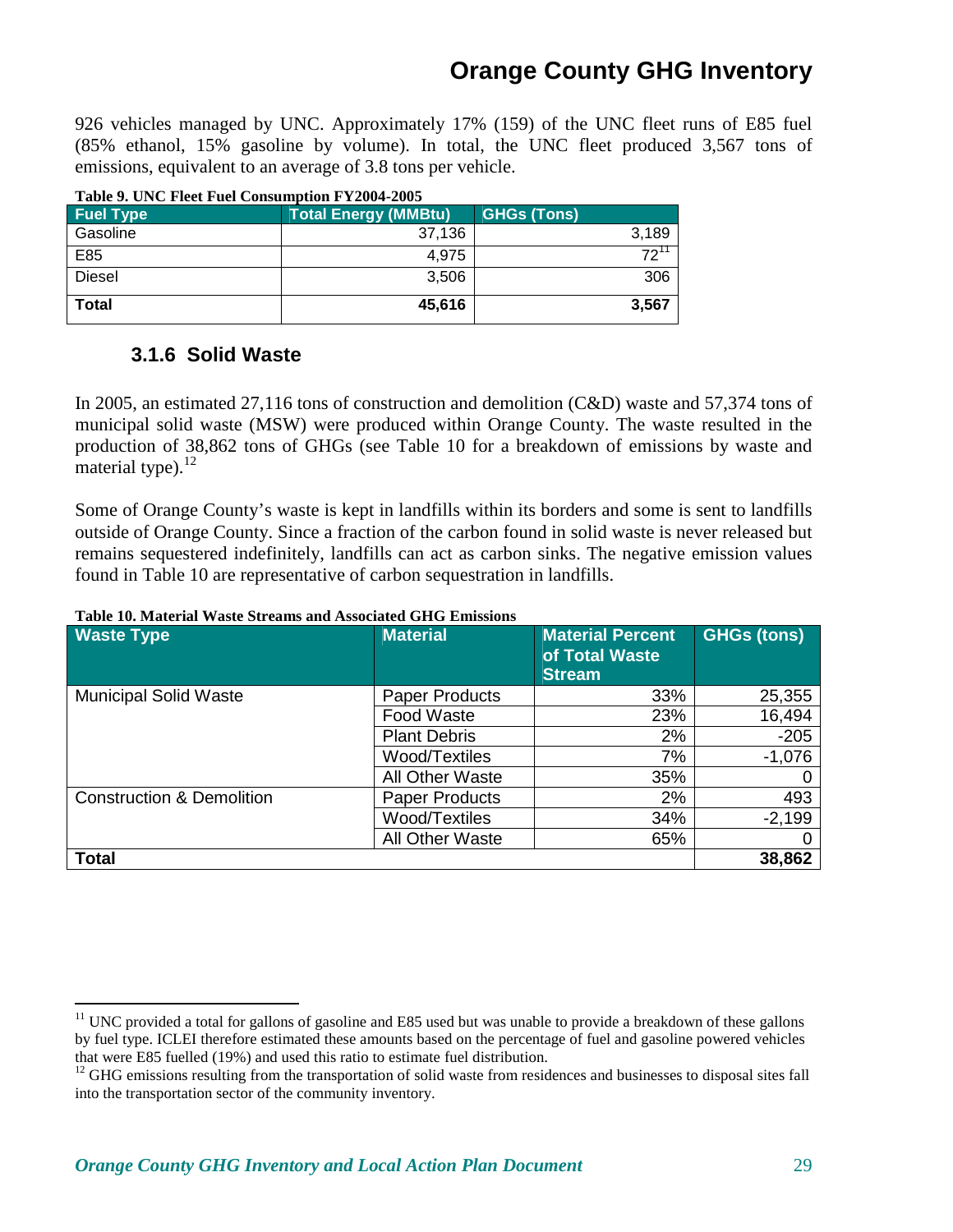## **3.2 Municipal Operations Inventory**

### **3.2.1 Overview**

The local government module quantifies emissions from buildings, vehicle fleets, streetlights  $\&$ traffic signals, water & wastewater treatment facilities, and waste produced by municipal and county operations. The local government module is reported in more detail than the community module. This is because local governments have direct control over their own operations and it is therefore the area in which they are most likely to be able to directly effect major emissions reductions, and can act as a leader within their own community. With more detailed information, local governments can better determine where the greatest opportunities for improvement lie. Local government operations for Chapel Hill, Carrboro and Hillsborough and Orange County produced approximately 42,840 tons of GHGs in 2005. This accounts for approximately 2% of the emissions produced by the community as a whole. Table 11 provides a summary of energy use, energy costs and GHG emissions by area of local government operations<sup>13</sup>.

| <b>Sector</b>        | <b>Energy (MMbtu)</b> | $\vert$ Cost (\$) <sup>1</sup> | <b>GHGs (tons)</b> | <b>GHGs (%)</b> |
|----------------------|-----------------------|--------------------------------|--------------------|-----------------|
| <b>Buildings</b>     | 80,075                | 1,531,813                      | 11,658             | 27%             |
| <b>Vehicle Fleet</b> | 92,477                | 1,455,710                      | 7,530              | 18%             |
| Streetlights         | 14,181                | 426,292                        | 3,046              | 7%              |
| Water/Sewage         | 92,916                | 1,381,492                      | 18,034             | 42%             |
| Waste                | 0                     | 0                              | 2,112              | 5%              |
| Other (off-road)     | 317                   | 7,400                          | 416                | 1%              |
| <b>Total</b>         | 279,967               | 4,802,707                      | 42,840             | 100%            |

|  | Table 11. Local Government Operations Emissions in 2005 (tons) |  |
|--|----------------------------------------------------------------|--|
|--|----------------------------------------------------------------|--|

An illustration of the contribution of each area of operations to total GHG emissions is provided in Figure 2. In 2005, energy use for water and wastewater treatment was the largest source of municipal GHG emissions (42%), followed by city and county buildings, which accounted for 27%.

<u>.</u>

 $13$  Numbers in tables may not add due to rounding.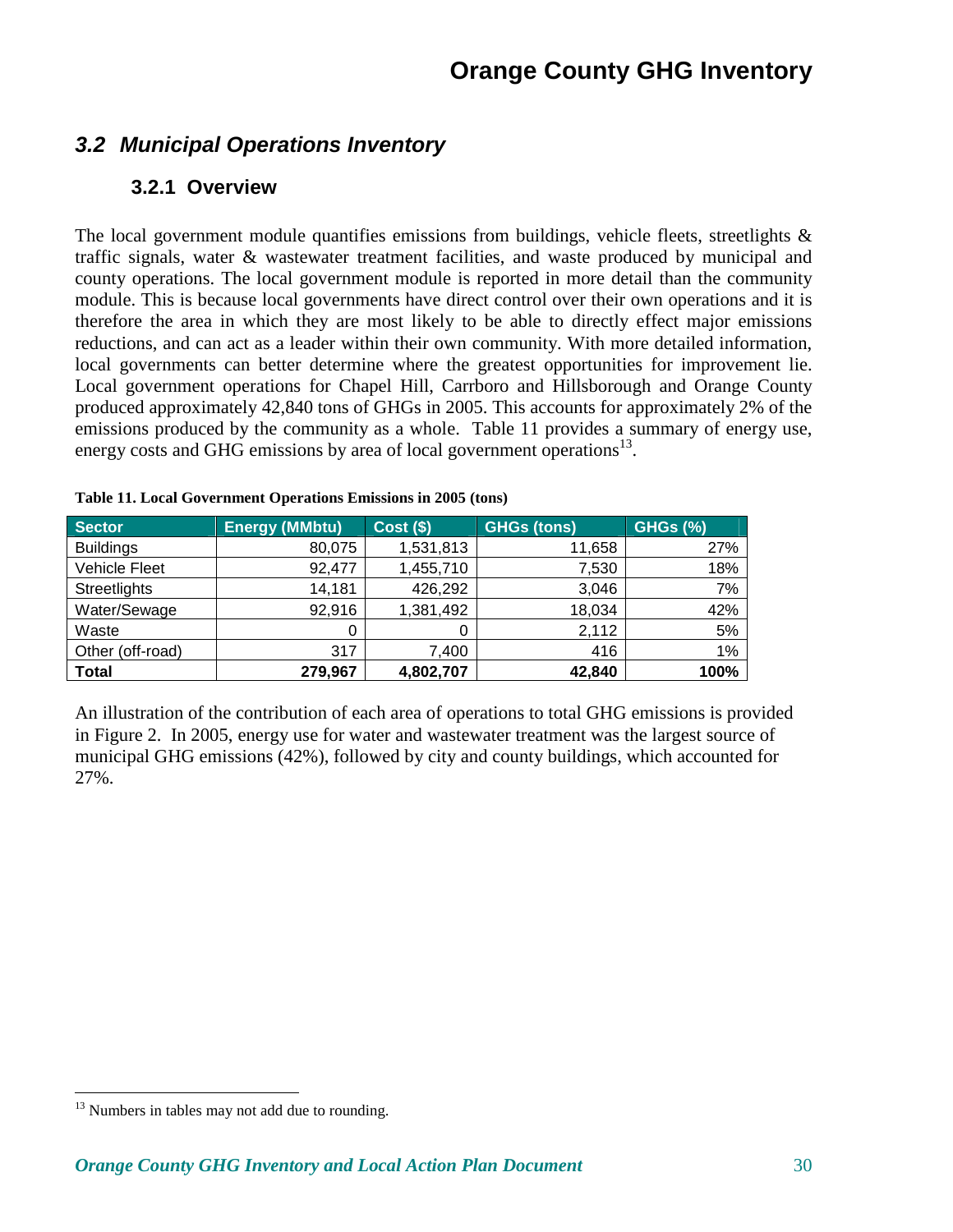**Figure 2. Base Year Distribution of GHG Emissions from Local Government Operations** 



### **3.2.2 Buildings**

The Town of Chapel Hill manages approximately 421,929 square feet of facility space. The Town of Carrboro manages approximately 64,133 square feet of facility space. The Town of Hillsborough manages approximately 36,094 square feet of facility space. Orange County operates 37 buildings with a total area of approximately 1,212,000 square feet. Collectively, energy use within these facilities resulted in the production of an estimated 11,658 tons of GHG emissions in 2005 or 27% of all emissions from local government operations. Energy use within these facilities cost the towns and county an estimated \$1,531,813.

Table 12 provides a summary of energy use, cost and emissions generated by the local government facilities. A complete list of towns and county facilities is provided in Appendix F, along with the energy use and cost of energy used by each facility.

| <b>Jurisdiction</b>  | <b>Energy (MMbtu)</b> | $Cost($ \$) | <b>GHGs (Tons)</b> |
|----------------------|-----------------------|-------------|--------------------|
| Orange County        | 47,461                | 755,689     | 6,444              |
| Town of Chapel Hill  | 25,385                | 624,423     | 4,016              |
| Town of Carrboro     | 5.114                 | 104,375     | 834                |
| Town of Hillsborough | 2,115                 | 47,327      | 364                |
| Total                | 80,075                | 1,531,813   | 11,658             |

**Table 12. Local Government Buildings: Base Year 2005 Energy Use, Energy Costs and Emissions** 

To maximize the effectiveness of any investments that the towns and county decide to make to reduce GHG emissions and energy use in their facilities, the governments may want to target those facilities that are the most energy and emission intensive (i.e. energy use and emissions per square foot). Table 13 shows Hillsborough's top three emission-intensive facilities and Table 14 lists Orange County's top five emission-intensive facilities in 2005.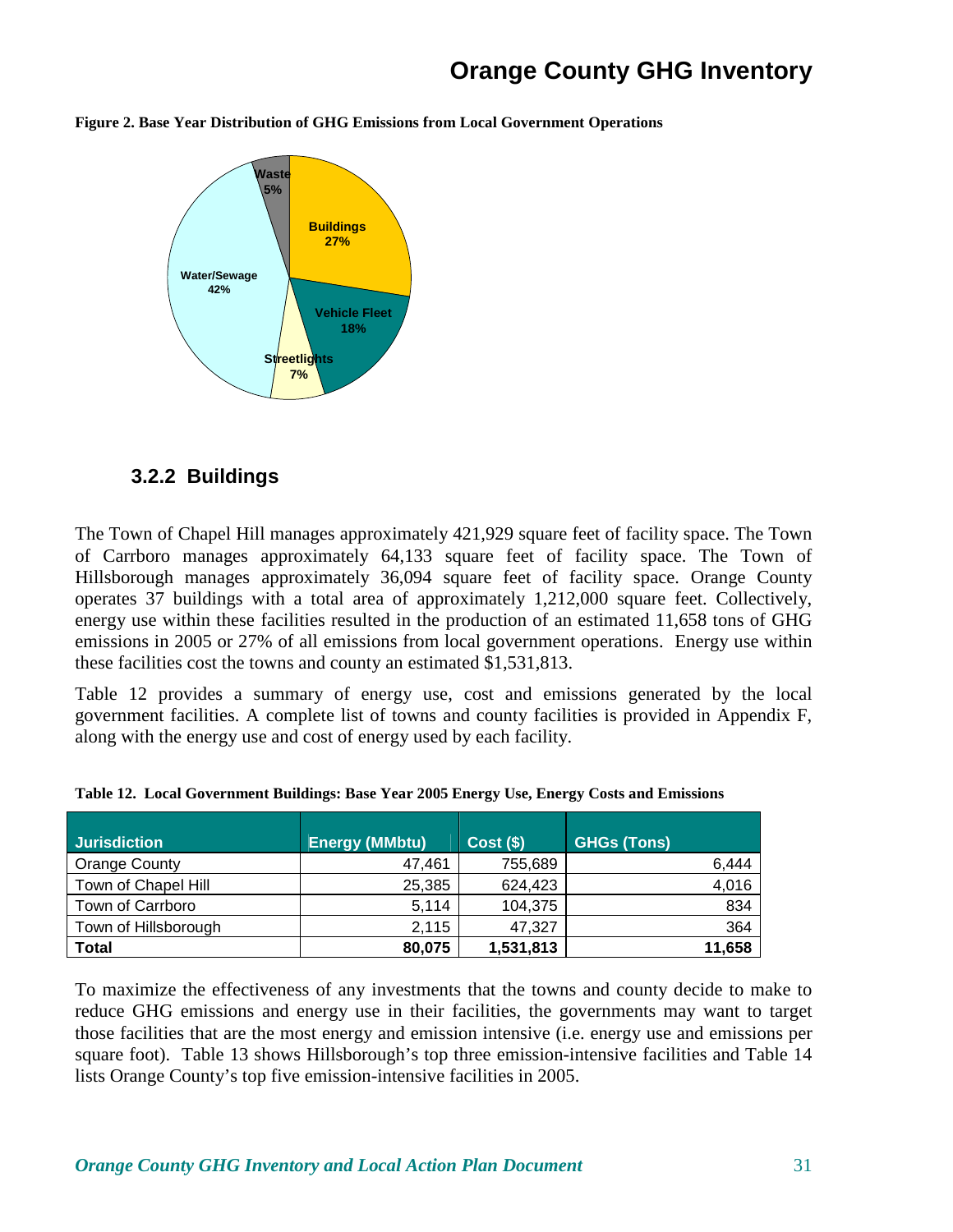#### *Town of Hillsborough*

| <b>Building</b>                              | <b>Total</b><br><b>GHGs</b> | <b>GHG</b><br><b>Intensity</b><br>(GHGs/<br>1000<br>Sq. Ft) | Total<br><b>Energy</b><br>Use<br>(MMBtu | <b>Energy</b><br><b>Intensity</b><br>(MMBtu/<br>1000 Sq.<br>Ft) | Total<br><b>Energ</b><br>y<br>Costs<br>\$) | <b>Cost</b><br><b>Intensit</b><br>۷<br>\$/1000<br><b>Sq. Ft.)</b> | <b>Total</b><br><b>Area</b><br>(Sq.<br>Ft) |
|----------------------------------------------|-----------------------------|-------------------------------------------------------------|-----------------------------------------|-----------------------------------------------------------------|--------------------------------------------|-------------------------------------------------------------------|--------------------------------------------|
| 101 E.<br>Orange st.<br>(Ruffin-<br>Roulhac) | 64                          | 20.3                                                        | 376                                     | 118.5                                                           | 7,649                                      | 2,424.5                                                           | 3,168                                      |
| 127 N.<br>Churton                            | 102                         | 18.8                                                        | 474                                     | 87.4                                                            | 11,231                                     | 2,072.1                                                           | 542                                        |
| 137 N.<br>Churton                            | 46                          | 14.3                                                        | 341                                     | 106.0                                                           | 6,819                                      | 2,118.3                                                           | 3,219                                      |

#### **Table 13. Town of Hillsborough: Top Three Large Emission-Intensive Facilities**

#### *Orange County*

**Table 14. Orange County: Top Five Large Emission-Intensive Facilities** 

| <b>Building</b>        | Total<br><b>GHGs</b> | <b>GHG</b><br><b>Intensit</b><br>(GHGs/<br>1000<br>Sq. Ft) | <b>Total</b><br><b>Energy</b><br><b>Use</b><br>(MMBtu) | <b>Energy</b><br><b>Intensit</b><br>۷<br>(MMBtu<br>/1000<br>Sq. Ft) | <b>Total</b><br><b>Energy</b><br><b>Costs</b> | <b>Cost</b><br><b>Intensity</b><br>\$/1000<br><b>Sq. Ft.)</b> | <b>Total</b><br><b>Area</b><br>(Sq.<br>Ft) |
|------------------------|----------------------|------------------------------------------------------------|--------------------------------------------------------|---------------------------------------------------------------------|-----------------------------------------------|---------------------------------------------------------------|--------------------------------------------|
| <b>Animal Shelter</b>  | 282                  | 39.1                                                       | 1,916                                                  | 266.1                                                               | 30,196                                        | 4,193.8                                                       | 7,200                                      |
| EMS-911 New<br>Hope    | 150                  | 24.4                                                       | 727                                                    | 118.4                                                               | 15,871                                        | 2,584.9                                                       | 6,140                                      |
| Government             | 141                  | 22.7                                                       | 956                                                    | 153.6                                                               | 23,976                                        | 3851.6                                                        | 6225                                       |
| <b>Services Annex</b>  |                      |                                                            |                                                        |                                                                     |                                               |                                                               |                                            |
| Jail                   | 784                  | 21.1                                                       | 5,495                                                  | 148.3                                                               | 73,996                                        | 1,997                                                         | 37,053                                     |
| <b>RWHS</b><br>Complex | 1,240                | 17.4                                                       | 8,210                                                  | 115.1                                                               | 134,561                                       | 1,886.1                                                       | 71,344                                     |

The Town of Chapel Hill has only been able to provide ICLEI with a combined total square footage and total emissions for all of their buildings. Therefore, ICLEI can only calculate the average GHG intensity, energy intensity and cost intensity for Chapel Hill's buildings. The average GHG intensity of Chapel Hill's combined municipal buildings is 9.5 GHG tons/1000 square feet. The average energy intensity for the grouped Chapel Hill's municipal buildings is 60.2 MMBtu/1000 square feet. The average cost intensity of energy for Chapel Hill's municipal buildings is \$1480 per 1000 square feet of facility space.

The Town of Carrboro has provided ICLEI with the energy consumption and costs of their individual buildings; as well as a few of their square footage values. The highest emission intensive building in Carrboro is the Fire Department (Station) with 16.22 GHG tons/1000 square feet. The energy intensity for fire station building is 45.11 MMBtu/1000 square feet and the it's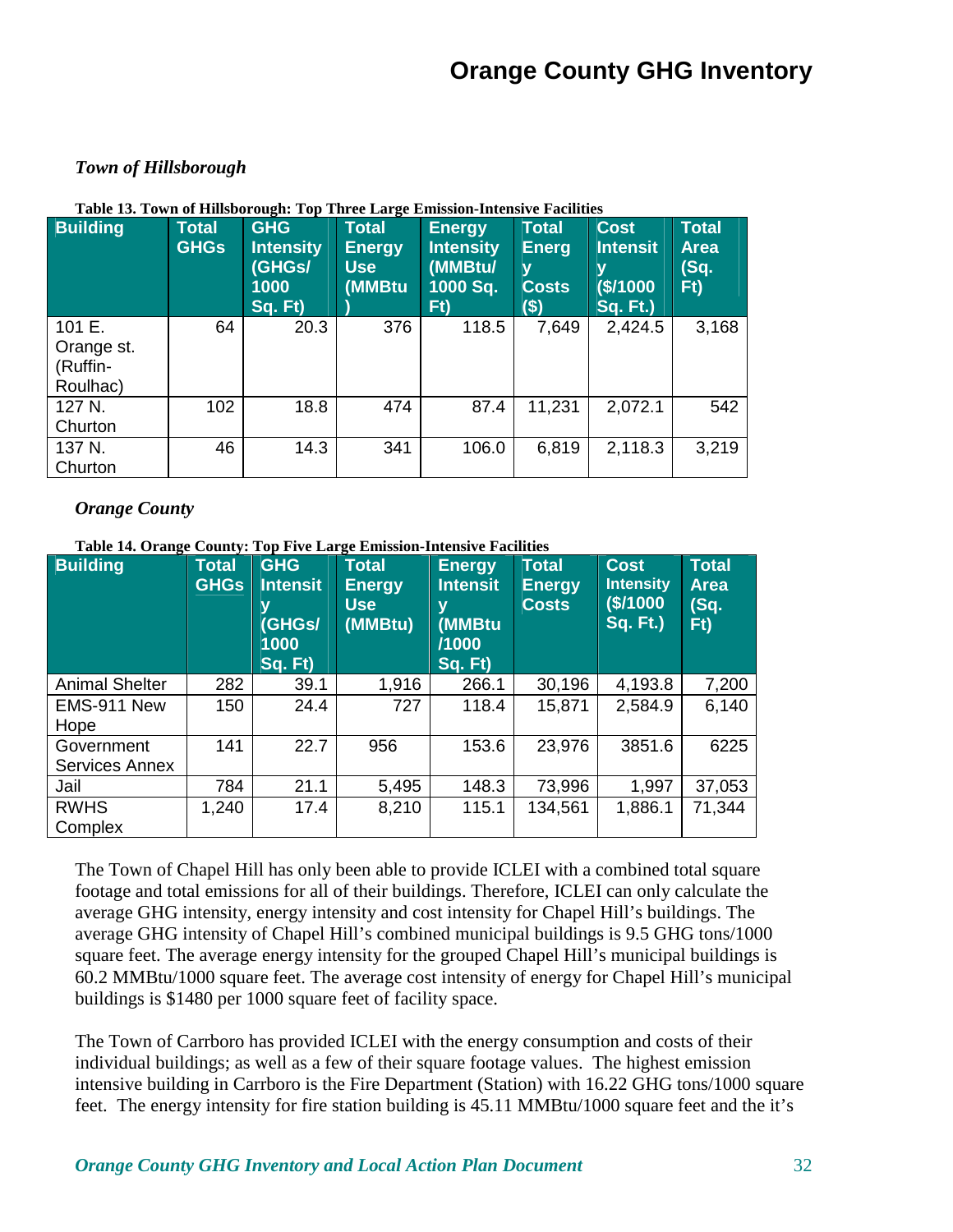cost intensity is \$1627 per 1000 square feet of facility space. The other buildings within Carrboro had significantly smaller GHG intensity levels, including the Town Hall which only had a value of 5.3 GHG tons/1000 square feet.

### **3.2.3 Vehicle Fleet**

Uses for vehicles operated by the county and towns include but are not limited to: public works, fire department, police department and solid waste transportation. Public transit vehicles are excluded from corporate fleets because they serve the community's transportation needs. Vehicle fleets are responsible for 7,530 tons of GHG, or 18% of all of local government emissions in Orange County and participating towns. In 2005, the Town of Chapel Hill operated approximately 286 fleet vehicles (excluding off-road vehicles and transit vehicles), the Town of Carrboro operated approximately 123 fleet vehicles and the Town of Hillsborough operated approximately 60 fleet vehicles. During the same period, the government of Orange County operated a fleet of approximately 303 vehicles. Chapel Hill, Carrboro, OWASA and the solid waste department use B20 fuel (20% biodiesel blended with 80% diesel) in some of their fleet vehicles. These fuel consumption figures exclude fuel used in off-road engines which has been included under the 'Other' sector. A summary of the GHG emissions produced as a result of fuel use within fleet vehicles is provided in Table 15. Table 16 provides a summary of GHG emissions broken down by fuel type.

|                      |                       | $\tilde{}$  |                    |
|----------------------|-----------------------|-------------|--------------------|
| <b>Jurisdiction</b>  | <b>Energy (MMbtu)</b> | $Cost($ \$) | <b>GHGs (Tons)</b> |
| Orange County        | 50,761                | 750,943     | 4,167              |
| Town of Chapel Hill  | 26,040                | 485,798     | 2,068              |
| Town of Carrboro     | 8,755                 | 124,391     | 701                |
| Town of Hillsborough | 6,921                 | 94,578      | 594                |
| <b>Total</b>         | 92,477                | 1,455,710   | 7,530              |

**Table 15. Local Government Vehicle Fleets: Base Year 2005 Energy Consumption, Costs and Emissions** 

| Table 16. Local Government Fleet Emissions (2005) by Fuel Type |  |  |  |
|----------------------------------------------------------------|--|--|--|
|                                                                |  |  |  |

| <b>Fuel Type</b> | <b>Energy (MMbtu)</b> | Cost(S) | <b>GHGs (Tons)</b> | <b>GHG (%)</b> |
|------------------|-----------------------|---------|--------------------|----------------|
| Gasoline         | 60.730                | 603,695 | 5.184              | 69%            |
| <b>Diesel</b>    | 18.123                | 128.431 | 693                | 9%             |
| <b>B20</b>       | 7.384                 | 120.711 | 1,652              | 22%            |

## **3.2.4 Street, Traffic & Other Outdoor Lighting**

This sector includes road lighting, park lighting, specialty or accent lighting (e.g. lights used in downtown shopping areas), traffic signals, and other lights operated by the town and county governments. Overall, outdoor lighting operated by the towns and county used 14,181 MMBtu and produced 3,046 tons of GHGs. Lighting was responsible for 7% of the total emissions from municipal operations.

Hillsborough staff provided 2005 total street lighting costs from the town's Finance Department Records. Hillsborough purchases some of the electricity it uses for lighting from Duke Energy and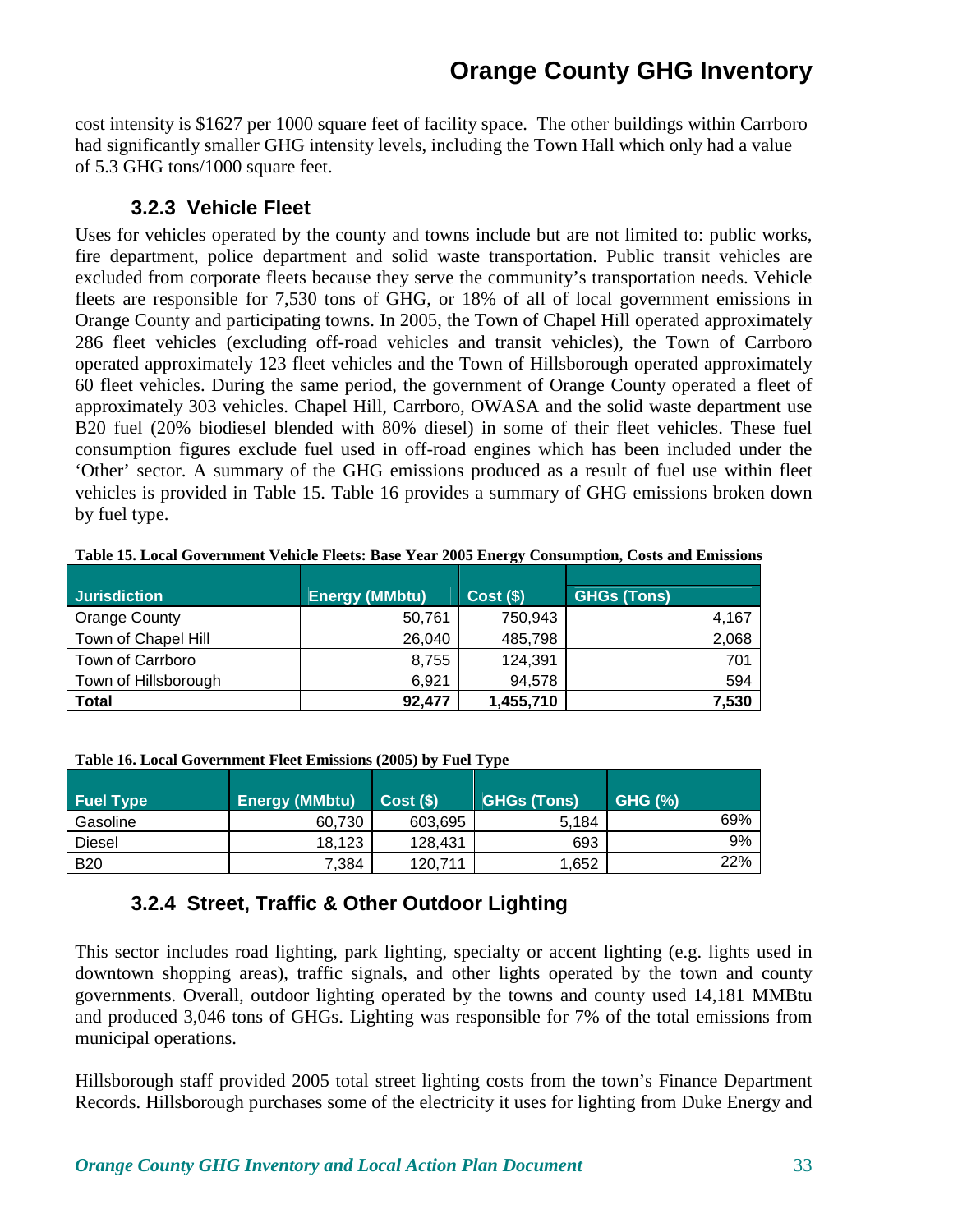some from Piedmont EMC. Town staff provided ICLEI with 2005 electricity bills for the street lighting, from which ICLEI was able to determine the amount of electricity purchased from Duke Energy. However, the billing data provided to town staff by Piedmont EMC was incomplete. Accordingly, ICLEI spoke with Piedmont EMC staff<sup>14</sup> who stated that the Town of Hillsborough is currently billed for 22,440 kWh per year for their street lights.

Carrboro operates some street lights and other outdoor lights, and was able to provide ICLEI with data on these lights. Chapel Hill provided aggregated data for total costs and electricity consumption, including all traffic signals owned and operated by the Town of Chapel Hill and those lights owned by the NC Department of Transportation, but managed on behalf of the State by the Town of Chapel Hill. Orange County operates some outdoor lighting. The Town of Chapel Hill operates a few traffic signals within the jurisdictions of Carrboro and Orange County. The energy use and emissions from these signals are included under Chapel Hill's total.

**Table 17. Local Government Street Lights, Traffic Signals & Other Outdoor Lights: 2005 Energy Use, Energy Costs and GHG Emissions**

| <b>Jurisdiction</b>  | <b>Energy (MMbtu)</b> | $Cost($ \$) | <b>GHGs (Tons)</b> |
|----------------------|-----------------------|-------------|--------------------|
| <b>Orange County</b> | 651                   | 29,122      | 140                |
| Town of Chapel Hill  | 11,434                | 330,000     | 2,456              |
| Town of Carrboro     | 160                   | 11,317      | -34                |
| Town of Hillsborough | 1,936                 | 55,853      | 416                |
| Total                | 14,181                | 426,292     | 3,046              |

### **3.2.5 Water & Wastewater Treatment**

Water and sewage treatment was responsible for 42% of emissions produced by local government operations in Orange County in 2005. The water and wastewater treatment sector includes all water treatment and wastewater treatment facilities, and all pumping stations and lift stations that serve the community. It does not include administrative facilities for water and wastewater treatment operations. Water and wastewater is included in the local government module of the inventory because water and wastewater treatment facilities often fall under the direct control of the local government; therefore local governments have control over the efficiency of these facilities. Hillsborough has its own water and wastewater treatment facilities. The Orange Water and Sewer Authority (OWASA) serves Carrboro, Chapel Hill, the University of North Carolina and surrounding areas. The cities of Mebane and Durham provide water and wastewater services to a very limited number of customers in areas of these cities that fall within Orange County borders. We have not included these customers because they fall within the jurisdiction of Mebane and Durham. Orange-Alamance Water System provides water to only 3,300 customers within the Orange and Alamance Counties.

<u>.</u>

<sup>&</sup>lt;sup>14</sup> The Piedmont accounts in question were:  $\#2960916$ ,  $\#2965116$ , and  $\#3342000$ . The first account is for lighting the Grandview subdivision. According to Piedmont staff, there are 12 lights in the subdivision; each uses a maximum of 40kWh/month. The second account is for a security light at Lakeshore Dr 650 pump; this light uses a maximum of 70 kWh/month. The last account is for lighting in Becketts Rdg; there are 33 lights there that each use a maximum of 40 kWh/month.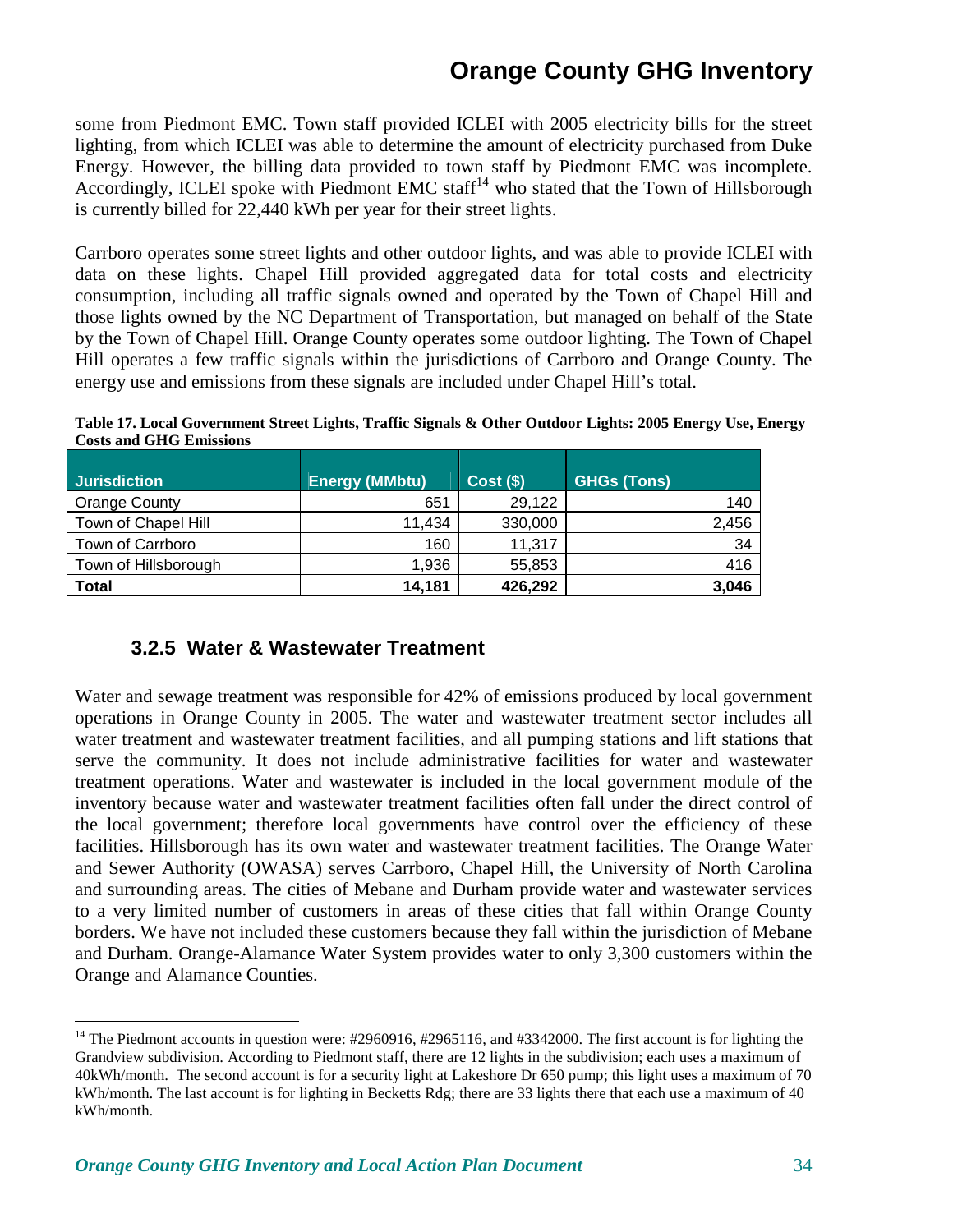The Hillsborough water treatment facility takes water from the Eno River, cleans and disinfects it, and then pumps it to residents. The water treatment plant is located at 711 Dimmocks Mill Road. The Town of Hillsborough owns and operates a wastewater treatment plant located at 355 Elizabeth Brady Road. The plant is able to process 3 million gallons of wastewater per day. The average flow through the plant is 0.753 million gallons per day and is discharging at about 25% of its capacity. Hillsborough water and wastewater treatment cost \$195,852 in 2005 and resulted in the production of approximately 2,456 tons of GHGs.

OWASA serves Carrboro, Chapel Hill and the University of North Carolina. It is responsible for water and wastewater treatment and pumping for these areas. The OWASA water treatment plant is located at 400 Jones Ferry Road and is able to process up to 20 million gallons of water per day. Water treatment and pumping cost \$477,297 and resulted in the production of 5,902 tons of GHGs in 2005. OWASA also operates Mason Farm Wastewater Treatment Plant, located at 100 Old Mason Farm Road, which can treat up to 12 million gallons of wastewater per day. Wastewater treatment and pumping cost \$708,343 and resulted in the production of 9,676 tons of GHGs in 2005. In 2005, OWASA output of treated water was on average 9 million gallons per day and wastewater treated was 7.65 million gallons per day. Table 18 summarizes the total energy use, energy costs and emissions generated by the community's water and wastewater treatment operations, including pumping stations.

#### **Table 18. Local Government Water & Wastewater Treatment: Base Year 2005 Energy Use, Energy Costs and Related GHG Emissions**

| <b>Jurisdiction</b>  | <b>Energy (MMbtu)</b> | Cost(S)   | <b>GHGs (Tons)</b> |
|----------------------|-----------------------|-----------|--------------------|
| Town of Hillsborough | 11.461                | 195.852   | 2.456              |
| OWASA                | 81.455                | 1.185.450 | 15.578             |
| Total                | 92,916                | 1,381,302 | 18,034             |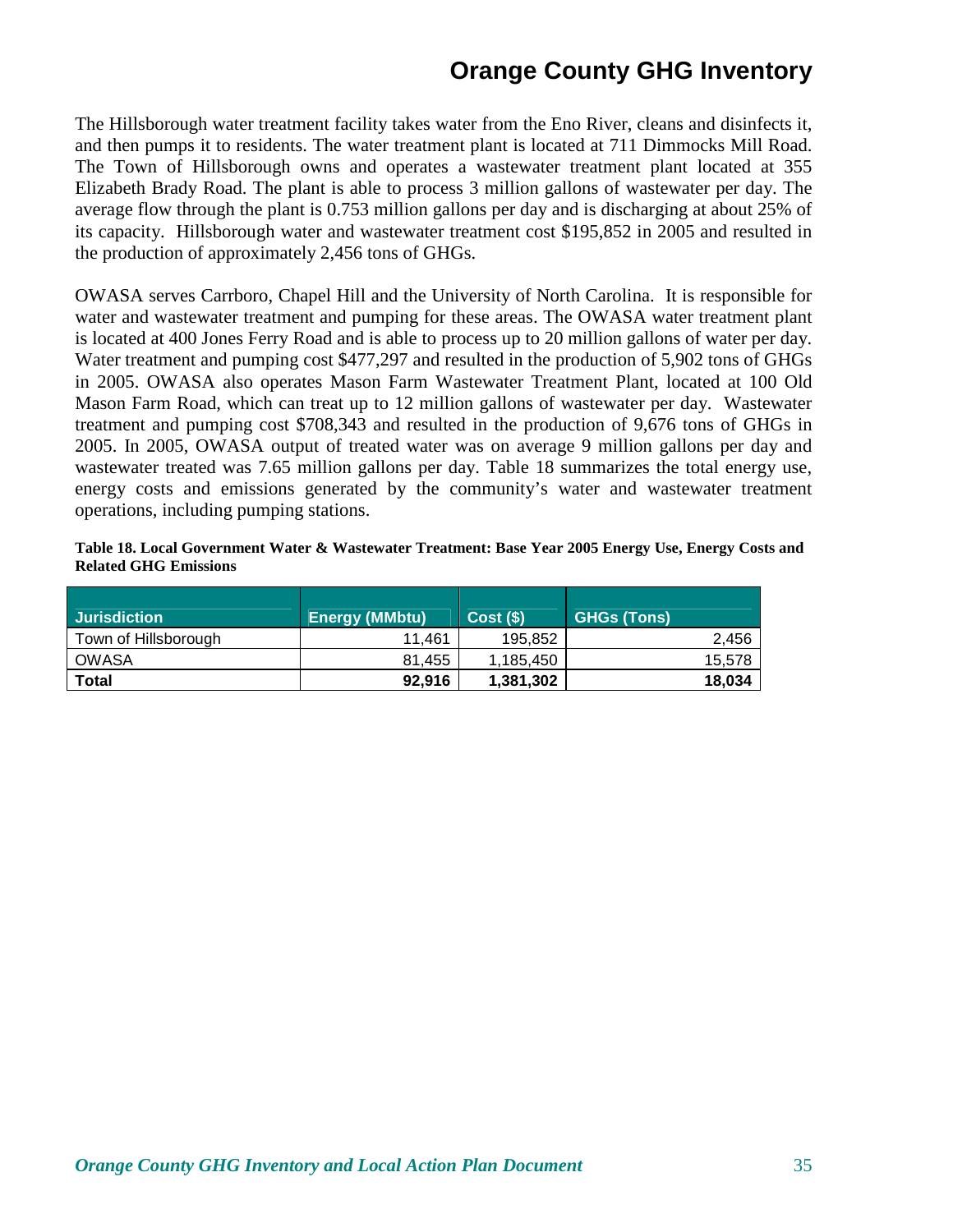### **3.2.6 Solid Waste Produced by Municipal Operations**

The Local Government Waste Sector includes emissions from solid waste generated through government operations. This includes all employee generated waste and waste generated at municipal government facilities such as parks and recreation buildings. Neither Orange County, nor any of the participating towns specifically track this waste. This is not uncommon. Estimates of municipally produced solid waste have been made using average office waste density and composition estimates.

#### **Local Government Solid Waste: Base Year 2005 Related GHG Emissions**

| <b>Jurisdiction</b>  | <b>Waste (Tons)</b> | <b>GHGs (Tons)</b> |
|----------------------|---------------------|--------------------|
| Orange County        | 2.247               | ,499               |
| Town of Chapel Hill  | 705                 | 470                |
| Town of Carrboro     | 137                 | 91                 |
| Town of Hillsborough | 77                  | 51                 |
| Total                | 3,166               | 2.111              |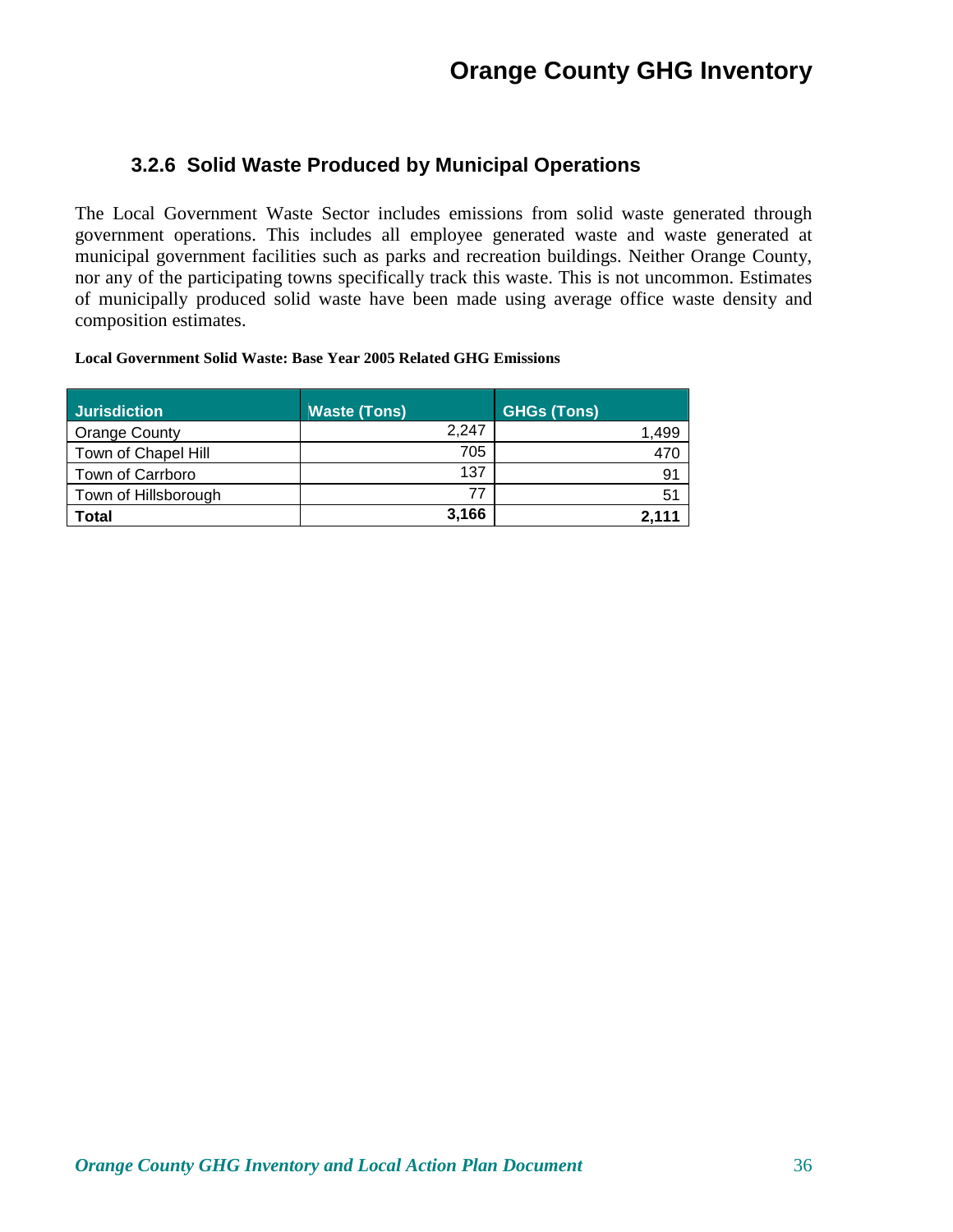### **4 FORECAST**

The forecast section of the report provides an estimate where emissions *might be* by the target year *if* growth continues at current rates and nothing more is done to check GHG emissions. Both a business-as-usual (BAU) forecast and planned measures forecast were developed. The BAU forecast provides an estimate of GHG emissions in the target year if no new measures are implemented between the baseline year and the target year. The "2030 Currently Planned" emissions reduction scenario provides an estimate of GHG emissions in the target year if currently planned measures are implemented between the baseline year and the target year. The through the local action planning process, further emission mitigation options will be considered and more aggressive emissions reductions scenarios will be developed.

#### **4.1 Community Forecast**

Orange County, and the Towns of Chapel Hill, Hillsborough and Carrboro have selected 2030 as the year by which the communities will achieve a voluntary GHG emissions reduction target. In order to determine the level of emission reductions that could be achieved given socio-economic growth in the region, emissions were forecast to 2030 using a set of growth factors described in Table 19. The methodology used is described in more detail in section 4.1.1.

| <b>Indicator</b>                | <b>2005 Value</b> | 2030 Projected Value | Growth (%) |
|---------------------------------|-------------------|----------------------|------------|
| <b>Households</b>               | 51,756            | 70,535               | 36%        |
| <b>Commercial/Institutional</b> | 61,047            | 102,357              | 67%        |
| <b>Employees</b>                |                   |                      |            |
| <b>Industrial Employees</b>     | 2,685             | 6.129                | 128%       |
| <b>Population</b>               | 134,100           | 180,129              | 34%        |
| <b>Annual VMT</b>               | 1,568,196,614     | 2,431,899,213        | 68%        |

**Table 19. Community Forecast Growth Indicators** 

Figure 3 summarizes the potential growth in GHG emissions in the 2030 BAU and 2030 currently planned measures scenarios, relative to the baseline year emissions. The first column, '2005,' represents community emissions in the baseline year as described in the previous chapter. The second column, '2005 without measures,' takes into account all emissions reduction programs implemented before 2005 to demonstrate what Orange County's emissions profile would have been like in the absence of these programs. The column entitled "2030 BAU" assumes that new growth will occur in the absence of any new emission reduction initiatives beyond the, except the impacts of the DCHC 2030 LRTP, which are built into the BAU forecast. A second forecast scenario is presented in the "2030 Currently Planned" column, which includes growth projections for the community (BAU), but also accounts for currently planned future emission reductions programs. The methodology used to develop each of these scenarios is explained in detail below.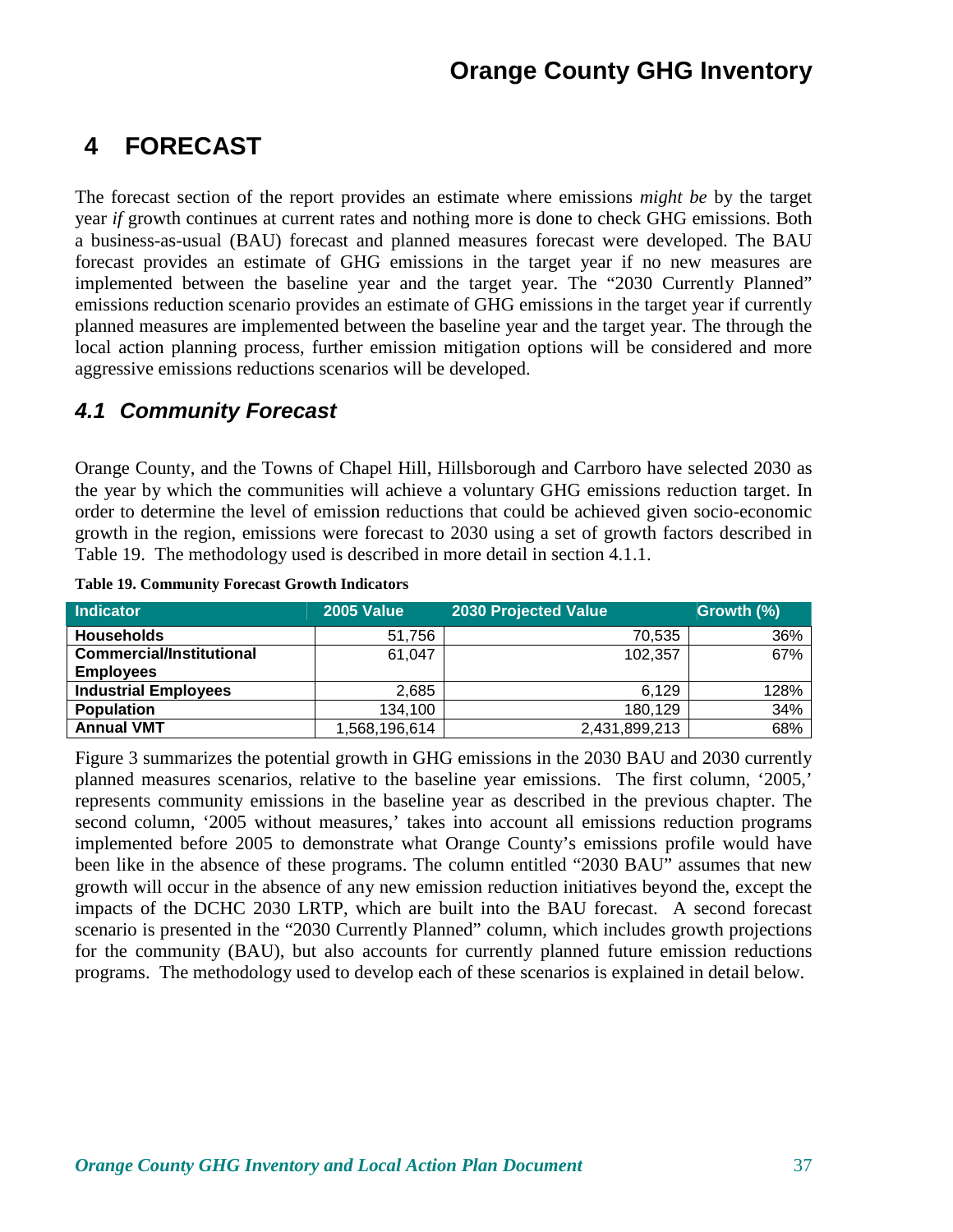

**Figure 3. Community GHG Emissions Scenarios 2005 and 2030**

#### **4.1.1 2030 Business-as-Usual Scenario**

The business-as-usual (BAU) emissions scenario provides a projection of potential emissions in 2030 if no new emission reduction measures are implemented in Orange County. Residential, commercial/institutional and industrial GHG emissions were forecast to 2030 using socioeconomic growth indicators provided by the Durham Chapel Hill Carrboro Metropolitan Planning Organization (DCHC MPO). For example, for the residential section of the forecast, per household emissions in 2005 were applied to the anticipated growth in the number of households in the community to forecast BAU residential emissions for 2030. The same was done for the commercial/institutional and industrial sectors, using emissions per employee as the critical indicator.

Transportation emissions were forecast using projections of VMT in 2030 that were developed by the DCHC MPO based on the implementation of the transportation improvement projects contained within the DCHC MPO Long Range Transportation Plan. Due to the complexity of the transportation modeling process, the DCHC MPO was unable to provide an estimate of the 2030 VMT that would occur with no GHG emission reduction measures (i.e. transit and non-motorized transportation improvements).

Solid Waste emissions were forecast by applying 2005 per capita waste generation rates to 2030 population projections. In the BAU scenario, GHG emissions would increase to approximately 4,402,043 tons by 2030, which would be an increase of approximately 59% from 2005 levels. This growth would correspond with projected local economic and population growth.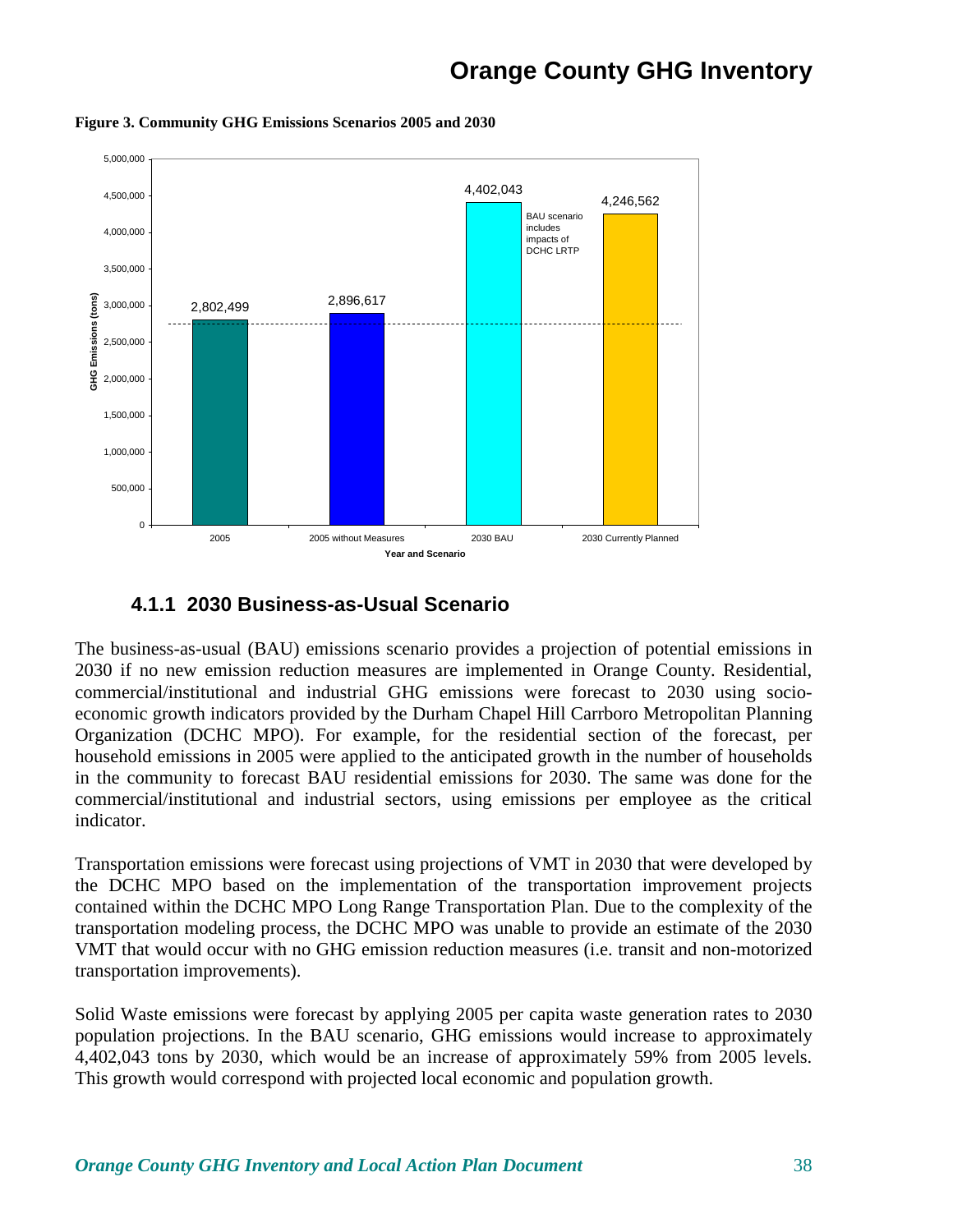#### **4.1.2 2030 Currently Planned Emission Reduction Scenario**

The 2030 Currently Planned emission reduction scenario assumes that all of the planned new measures outlined in the section entitled "Planned Future Community Measures" are implemented, including the DCHC MPO LRTP. This scenario presents a more realistic outlook of emissions in Orange County by applying the impacts of currently planned emission reduction measures to the BAU growth scenario. In the currently planned scenario, GHG emissions would increase by approximately 53% from 2005 levels by 2030. Approximately 155,481 tons of GHGs would be avoided as a result of the implementation of new measures.

#### **4.1.3 Community Emissions Forecast Summary**

Table 20 provides a summary of forecasted GHG emissions within Orange County. Measures implemented before 2005 resulted in a reduction of 94,118 tons of GHGs or a decline of about three percent from 2005 levels had no measures been in place. Currently planned measures to be in place by 2030 will result in a slight decrease in GHG production (approximately six percent) from the BAU scenario in 2030; however, they will be insufficient to offset a 53% percent overall increase in emissions from 2005 levels.

Figure **4** represents the difference between 2005 emissions, and 2030 BAU and 2030 Currently Planned Measures scenarios by sector. The contribution of each sector to total community emissions will remain almost unchanged between 2005 and 2030 despite the implementation of the new, planned reduction measures.

|                                  | Table 20. Community GITG Emission Forecast Summary |                                 |  |  |  |  |
|----------------------------------|----------------------------------------------------|---------------------------------|--|--|--|--|
| <b>Year &amp; Scenario</b>       | <b>GHGs (Tons)</b>                                 | <b>Difference from Baseline</b> |  |  |  |  |
| 2005                             | 2.496.505                                          |                                 |  |  |  |  |
| 2005 Without Measures            | 2.871.399                                          | 3%                              |  |  |  |  |
| 2030: BAU                        | 4.402.043                                          | 59%                             |  |  |  |  |
| 2030: Currently Planned Measures | 4.246.562                                          | 53%                             |  |  |  |  |

|  | <b>Table 20. Community GHG Emission Forecast Summary</b> |  |  |  |  |
|--|----------------------------------------------------------|--|--|--|--|
|--|----------------------------------------------------------|--|--|--|--|

**Figure 4. 2005 Community GHG Emissions, 2030 BAU and 2030 Planned Emission**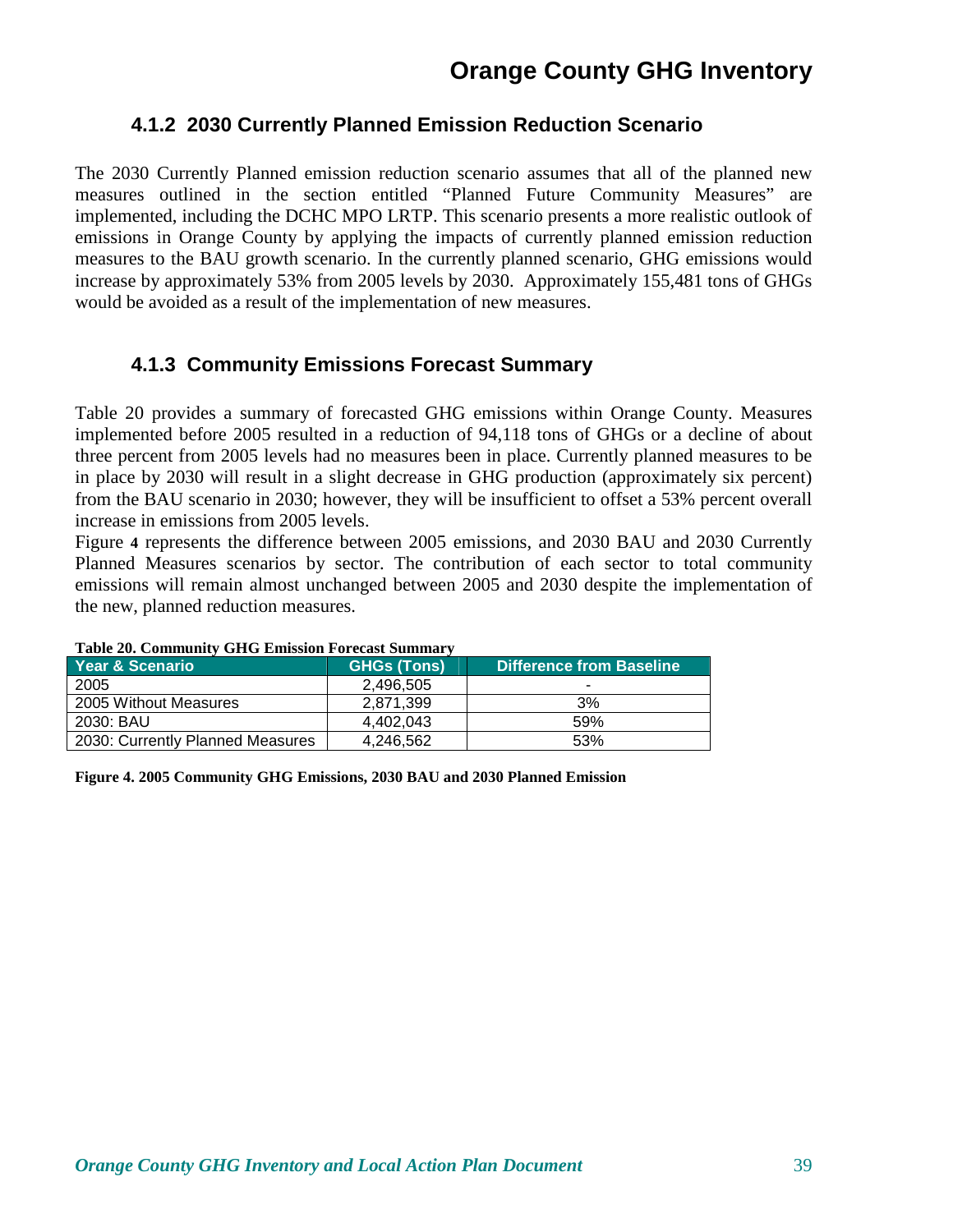

#### **4.2 Municipal Operations Forecast**

Emissions from the Towns' and County's local government operations were projected for the target year of 2030 under BAU and "Currently Planned" emissions reduction scenarios. Figure 5 illustrates the differences in emissions between 2005, 2030 BAU and 2030 with currently planned measures. The left-most column illustrates estimated GHG emissions in 2005. A second column, labeled "2005 w/o Measures," illustrates potential emissions that could have occurred in 2005 if the Towns and County had not made any efforts to reduce their energy use or related GHG emissions. A third column provides a projection of emissions if the Towns and County were to continue to grow in a business-as-usual (BAU) scenario without implementation of any new or additional emission reduction efforts. Finally, the last column on the far right of the chart illustrates the potential emissions that will occur in 2030 as a result of growth and in light of the new measures for which the Towns and County currently have plans to implement. A detailed description of each of the 2030 scenarios is provided below and a summary of forecasted GHG emissions is provided in Table 21.

#### **Figure 5. Local Government Operations GHG Emissions Scenarios Forecasts 2005 – 2030**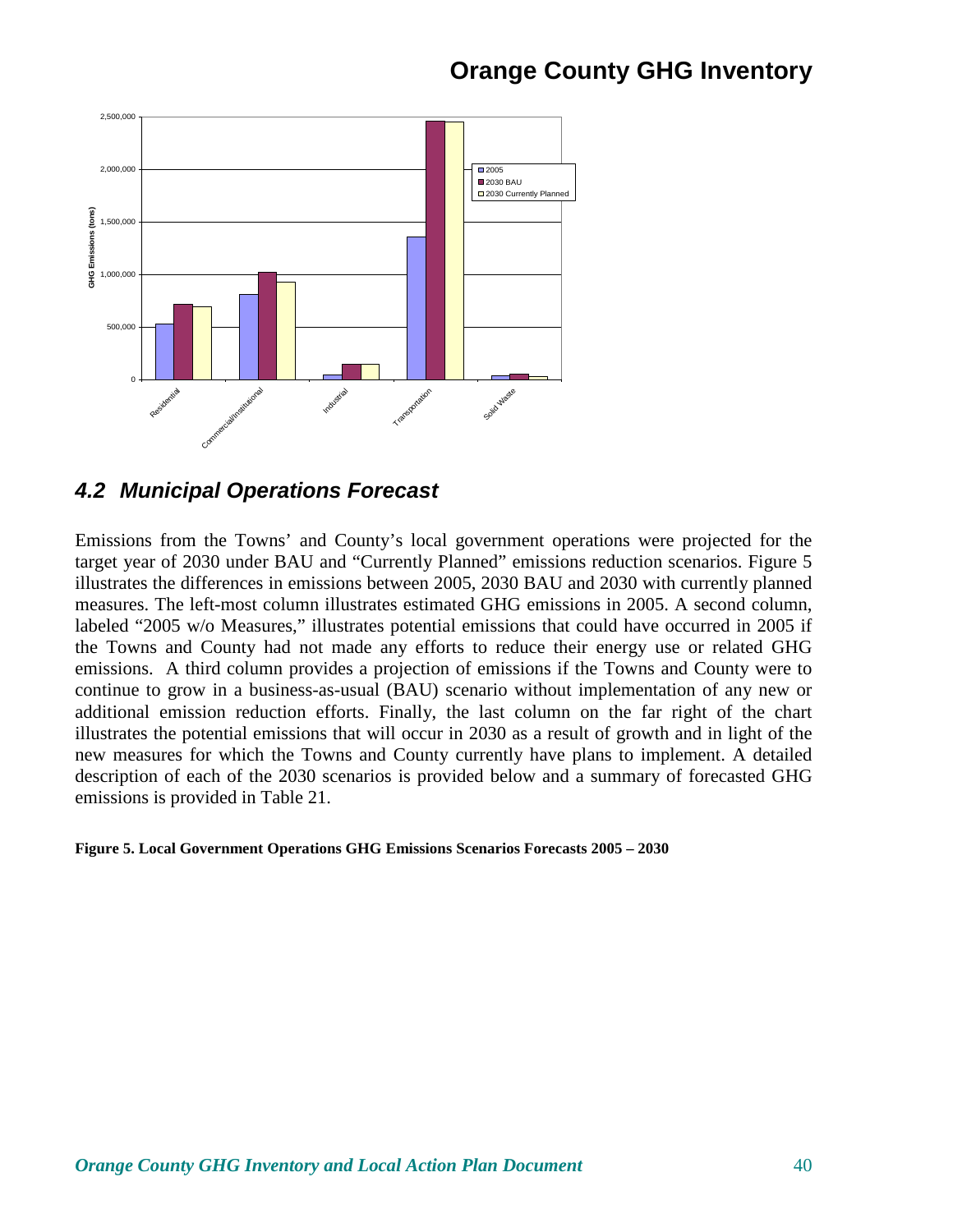

| Table 21. Local Government Oberations. 2009 & 2090 Emission Secharios (Emissions in Tons) |                    |                                 |  |  |  |
|-------------------------------------------------------------------------------------------|--------------------|---------------------------------|--|--|--|
| Year & Scenario                                                                           | <b>GHGs (Tons)</b> | <b>Difference from Baseline</b> |  |  |  |
| 2005                                                                                      | 42.841             |                                 |  |  |  |
| 2005 Without Measures                                                                     | 44.881             | 5%                              |  |  |  |
| 2030: BAU                                                                                 | 52.585             | 23%                             |  |  |  |
| 2030 Currently Planned Measures                                                           | 50.189             | 17%                             |  |  |  |

**Table 21. Local Government Operations: 2005 & 2030 Emission Scenarios (Emissions in Tons)** 

#### **4.2.1 2030 Business-as-Usual Scenario**

To construct a business-as-usual (BAU) forecast of energy use within local government operations in 2030, ICLEI worked with Town and County staff to identify and estimate the anticipated growth in local government infrastructure between the base year and the forecast year.

Projections of these changes in infrastructure were provided by members of the project team and are as follows:

#### *Buildings*

Alan Dorman provided ICLEI with an estimate of the area of new facilities that will be constructed by Orange County between 2005 and 2030. Alan's estimates were based in part on the 2001 Orange County Space Needs Study and his knowledge of County infrastructure development plans. Chapel Hill and Carrboro staff also provided ICLEI with details of anticipated changes to building tenure between the baseline and forecast years. The details of these changes are included in Appendix E. Hillsborough did not indicate and anticipated change to building tenure between 2005 and 2030.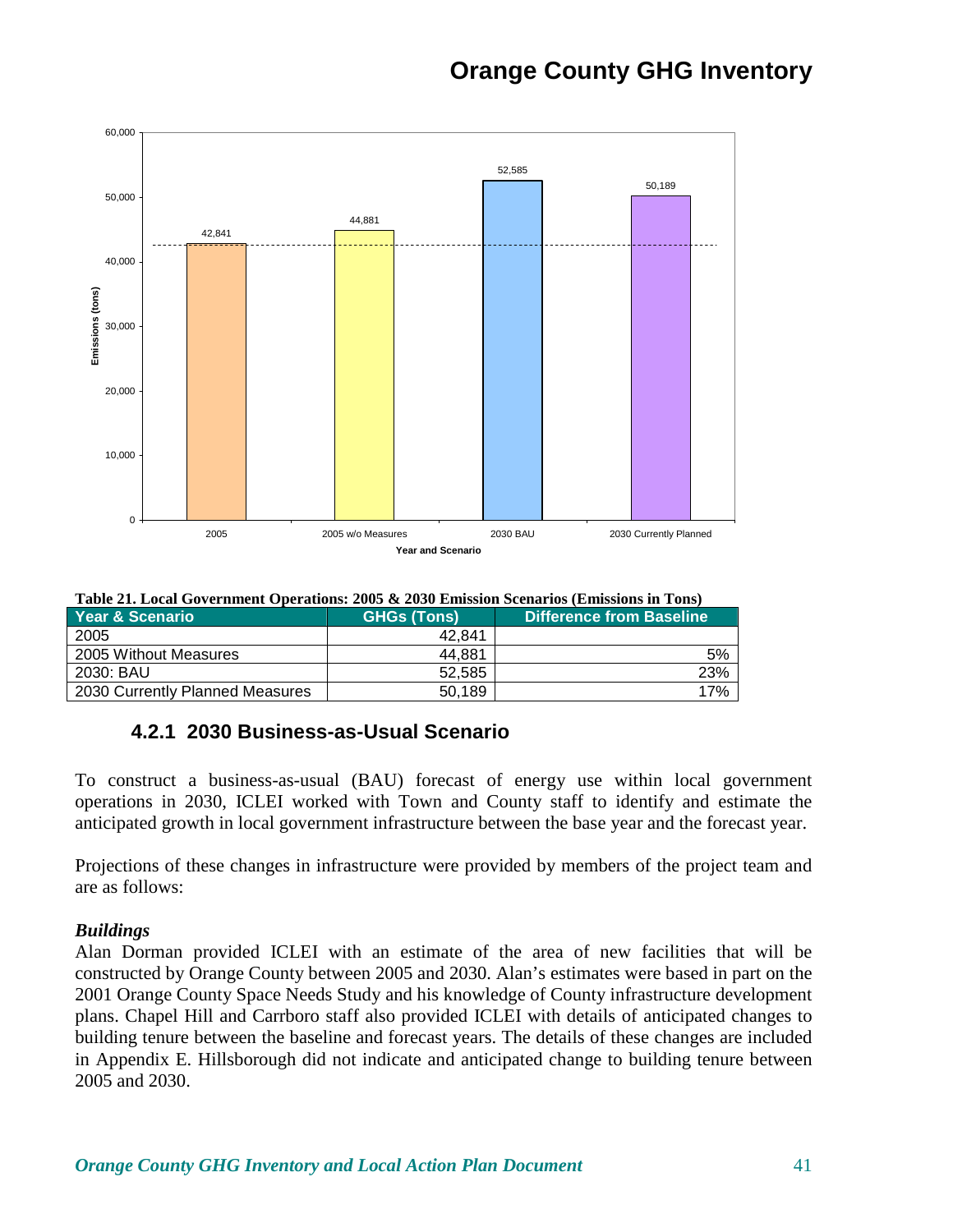#### *Vehicle Fleet*

Alan Dorman recommended that ICLEI estimate Orange County's fleet increases based on County population increases, as the County's service level is dependant on population. ICLEI uses 2005 per capita fleet fuel use, and 2030 population projections to estimate additional fuel use. The Town of Carrboro plans to purchase an additional one-ton dump truck in the 2007-2008 Fiscal Year. This additional vehicle was included in the BAU forecast. Chapel Hill estimated that four new vehicles are added to their fleet each year; including retirement and replacement of old vehicles (four added to the total number). Based on the change in Hillsborough's fleet between 2002 and 2005, ICLEI assumed that the town added one additional vehicle every 3 years. Approximately 1 in 8 of Hillsborough's current fleet vehicles are diesel powered, so it was assumed that between 2005 and 2030, Hillsborough would add 1 diesel vehicle and 7 gas vehicles.

#### *Street, Traffic & Other Outdoor Lights*

According to Woody Meadows, Traffic Program Supervisor, Town of Chapel Hill, the Town adds fewer than 100-100 Watt HPS bulbs to its stock each year and at least two intersections per year with eight – 15 watt LED indicators each. It was assumed that Chapel Hill will add 2 new intersections and 50 new streetlights each year.

The Town of Hillsborough staff based their estimate of new street lights on future development plans in place as of June 2006. The Town will add 87 lights to its stock of street lighting to illuminate the Waterstone Phase I development. These lights will use approximately 108,576 kWh per year<sup>15</sup>.

The County operates very few outdoor lights. It was assumed that there would be no net increase in outdoor lights operated before 2030.

#### *Water & Sewage Treatment*

To estimate water and wastewater treatment energy use in 2030, ICLEI applied the per capita energy used for water and wastewater treatment in 2005 to projections of 2030 population. The population of Hillsborough was used to estimate the increase for the Hillsborough water and sewage treatment operations and the populations of Chapel Hill and Carrboro were used to estimate OWASA's increased energy use.

#### *Waste*

<u>.</u>

ICLEI applied the anticipated population growth in each area to the relative per capita local government waste generation rate.

#### **4.2.2 2030 Planned Emission Reduction Scenario**

This scenario assumes that all of the currently planned future measures for local government operations are implemented. New emission reductions of approximately 2,396 tons per year

<sup>&</sup>lt;sup>15</sup> Data provided by Town of Hillsborough Assistant Town Manager Demetric Potts. Data provided included number of new lights (87), wattage (250 per bulb) and kWh (104 per month).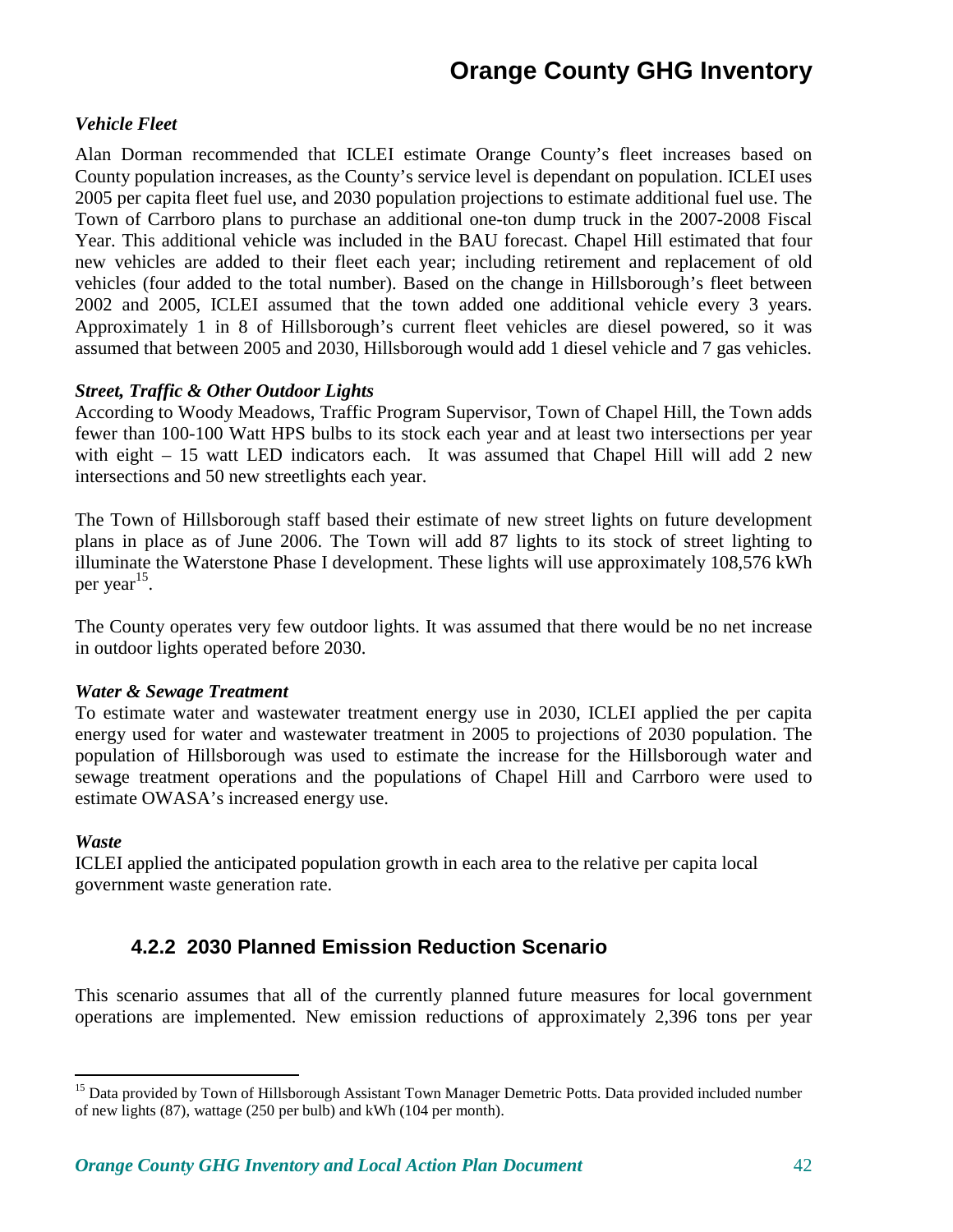would be realized under this scenario. Under the currently planned scenario, 2030 emissions increase approximately 17% above 2005 levels.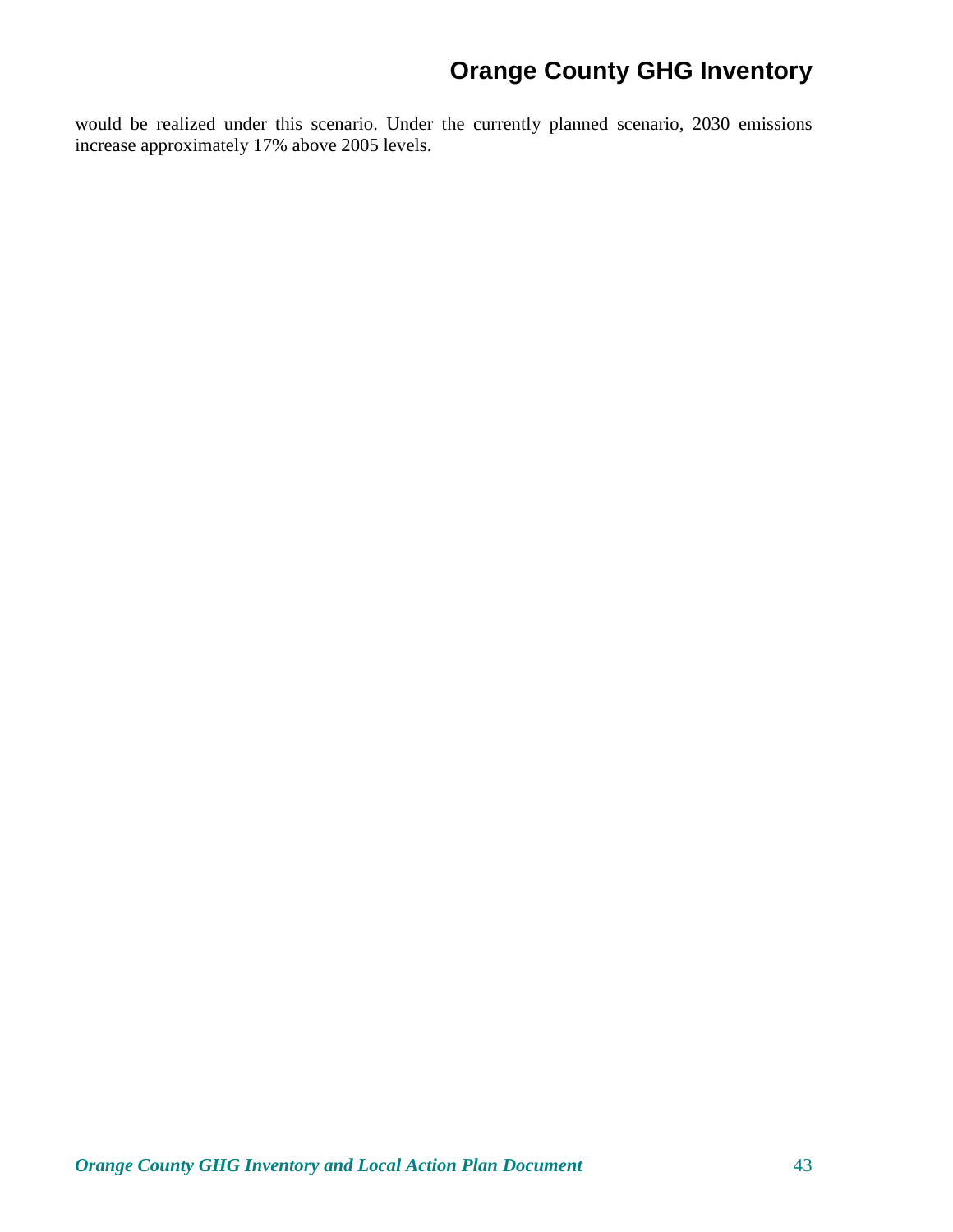### **5 Emission Reduction Measures**

This section of the report summarizes the estimated impacts of activities or decisions that have resulted or will result in the reduction GHG emissions within Orange County, Chapel Hill, Carrboro and Hillsborough. These measures are divided into existing and currently planned measures. Existing measures were implemented prior to the 2005 base year; according to the CCP Protocol, the impacts of these measures cannot be counted towards an emission reduction target. Currently planned measures are those initiatives that are already planned to be implemented after 2005, which can be counted towards the voluntary emission reduction target. It should also be noted that where an existing measure will have new additional or expanded impacts after the base year, these new impacts may be counted towards the emission reduction target. The local action plan will suggest the expansion of some of these measures, as well as the implementation of several new measures, in order to meet aggressive community and local government targets.

### **5.1 Existing Community Measures**

Businesses, institutions and individuals within Orange County had already undertaken initiatives to reduce their GHG emissions prior to 2005. A summary of these measures is provided in Table 22 along with an estimate of the annual impacts of these measures.

Some of the measures are education and awareness campaigns, which although important, are difficult to quantify in terms of emissions reductions. For some other measures, insufficient information was made available to estimate the impacts of the measure, and although they have no GHG savings associated with them, the knowledge of the programs is also very important. Some measures are grouped and the impacts presented as one emission reduction estimate. In total, the quantifiable initiatives have resulted in at least 94,118 tons of GHG emission reductions annually.

|                                  | Implementing     | <b>Brief Description of Measure</b>      | <b>Annual GHG</b>  |
|----------------------------------|------------------|------------------------------------------|--------------------|
| <b>Name of Measure</b>           | <b>Authority</b> |                                          | <b>Savings (t)</b> |
| <b>Residential</b>               |                  |                                          |                    |
| Solar Hot Water Heating          |                  | It was estimated that there were 110     |                    |
| Systems (as estimated by         |                  | solar hot water heaters installed in     |                    |
| Million Solar Roofs Initiative)  | Chapel Hill      | Orange County by 2001                    | 952                |
|                                  |                  | 626 energy efficient new homes 40-50%    |                    |
| <b>Meadowmont Energy</b>         | Meadowmont       | better energy performance than an        |                    |
| <b>Efficient Homes</b>           | Development      | average home.                            | 465                |
|                                  |                  | Matches energy improvement               | not                |
| <b>Energy Conservation Loans</b> | Duke Energy      | contractors and lender with consumers    | implemented        |
|                                  |                  | Finances energy efficient heat pumps,    | not                |
| <b>Equipment Loan</b>            | Duke Energy      | central AC and electric water heaters    | implemented        |
| <b>Heating &amp; Cooling</b>     |                  | Matches heating and cooling contractors  | not                |
| <b>Equipment Loans</b>           | Duke Energy      | and lenders with consumers               | implemented        |
|                                  |                  |                                          | not                |
| Off Peak Water Heating           | Duke Energy      | Peak load management                     | implemented        |
| <b>Public Information - Duke</b> |                  | Information services include online      | not                |
| Power                            | Duke Energy      | energy audit, seasonal energy tips, etc. | implemented        |

|  |  |  | Table 22. Existing Community Emission Reduction Measures and Their Potential Annual Impacts |  |  |
|--|--|--|---------------------------------------------------------------------------------------------|--|--|
|  |  |  |                                                                                             |  |  |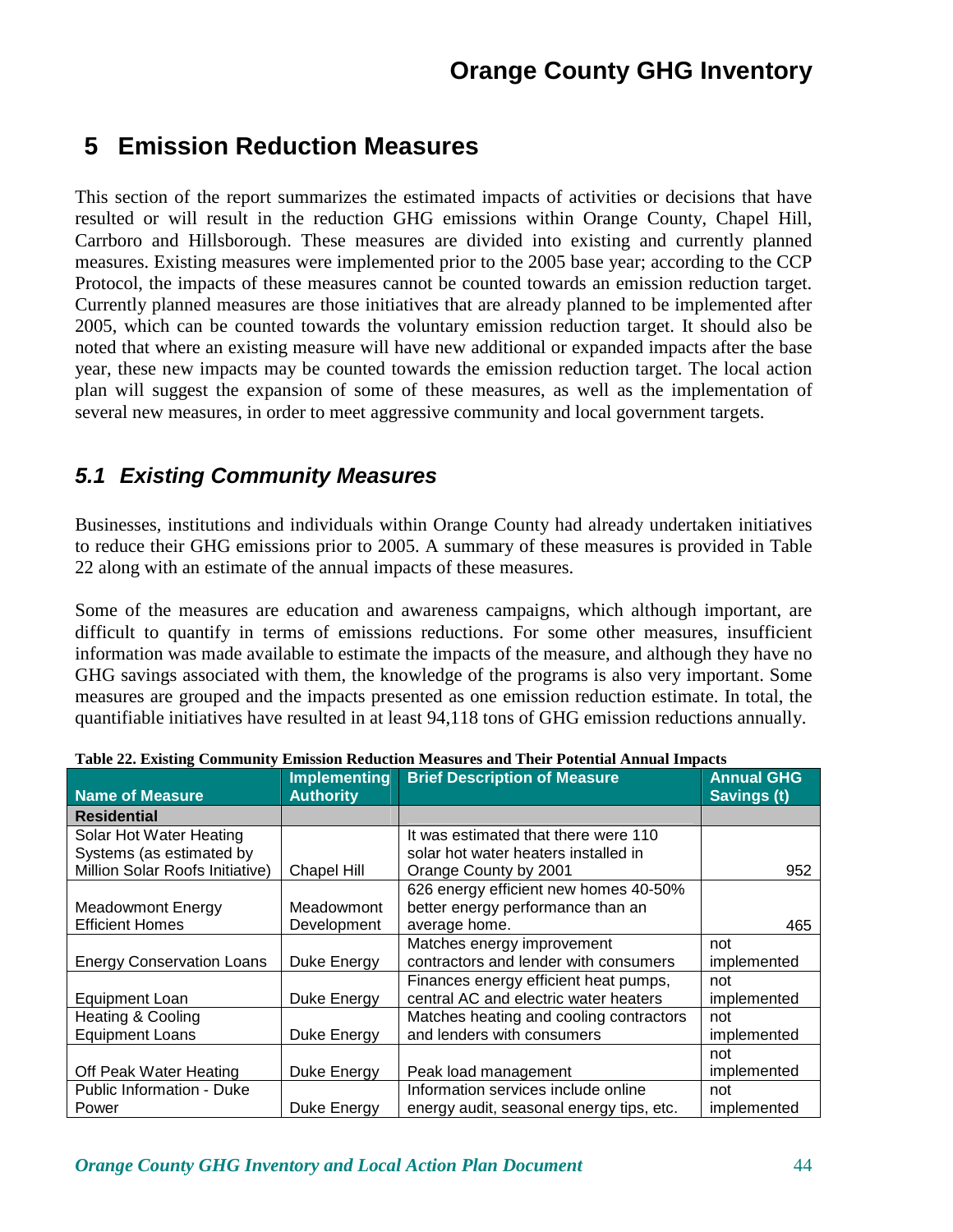|                                                     | <b>Implementing</b> | <b>Brief Description of Measure</b>                                         | <b>Annual GHG</b>  |
|-----------------------------------------------------|---------------------|-----------------------------------------------------------------------------|--------------------|
| <b>Name of Measure</b>                              | <b>Authority</b>    |                                                                             | <b>Savings (t)</b> |
|                                                     |                     | Energy efficiency and conservation                                          | not                |
| Public Information - PSNC                           | <b>PSNC</b>         | information                                                                 | implemented        |
| <b>Commercial</b>                                   |                     |                                                                             |                    |
|                                                     |                     | Lowers payments for Social Security                                         | <b>Not</b>         |
| Social Security Income Rate                         | Duke Energy         | recipients                                                                  | implemented        |
|                                                     |                     |                                                                             | Not                |
| <b>Customer Resource Center</b>                     | Duke Energy         | Showcases energy technologies                                               | implemented        |
|                                                     |                     | Finances energy efficient heat pumps,                                       | Not                |
| <b>Equipment Loan</b>                               | Duke Energy         | central AC and electric water heaters                                       | implemented<br>Not |
| Off Peak Water Heating                              | Duke Energy         | Peak load management                                                        | implemented        |
| Public Information - Duke                           |                     | Case studies in efficiency, productivity;                                   | Not                |
| Power                                               | Duke Energy         | consulting services                                                         | implemented        |
| <b>Commercial Gas Equipment</b>                     |                     | New natural gas equipment financing                                         | Not                |
| Financing                                           | <b>PSNC</b>         | assistance                                                                  | implemented        |
| Propane Equipment                                   |                     | Propane to natural gas conversion                                           | <b>Not</b>         |
| <b>Conversion Financing</b>                         | <b>PSNC</b>         | equipment financing                                                         | implemented        |
|                                                     |                     | Professional consulting services (e.g.                                      |                    |
|                                                     |                     | Walk Through Energy Audits,                                                 | Not                |
| <b>Technical Assistance</b>                         | <b>PSNC</b>         | <b>Boiler Combustion Analysis)</b>                                          | implemented        |
|                                                     |                     | Energy efficiency and conservation                                          | <b>Not</b>         |
| Public Information - PSNC                           | <b>PSNC</b>         | information                                                                 | implemented        |
| Institutional                                       |                     |                                                                             |                    |
|                                                     |                     | 125,360 sqft. Project includes:                                             |                    |
|                                                     | Chapel Hill-        | daylighting, solar HW heating, motion                                       |                    |
| R.D. & Euzelle P. Smith                             | Carrboro City       | sensor classroom lighting, sixteen 120W                                     |                    |
| Middle School                                       | Schools             | integrated photovoltaic panels.                                             | 406                |
| <b>UNC Thermal Energy</b>                           |                     | Five million gallon thermal energy                                          | Does not           |
| <b>Storage Tank and Chiller</b><br>Plant            | <b>UNC</b>          | storage system completed. Water                                             | impact avg.        |
|                                                     |                     | cooling is moved to off-peak period<br>UNC has implemented many projects to | energy use.        |
|                                                     |                     | reduce energy use on campus which                                           |                    |
|                                                     |                     | resulted in a decrease in total energy use                                  |                    |
|                                                     |                     | between 2002/2003 and 2004/2005 of                                          |                    |
| <b>UNC Energy Savings -</b>                         |                     | 63,552 MMbtu (an energy reduction of                                        |                    |
| 2002/2003 - 2004/2005                               | <b>UNC</b>          | $5.04\%$ ).                                                                 | 41500              |
|                                                     |                     |                                                                             | included           |
| <b>UNC RetroCX Projects</b>                         | <b>UNC</b>          | 3 Retro-commissioning Projects                                              | above              |
|                                                     |                     |                                                                             | included           |
| <b>UNC Motor Replacements</b>                       | <b>UNC</b>          |                                                                             | above              |
|                                                     |                     |                                                                             | included           |
| Classroom lighting setbacks                         | <b>UNC</b>          |                                                                             | above              |
| Nighttime HVAC setbacks                             | <b>UNC</b>          |                                                                             | included           |
| (100%) on 17 buildings<br>UNC Boiler replacement at |                     |                                                                             | above<br>included  |
| <b>Cogeneration Plant</b>                           | <b>UNC</b>          |                                                                             | above              |
| UNC building retrofits -                            |                     | A dozen energy conservation lighting                                        | included           |
| energy efficient lighting                           | <b>UNC</b>          | projects were completed between '01-'05                                     | above              |
| <b>UNC Energy Management</b>                        |                     | State Energy Office program to assist ICI                                   |                    |
| Program - UNC RB House                              |                     | and governmental organizations in                                           |                    |
| Library, Van Hecke-Wettech                          |                     | reducing their energy and maintenance                                       |                    |
| Hall, UNC Hamilton Hall &                           |                     | costs. This program consists of                                             | included           |
| <b>UNC Public Safety</b>                            | <b>UNC</b>          | workshop training and on-site surveys by                                    | above              |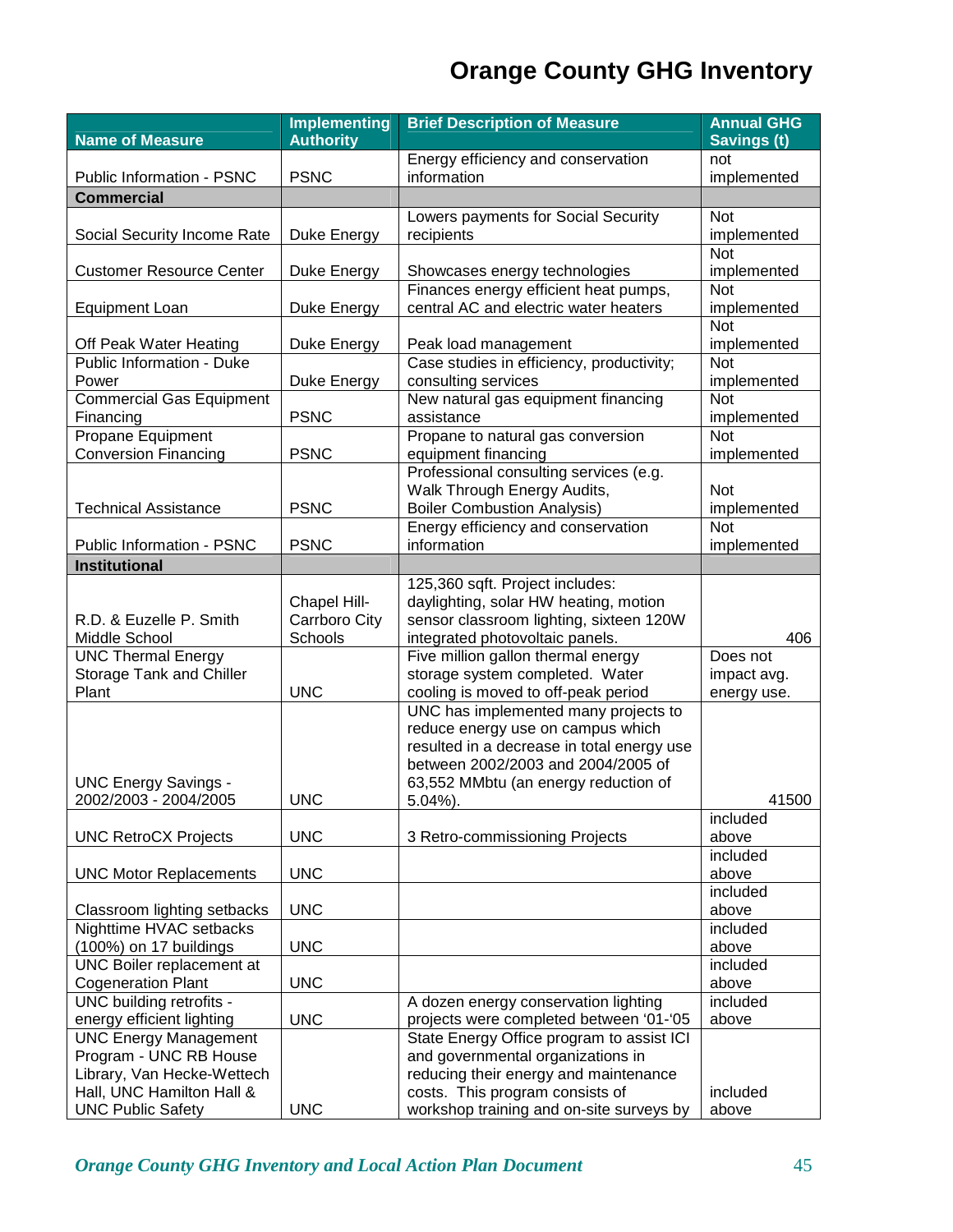|                                      | <b>Implementing</b>   | <b>Brief Description of Measure</b>                            | <b>Annual GHG</b>    |
|--------------------------------------|-----------------------|----------------------------------------------------------------|----------------------|
| <b>Name of Measure</b>               | <b>Authority</b>      |                                                                | <b>Savings (t)</b>   |
|                                      |                       | experienced specialists                                        |                      |
| <b>Energy Recovery Systems</b>       |                       |                                                                |                      |
| (e.g. Genetic Medicine               |                       |                                                                |                      |
| Building, Hooker Research            |                       |                                                                | included             |
| Center)                              | <b>UNC</b>            |                                                                | above                |
|                                      |                       |                                                                | no                   |
| <b>Green Building Program</b>        | <b>TJCOG</b>          |                                                                | measurable<br>impact |
|                                      |                       | Will assist nonprofits to reduce energy                        | <b>No</b>            |
| <b>Energy Efficiency Program</b>     | State of North        | costs, thereby expanding funds available                       | measurable           |
| for Nonprofits                       | Carolina              | for services & programs                                        | impact               |
|                                      |                       | Compares an advanced geothermal heat                           |                      |
| Geothermal Heating &                 | <b>State of North</b> | pump with a conventional one. Installed                        |                      |
| Cooling                              | Carolina              | in an adjacent mobile classroom unit.                          | no impact.           |
|                                      | State of North        |                                                                |                      |
| State Energy Plan                    | Carolina              |                                                                | no impact.           |
| <b>State Energy Office's Utility</b> | State of North        |                                                                |                      |
| Savings Initiative                   | Carolina              |                                                                | no impact.           |
|                                      | Chapel Hill-          |                                                                |                      |
| Down 20 Program - Chapel             | Carrboro City         | A program to reduce energy use by                              |                      |
| <b>Hill-Carrboro City Schools</b>    | Schools               | lighting and computers in schools.                             | 2156                 |
|                                      |                       | Targeted at colleges; finances energy                          |                      |
|                                      |                       | efficient heat pumps, central AC and<br>electric water heaters | not                  |
| <b>Equipment Loan</b>                | Duke Energy           | Targeted at colleges; Peak load                                | implemented<br>not   |
| Off Peak Water Heating               | Duke Energy           | management                                                     | implemented          |
|                                      |                       | Targeted at K-12 schools; finances                             |                      |
|                                      |                       | energy efficient heat pumps, central AC                        | not                  |
| <b>Equipment Loan</b>                | Duke Energy           | and electric water heaters                                     | implemented          |
|                                      |                       | Targeted at K-12 schools; Peak load                            | not                  |
| Off Peak Water Heating               | Duke Energy           | management                                                     | implemented          |
| <b>Industrial</b>                    |                       |                                                                |                      |
|                                      |                       |                                                                | not                  |
| <b>Customer Resource Center</b>      | Duke Energy           | Showcases energy technologies                                  | implemented          |
|                                      |                       | Finances energy efficient heat pumps,                          | not                  |
| <b>Equipment Loan</b>                | Duke Energy           | central AC and electric water heaters                          | implemented          |
|                                      |                       |                                                                | not                  |
| Off Peak Water Heating               | Duke Energy           | Peak load management                                           | implemented          |
| <b>Public Information - Duke</b>     |                       | Case studies in efficiency, productivity;                      | not                  |
| Power                                | Duke Energy           | consulting services                                            | implemented          |
| Public Information - PSNC            | <b>PSNC</b>           | Energy efficiency and conservation                             | not<br>implemented   |
| <b>Transportation</b>                |                       |                                                                |                      |
|                                      | Triangle J            |                                                                |                      |
| Best Workplaces for                  | Council of            |                                                                | not                  |
| Commuters                            | Governments           |                                                                | quantifiable         |
|                                      | <b>UNC - Chapel</b>   |                                                                |                      |
| <b>UNC Hybrid Vehicle</b>            | Hill                  | UNC has one hybrid vehicle                                     | $\overline{2}$       |
| <b>UNC Vehicle Monitoring</b>        |                       | Monitor mileage and dispose of vehicles                        | not                  |
| Program                              | <b>UNC</b>            | that are under used                                            | quantifiable         |
| Southern Village Transit-            | Town of               | Designed to reduce sprawl's negative                           | not                  |
| <b>Friendly Community</b>            | <b>Chapel Hill</b>    | impacts, discouraging a medium-density                         | quantifiable         |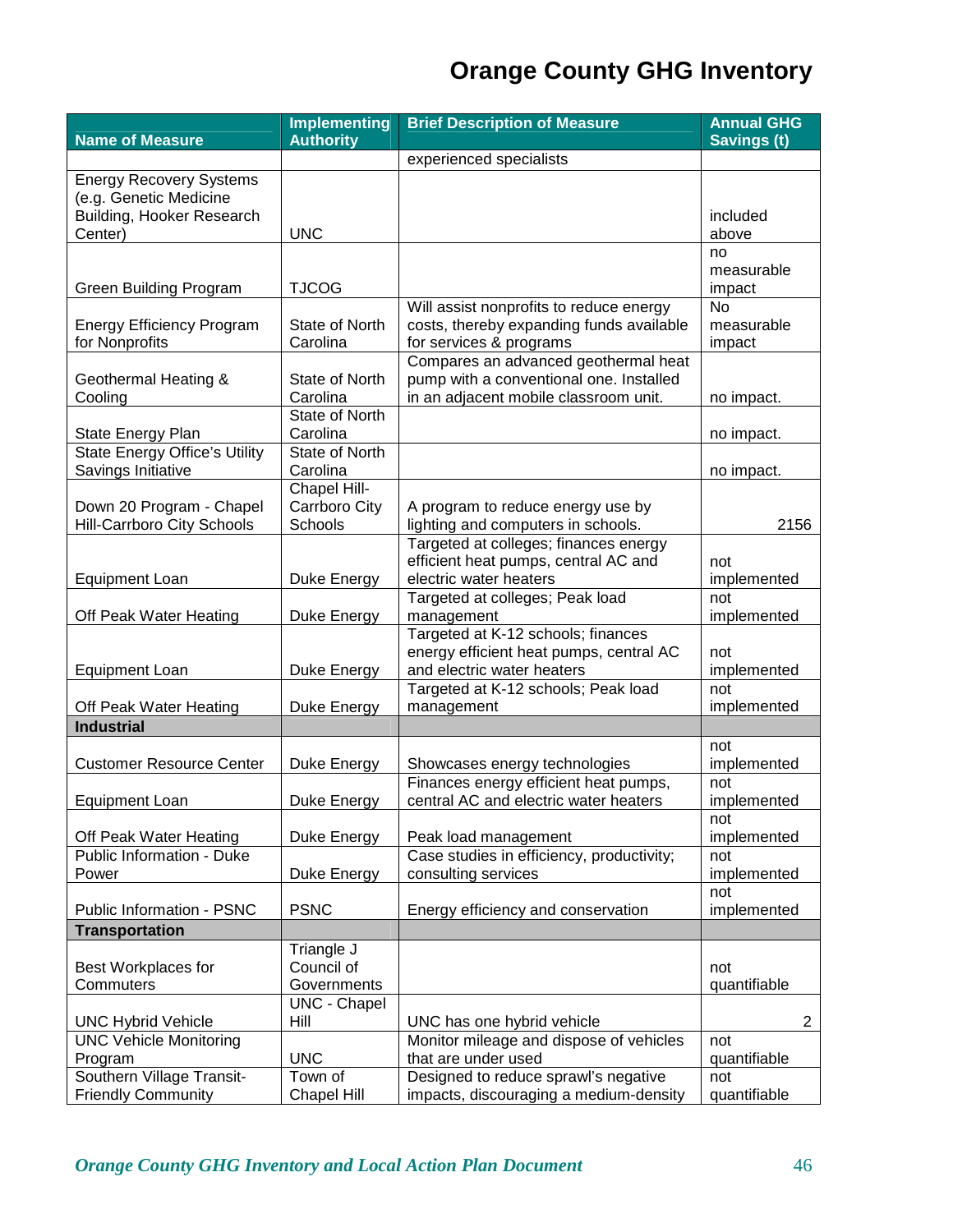|                                                 | <b>Implementing</b> | <b>Brief Description of Measure</b>                      | <b>Annual GHG</b>  |
|-------------------------------------------------|---------------------|----------------------------------------------------------|--------------------|
| <b>Name of Measure</b>                          | <b>Authority</b>    |                                                          | <b>Savings (t)</b> |
|                                                 |                     | sprawl pattern that results in longer                    |                    |
|                                                 |                     | commute times and high VMT                               |                    |
|                                                 |                     | Promotes mixed-use development to                        |                    |
| Economic Development                            | Orange              | minimize trips, prohibits commercial                     | not                |
| District design standards<br>Land Use/Zoning to | County              | drive-through windows<br>Land Use Plans, Zoning Map, and | quantifiable       |
| encourage transit-friendly                      |                     | Development approvals encourage                          | not                |
| land use patterns                               | Chapel Hill         | development along transit corridors                      | quantifiable       |
|                                                 |                     |                                                          | not                |
| <b>Urban Services Boundary</b>                  | <b>Chapel Hill</b>  |                                                          | quantifiable       |
|                                                 |                     | <b>Require Transportation Management</b>                 |                    |
|                                                 |                     | Plans as conditions of approval for new                  |                    |
|                                                 |                     | development, to include a Rideshare                      |                    |
| <b>Travel Demand</b>                            |                     | Coordinator, bike racks, showers in                      | not                |
| Management                                      | <b>Chapel Hill</b>  | buildings and/or other measures                          | quantifiable       |
|                                                 |                     | Fare Free transit for university students                |                    |
| <b>Chapel Hill Fare-Free</b>                    | <b>Chapel Hill</b>  | as of January 2002. Resulted in a 66%                    |                    |
| Transit                                         | Transit             | increase in ridership.                                   | 2275               |
|                                                 |                     | Provide bike lanes on most of the arterial               |                    |
|                                                 |                     | and collector road network, bike racks                   |                    |
|                                                 |                     | are provided on buses, and bike racks                    |                    |
|                                                 |                     | are available at most schools, libraries,                | not                |
| <b>Bicycle Facilities</b>                       | Carrboro            | office buildings, and retail centers                     | quantifiable       |
|                                                 | Greater             | Promote homeownership near public                        |                    |
| <b>Fannie Mae Smart</b>                         | Triangle            | transportation to reduce fuel                            |                    |
| Commute <sup>™</sup> Mortgage                   | Research            | consumption, car emissions and demand                    | not                |
| Program                                         | Council             | for new roads                                            | quantifiable       |
| 20% Biodiesel - UNC                             | <b>UNC Chapel</b>   |                                                          |                    |
| <b>Chapel Hill</b>                              | Hill                | UNC began using B20 in its fleet in 2003.                | 58                 |
|                                                 |                     | Includes fuel provided to Carolina                       |                    |
|                                                 | Various             | Biodiesel, 1000 gallons to Chatham                       |                    |
| <b>Community Biodiesel Use</b>                  | Organizations       | schools, 400 to North Carolina Zoo, and                  |                    |
| (B99)                                           | in Chapel Hill      | 2000 gallons at Piedmont Biofuels.                       | 94                 |
|                                                 |                     | The program targets reductions in mobile                 |                    |
|                                                 |                     | source emissions but does not require                    |                    |
|                                                 |                     | verification. Grants provided on a                       |                    |
| DAQ Mobile Source                               |                     | reimbursement basis for known and                        | not                |
| <b>Emission Grants</b>                          | <b>DAQ</b>          | proven technologies.                                     | quantifiable       |
| <b>Solid Waste</b>                              |                     |                                                          |                    |
|                                                 |                     | In October 2002, Orange County                           |                    |
| Wood - Regulated                                |                     | adopted an ordinance that banned the                     |                    |
| Recyclable Material                             | Orange              | landfilling of 'clean' unpainted, untreated              |                    |
| Ordinance (RRMO)                                | County              | wood                                                     | 2160               |
| Scrap Metal - Regulated                         |                     | In October 2002, Orange County                           |                    |
| Recyclable Material                             | Orange              | adopted an ordinance that banned the                     |                    |
| Ordinance (RRMO)                                | County              | landfilling of scrap metal                               | 2219               |
| Corrugated Cardboard -                          |                     | In October 2002, Orange County                           |                    |
| <b>Regulated Recyclable</b>                     | Orange              | adopted an ordinance that banned the                     |                    |
| Material Ordinance (RRMO)                       | County              | landfilling of corrugated cardboard.                     | 3434               |
| Newspaper, Phonebooks &                         | Orange              |                                                          |                    |
| Gloss magazine recycling                        | County              |                                                          | 15596              |
|                                                 | Orange              |                                                          |                    |
| Mixed paper recycling                           | County              |                                                          | 2376               |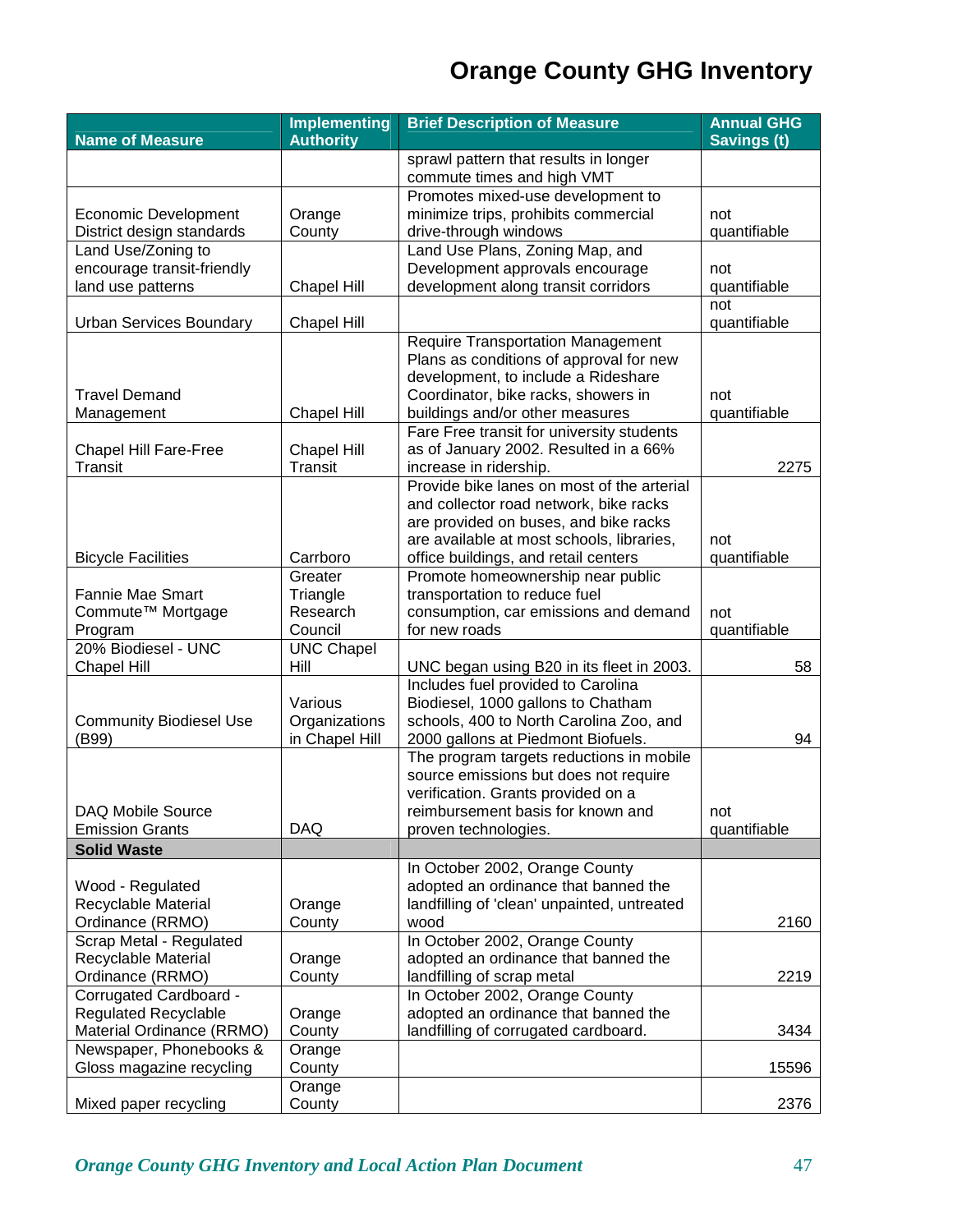| <b>Name of Measure</b>           | <b>Implementing</b><br><b>Authority</b> | <b>Brief Description of Measure</b> | <b>Annual GHG</b><br>Savings (t) |
|----------------------------------|-----------------------------------------|-------------------------------------|----------------------------------|
| Glass bottles & Jars             | Orange                                  |                                     |                                  |
| recycling                        | County                                  |                                     | 845                              |
|                                  | Orange                                  |                                     |                                  |
|                                  |                                         |                                     | 975                              |
| <b>Plastic Bottles recycling</b> | County                                  |                                     |                                  |
| Metal Cans (aluminum &           | Orange                                  |                                     |                                  |
| steel recycling)                 | County                                  |                                     | 6018                             |
| Food waste & animal              | Orange                                  |                                     |                                  |
| bedding                          | County                                  |                                     | $-387$                           |
| <b>Urban Leaf Collection</b>     |                                         |                                     | $-4281$                          |
|                                  | Orange                                  |                                     |                                  |
|                                  | County &                                |                                     |                                  |
|                                  | <b>Chapel Hill</b>                      |                                     |                                  |
| Orange County & Chapel           | <b>Public</b>                           |                                     |                                  |
| <b>Hill Public Schools</b>       | <b>Schools</b>                          |                                     | 259                              |
| <b>UNC Chapel Hill Recycling</b> |                                         |                                     |                                  |
| (d/n include coal ash)           | <b>UNC</b>                              |                                     | 11564                            |
| Other private recycling          |                                         |                                     | 4878                             |
|                                  | Orange                                  | County collects and recycles used   |                                  |
| <b>Electronics Recycling</b>     | County                                  | electronics                         | 553                              |
| Total                            |                                         |                                     | 94.118                           |

### **5.2 Planned Future Community Measures**

Businesses, institutions, and individuals are already planning to implement several new measures that will reduce GHG emissions. Many of these measures and their estimated potential impacts are summarized in Table 23. Together, these initiatives will help Orange County avoid over 155,481 tons of GHG emissions. The local action plan can build upon these early achievements, and assist the communities in developing innovative measures that will be suitable to their communities capacity and will assist in reducing emissions even further.

| Table 23. New Community Emission Reduction Measures Implemented After Base Year 2005: Estimated |  |  |
|-------------------------------------------------------------------------------------------------|--|--|
| <b>Annual Emission Reductions</b>                                                               |  |  |

|                                       | <b>Implementing</b>  | <b>Brief Description of Measure</b>   |          |
|---------------------------------------|----------------------|---------------------------------------|----------|
| Name of Measure                       | <b>Authority</b>     |                                       | GHGs (t) |
| <b>Residential</b>                    |                      |                                       |          |
|                                       |                      | Using 2001 as a baseline, the MSRI    |          |
|                                       |                      | established a target of 500 new solar |          |
| <b>Million Solar Roofs Initiative</b> | Chapel Hill          | hot water heating system by 2010.     | 822      |
|                                       |                      | Customers pay premium to purchase     |          |
|                                       |                      | 100 kWh blocks of green power. As     |          |
|                                       |                      | of May 2006, approximately 663        |          |
| Green Power                           | <b>NC GreenPower</b> | customers in OC had signed up.        | 837      |
|                                       |                      | Program will fit new homes with       |          |
| Manufactured Home Heat                |                      | ground source heat pumps (100         |          |
| Pump Program                          | <b>TJCOG</b>         | homes over 7 yrs)                     | 149      |
|                                       |                      | Energy efficient homes built using    |          |
|                                       | Landmark Solar       | passive solar as the primary design   |          |
|                                       | Homes (Private       | platform. Solar panels, dual zone     |          |
| <b>Landmark Solar Homes</b>           | Sector)              | HVAC systems, CF lights, 2 x 6        | 5        |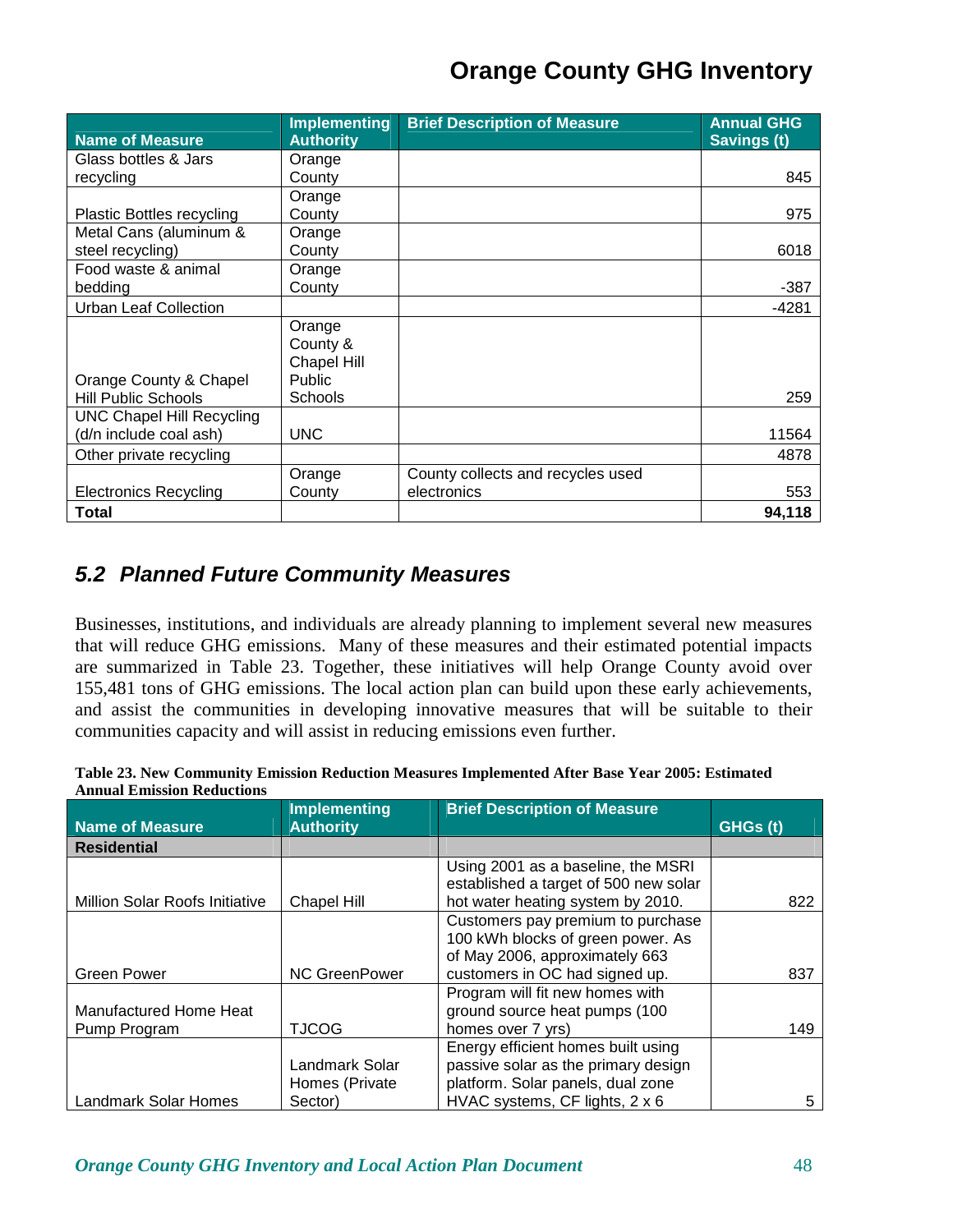|                                      | <b>Implementing</b>       | <b>Brief Description of Measure</b>                                         |              |  |
|--------------------------------------|---------------------------|-----------------------------------------------------------------------------|--------------|--|
| <b>Name of Measure</b>               | <b>Authority</b>          |                                                                             | GHGs(t)      |  |
|                                      |                           | exterior framing systems, radiant                                           |              |  |
|                                      |                           | barrier sheathing. Approximately                                            |              |  |
|                                      |                           | 50% more efficient than code.                                               |              |  |
| M-Squared Energy Efficient           | M-Squared Builders        | Approximately 2 homes per year                                              | 199          |  |
| Homes                                | & Designers               | that are 40% more efficient.                                                |              |  |
|                                      |                           | Program concentrates on energy                                              |              |  |
| <b>Advanced Energy</b>               |                           | efficiency, health, safety, durability                                      |              |  |
| Affordable Energy Efficient<br>Homes | <b>Advanced Energy</b>    | and comfort of the home. As of July<br>2006, AE has built 79 homes in OC.   | 592          |  |
| Heat Pump Loans -                    |                           | To finance the purchase of an                                               |              |  |
| Piedmont EMC                         | Piedmont EMC              | energy efficient electric heat pump.                                        | 36           |  |
|                                      |                           | When requested, Piedmont provides                                           |              |  |
| Energy Audits - Piedmont             |                           | energy audits and provides advice                                           |              |  |
| <b>EMC</b>                           | Piedmont EMC              | on opportunities for energy savings.                                        | 19,123       |  |
| <b>Commercial</b>                    |                           |                                                                             |              |  |
|                                      |                           | Triangle J will work with retired                                           |              |  |
| <b>Energy Audits for</b>             | Triangle J Council        | Engineers to provide audits to                                              | not yet      |  |
| <b>Commercial Buildings</b>          | of Governments            | commercial facilities in Triangle Area                                      | quantifiable |  |
| <b>Institutional</b>                 |                           |                                                                             |              |  |
|                                      | Chapel Hill-              | In the summer 2006, CCHCS                                                   |              |  |
|                                      | Carrboro City             | converted T-12s to T-8s in one of its                                       |              |  |
| <b>Lighting Program</b>              | Schools                   | facilities.                                                                 | 1,339        |  |
|                                      | Chapel Hill-              |                                                                             |              |  |
|                                      | Carrboro City             | Biodiesel Fuel Processor was built in                                       |              |  |
| <b>Biodiesel Fuel Processor</b>      | Schools                   | 2006 (estimates captured in transpt.)                                       | 0            |  |
|                                      | Chapel Hill-              |                                                                             | Not enough   |  |
|                                      | Carrboro City             |                                                                             | info to yet  |  |
| <b>LEED-certified High School</b>    | Schools                   | Planned LEED Certified high school.                                         | estimate     |  |
| <b>UNC Chapel Hill Strategic</b>     |                           | Goal is to reduce energy use in                                             |              |  |
| Energy & Water Plan                  | <b>UNC at Chapel Hill</b> | existing facilities by 4%/year '02-'07.<br>Sustainability Office identified | 44,815       |  |
| <b>UNC Lighting Conversion T-</b>    |                           | \$237,000 of work that could be                                             |              |  |
| 12 with Magnetic Ballasts to         |                           | completed, with projected return of                                         | Included     |  |
| T-8 with electronic ballasts         | <b>UNC at Chapel Hill</b> | 32% per year.                                                               | above        |  |
|                                      |                           | 69,000 sq ft addition, completed in                                         |              |  |
|                                      |                           | 2005, LEED certification. Plumbing                                          |              |  |
|                                      |                           | uses 41% less water and 56% of                                              |              |  |
|                                      |                           | waste was diverted. Includes green                                          |              |  |
| <b>UNC - Carrington Nursing</b>      |                           | roof and glycol loop to recover                                             | Included     |  |
| School Addition - LEED               | <b>UNC at Chapel Hill</b> | energy used for heating and cooling                                         | above        |  |
|                                      |                           | Completed 2006. Includes controlled                                         |              |  |
|                                      |                           | day lighting, which will reduce                                             |              |  |
| <b>UNC - Environment Health</b>      |                           | electricity use and need for cooling.                                       | Included     |  |
| & Safety Building                    | <b>UNC at Chapel Hill</b> | Project will also include district<br>cooling system. 22,592 sq. ft.        | above        |  |
|                                      |                           | New heating system, energy-efficient                                        |              |  |
|                                      |                           | windows, solar hot water, real-time                                         |              |  |
|                                      |                           | monitoring systems to provide                                               |              |  |
|                                      |                           | feedback & awareness to students                                            |              |  |
| <b>UNC - Morrison Residence</b>      |                           | living in residence. Morrision will be                                      | Included     |  |
| Hall                                 | <b>UNC at Chapel Hill</b> | added to the chilled water loop.                                            | above        |  |
| North Carolina Botanical             |                           | Designed to be LEED Platinum.                                               | Included     |  |
| <b>Garden Visitor Education</b>      | <b>UNC at Chapel Hill</b> | Building will employ geothermal                                             | above        |  |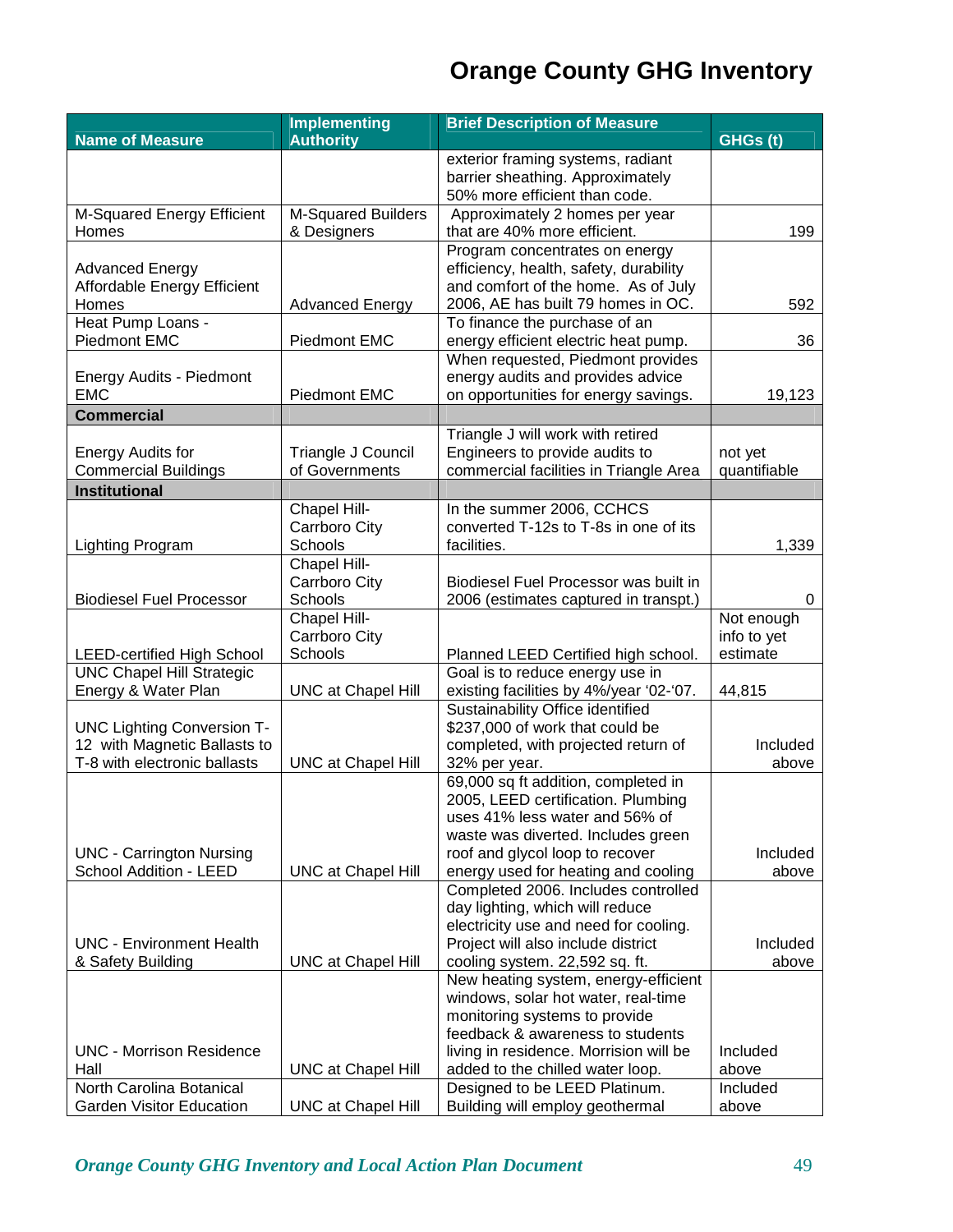|                                                           | <b>Implementing</b>                | <b>Brief Description of Measure</b>                                     |                                    |
|-----------------------------------------------------------|------------------------------------|-------------------------------------------------------------------------|------------------------------------|
| <b>Name of Measure</b>                                    | <b>Authority</b>                   |                                                                         | GHGs(t)                            |
| Center                                                    |                                    | energy system, photovoltaics, day-<br>lighting and other green features |                                    |
|                                                           |                                    | UNC is aiming for at least LEED                                         |                                    |
| <b>UNC LEED Silver Target for</b>                         |                                    | Silver standard on all new facilities.                                  |                                    |
| <b>New Facilities</b>                                     | <b>UNC at Chapel Hill</b>          | Plans for net growth of 4.1M sqft.                                      | 53,813                             |
|                                                           |                                    | UNC plans to rebuild the current 28-                                    | Does not                           |
| <b>UNC - Expanded</b><br>cogeneration facility            | <b>UNC at Chapel Hill</b>          | megawatt generator and add<br>another one.                              | affect<br>consumption              |
|                                                           |                                    | A program for middle school                                             |                                    |
|                                                           |                                    | students to build a model fuel cell                                     |                                    |
|                                                           |                                    | car with solar panel to compete in a                                    |                                    |
| <b>Model Solar Fuel Cell Cars</b>                         |                                    | statewide competition and learn                                         | not                                |
| Program                                                   | <b>NC Solar Center</b>             | about today's transportation issues.                                    | quantifiable                       |
| <b>Industrial</b>                                         |                                    |                                                                         |                                    |
| None                                                      |                                    |                                                                         |                                    |
| <b>Transportation</b>                                     |                                    |                                                                         |                                    |
| Long Range Transportation                                 |                                    | The 2030 LRTP guides major                                              |                                    |
| Plan Transportation                                       | Durham-Chapel<br>Hill-Carrboro MPO | transportation investments in OC to<br>2030.                            | Included in                        |
| <b>Improvement Projects</b><br>I-40 High Occupancy        | Durham-Chapel                      | HOV along regional corridor b/w                                         | <b>BAU</b> forecast<br>Included in |
| Vehicle Lanes                                             | Hill-Carrboro MPO                  | Durham/Chapel Hill & Raleigh                                            | <b>BAU</b> forecast                |
|                                                           | <b>Triangle Transit</b>            | Fixed guide way between Durham                                          | Included in                        |
| TTA Phase 2                                               | Authority                          | and Chapel Hill                                                         | <b>BAU</b> forecast                |
| High Capacity Transit (I-40                               |                                    | Provision of high level transit service                                 |                                    |
| to Carrboro Plaza via US                                  | Durham-Chapel                      | in congested corridor that runs from                                    | Included in                        |
| $15 - 501$                                                | Hill-Carrboro MPO                  | western Carrboro to Franklin St                                         | <b>BAU</b> forecast                |
| <b>High Capacity Transit</b><br>(Eubanks Road to Southern | Durham-Chapel                      | Provision of high level of transit to                                   | Included in                        |
| Village)                                                  | Hill-Carrboro MPO                  | Southern Village in Chapel Hill                                         | <b>BAU</b> forecast                |
|                                                           | Chapel                             |                                                                         | Included in                        |
| New Bike Lanes                                            | Hill/Carrboro                      | Addition of 56 miles of bike lanes                                      | <b>BAU</b> forecast                |
|                                                           | Orange                             |                                                                         | Included in                        |
| New Bike Lanes                                            | County/Hillsborough                | Addition of 182 miles of bike lanes                                     | <b>BAU</b> forecast                |
|                                                           |                                    |                                                                         | Included in                        |
| New Bike Lanes                                            | Carrboro                           | Addition of 18 miles of bike lanes                                      | <b>BAU</b> forecast                |
| <b>UNC Petroleum Reduction</b><br>Plan                    | <b>UNC</b>                         | To achieve a 20% reduction in<br>petroleum use by Jan. 1, 2010          | 631                                |
|                                                           | University of North                | Reduction in parking supply for                                         |                                    |
| <b>UNC/Chapel Hill Parking</b>                            | Carolina at Chapel                 | commuters. To be replaced with                                          |                                    |
| Restrictions                                              | Hill (UNC)                         | alternative transportation                                              | 3382                               |
| <b>Hybrid Buses</b>                                       | <b>Chapel Hill</b>                 | 3 40' Hybrid Buses                                                      | 81                                 |
| <b>Solid Waste</b>                                        |                                    |                                                                         |                                    |
| <b>Expansion of Existing</b>                              |                                    |                                                                         |                                    |
| <b>Curbside Recycling</b>                                 |                                    | County adds several hundred homes                                       |                                    |
| Program                                                   | <b>Orange County</b>               | to program each year<br>Orange County currently passively               | 271                                |
|                                                           |                                    | vents its landfill gas, however, in the                                 |                                    |
| Landfill Gas Capture and                                  |                                    | future, the County may use the                                          |                                    |
| Utilization                                               | <b>Orange County</b>               | landfill gas to power a facility.                                       | 29386                              |
| <b>Total</b>                                              |                                    |                                                                         | 155,481                            |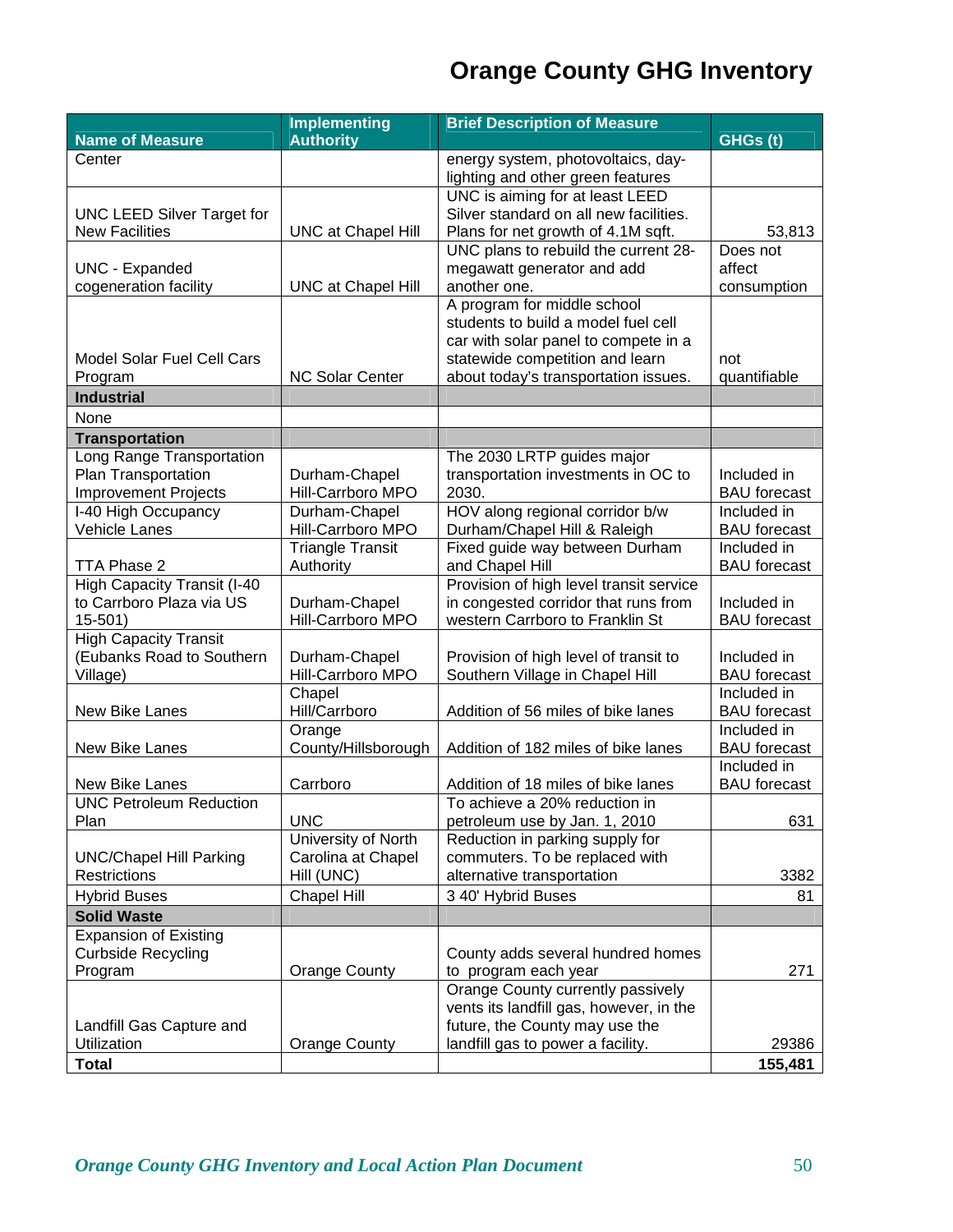### **5.3 Existing Reduction Measures for Local Government Operations**

The Towns and County initiated many activities prior to 2005 within their own operations that have enabled them to reduce energy use, save money and reduce GHG emissions. Table 24 provides a summary of the estimated annual emission and financial impacts that each of these measures has produced. To date, the City and County's efforts have resulted in GHG emission reductions of approximately 2,040 tons.

|                                     | <b>Implementing</b>  | <b>Brief Description of Measure</b>      |           |
|-------------------------------------|----------------------|------------------------------------------|-----------|
| <b>Name of Measure</b>              | <b>Authority</b>     |                                          | GHGs(t)   |
| <b>Buildings</b>                    |                      |                                          |           |
|                                     |                      |                                          | need more |
| <b>Building Retrofits</b>           | <b>Orange County</b> | Older buildings                          | info      |
| <b>Energy Conservation</b>          |                      | Any buildings built with Town funds      |           |
| Ordinance for Buildings             |                      | shall be designed to achieve a goal      |           |
| Constructed with Town               |                      | of using at least 30 per cent less       |           |
| Funds                               | Town of Chapel Hill  | energy than required by code.            | 105       |
| <b>Energy Efficient Lighting in</b> |                      |                                          |           |
| <b>Town Hall</b>                    | Hillsborough         | CF light bulbs in Town Hall              | 8         |
|                                     |                      | BVM Engineering developed a draft        |           |
|                                     |                      | energy bank concept, conducted an        |           |
|                                     |                      | energy audit of Fire Station #1 and      |           |
|                                     |                      | recommended energy projects for          |           |
|                                     |                      | the station including: installation of a |           |
|                                     |                      | solar system, efficient windows and      |           |
| Retrofit of Fire Station #1         | Town of Chapel Hill  | doors, and upgrades to HVAC units.       | 16        |
|                                     |                      | New Construction: Water-saving           |           |
| <b>OWASA Operations Centre</b>      |                      | amenities, daylight, insulated glass,    |           |
| - best practices in energy          |                      | glass block walls, white roof, high-     |           |
| use and design                      | <b>OWASA</b>         | efficiency boiler                        | 192       |
|                                     |                      | Renovation: Energy efficient lighting,   |           |
| <b>OWASA Administration</b>         |                      | higher efficiency heating and cooling    | included  |
| <b>Building</b>                     | <b>OWASA</b>         | units, reflective roof.                  | above     |
| <b>Fleets</b>                       |                      |                                          |           |
| <b>Compressed Natural Gas -</b>     |                      | Chapel Hill had seven CNG vehicles       |           |
| <b>Chapel Hill</b>                  | <b>Chapel Hill</b>   | in 2001 and Town added 3 in 2003.        | 232       |
| Electric/Hybrid vehicles -          |                      | Town leased two electric vehicles for    |           |
| Chapel Hill                         | Chapel Hill          | pilot program but retired them in '04    | -1        |
|                                     |                      | Three light-duty trucks equipped to      |           |
| Ethanol 85                          | <b>OWASA</b>         | run on E85                               | 21        |
|                                     |                      | he County owned eight ethanol (flex-     |           |
| E-85 Flex-fuel vehicles             | <b>Orange County</b> | fuel) vehicles                           | 48        |
|                                     |                      | Town owned nine ethanol (flex-fuel)      |           |
| E-85 Flex-fuel vehicles             | Chapel Hill          | vehicles, one vehicle retired in 2005    | 25        |
| B20 - Carrboro                      | Carrboro             | Biodiesel use B20.                       | 57        |
|                                     |                      | Since 2003, used biodiesel in its        |           |
| B20 - Chapel Hill                   | <b>Chapel Hill</b>   | municipal fleet vehicles.                | 166       |
|                                     |                      | In 2005 Orange County began using        |           |
| B20 - Orange County                 | <b>Orange County</b> | B20 in its vehicles.                     | 115       |
|                                     |                      | Carrboro has been using B20 since        |           |
| B20 - Carrboro                      | Carrboro             | at least 2002                            | 40        |

| <b>Table 24. Existing Local Government Emission Reduction Measures</b> |  |
|------------------------------------------------------------------------|--|
|------------------------------------------------------------------------|--|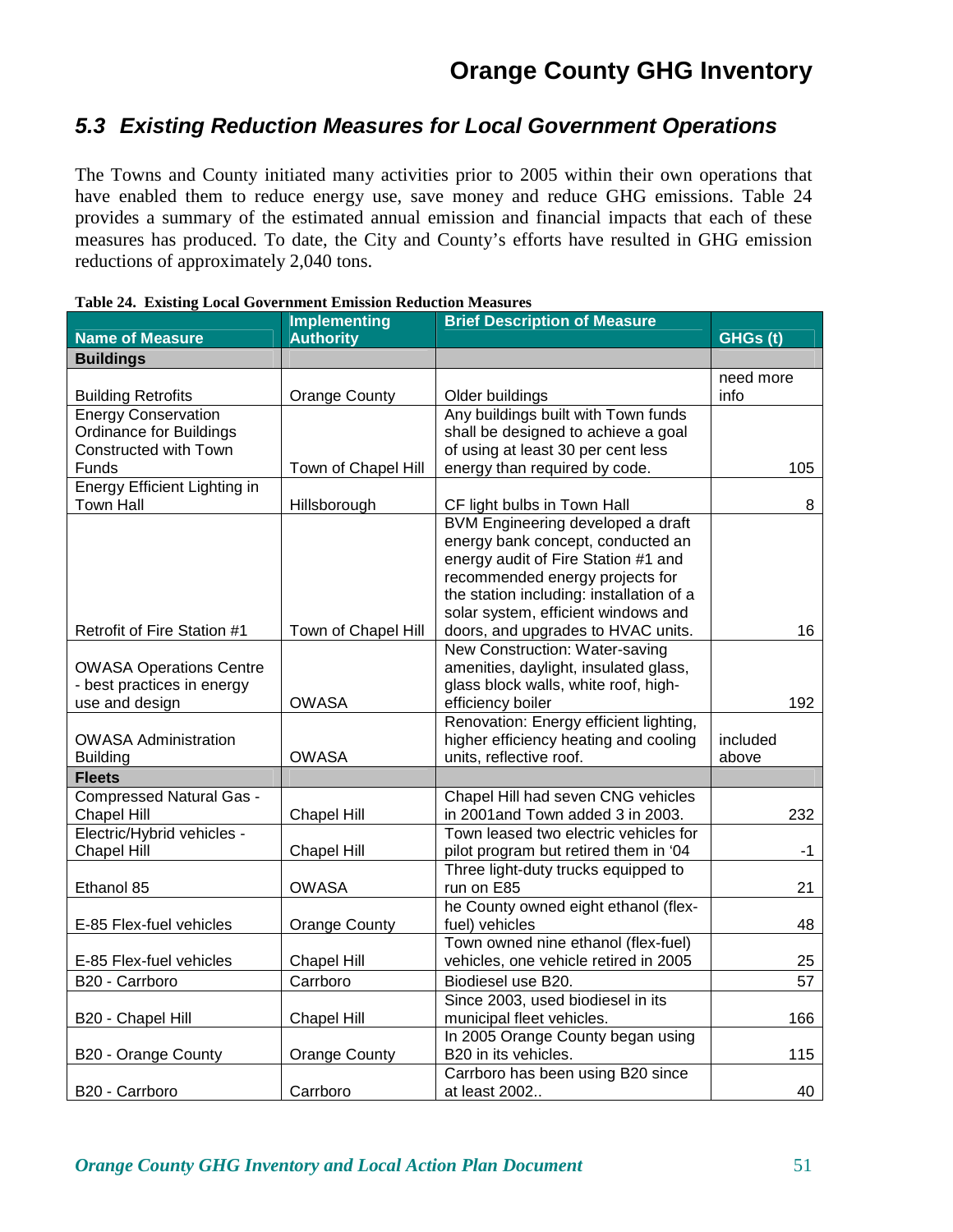|                                  | <b>Implementing</b>  | <b>Brief Description of Measure</b>     |              |
|----------------------------------|----------------------|-----------------------------------------|--------------|
| <b>Name of Measure</b>           | <b>Authority</b>     |                                         | GHGs(t)      |
| B20 - OWASA                      | <b>OWASA</b>         | OWASA began using B20 in 2004.          | 64           |
| Bicycles for use by Town         |                      | Bikes are available for use by police   | not          |
| employees                        | Carrboro             | and fire fighters during special events | quantifiable |
|                                  |                      | In February 2005, OWASA                 |              |
| <b>Hybrid Vehicle</b>            | <b>OWASA</b>         | purchased one Honda Civic Hybrid        | 2            |
| <b>Lights</b>                    |                      |                                         |              |
| Mercury Vapor street lights      |                      |                                         |              |
| replaced with High Pressure      |                      | HPS is approximately 2.5 times more     |              |
| Sodium                           | Town of Chapel Hill  | efficient than MV.                      | 47           |
| L.E.D. Retrofits - retrofits     |                      |                                         |              |
| that have already taken          |                      |                                         |              |
| place (as of 2006)               | Town of Chapel Hill  |                                         | 319          |
| <b>Water &amp; Sewage</b>        |                      |                                         |              |
|                                  |                      | OWASA recycles highly treated           |              |
|                                  |                      | process water back to the head of       |              |
|                                  |                      | the Water Treatment Plant (WTP) for     |              |
|                                  |                      | treatment, reducing raw water           |              |
|                                  |                      | withdrawal and energy needed for        |              |
| <b>Water Reclamation Project</b> | <b>OWASA</b>         | pumping.                                | 183          |
| <b>Government Waste</b>          |                      |                                         |              |
|                                  |                      | In 2004, OWASA partnered with           |              |
|                                  |                      | <b>Orange County Solid Waste</b>        |              |
|                                  |                      | Management Department to                |              |
| Solid Waste Recycling and        |                      | implement a more cost-effective         |              |
| awareness                        | <b>OWASA</b>         | recycling program (1-2 tons/year).      | 6            |
| Office Paper (Government         |                      |                                         |              |
| facilities recycling program)    | <b>Orange County</b> |                                         | 395          |
| <b>Total</b>                     |                      |                                         | 2,040        |

### **5.4 Planned Future Reduction Measures for Local Government Operations**

Both the Towns and the County have already committed to implementing several new emission reduction measures beyond the baseline year 2005. These measures will collectively result in approximately 2,396 tons of emissions savings. The potential emission impacts of these measures are summarized in Table 25. The local government's local action plan(s) will aspire to build upon and expand the successes of these programs. Due to jurisdictional restrictions each community will have to implement their own measures for almost all of the sectors, however, coordinating and sharing best practices will be very beneficial and increase success for all of the communities involved.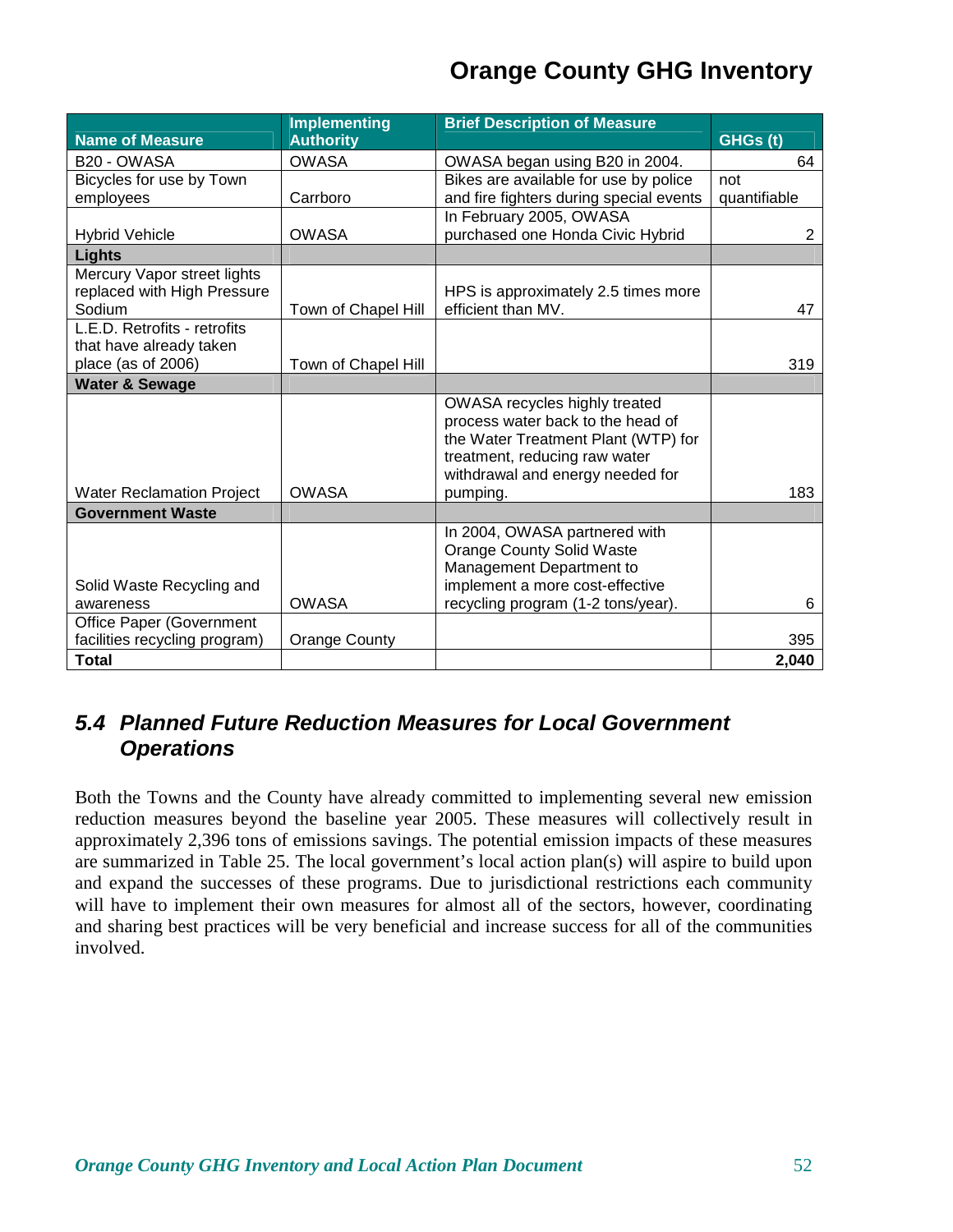#### **Table 25. Local Government Operations: Planned New or Expanded Emission Reduction Measures**

|                                                                                                                  | <b>Implementing</b>          | <b>Brief Description of Measure</b>                                                                                                                              |                                             |
|------------------------------------------------------------------------------------------------------------------|------------------------------|------------------------------------------------------------------------------------------------------------------------------------------------------------------|---------------------------------------------|
| <b>Name of Measure</b>                                                                                           | <b>Authority</b>             |                                                                                                                                                                  | GHGs(t)                                     |
| <b>Buildings</b>                                                                                                 |                              |                                                                                                                                                                  |                                             |
| <b>IFC Boiler Replacement</b>                                                                                    | Town of Chapel Hill          | 2 old boilers replaced with new ones                                                                                                                             | 114                                         |
| <b>LEED Certification -</b><br>Northern Transition Area<br><b>Fire Station</b>                                   | Town of Carrboro             | Town staff expressed a desire to<br>build a facility that would be LEED<br>certified. The gross building area of<br>the facility will be 7,900 square feet.      | 29                                          |
| Triangle J High<br>Performance Certification -<br><b>Public Works Facility</b><br><b>Administration Building</b> | Town of Carrboro             | Gross building area: 4,200 square<br>feet                                                                                                                        | 16                                          |
| Triangle J High<br>Performance Certification -<br><b>Public Works Facility</b><br>Service Building               | Town of Carrboro             | Gross building area: 21,450 square<br>feet                                                                                                                       | 80                                          |
| <b>Fleets</b>                                                                                                    |                              |                                                                                                                                                                  |                                             |
| Hybrd Vehicle - Truck                                                                                            | Hillsborough                 | Town is considering the purchase of<br>a Hybrid Truck                                                                                                            | not<br>quantifiable                         |
| Vehicle Right-Sizing<br>Hillsborough - Alternative<br>fuels for municipal vehicles                               | Hillsborough<br>Hillsborough | Town staff have discussed the need<br>to consider the purchase of smaller<br>vehicles<br>Hillsborough would like to use fuel                                     | not<br>quantifiable<br>not                  |
| <b>Hybrid Vehicle</b>                                                                                            | Carrboro                     | 3 hybrid vehicles in the fleet (1                                                                                                                                | quantifiable<br>Need more                   |
|                                                                                                                  |                              | added 2006, and 2 added 2007)                                                                                                                                    | information                                 |
| <b>Lights</b>                                                                                                    |                              |                                                                                                                                                                  |                                             |
| Mercury Vapor street lights<br>replaced with High Pressure<br>Sodium                                             | Town of Chapel Hill          | HPS is approximately 2.5 times<br>more efficent than MV.                                                                                                         | 586                                         |
| L.E.D. Traffic Signals -<br><b>Retrofit all Existing</b><br>Remaining Incandescents<br>with LEDs                 | Town of Chapel Hill          | Chapel Hill maintains about 115<br>intersections with over half of them<br>still operating with incandescent<br>bulbs. The rest are being replacesd<br>with LEDs | 442                                         |
| L.E.D. traffic signals - new<br>intersections                                                                    | Town of Chapel Hill          | Chapel Hill constructs approximately<br>two new LED intersections within the<br>town each year.                                                                  | 359                                         |
| Solar Panels/L.E.D.s for<br>New Flashers                                                                         | Town of Chapel Hill          | New flashers are to be installed with<br>solar panels with LEDs.                                                                                                 | need more<br>info                           |
| <b>Fibre Optic Connected</b><br><b>Traffic and Camera Systems</b>                                                | Town of Chapel Hill          | Long term goals are to use fiber<br>optic interconnected Traffic and<br>Camera Systems.                                                                          | no<br>quantifiable<br>net energy<br>savings |
| L.E.D. Warning Lights                                                                                            | Town of Chapel Hill          | As a safety measure using warning<br>lights made with L.E.D.'s for the<br>Traffic division.                                                                      | no<br>quantifiable<br>net energy<br>savings |
| <b>Water &amp; Sewage</b>                                                                                        |                              |                                                                                                                                                                  |                                             |
| <b>Energy Audits</b>                                                                                             | <b>OWASA</b>                 | OWASA is currently considering a<br>proposal from NCSU Industrial                                                                                                | not yet<br>quantifiable.                    |

*Orange County GHG Inventory and Local Action Plan Document* 53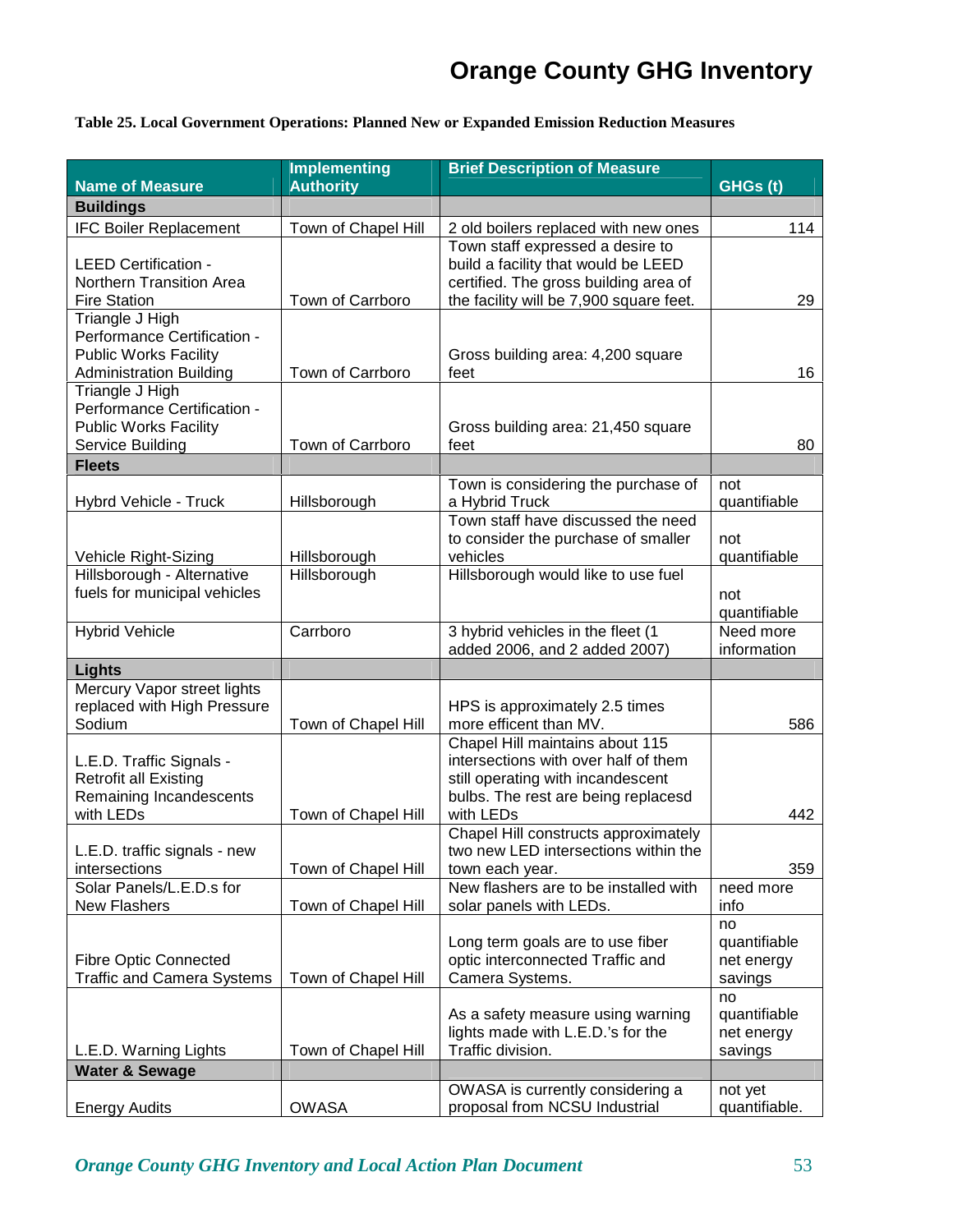|                                  |              | Extension to conduct energy audits<br>of their facilities.                                                                                         |       |
|----------------------------------|--------------|----------------------------------------------------------------------------------------------------------------------------------------------------|-------|
| Methane gas capture and<br>reuse | <b>OWASA</b> | The installation of a storage system<br>to enable use of methane gas from<br>the solids digesters to power air<br>blower and boilers at the plant. | 770   |
| <b>Government Waste</b>          |              |                                                                                                                                                    |       |
| None                             |              |                                                                                                                                                    |       |
| Total                            |              |                                                                                                                                                    | 2.396 |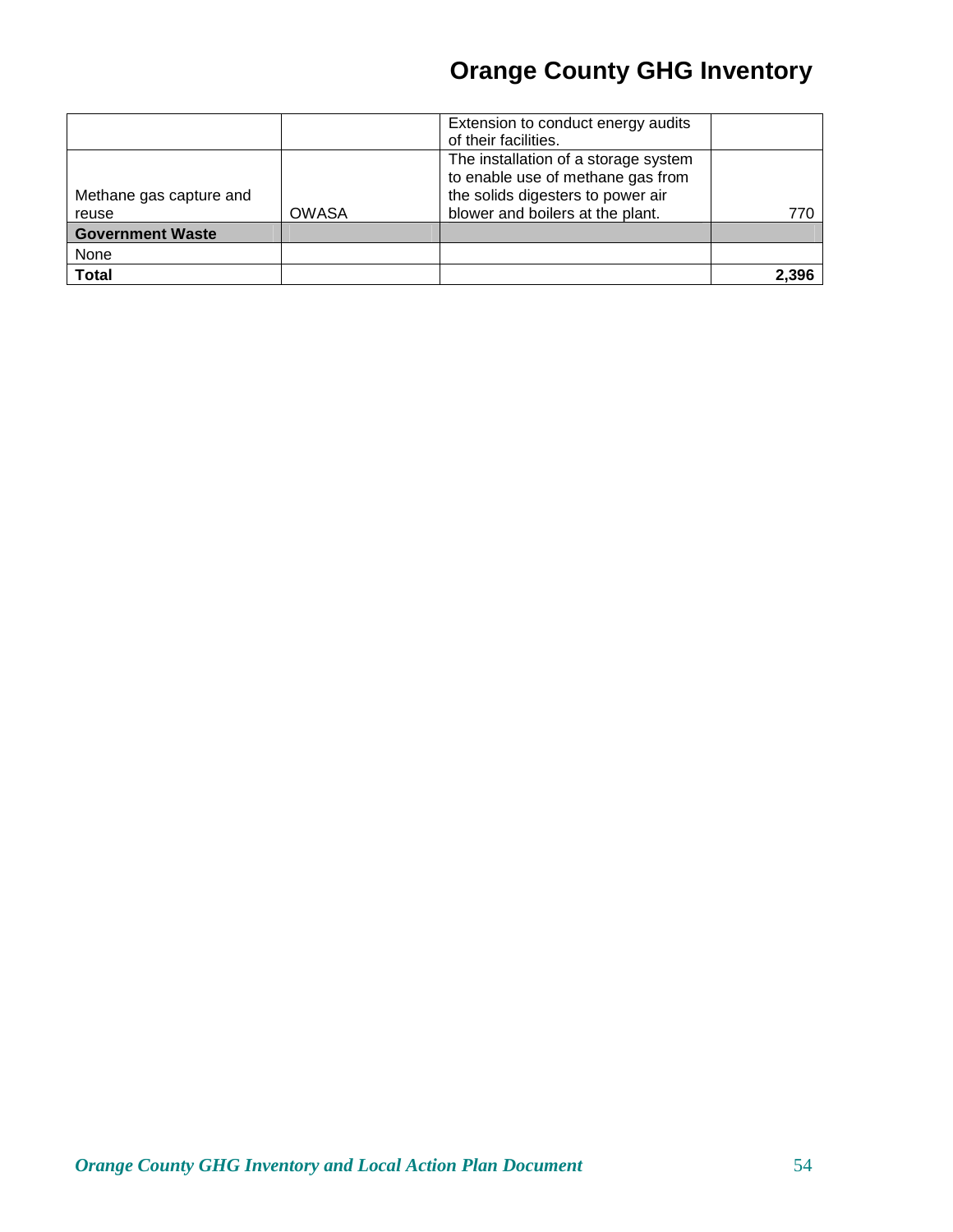### **6 LOCAL ACTION PLAN**

### **6.1 Introduction**

#### *6.1.1 Reduction Targets*

A CCP reduction target is the annual quantity of GHG emissions that a jurisdiction commits to reducing from their community and local government operations by a given year. It is expressed as a percentage reduction in emissions in the target year from the baseline year's emission level. In Orange County's case, it is a percentage reduction from 2005 emission levels by the year 2030. Different targets can be established for the both the community and local government sectors. A more aggressive target is often selected for the local government sector, since these emissions are under the direct control of the local government. Establishing a reduction target helps local governments to quantify their commitment to reducing GHG emissions and sets a concrete, measurable goal for the government and community to strive towards. By establishing emission reduction targets, and officially adopting these targets through council resolutions, the Board of County Commissioners (Orange County), Town Bard (Hillsborough), Town Council (Chapel Hill) and board of Aldermen (Carrboro) will fulfill Milestone 2 of the Cities for Climate Protection (CCP) Five Milestone Framework.

Within the CCP program, reduction targets and the timelines for achieving them are completely voluntary. When the program began in 1993, it was standard for cities to commit to a 20% reduction from 1990 emission levels by 2010. This target was adopted by the City of Toronto, Ontario in 1990 and was the first GHG reduction target officially adopted by any government body. The year 1990 was a logical baseline year because it corresponded with Kyoto Protocol targets. However, more recently it has become difficult for cities to inventory the year 1990 due to the lack of data availability, therefore, baseline years are now entirely up to the discretion of individual cities. Nonetheless, ICLEI still recommends a 20% target for local government operations and 6% target for the community within 10 years of joining the program. ICLEI maintains that these targets are low enough to be achievable, but also high enough to present the local government and community with a collective challenge.

When choosing a reduction target, a local government should be aware that targets should be seen as an interim policy development tool which can and should be refined and increased over time. Ultimately a larger reduction in GHG emissions is needed to avert the worst impacts of climate change. The target that Orange County chooses to adopt following this report should be seen as the first step in that direction.

Table 26 contains some examples of targets set by other local governments throughout the CCP program. Additionally, over 400 U.S. mayors, representing over 57 million Americans, have pledged to meet Kyoto commitments in their cities by reducing overall emissions to 7% below 1990 levels by 2012 through the US Mayor's Climate Protection Agreement.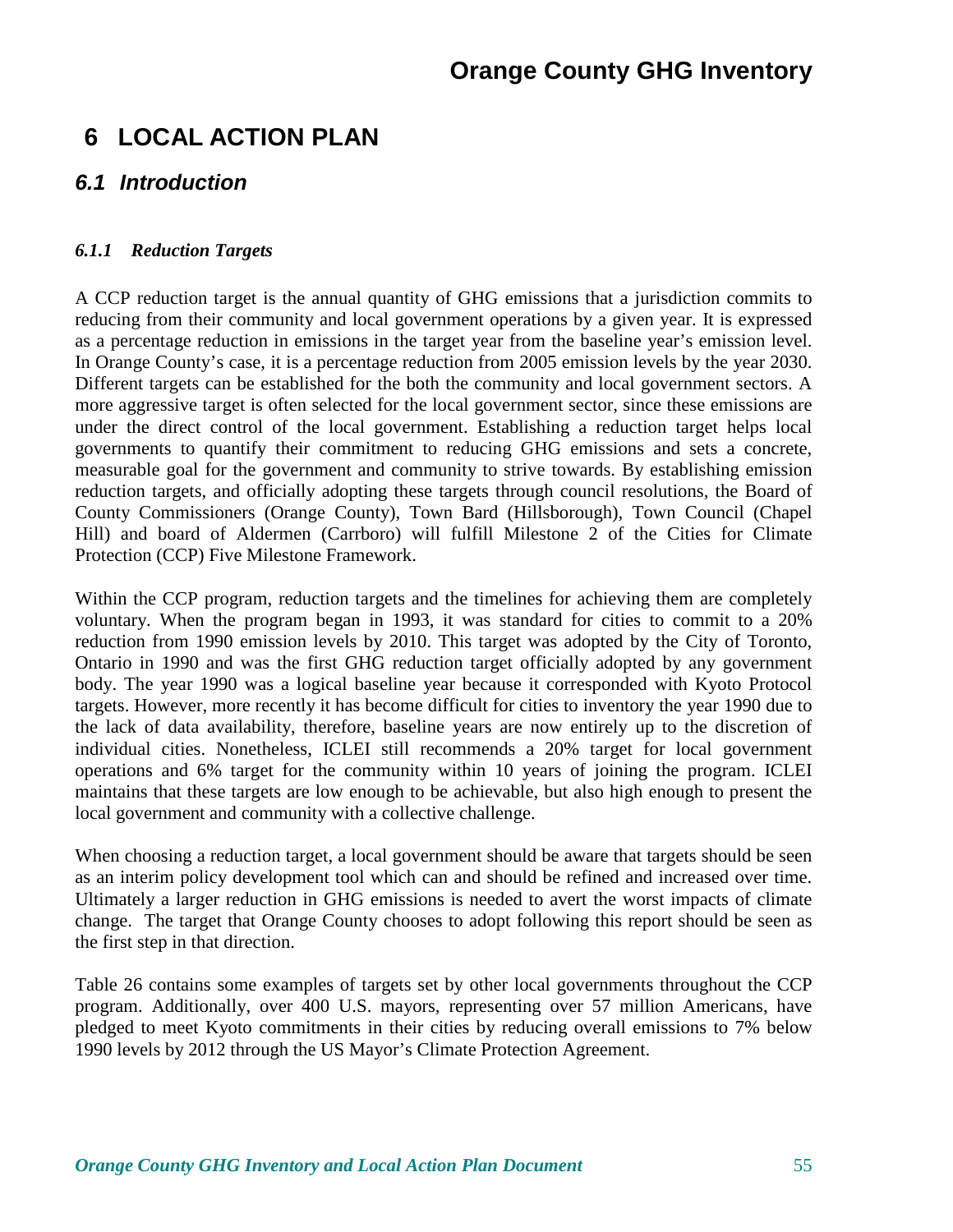| Tubic 20) Emission incurrent furgers riuspicu by Other Eocur Governments |                 |      |                                                  |
|--------------------------------------------------------------------------|-----------------|------|--------------------------------------------------|
| <b>Local Government</b>                                                  | <b>Baseline</b> |      | <b>Target Year Reduction Goal</b>                |
| Arlington County, VA                                                     | 2000            | 2012 | 10% (for local government operations)            |
| Alachua County, FL                                                       | 1990            | 2010 | 20% (for local government operations)            |
| City of Santa Monica, CA                                                 | 1990            | 2015 | 30% (local government) 15% (community)           |
| City of Austin, TX                                                       |                 | 2020 | Carbon Neutral (for local government operations) |
| City of New York, NY                                                     | 2006            | 2020 | 10% (community)                                  |
| City of Portland, OR                                                     | 1990            | 2010 | 20% (local government) 10% (community)           |
| City of San Francisco, CA                                                | 1990            | 2012 | 20% (community)                                  |
| London, England                                                          | 1990            | 2025 | 60% (community)                                  |
| Melbourne, Australia                                                     | FY 1996         | 2010 | 50% (community)                                  |

**Table 26. Emission Reduction Targets Adopted by Other Local Governments** 

#### *6.1.2 Target Scenarios*

ICLEI has developed three different scenarios for Orange County to consider when adopting their reduction target. These scenarios demonstrate different levels of emission reductions (low, medium and high) that are achievable through different levels of commitment, investment and ingenuity on the part of the participating local governments. The low (conservative) target is achievable through taking advantage of 'low hanging fruit.' That is, easy and quick methods of reducing energy consumption and emissions. The moderate scenario involves some ingenuity and longer term strategizing. The high scenario involves aggressive emission reduction efforts and will involve significant ingenuity and initial investment. These three different scenarios can help Orange County, Chapel Hill, Carrboro and Hillsborough to determine which target is achievable, given its commitment to saving energy, improving local air quality and helping to avert global climate change. The different scenarios can also be seen as stages in an emission reduction strategy. The participating communities may choose to begin with lower targets, and as progress is made towards this target, the target may be modified to follow a more aggressive emission reduction strategy.

Targets are measured as a reduction in emissions from the baseline year 2005, however, forecasted emissions must be considered when developing emission reduction scenarios and plans. The following emission reduction scenarios were developed by using the "Currently Planned Emissions Forecast" for 2030, which takes into account community and local government growth, plus any currently planned measures to reduce emissions. Further achievable emission reductions under the different scenarios are subtracted from this forecast to develop the three scenarios. These scenarios are then measured relative to the baseline year's emissions.

The following sections of the report outline steps that can be taken within each sector on the part of the local governments to achieve their chosen target. These sections analyze measures implemented and planned to date in each sector, identify further options for emission reductions, provide case studies of programs developed in other cities and recommend steps that the local governments should take to reduce emissions in each sector.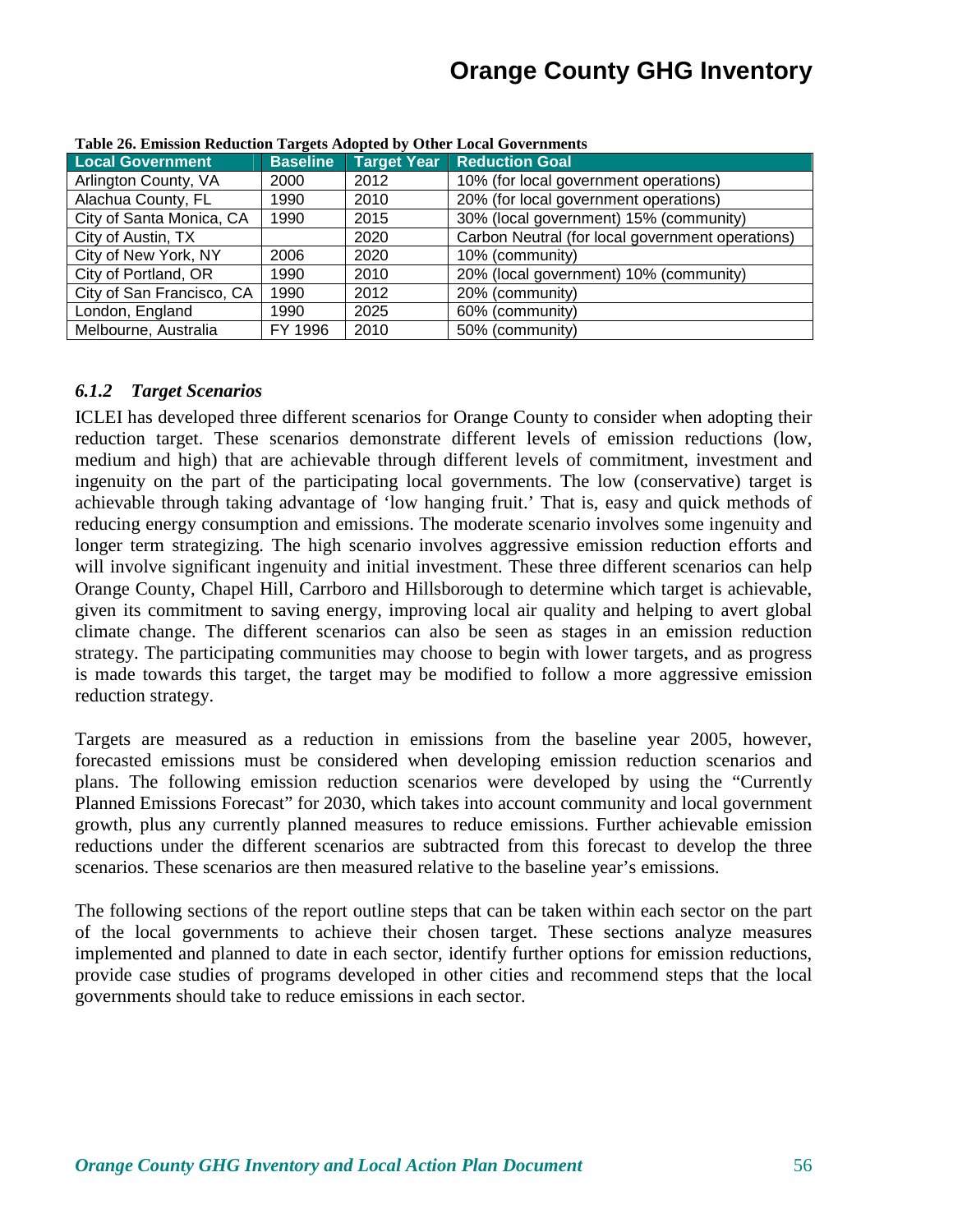### **6.2 Proposed Community Measures**

In the following section proposed community measures are outlined, as well as various target scenarios, the tables within the main body of the recommended action plan outline various levels of engagement that can be taken by the local governments. Within Appendix J there are more specific samples of measures that quantify in more tangible terms how these reductions can be achieved. For example if the target is to reduce 5,000 tons, the sample measures will indicate how many cars that would equal being taken off the road.

#### *6.2.1 Residential*

The residential sector included the municipal residents of Chapel Hill, Carrboro, Hillsborough and Orange County combined generated approximately 19% of all of Orange County's community emissions. Several projects have taken place in Orange County that has already helped to reduce GHG emissions throughout this sector. Some of these projects include the implementation of solar hot water heating systems that since their inception within the community prior to 2001. Over 500 hundred units are slated to be installed by 2010 in Orange County.

Since 1984 Piedmont EMC has been providing home energy audits to local residents upon request and they provide home owners with advice on opportunities for energy savings. This measure has resulted in a large amount of GHG reductions thus far (approximately 19,123 tons of  $eCO<sub>2</sub>/year$ ). This program allows many residents to reduce their energy consumption by as much as 25%.

To help further reduce emissions throughout the residential sector there are many steps that could be taken some of these include but are not limited to the following suggestions. Table 25 outlines some of the general measures that could be taken and how at each level of action they can effect the emissions within the residential sector. Achieving any of the emission reduction scenarios outlined in this report will require a broad range of measures with varying costs and paybacks to be implemented.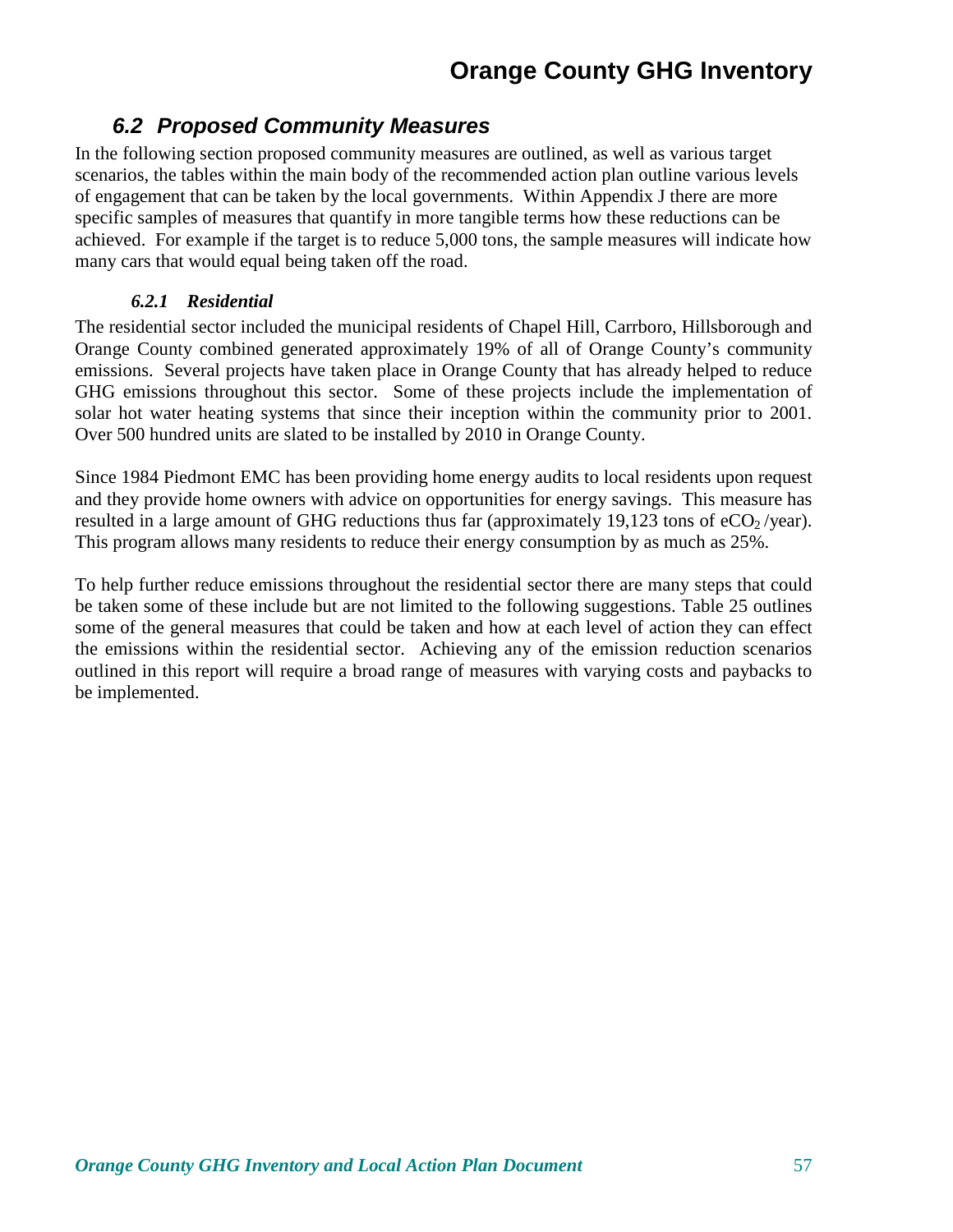| <b>Suggested Measure</b>                            | <b>Description</b>                                                                                                                                                                                                                                                                                                                                                                                                                                                              | <b>Conservative</b> | <b>Moderate</b> | <b>Aggressive</b> |
|-----------------------------------------------------|---------------------------------------------------------------------------------------------------------------------------------------------------------------------------------------------------------------------------------------------------------------------------------------------------------------------------------------------------------------------------------------------------------------------------------------------------------------------------------|---------------------|-----------------|-------------------|
| <b>Expand Conservation</b><br><b>Measures</b>       | Measures in conservation so far have<br>resulted in approximately x% of<br>emissions reduced. If other programs<br>were ramped up such as Audits from<br>Piedmont EMC, and other measures<br>were considered such as those<br>historically done by Duke Energy<br>(although not implemented in Orange<br>County). A conservative estimate<br>would aim for 2x the effort into<br>currently planned measures, a<br>moderate scenario of 3x, and an<br>aggressive scenario of 5x. | 40,200              | 100,490         | 140,690           |
| <b>Expand Alternative</b><br><b>Energy Measures</b> | Orange County has approximately 79<br>residents that purchase NC Green<br>Power. Expanding further Alternative<br>Energy measures such as this and the<br>Landmark Solar Homes and Millions<br>Solar Roofs initiative would assist in<br>lowering emissions from the<br>residential sector. A conservative<br>scenario would be approximately 2%<br>increase, a moderate scenario of 3%,<br>and an aggressive scenario of 5%                                                    | 15,840              | 26,400          | 52,800            |
|                                                     | <b>Total</b>                                                                                                                                                                                                                                                                                                                                                                                                                                                                    | 56,040              | 126,890         | 193,490           |

**Table 27 Residential Emission Reduction Scenarios** 

Participation in Duke Energy and Piedmont Energy projects that have been delivered in other municipalities in North Carolina would be beneficial. A partnership between the various communities and the local utilities would be beneficial for all participating communities. Furthermore, the city can inform the public through coordinated education campaigns about how to conserve energy and water in the home and the local, state and federal programs and resources could be made available to homeowners to facilitate energy conservation. The various communities can provide or subsidize home energy audits for residents.



#### **Figure 6. Residential Emission Reduction Scenarios**

Professional energy audits can identify the most energy and cost effective solutions for individual houses and if the recommended retrofits are implemented, can result in significant energy savings and emissions reductions. Policies and incentives can be implemented within the communities which encourage developers to meet higher energy efficiency standards (such as LEED) for new construction and major renovations. Homeowners can be encouraged to consider purchasing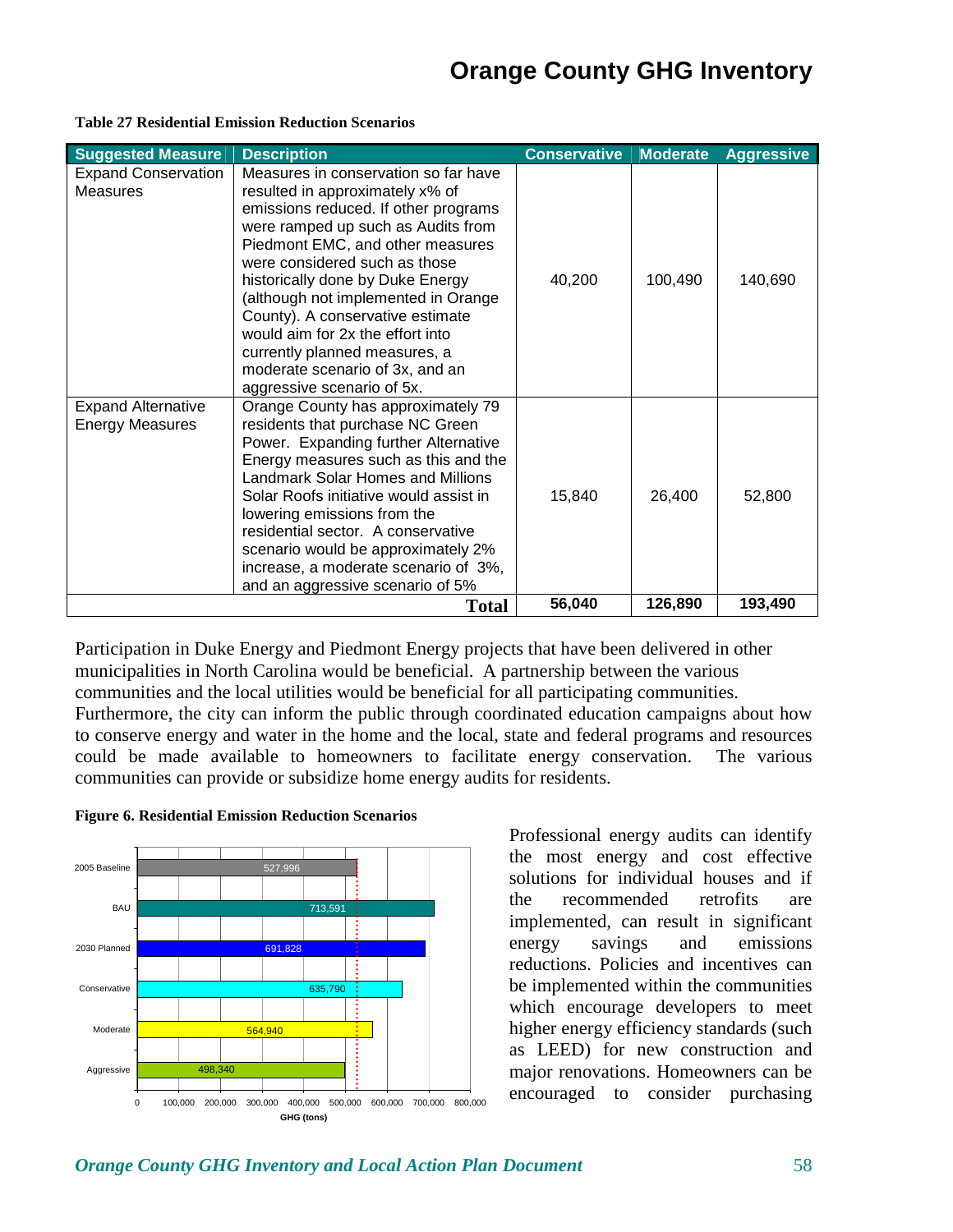green energy through education and incentives. A Case Study can be found in Appendix I that demonstrates a project that was successful within the residential sector in decreasing emissions by another community.

Figure 6 illustrates the impact that the proposed measures could have on the emission profile of the residential sector. Due to the anticipated growth within the residential sector aggressive action would have to be taken to take emissions below the 2005 baseline year emissions. The conservative and moderate scenarios will not be enough to overcome growth and reduce emissions below baseline levels.

ICLEI would recommend that Hillsborough, Carrboro, Chapel Hill and Orange County work together diligently to reduce emissions as much as possible within the residential sector, sharing successes and best practices between the communities. Partnerships with outside organizations will also lead to successful emission reduction measures; some of these organizations would include the Home Builders Association of Durham Orange and Chatham Counties, and private developers to promote home energy efficiency. Also, Duke Energy has many initiatives that have not been implemented within the various communities, these initiatives should be explored to increase energy conservation programming within this sector. On a federal level the North Carolina State Energy Office offers many programs and incentives that could be accessed by residents and promoted by the Orange County governments participating in this local action planning process. These include an Energy Efficient Mortgage program that allows prospective homeowners to finance energy efficient systems through the home mortgage and an "Upgrade and Save" program whereby grants are provided to replace inefficient electric furnaces with more energy efficient furnaces. Solar thermal heating is particularly viable given North Carolina's mild climate and is also more financially viable than solar voltaic energy. Finally, ICLEI recommends that all of the communities implement public awareness campaigns to educate their residents on the benefits of energy efficiency and conservation.

#### *6.2.2 Commercial/Institutional*

In the baseline year, the commercial sector emitted approximately 29% of the communities' emissions, this included emission from the local institutional sector as well. No measures had been implemented in the commercial sector. Many emission reductions were seen within the Institutional portion of this sector.

Between the years 2002 and 2005, combined measures from UNC at Chapel Hill were able to reduce 41,500 tonnes of GHG emissions through their Strategic Energy and Water Plan. Some of the initiatives that were involved with the Strategic Plan at UNC were: building retrofits, boiler replacement at the cogeneration plant and HVAC retrofits in 17 buildings. Having similar projects implemented within the other communities and throughout the commercial sector could result in further successful emission reductions throughout this sector.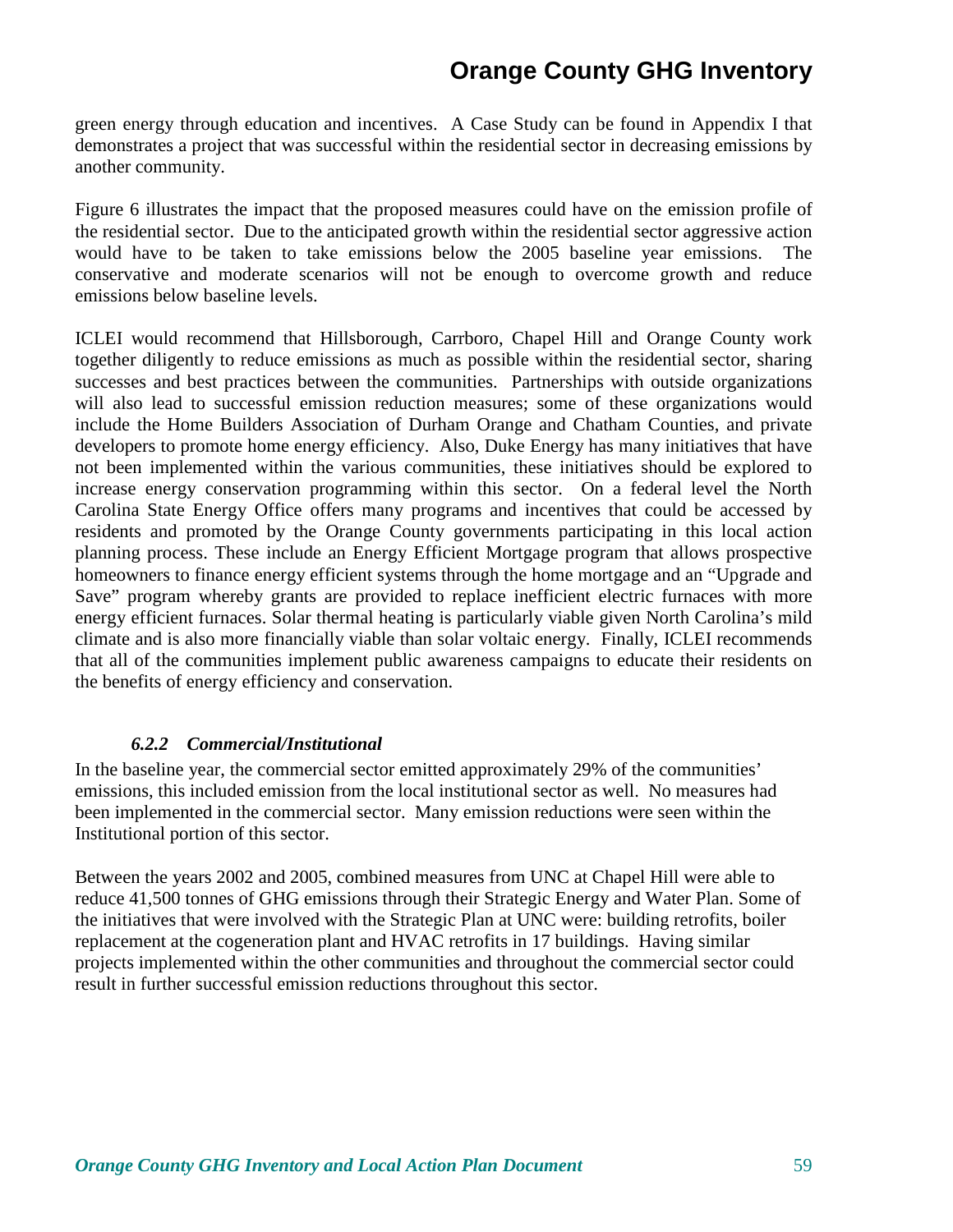| <b>Suggested Measure</b>                           | <b>Description</b>                                                                                                                                                                                                              | <b>Conservative</b> | <b>Moderate</b> | <b>Aggressive</b> |
|----------------------------------------------------|---------------------------------------------------------------------------------------------------------------------------------------------------------------------------------------------------------------------------------|---------------------|-----------------|-------------------|
| <b>Energy Conservation</b><br>Programming          | Conservation and efficiency<br>programming should be targeted to<br>existing building stock as none has<br>been done to date. GHGs could<br>easily be reduced by 2%, 5% and<br>10% respectively for each of the 3<br>scenarios. | 16,260              | 40,650          | 81,290            |
| New Construction<br><b>Energy Efficiency</b>       | Growth in this sector is expected to<br>grow approximately 8% by 2030. By<br>focusing on initiatives to increase<br>efficiency, emissions could be<br>reduced by 5%, 10% and 15%<br>respectively on new buildings               | 40,650              | 81,290          | 121,940           |
| <b>Alternative Energy</b><br>Purchases/Utilization | No alternative energy sources have<br>been purchased by either the<br>commercial or institutional sides of<br>this sector. Therefore a conservative<br>scenario would be 1%, moderate 3%<br>and aggressive would be 5%          | 8,130               | 24,390          | 40,650            |
|                                                    | <b>Total</b>                                                                                                                                                                                                                    | 65,040              | 146,330         | 243,880           |

#### **Table 28 Commercial/Institutional Emission Reduction Scenarios**

Orange County, Chapel Hill, Carrboro and Hillsborough can play an important role in encouraging and coordinating design. Within the commercial/institutional sector economic benefits or financial incentives are usually the most effective in propagating change for this sector. There are several initiatives throughout the State of North Carolina that can assist with businesses, for example the North Carolina Department of Environment and Natural Resources has a Small Business Assistance Program that assists small businesses with air quality and other regulatory requirements, encouraging environmental compliance and stewardship. Various other programs can be developed to assist within the commercial/institutional sector, educational campaigns geared towards employees to encourage them to reduce water and energy consumption. Also, business owners can be encouraged to look into alternatives such as green energy tags or renewable energy generation. Some suggested ideas that the communities could implement include; having the communities encourage builders and developers to achieve high energy efficiency in new buildings as well as when upgrading older buildings. This can be done in several ways; incentive programs, implementing policies and providing recognition to successful companies who successfully implement green efforts.

Table 28 is an overview of the measures that could be taken, and shows the estimated emissions reduction potential from energy conservation and demand side management in the commercial sector. Figure 7 illustrates the impact of the proposed measures on the commercial and institutional sector emissions profile. Commercial and institutional emissions are expected to rise by approximately 752,575 tons between 2005 and 2030, requiring a considerable effort be made in order to reduce emissions below the baseline year levels.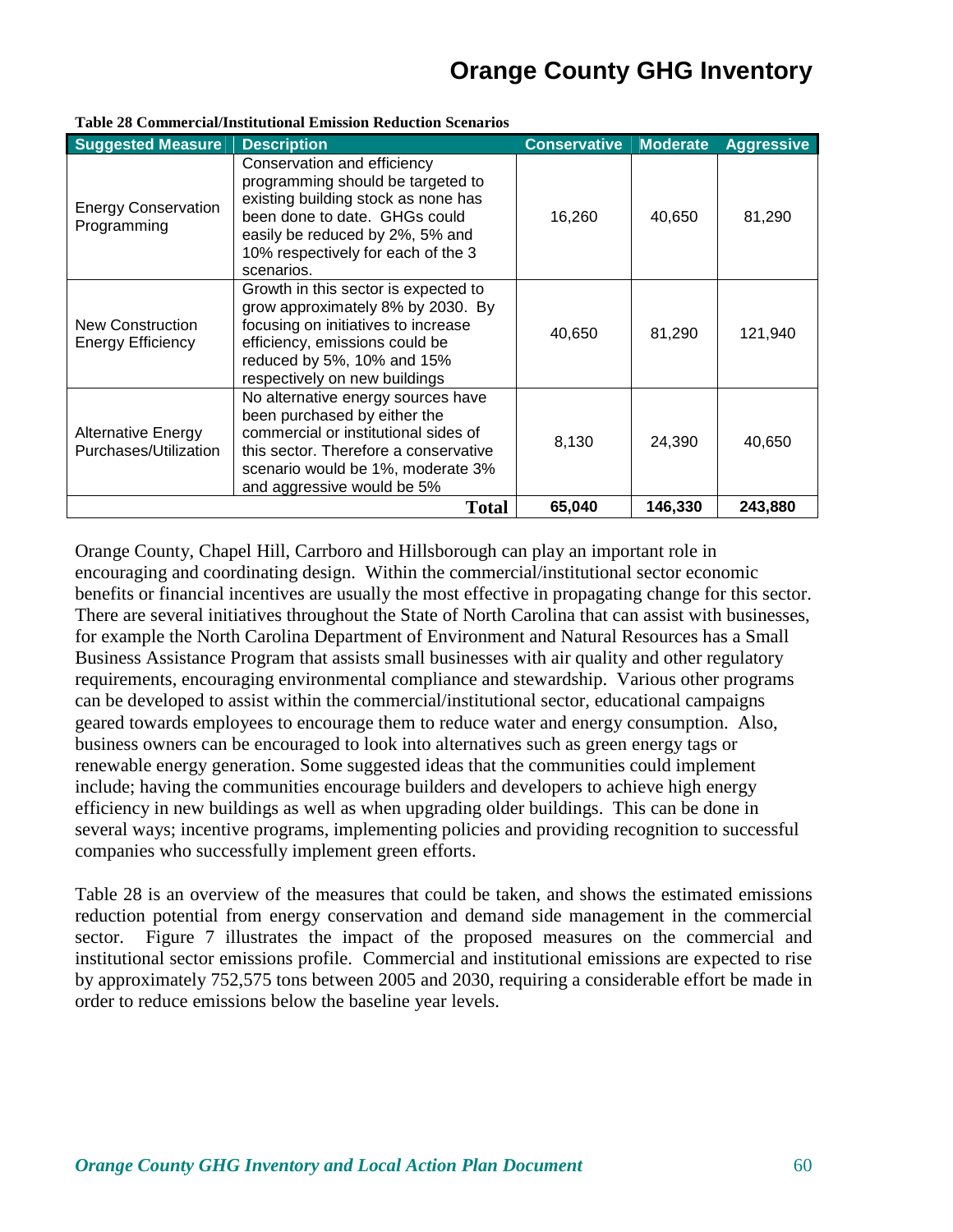

#### **Figure 7. Commercial/Institutional Emission Reduction Scenarios**

A case study examines North Carolina's Energy Improvement Loan program that can assist businesses and institutions within this sector emissions within this sector in Appendix I.2.

Figure 7 illustrates the impact of the proposed measures on the commercial and institutional sector emissions profile, utilizing the forecast scenarios. Commercial emissions are expected to rise within the planned scenario, taking action within the moderate and aggressive scenarios would see reductions below the baseline year levels.

#### *6.2.3 Industrial*

The industrial sector emissions totaled only 2% or 40,542 tons of GHGs of the communities' GHG inventory. Approximately only 2% of the population worked within the industrial sector in 2005, within the Orange County region. This sector is estimated to increase in employees by more than two and a half times by the year 2030 and GHG emissions will increase by approximately 107,000 tons of GHGs. While there is not a strong need currently to reduce emissions in this sector, knowing that there is projected growth within this sector should encourage proactive measures that will assist with decreasing emissions despite growth in the future.

Duke Energy appears to have many programs that could be successfully utilized by the communities to assist in reducing emissions, developing a partnership with Duke Energy throughout the communities would be beneficial for a sector which emissions are projected to grow by almost 30% by 2030.



#### **Figure 8. Industrial Emission Reduction Scenarios**

There are other measures that can be taken; Table 27 takes a look at the target scenarios that could be implemented within all of the communities. There are currently no measures planned for the future within the industrial sector, as this is an estimated expanding sector in Orange County it is important to be proactive early with measures.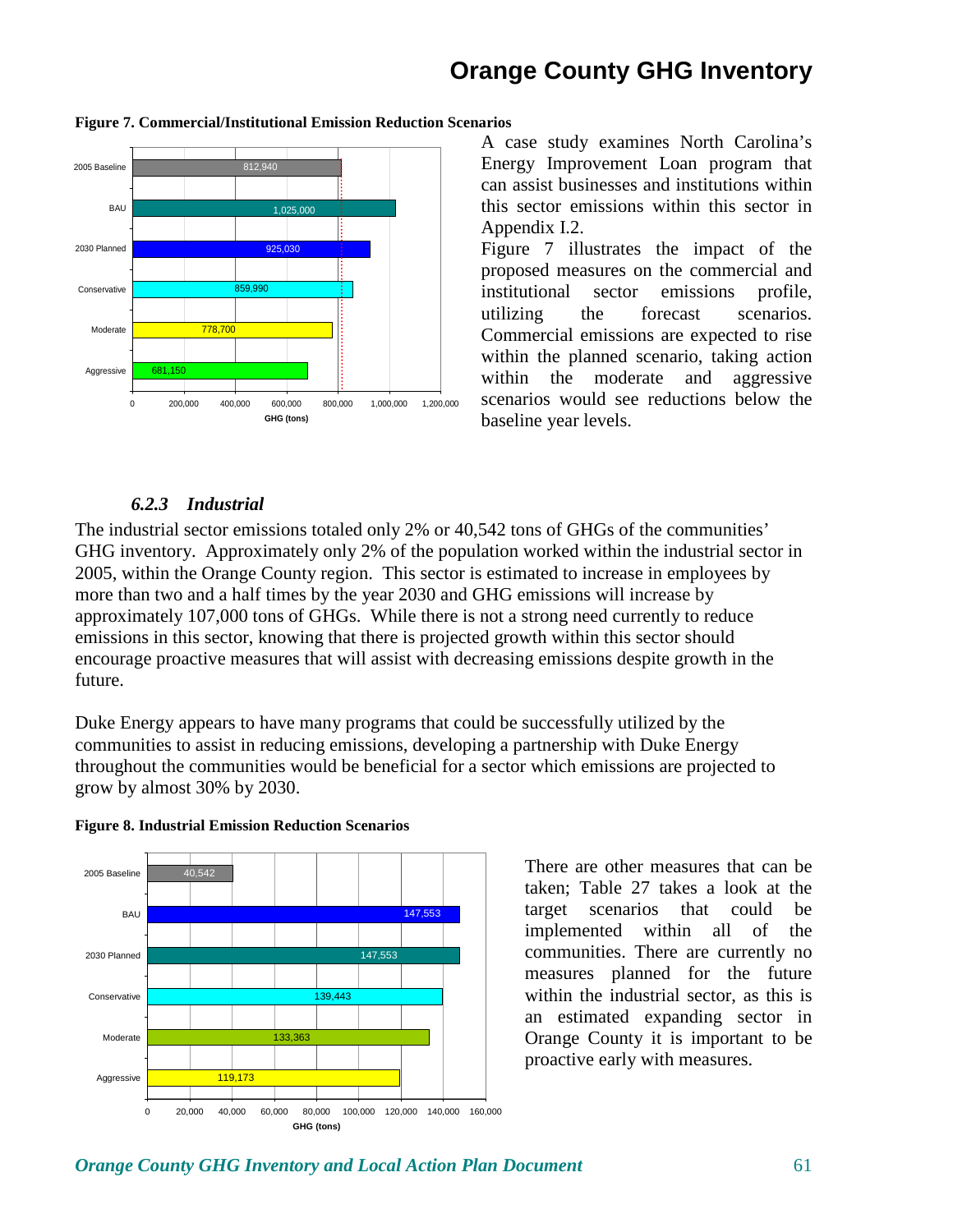Strategies for addressing industrial emissions are similar to those for addressing commercial emissions. The most important role that local governments can play in this process is encouraging industry to get involved in the local GHG reduction strategy and providing industrial partners with the resources to enable them to do reduce emissions. Ways to reduce GHG emissions from the industrial sector for the Towns and Orange County should include: Encouraging local industry to switch their main sources of fuel to cleaner sources, such as natural gas, cogeneration, biodiesel, ethanol biomass or renewable energy. Encouraging local industries to improve the efficiency of existing buildings and industrial processes and set higher standards for new buildings and operations. Promoting employee energy and water conservation in the workplace is also beneficial to reducing the impact of emissions from this sector. Figure 8 demonstrates the target scenarios with a conservative, moderate and aggressive approach to emission reductions within the industrial sector.

| <b>Suggested Measure</b>                      | <b>Description</b>                                                                                                                                                                                                                                                                                                                        | <b>Conservative</b> | <b>Moderate</b> | <b>Aggressive</b> |
|-----------------------------------------------|-------------------------------------------------------------------------------------------------------------------------------------------------------------------------------------------------------------------------------------------------------------------------------------------------------------------------------------------|---------------------|-----------------|-------------------|
| Upgrade efficiency of<br>buildings            | No Measures have been captured by<br>any of the communities' Industrial<br>sector. As emissions in the BAU and<br>2030 Planned forecast are assuming<br>to grow substantially, increasing<br>efficiency of all buildings will help to<br>reduce GHG emissions. GHGs could<br>be reduced by 5%, 10% and 15%<br>respectively in 3 scenarios | 2027                | 4054            | 6081              |
| Utilization of<br>alternative fuel<br>sources | A switch to biologically derived fuels<br>could work for industries in the area.<br>GHGs could be reduced by 5%, 10%<br>and 20% respectively in 3 scenarios                                                                                                                                                                               | 2027                | 4054            | 8108              |
| Demand and supply<br>side management          | No tangible attempts to reduce<br>emissions or improve energy<br>efficiency or use alternative energy<br>sources have been made in the<br>Industrial sector. GHGs could be<br>reduced by a conservative scenario<br>would see a reduction of 5%,<br>moderate 10% and aggressive 25%<br>for the 3 scenarios.                               | 2027                | 4054            | 10135             |
|                                               | Total                                                                                                                                                                                                                                                                                                                                     | 6080                | 12160           | 24330             |

#### **Table 29 Industrial Emission Reduction Scenarios**

Since there have been almost no emission reduction programs implemented within this sector by any of the municipalities, ICLEI recommends that all of the communities take innovative and aggressive actions to reduce the emissions profile projected for this sector. It is difficult to categorize efficiency measures within the industrial sector since industrial processes are so varied and specific. However, emissions in this sector can be controlled by local governments without regulations through the creation of incentives, voluntary reduction programs and business networks to encourage local industries to reduce their energy consumption and emissions. At the state level, the North Carolina State Energy Office offers many business and industry programs that assist North Carolina companies with energy and cost savings through education and training, surveys and technical assistance and loan programs.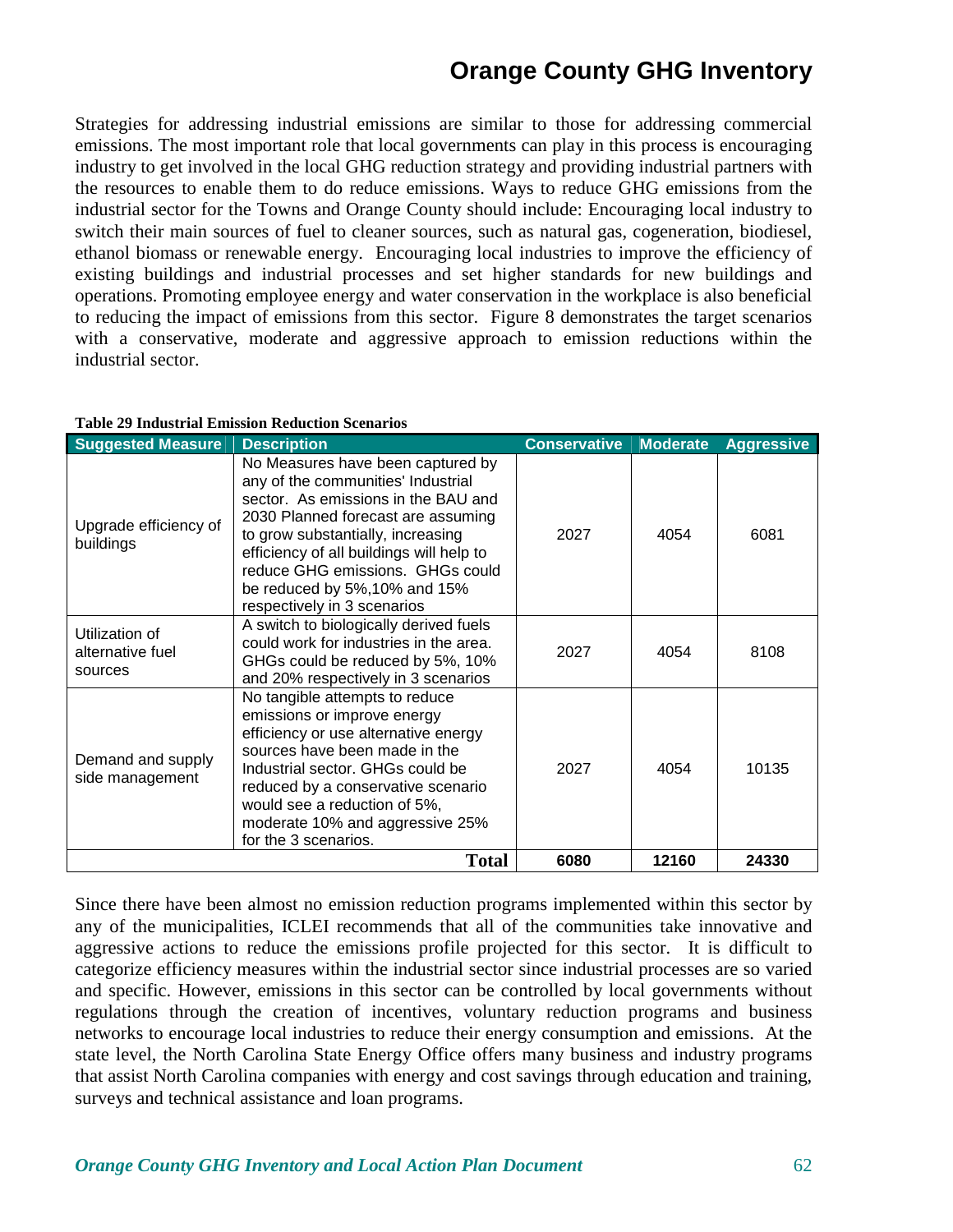#### *6.2.4 Transportation*

Combined between the communities the transportation sector contributed 49% to the total emissions profile. This sector is the highest contributor to the four community's emissions and therefore requires the most action be taken, as illustrated in Figure 9 even aggressive actions will not reduce emissions below the baseline year, due to the projected growth (almost doubling by 2030) within the transportation sector.

There are many measures planned within this sector as part of the Transportation Improvement Plan (included in the Business as Usual scenario) including UNC Chapel Hill implementing parking restrictions, which will reduce vehicle miles traveled by 5,800,000. UNC is also planning on reducing its fuel consumption and hopes to achieve a 20% reduction in petroleum use by Jan. 1, 2010 through various methods. One of the benefits of people living in this area already is the fact that there is a fare-free transit system in place, a continued push and education on the benefits of transit would be beneficial to the community. Table 30 demonstrates the emissions reduction potential from implementing land-use planning techniques, utilizing alternative fuels and transportation demand management measures in the transportation sector. Whether it be conservative which assumes completing low hanging fruit measures first, or an aggressive scenario which sees a marked decrease from the baseline year yet requires a lot of planning and resources to complete. It is recommended that the communities assess which of the scenarios best suited for them for this sector, however, since the transportation sector is such a large contributor to the total emissions profile for the community, moderate or aggressive actions may need to be taken.

It is important that Orange County, Carrboro, Hillsborough and Chapel Hill reduce the number of single occupancy vehicle (SOV) trips in the communities in order to reduce transportation related GHG emissions. There are many ways in which this behavioral change can be brought about by utilizing Transportation Demand Management strategies. Integrating non-motorized transportation into all transportation and land-use planning activities will encourage citizens to utilize other modes of transportation. Educate city planners in non-motorized transportation planning principles will benefit the community and will encourage non-motorized transportation choices.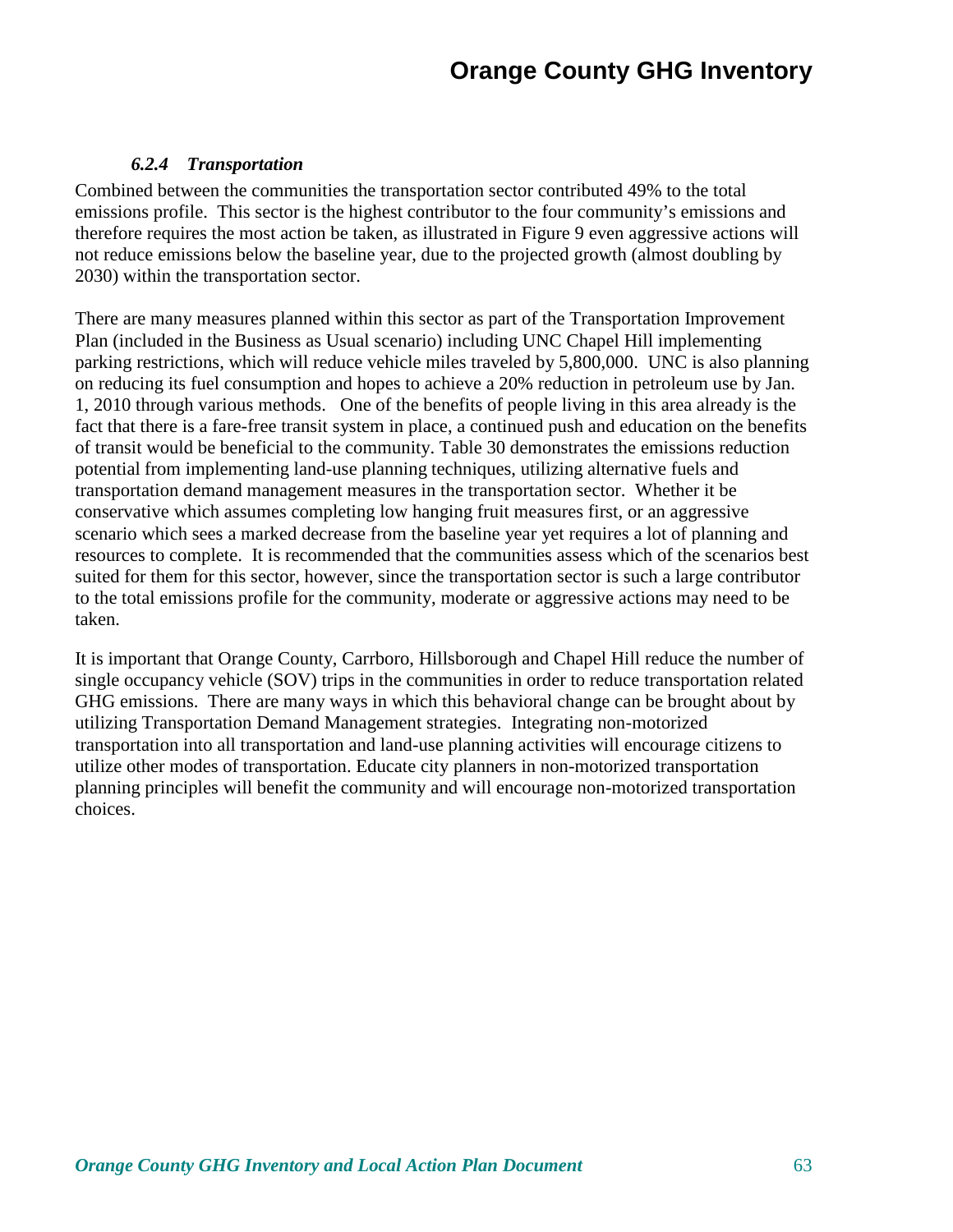#### **Table 30 Transportation Emission Reduction Scenarios**

| <b>Suggested</b><br><b>Measure</b>                          | <b>Description</b>                                                                                                                                                                                                                                                                                                                                                                                                                                                 | <b>Conservative</b> | <b>Moderate</b> | <b>Aggressive</b> |
|-------------------------------------------------------------|--------------------------------------------------------------------------------------------------------------------------------------------------------------------------------------------------------------------------------------------------------------------------------------------------------------------------------------------------------------------------------------------------------------------------------------------------------------------|---------------------|-----------------|-------------------|
| Land-use<br>planning                                        | It is commonly acknowledged that land use<br>planning have a great influence over GHG<br>emissions related to transportation, however it is<br>also very difficult to quantify this impact. Joint<br>planning/rural buffer designations, water and<br>sewer boundary agreements, water conservation<br>etc. It is assumed that by 2030, plans could be<br>in place to reduce the growth in emissions via<br>planning activities by 10, 20 and 30%<br>respectively. | 135,700             | 271,400         | 407,100           |
| <b>Alternate Fuel</b><br><b>Buses</b>                       | Following UNC Chapel Hill's utilization of a B20<br>blended fuel other fleets could start utilizing<br>biodiesel fuels. For a conservative scenario a<br>reduction of 3%, moderate 5% and aggressive<br>10%.                                                                                                                                                                                                                                                       | 40,710              | 67,850          | 135,700           |
| Initiate<br>Transportation<br>Demand<br>Management<br>(TDM) | Initiate programs within the communities that<br>would reduce single vehicle occupancy trips. By<br>encouraging alternative modes of travel -<br>carpooling, telecommuting, and other strategies -<br>to reduce peak travel, by 2030, an aggressive<br>scenario would be 25%, a moderate would be<br>15% and a conservative scenario would see<br>VMTs reduced by 10% by 2030.                                                                                     | 135,700             | 203,550         | 339,250           |
|                                                             | <b>Total</b>                                                                                                                                                                                                                                                                                                                                                                                                                                                       | 312,110             | 542,790         | 882,040           |

**Figure 9. Transportation Emission Reduction Scenarios** 



The local government can strengthen and uphold policies that control urban sprawl. This not only reduces the number and distance of motorized vehicle trips, but also helps to conserve forests, which help to deter climate change by acting as carbon sinks.

The local communities could expand programs that promote the use of nonmotorized transportation, active transportation, carpooling and transit to citizens and employees such as the BEST

workplace for commuters program. Using planning practices and design standards that accommodate the widest range of potential users (incorporating all transport modes), including people with mobility and visual impairments and other special needs. Another beneficial way of reducing emissions is by implementing school and campus transportation management programs to encourage parents, students and staff to use alternative transportation when traveling to school, college and universities. Traffic Flow Management Software Programs can be used to synchronize traffic signals to maximize traffic flow and reduce vehicle idling times. For local residents and local businesses they can be encouraged to use higher fuel efficiency vehicles,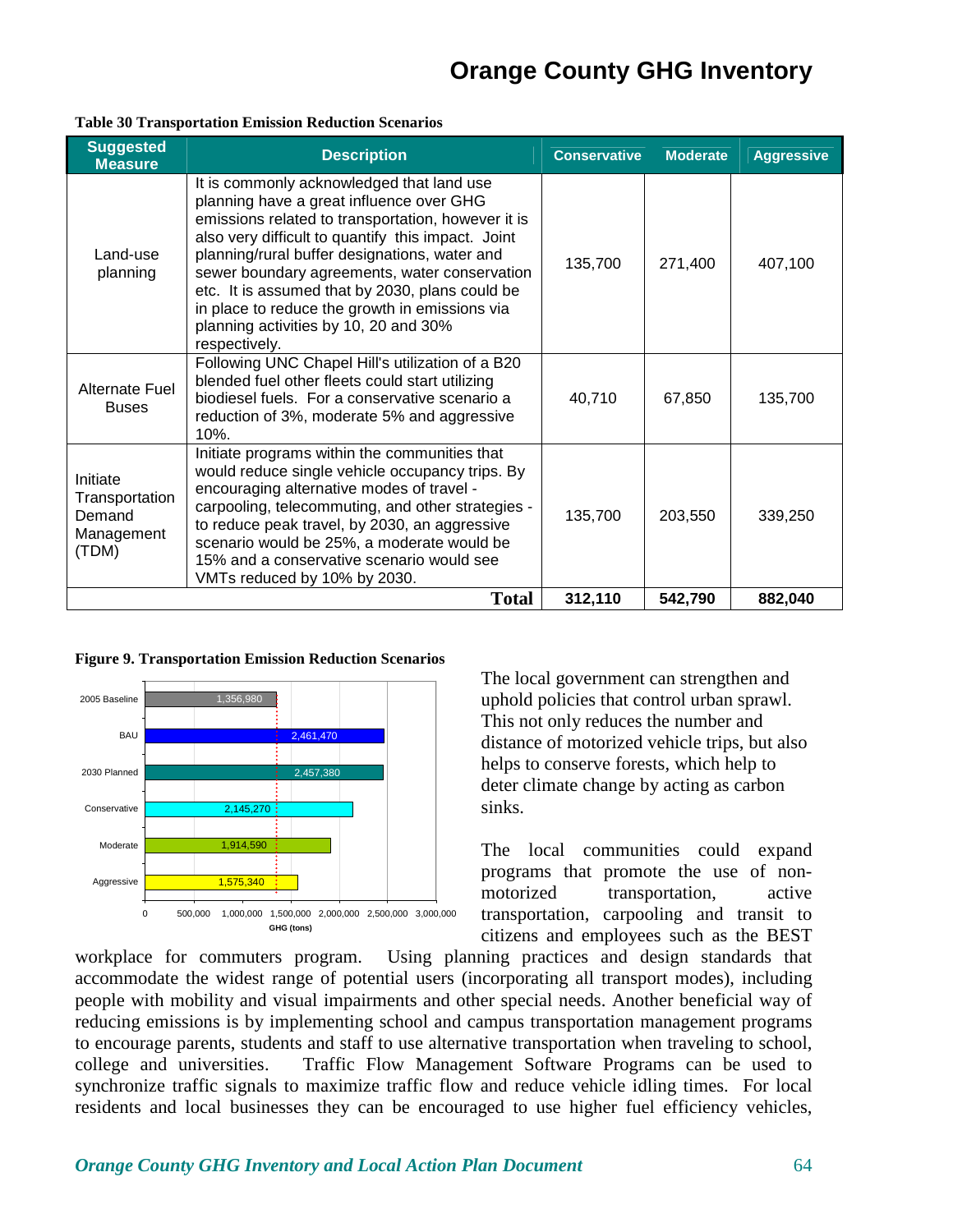especially hybrids, or use alternative fuels through subsidy programs or perhaps reduced loans. Finally, although they are not included in the CCP inventory, emissions from off-road engines should be stabilized through programs such as encouraging community members to use rakes and shovels, rather than leaf and snow blowers.

There is a significant amount of time to achieve tangible results through land-use planning decisions within this sector before the target year 2030. As this sector is one of the highest contributors to the community's emission profile and projected to grow substantially as seen in Figure 9, aggressive action should be taken to reduce the emissions. ICLEI recommends that the most successful long-term, sustainable approach to reducing transportation emission is through denser, mixed-use urban planning. Such densification, coupled with strong legislation and local policies to control urban sprawl, can have a significant impact on the carbon footprint of the local communities

#### *6.2.5 Solid Waste*

The community's emissions from this sector contributed to approximately 1% of the total emissions profile. Many strides have been made already within Orange County to reduce emissions within this sector. Historically measures (those measures that took place before the baseline) have reduced 26,702 tons of waste going to land fills, and reduced emissions by 46,209 eC02 . A planned measure for Orange County includes landfill gas capture and utilization, Orange County currently passively vents its landfill gas. The US EPA did a study 6-7 yrs ago to look at cost/benefit analysis of using the gas to produce electricity. In the future, the County may use the landfill gas to power a facility that will house the County Board of Commissioners Building or an Animal Shelter.

Forecasting was not completed for the Solid Waste sector as the emission profile was low, and almost all efforts of dealing with landfills were dealt with in the planned scenario. However, following through with planned measures such as methane capture and flaring will be an important part of making sure that the landfills do not exceed their capacity and emissions are further reduced within this sector.

#### **6.3 Proposed Local Government Measures**

In the following section a break down of the recommended local government measures will be outlined, a breakdown of the emissions, energy use and costs for government operations by community can be found in Appendix H. As well, in this section proposed local government measures are outlined, as well as various target scenarios, the tables within the main body of the recommended action plan outline various levels of engagement that can be taken by the local governments. Within Appendix J there are more specific samples of measures that quantify in more tangible terms how these reductions can be achieved.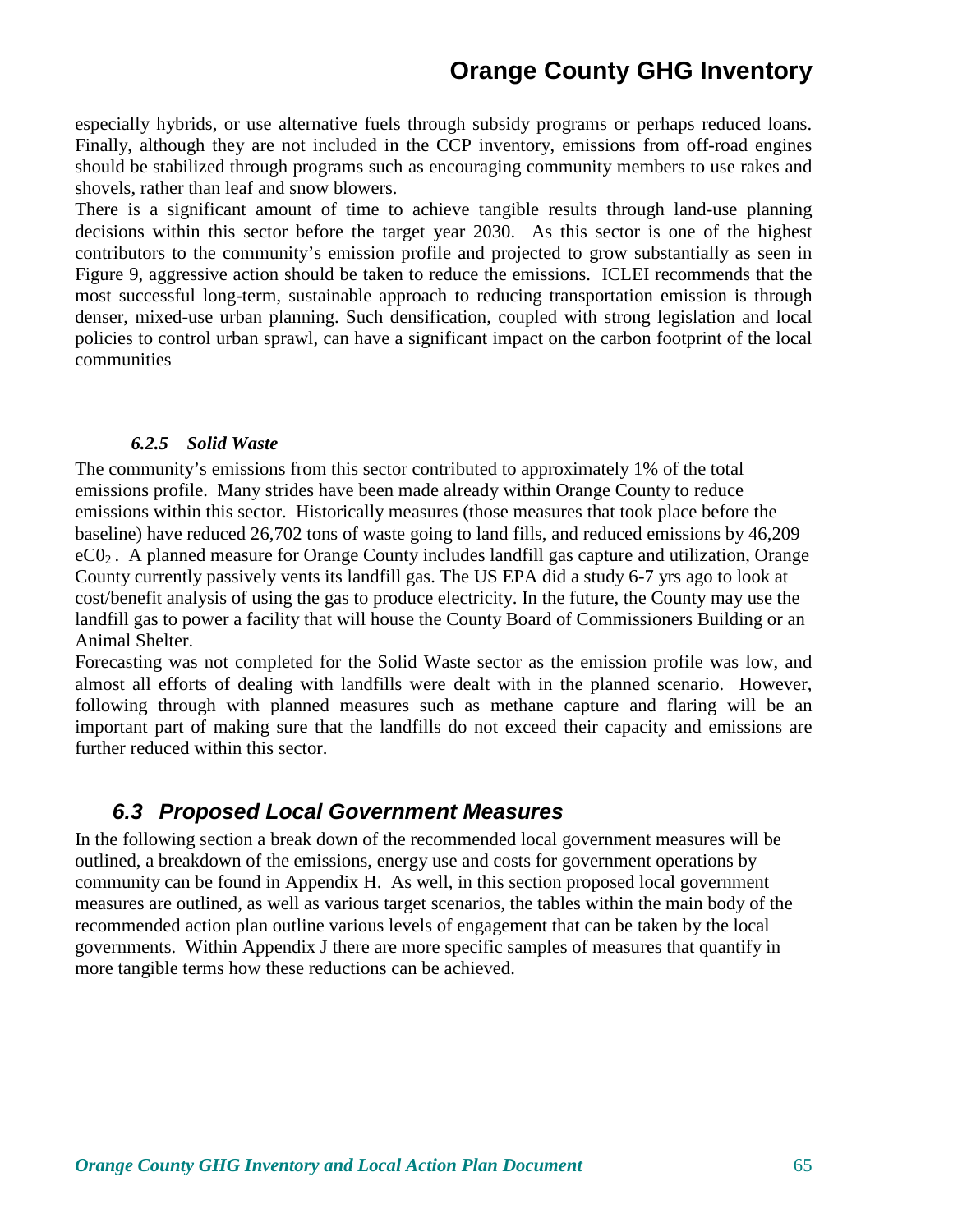**Figure 10. Building Emissions by Municipality** 

#### **6.3.1 Buildings**

In the baseline year, municipal buildings emitted approximately 27% of the communities' total eCO2 emissions for the communities of Orange County Carrboro, Hillsborough and Chapel Hill. Each community provided information to ICLEI regarding energy consumption in its buildings Figure 10 illustrates each community's contribution to this sectors emission profile.



There are not a lot of measures planned for any of the communities' municipal buildings for the future, and historical measure completed before the baseline year only account for approximately 322 tons. There are many efforts that all of the communities will need to take to reduce their GHG emissions, Orange County and Chapel Hill will have to make the most effort, as their emissions in this sector are significantly higher than those of Hillsborough and Carrboro. A case study in Appendix I outlines the efforts made by another municipality to reduce emissions from their buildings. There are many measures that can be implemented or expanded upon that will reduce the buildings sectors impact on the emissions profile. Table 31 describes the potential impact of expanding the Communities' demand side management activities and considers the emission reduction potential of using alternative energy sources. Other activities that would reduce emissions within the building sector include; Existing buildings can be retrofitted so that they are more energy efficient. This can be done through changes in lighting and HVAC technology, replacing old appliances with EnergyGuide approved appliances and improvements to the building envelope including sealing leaks, replacing windows and adding insulation. It is often easy to achieve at least a 10% reduction in a building's energy consumption through basic retrofitting. Orange County, Hillsborough, Carrboro and Chapel Hill can commit to doing a comprehensive audit of all of its facilities to identify opportunities for improvement.





By making energy efficiency a priority in the early stages of the design process, much higher energy efficiencies are achievable in new construction and major renovations. A municipality can resolve to meet a certain standard for energy efficiency in all new buildings. The American Institute of Architects has resolved that all new buildings be 60% more efficient by 2010 with the ultimate aim of reaching carbon neutrality by 2030. Emissions can also be reduced through the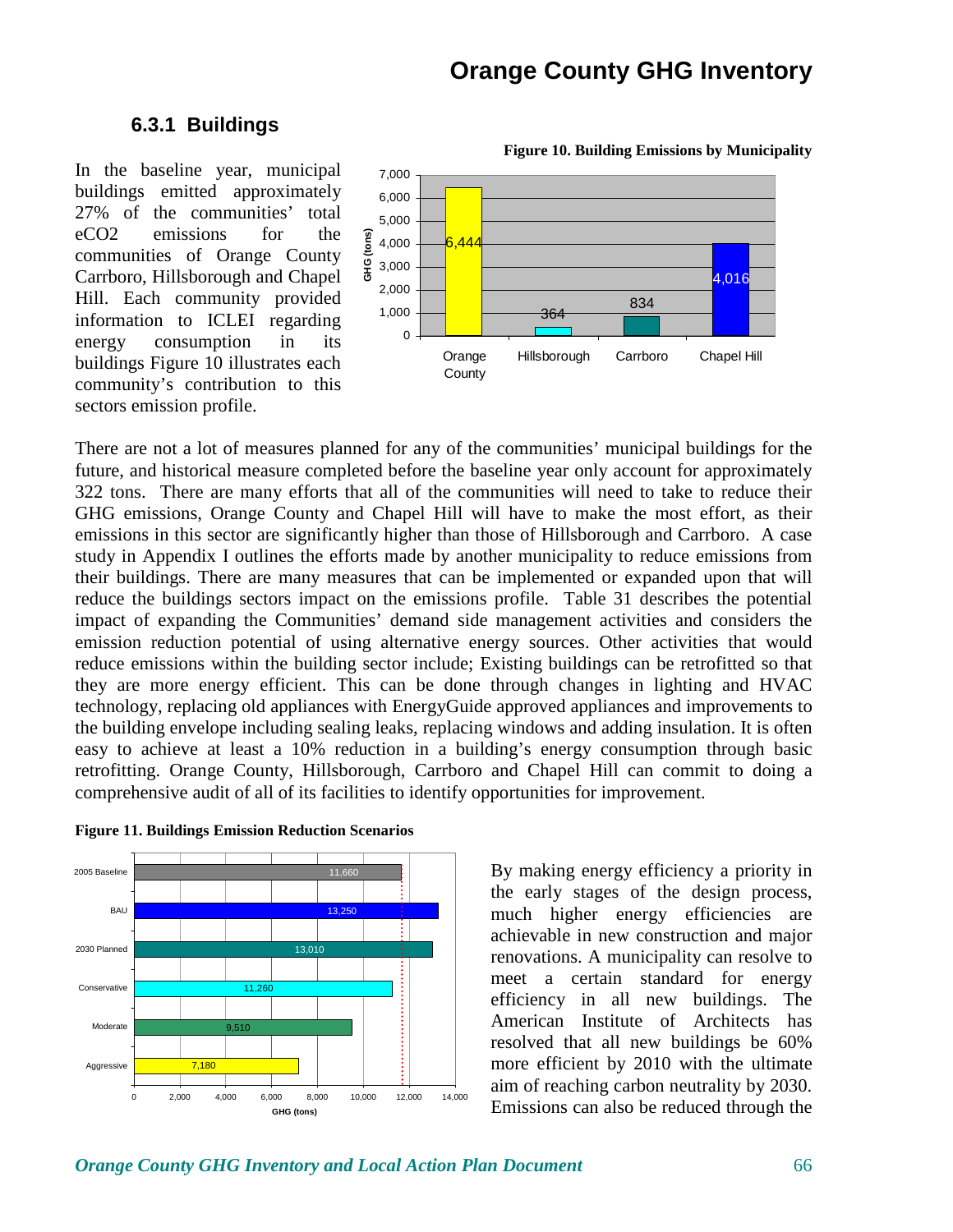development of energy and water conservation programs and policies for buildings. Examples of such programs include: turning off all lights and computers at night, installing low-flow toilets and faucets, increasing the temperature of the air conditioning in the summer and lowering the temperature of the heat in the winter, encouraging employees to turn off lights when not in a room, and countless others. Emissions from local government buildings can also be offset through the purchase of renewable energy tags.

Figure 11 illustrates various levels of actions that could be taken through various measures; emissions are expected to increase within this sector before 2030, however, with conservative or moderate actions communities could easily reduce emissions below the baseline year.

| <b>Suggested Measure</b>                                        | <b>Description</b>                                                                                                                                                                                                                                                                                                                                                                                                          | <b>Conservative</b> | <b>Moderate</b> | <b>Aggressive</b> |
|-----------------------------------------------------------------|-----------------------------------------------------------------------------------------------------------------------------------------------------------------------------------------------------------------------------------------------------------------------------------------------------------------------------------------------------------------------------------------------------------------------------|---------------------|-----------------|-------------------|
| Energy efficiency<br>upgrades/expansion<br>of existing programs | Some energy efficiency initiatives are<br>already planned with in Chapel Hill<br>and Carrboro. More could be done<br>with the remaining building stock<br>within the other communities. A 35%<br>reduction in overall energy would be<br>considered aggressive (ie HVAC &<br>lighting), while lesser percentages<br>would be more appropriate for the<br>conservative and moderate scenarios<br>(i.e. 10 & 20%).            | 1,170               | 2,330           | 4,080             |
| Renewable and<br><b>Alternative Energy</b><br>Sources           | Alternative energy measures have not<br>yet occurred within any of the<br>municipalities; Some examples<br>include solar water heater<br>installations, passive heating and<br>cooling, geothermal as well as green<br>power purchases. By supporting and<br>implementing these types of<br>initiatives, an impact on emissions can<br>be achieved. A conservative estimate<br>is 5%, moderate 10% and aggressive<br>is 15% | 580                 | 1,170           | 1,750             |
|                                                                 | <b>Total</b>                                                                                                                                                                                                                                                                                                                                                                                                                | 1,750               | 3,500           | 5,830             |

**Table 31 Buildings Emission Reduction Scenarios** 

#### **6.3.2 Fleets**

The combined four local government's fleets sector emitted 8, 299 tons or 18% of the community's emissions for the 2005 baseline year. Figure 12 illustrates the break down between Orange County, Hillsborough, Carrboro and Chapel Hill's contributions to the fleet sectors emission profile. Orange County and Chapel Hill have the highest contributions to the



**Figure 12. Fleets Emissions by Municipality**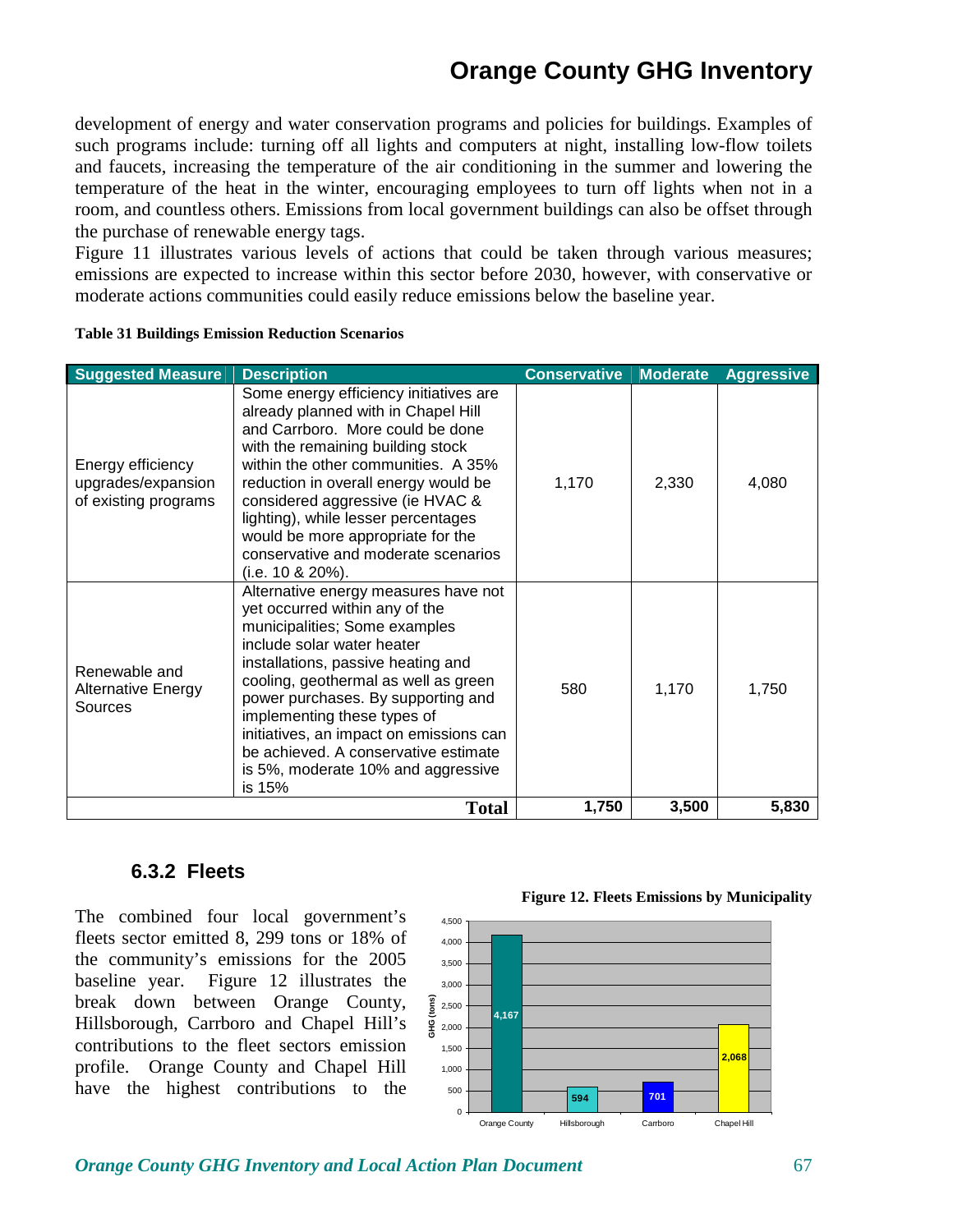emissions within the fleet sector. Other communities have also taken action by implementing measures a case study can be found in Appendix I.6. There are not many measures planned for the future, Hillsborough has indicated that there are measures planned including purchasing of smaller vehicles, hybrid vehicles and utilizing alternative fuels. There are many other strategies for reducing fleet emissions that Orange County, Carrboro and Chapel Hill may wish to consider. Typical emissions reduction strategies for local government fleets include; altering the municipalities' policies on fleet vehicle purchasing, this could also include replacement of typical fleets with alternative fleet options, including foot and bicycle patrols, parks and recreational departments. In addition to being better for the environment, and the health of the employees this would bring the staff closer to the citizens, and would set a positive example of active transportation throughout the communities. Reducing the size of the fleets where possible by conducting a study of the fleets sizes can be conducted. The use of alternative fuels such as biodiesel and ethanol fleet wide can reduce GHG emissions.



**Figure 13. Fleet Emission Reduction Scenarios** 

Hybrid vehicles, like those being considered by Hillsborough have up to twice the mileage of regular vehicles. Conservative, Moderate and Aggressive scenarios have been developed with hoping to expand and implement various measures. Table 32 demonstrates through increasing the utilization of alternative fuels and the municipalities increasing and improving upon the fleet efficiency.

The impacts of the three emissions reduction scenarios can be seen in Figure

13 relative to the baseline and forecasted emissions. Engaging in the moderate scenario would bring emissions back down nearly to baseline levels, however aggressive actions would result in below baseline levels. ICLEI recommends that continued and increased use of biodiesel fuel continue, within all of the community's fleets. Downsizing or 'right-sizing' the fleets will also be an improvement, it would be beneficial to look into the City of Durham, as it's municipality is conducting an ongoing under-utilized vehicle study, which would be beneficial to all municipalities looking to reduce municipal fleets emissions.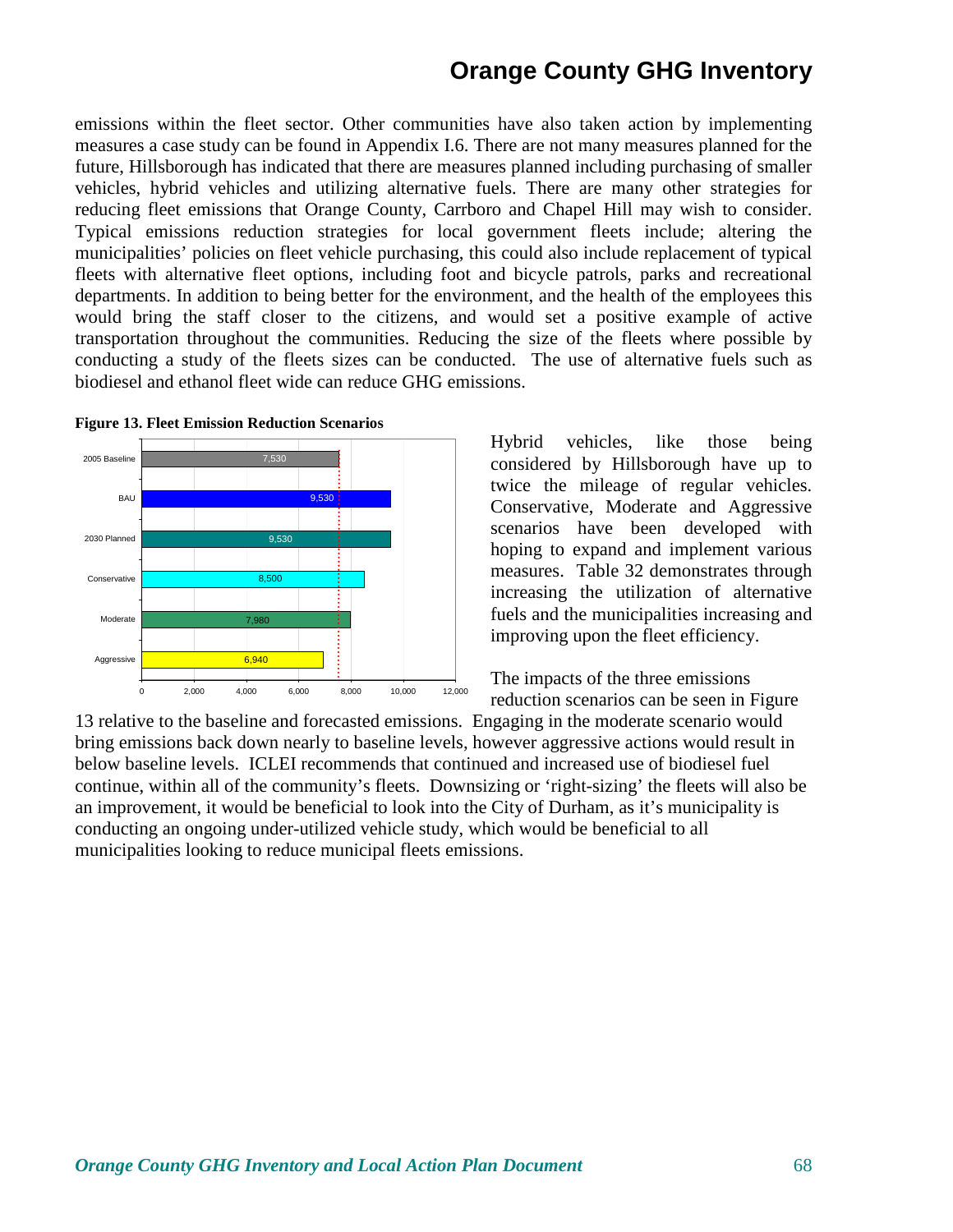| <b>Suggested Measure</b>                                     | <b>Description</b>                                                                                                                                                                                                                                                                                                                                                                                  | <b>Conservative</b> | <b>Moderate</b> | <b>Aggressive</b> |
|--------------------------------------------------------------|-----------------------------------------------------------------------------------------------------------------------------------------------------------------------------------------------------------------------------------------------------------------------------------------------------------------------------------------------------------------------------------------------------|---------------------|-----------------|-------------------|
| Increasing the<br>utilization of<br><b>Alternative Fuels</b> | Using vehicles that run on fuels such<br>as compressed gas, ethanol,<br>methanol, biodiesel, hydrogen and<br>electricity can improve urban air<br>quality and reduce GHG emissions.<br>Many of these communities are<br>already using B20 Blend, and an E85<br>blended fuel. A conservative estimate<br>would be 2x increase, moderate 3x<br>and aggressive 5x increase in<br>alternative fuel use. | 880                 | 1,330           | 2,210             |
| <b>Increasing Fleet</b><br>Efficiency                        | Aim to improve the efficiency of the<br>fleet by further implementing<br>successful programs such as Fleet<br>Smart. Conservative 2%, Moderate<br>3%, and Aggressive 5% reductions of<br>steps already taken.                                                                                                                                                                                       | 150                 | 230             | 380               |
|                                                              | 1,030                                                                                                                                                                                                                                                                                                                                                                                               | 1,550               | 2.590           |                   |

#### **Table 32 Corporate Fleet Emission Reduction Scenarios**

#### **6.3.3 Streetlights, Traffic Lights and Other Outdoor Lighting**

In the baseline year (2005) streetlights, traffic signals and other outdoor lighting contributed to 7% of the local governments GHG emissions. The town of Chapel Hill has made many strides in reducing their GHG emissions from this sector, which is important as can be seen through Figure 14 where Chapel Hill has the highest GHG emissions for this sector (data only shows that was provided to ICLEI). However, in Hillsborough's case, the town pays a flat rate for its street lights as they are not metered, which means there is no exact record of the electricity used by those lights.

The utility companies assign a maximum monthly consumption value to each light depending on its wattage. The town is charged for this level of consumption whether or not the bulb actually consumes that amount of electricity.



**Figure 14. Streetlights Emissions by Municipality** 

There are various ways in which Orange County, Chapel Hill, Hillsborough and Carrboro can save electricity in the lighting sector. These include, but are not limited to; using energy efficient streetlights, such as low pressure sodium or induction lighting more widely. LED street lighting technology is beginning to come on the market and is approximately 60% more efficient than HPS lighting.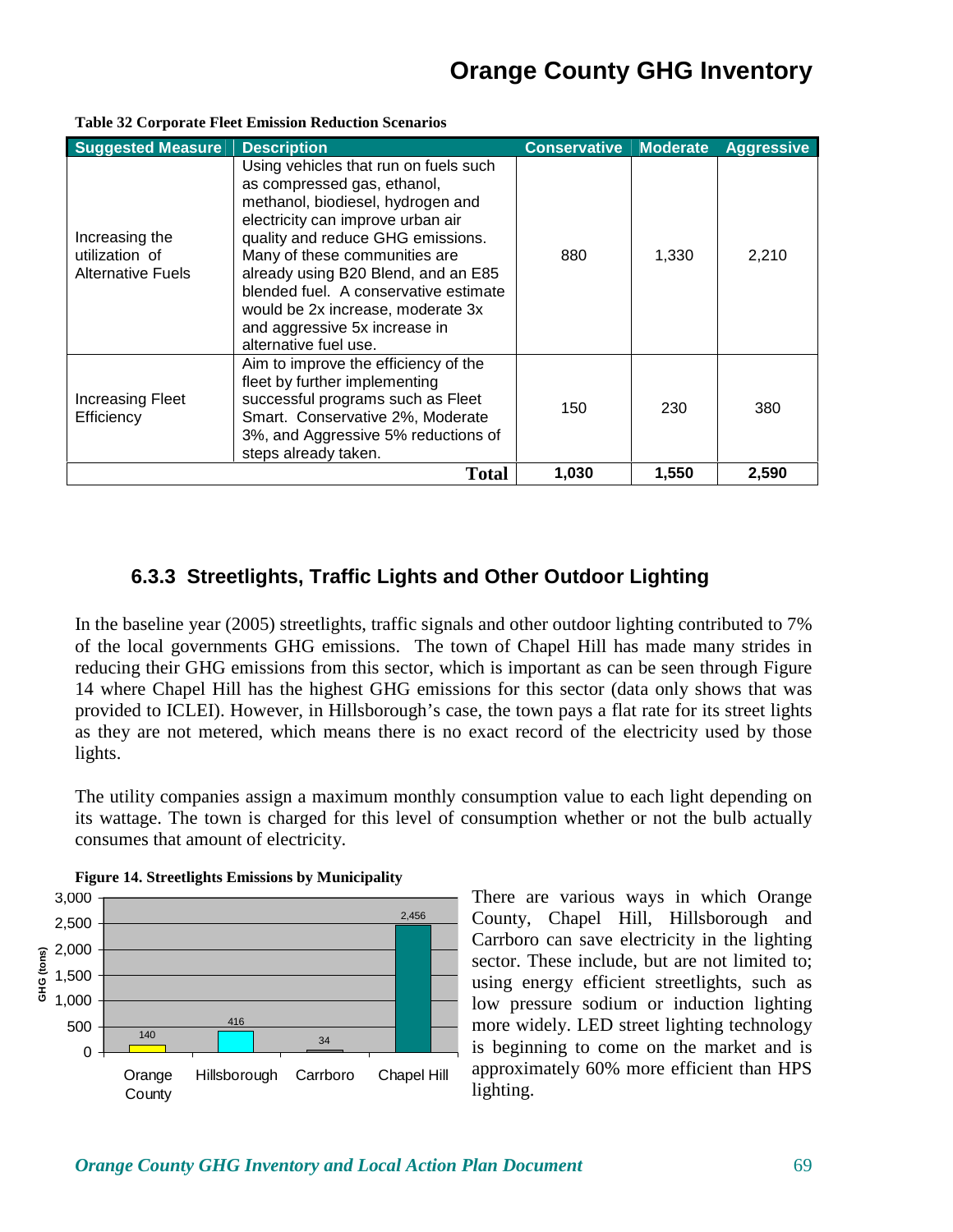Changes to the orientation and design of light fixtures can save energy by focusing light in the direction it is most needed and thus decreasing the number and wattage of lights needed. This can be done through changes to the lamp's height, the distance between poles and the fixture's cutoff angle. New remote streetlight control technology called Lumen  $IQ^{T\hat{M}}$  allows a municipality to centrally program streetlights to dim or turn off depending on traffic volume. Figure 15 illustrates that by tackling the low hanging fruit (the conservative scenario) emissions within this sector can be reduced well below the 2005 baseline year.



**Figure 15. Streetlight Emission Reduction Scenarios**

Table 33 showcases the impacts of potential new measures in the lighting sector. This technology can decrease energy consumption by as much as 25- 40%. The energy consumption of streetlights can also be decreased through an overall reduction in the hours of use for streetlights and the total number of streetlights. As Chapel Hill plans on doing, solar panels can be installed on LED traffic signals or flashers to power them without producing any emissions. Emissions from lighting can also be offset through the purchase of renewable energy tags.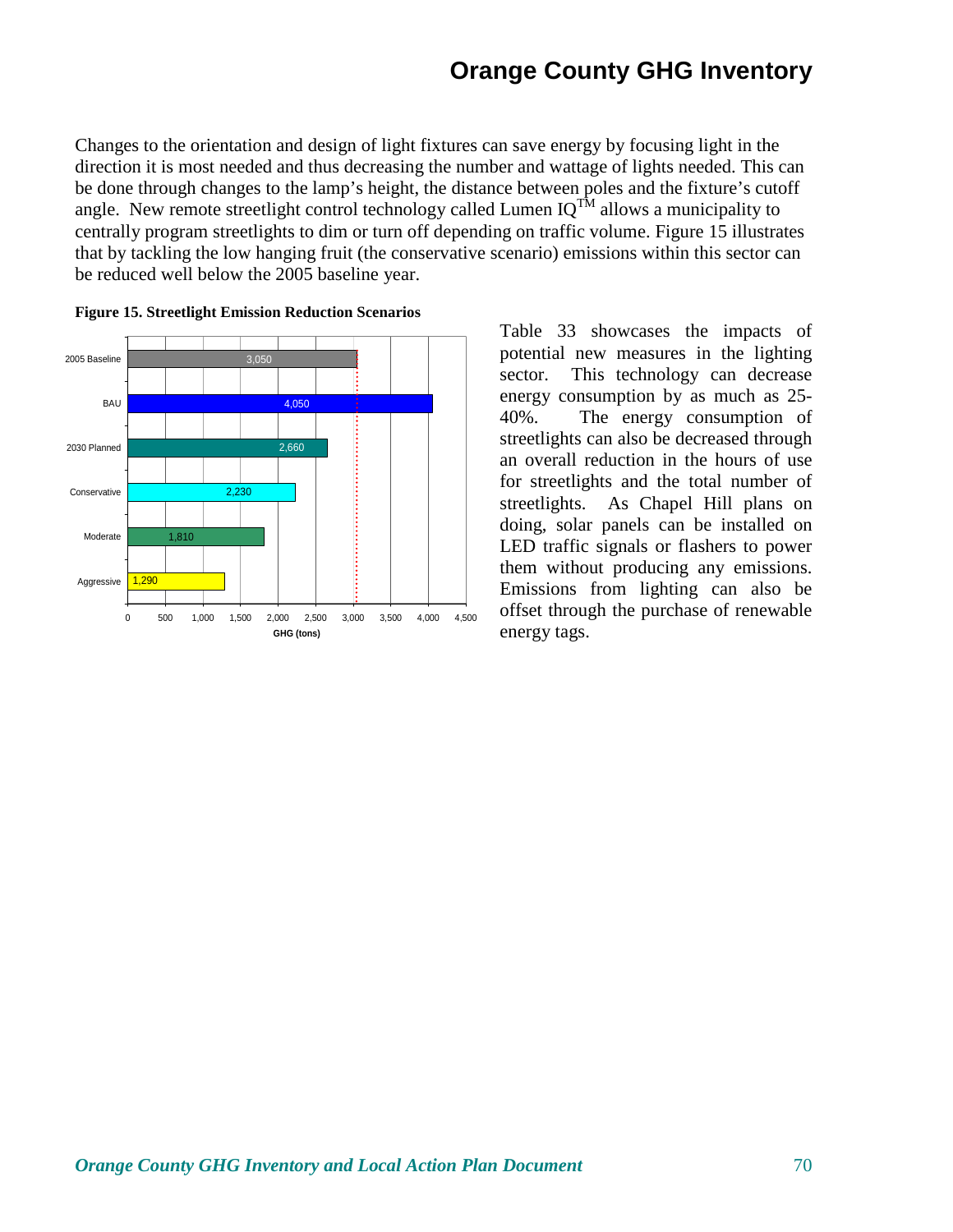| <b>Suggested Measure</b>                                    | <b>Description</b>                                                                                                                                                                                                                                                                                                                                                                                                                        | <b>Conservative</b> | <b>Aggressive</b> |       |
|-------------------------------------------------------------|-------------------------------------------------------------------------------------------------------------------------------------------------------------------------------------------------------------------------------------------------------------------------------------------------------------------------------------------------------------------------------------------------------------------------------------------|---------------------|-------------------|-------|
| Alternative energy<br>sources                               | Alternative energy sources could be<br>pursued or emissions could be offset<br>by using green tags. Reductions are<br>based on 2%, 3%, and 5% offset.                                                                                                                                                                                                                                                                                     | 60                  | 90                | 150   |
| Additional energy<br>efficiency measures -<br>operational   | Additional energy efficiency measures<br>include decreasing the number of<br>streetlights, decreasing the hours of<br>operation, and improving the<br>efficiency of streetlights. A<br>combination of decreasing the number<br>of streetlights and decreasing the<br>hours of operation could reduce<br>energy use and emissions by 2% in a<br>conservative scenario, 5% in a<br>moderate scenario, and 10% in an<br>aggressive scenario. | 60                  | 150               | 300   |
| Additional energy<br>efficiency measures -<br>technological | It is expected that LED technology<br>will be available for streetlight lamps in<br>the next few years. This technology is<br>60% more efficient than high pressure<br>sodium. A conservative scenario<br>assumed 10% of the streetlights could<br>be retrofitted; a mid scenario assumed<br>20% and an aggressive scenario<br>assumed 30%.                                                                                               | 300                 | 610               | 910   |
|                                                             | <b>Total</b>                                                                                                                                                                                                                                                                                                                                                                                                                              | 430                 | 850               | 1,370 |

#### **Table 33 Streetlight Emission Reduction Scenarios**

#### **6.3.4 Water and Sewage Treatment**

In 2005, water and wastewater treatment were responsible for approximately 43 % or 18,450 tons of  $eCO<sub>2</sub>$  of total local government emissions. Figure 16 breaks down the emissions by community, Orange County and Hillsborough have the highest contribution to the emissions profile within this sector. This profile includes figures from OWASA Water and Wastewater



treatment facilities. OWASA has started to look at measures which could reduce their GHG emissions including energy audits of their facilities. As well part of the larger \$50 Million Capital Improvements Project underway at the Mason Farm Wastewater Treatment Plant (WWTP) to further improve the facility's environmental performance and provide expanded capacity to meet future needs. This includes the installation of a storage system to enable use of methane gas from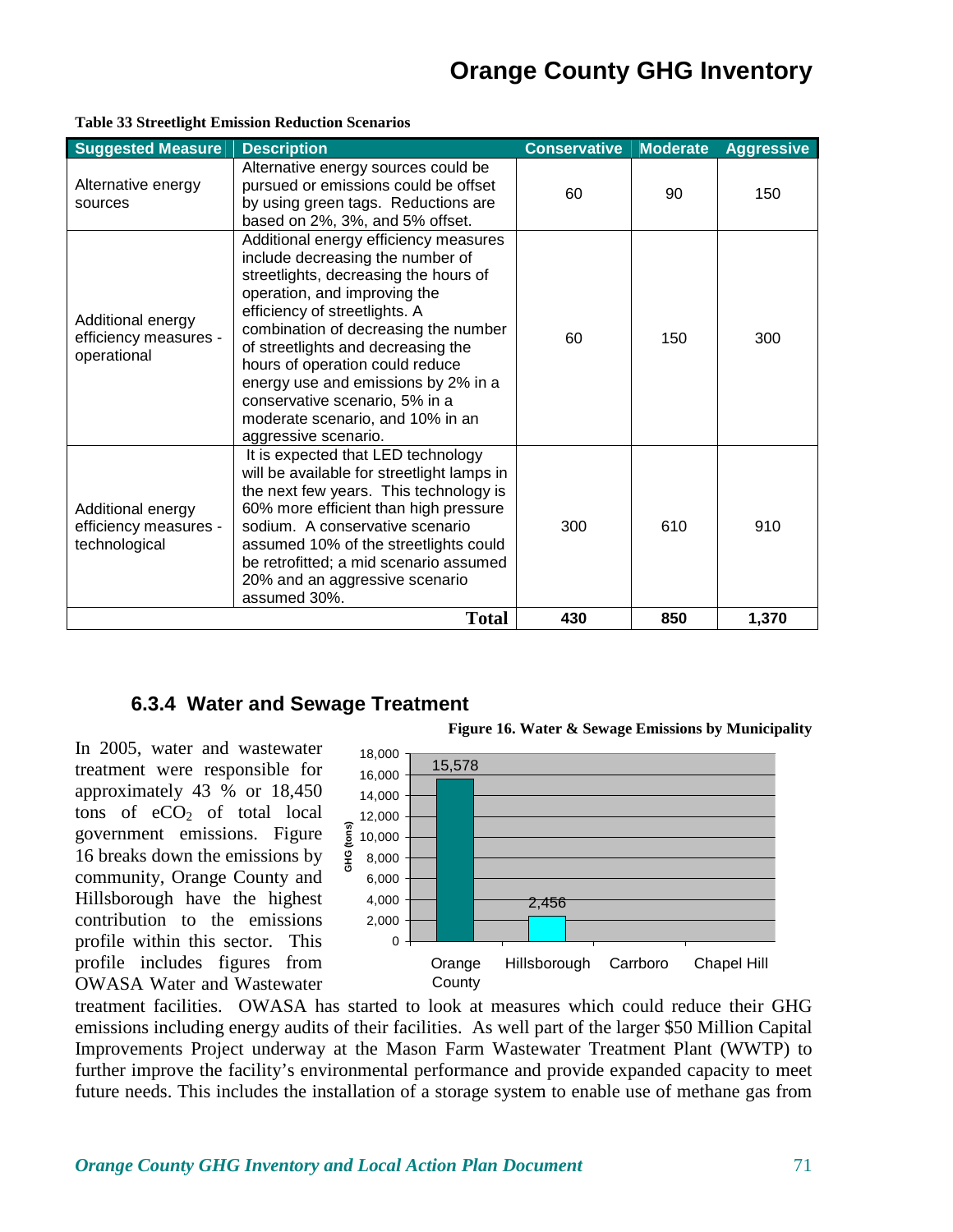the solids digesters to power air blower and boilers at the plant. Once completed and operational, energy cost savings are estimated to be \$50,000.00 per year.

Table 34 demonstrates the impact of an expanded water conservation programming, efficiency improvement to water and sewage processes and the use of alternative energy. Illustrated in Figure 17 are the impacts that the three target scenarios could have on the water and sewage sector emissions profile. Measures between the moderate and aggressive target scenario should be pursued to reduce emissions below the baseline year. ICLEI recommends that OWASA complete an audit of all of its facilities to determine where opportunities for improvements in efficiency lie.

| <b>Suggested Measure</b>                       | <b>Description</b>                                                                                                                                                                                                                                                                                                     | <b>Conservative</b><br><b>Moderate</b> |       | <b>Aggressive</b> |
|------------------------------------------------|------------------------------------------------------------------------------------------------------------------------------------------------------------------------------------------------------------------------------------------------------------------------------------------------------------------------|----------------------------------------|-------|-------------------|
| <b>Water Conservation</b><br>Program Expansion | A conservative scenario would be to<br>reduce by 5%, 10% for a moderate<br>scenario, and 20% for an aggressive<br>scenario.                                                                                                                                                                                            | 1,120                                  | 2,250 | 3,610             |
| Retrofits of plants                            | OWASA has reported minimal<br>initiatives that have been implemented<br>to improve the efficiency of the<br>treatment processes, pumps, motors<br>etc. It's reasonable to assume that<br>there is significant room for<br>improvement in this area.<br>Conservative = $10\%$ , moderate =<br>20%, Aggressive = $25%$ . | 2,250                                  | 3,610 | 4,510             |
| <b>Alternative Energy</b>                      | Alternative energy sources could be<br>pursued or subsidized via green tags<br>etc. Reductions are based on 1%,<br>5%, and 10% offset from alternative<br>energy sources.                                                                                                                                              | 180                                    | 900   | 1,800             |
|                                                | <b>Total</b>                                                                                                                                                                                                                                                                                                           | 3,550                                  | 6,750 | 9,920             |

|  |  |  |  | Table 34 Water & Sewage Emission Reduction Scenarios |  |
|--|--|--|--|------------------------------------------------------|--|
|--|--|--|--|------------------------------------------------------|--|



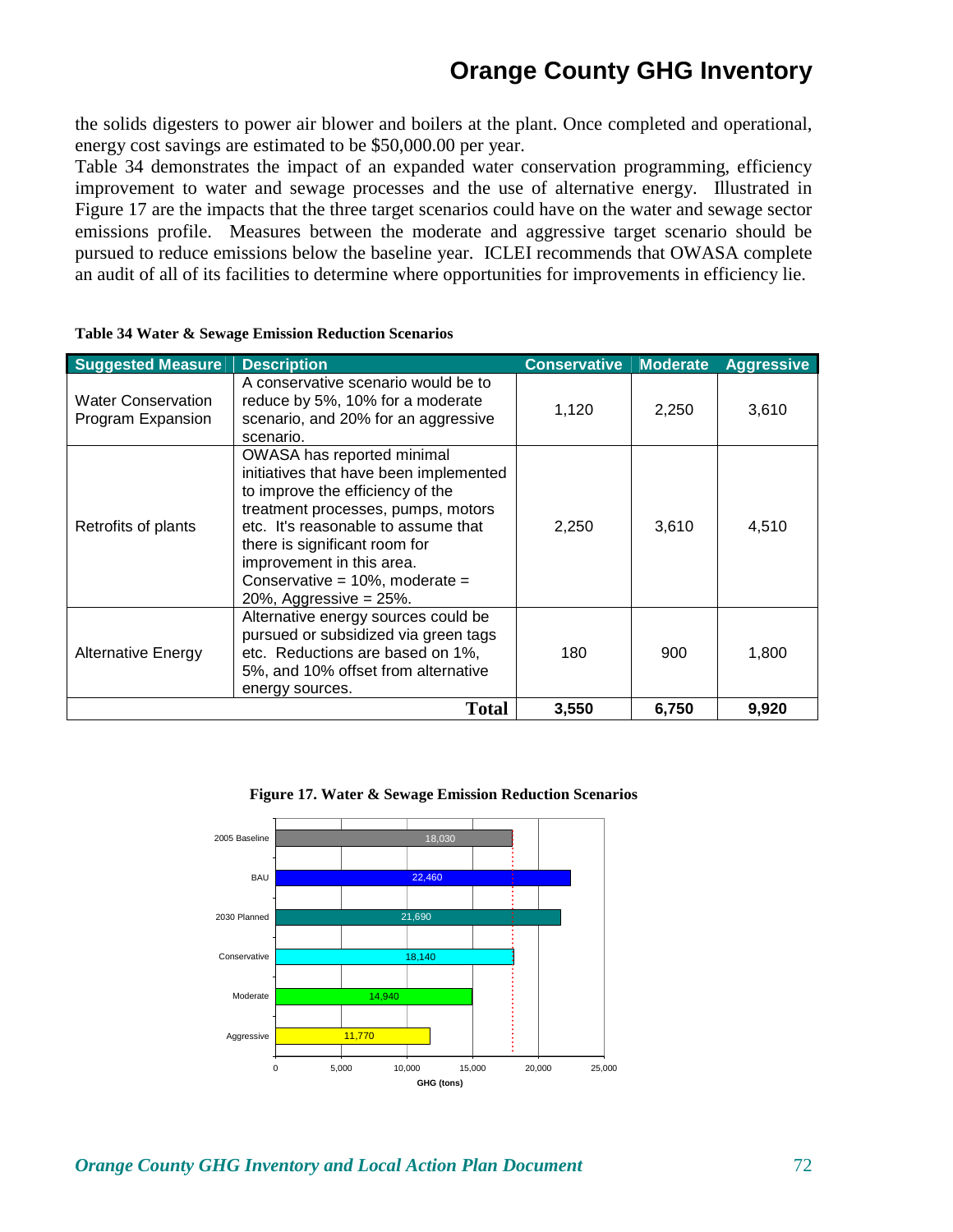### **6.3.5 Local Government Waste**

For the municipalities of Chapel Hill, Orange County, Hillsborough and Carrboro only 5% of their total GHG emissions come from the local government waste sector. Historically (prior to 2005 baseline year) there were a few measures implemented including; OWASA partnering with Orange County Solid Waste Management Department to implement a more cost-effective recycling program at OWASA facilities, as well government facilities implemented office paper recycling.

Waste from local government operations entering the landfill can be reduced in the following ways: Waste reduction programs can be implemented within government buildings. Examples of such programs include: encouraging printing on both sides of a page, supplying mugs and glasses instead of disposable coffee cups and recycling or donating old electronic equipment. Diversion of waste from the landfill can also be achieved by local governments through a comprehensive recycling program and supplying recycling bins in all government facilities. An organics waste collection program can also be developed for the community and government facilities can be supplied with disposal containers.

## **6.4 Target Recommendations**

## **6.4.1 Community Target**

ICLEI usually recommends that CCP participants adopt a 6% community emissions reduction target; meaning emissions would be reduced by 6% below the baseline year within 10 years, however as can be seen from Figure 18 projected growth within these communities from the 2005 baseline year and the 2030 target year, 6% would be an unrealistic target to set. The three target scenarios that were developed in this inventory and local action planning process predicted that 2030 emissions could be reduced from forecasted levels to 35% above the baseline (conservative scenario), 21% above the baseline (moderate scenario) and 2% above the baseline (aggressive scenario). Given that the BAU scenario would result in a 57% growth in GHG emissions, and the planned scenario would result in 52% growth in emissions, these scenarios would respectively involve a 17%, 31% and 50% reduction from planned emission levels by 2030.



#### **Figure 18. Community Emission Reduction Scenarios**

*Orange County GHG Inventory and Local Action Plan Document 73*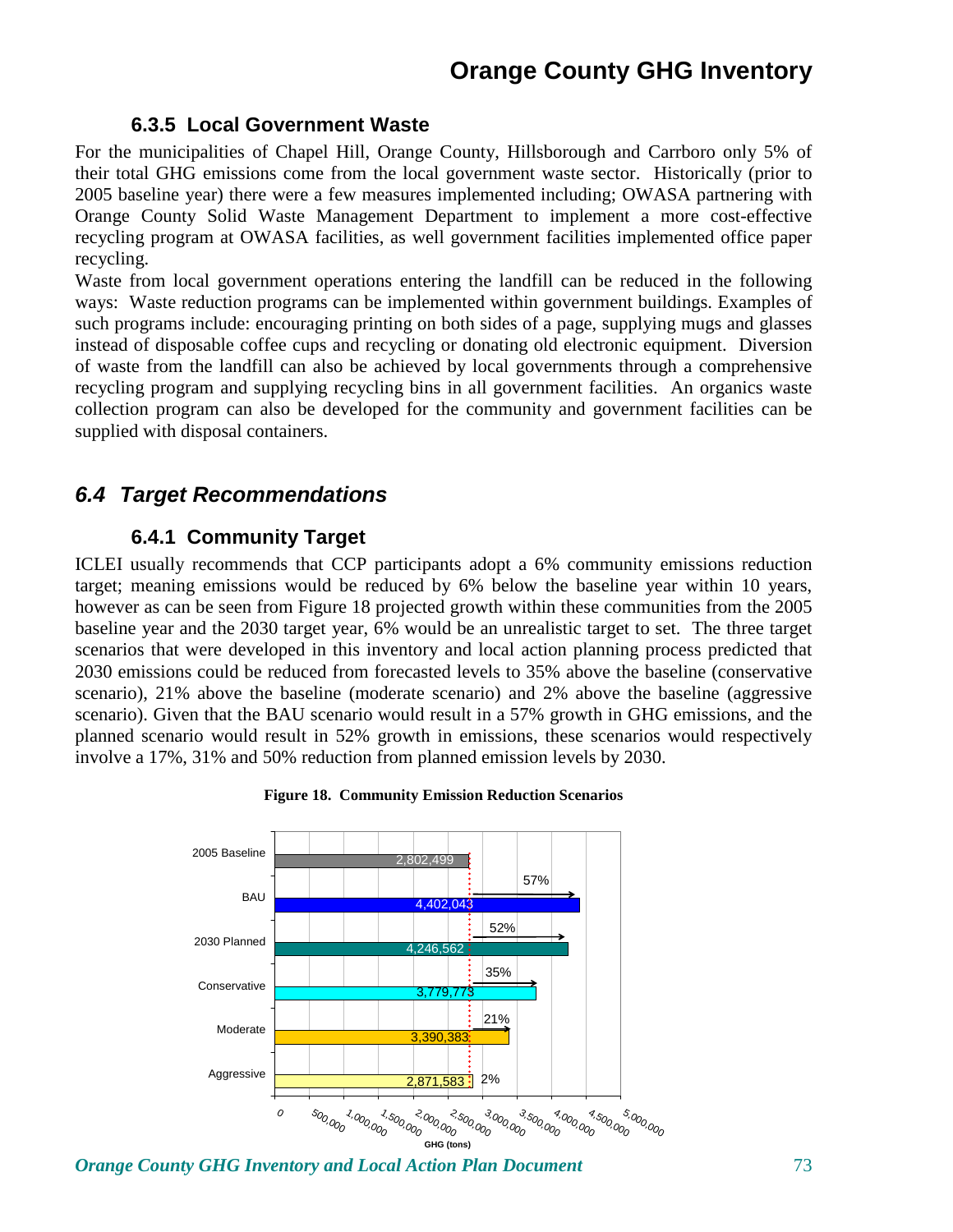Another way to report emission reductions to the CCP is through per capita emissions, with the expected growth of so many sectors, and various governments, this may be a more useful way of tracking emissions.



**Figure 19 GHG Emissions Per Capita Scenarios** 

ICLEI would recommend conservative to moderate action be taken within the Community sector. The participating local governments with the support of their councils can set their own targets, based on the recommendations within this plan.

The assessment of historic and existing measures demonstrated that there is a lot of potential for Hillsborough, Chapel Hill, Carrboro and Orange County to engage with

the community, as there has not been a lot of community-wide coordination of emission reduction efforts to this point. ICLEI has presented many different potential emission reduction measures, however we recommend those sectors and measures with the most potential to reduce emissions be prioritized to help build momentum for the municipalities' local action plans and ensure that the areas with the greatest opportunity for improvement are targeted as soon as possible. The four communities should work in tandem to achieve the emission reduction targets, through sharing resources, best practices and developing partnerships whenever possible.

### **6.4.2 Local Governments Target**

The emissions profile and forecasts from Orange County, Chapel Hill, Hillsborough and Carrboro municipal operations present a much different picture than the community sector. Although emissions are still expected to grow between 2005 and 2030, the communities' have a lot more potential to manage these emissions. ICLEI typically recommends that CCP members aim for a 20% emissions reduction target within 10 years of joining the program. Since the four communities have opted for a target year further into the future, they are able to set a target that is even more aggressive, if they choose to do so. It is recommended since a lot of the information has been combined for this report for all four communities to select the same target. The three target scenarios seen in Figure 20 that were developed in this exercise demonstrate that emissions could be reduced by just below the baseline within the conservative scenario, 14% in the moderate scenario, and 30% in the aggressive scenario. ICLEI would recommend that the four communities take moderate to aggressive actions within the corporate sector to reduce its emissions. Since, municipalities have such a high ability to control their own operations, these four communities should easily be able to achieve moderate emission reductions by 2030, and with creativity and ingenuity a 30% reduction of emissions could be achieved.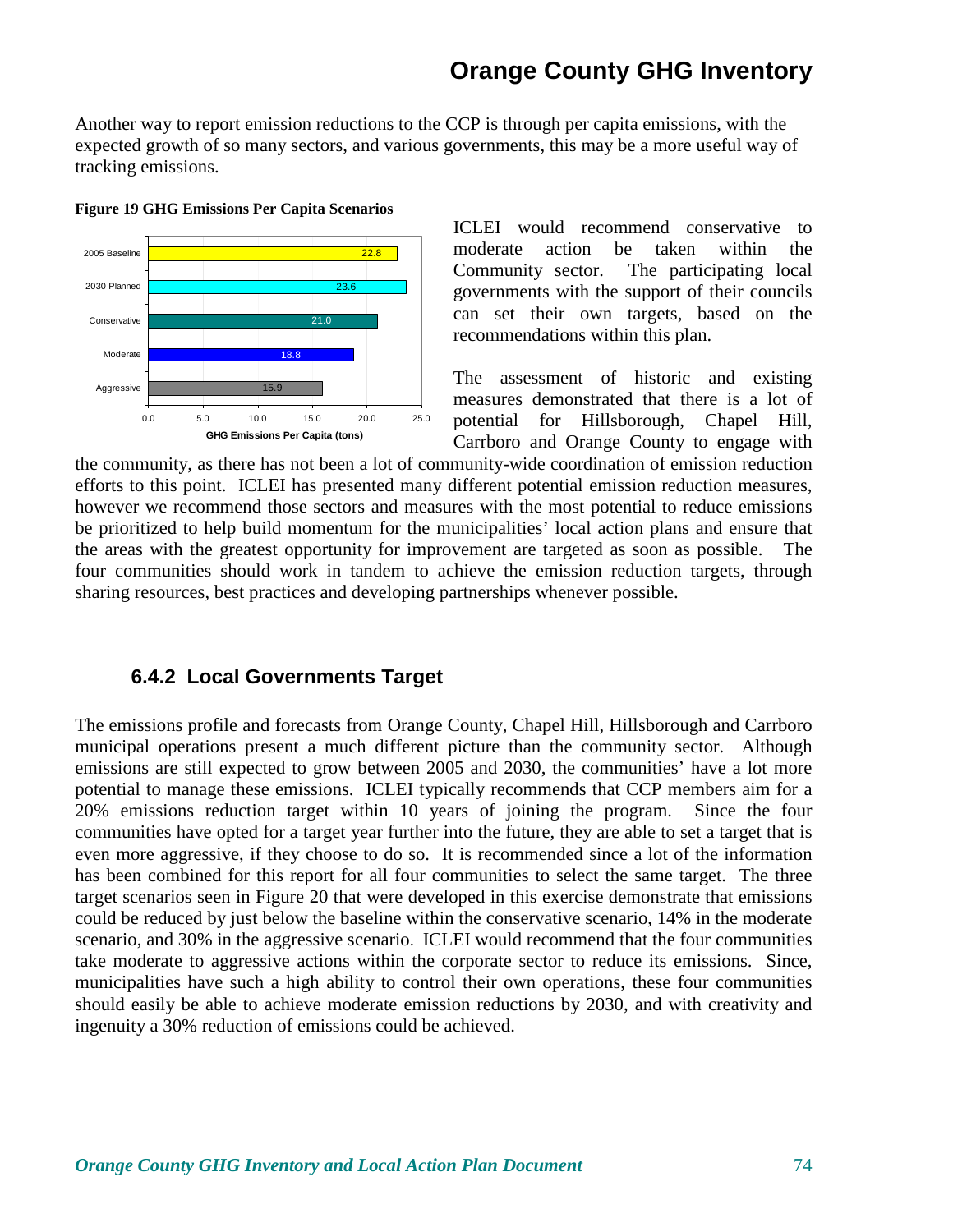

**Figure 20 Corporate Emission Reduction Scenarios** 

### **6.5 Implementation**

The development of a local action plan is a major step toward Orange County, and the Towns of Chapel Hill, Hillsborough and Carrboro achieving GHG emissions mitigation; however, unless the plan is followed by an implementation strategy that addresses how the local action plan will be instigated, it will not be successful. The CCP Campaign divides these two steps into Milestones 3 and 4. Milestone 4 involves the implementation of the action plan, as well as the development of a plan for how to go about this implementation. While scope of this study was to address Milestones 1 through 3, the process has led us to some recommendations addressing how the Towns and County should proceed with implementing their plans. Again these can be separate from each other, and due to jurisdictional restrictions ICLEI recommends that implementation be done by each individual community, with maximum coordination and communication between the communities. Communities within the CCP are eligible to set their own targets, and then combine them to be measured against the joint baseline year total. Additionally, it is important to note that Chapel Hill can work in conjunction with the pledge of a 60% reduction of GHGs through CRed (and vice versa) to outline a plan, and utilize those emission reductions to measure against the baseline of this inventory.

### **6.5.1 Departmental Roles and Responsibilities**

ICLEI strongly recommends that a full-time coordinator be hired on by all the participating communities, to act as a liaison, not only for communication purposes, but also for the purpose of data collection and the monitoring of successes by all communities. Communication should continue through committee work and partnerships to help achieve complete success of emission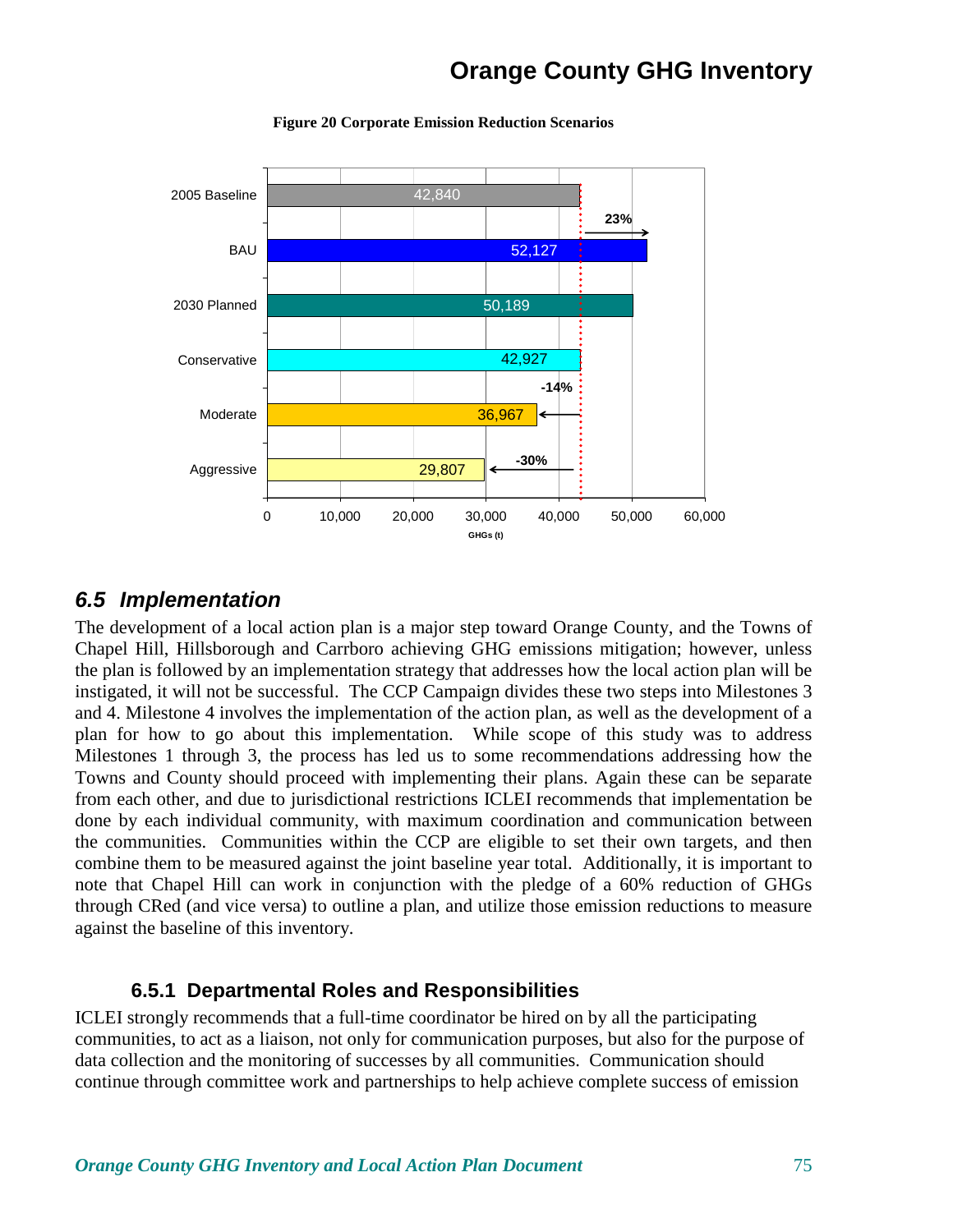reductions and reaching targets. A more specific outline of the roles and responsibilities will need to be developed as each community approves their targets.

## **6.5.2 Leadership and Partnerships**

A continued partnership between the communities is essential for this Local Action Plan and Emission Reductions to be successful. Further partnership with Duke Energy would also be beneficial to all of the communities. Continued cohesion between Chapel Hill and the CRed will also be beneficial in achieving targets for both programs.

## **6.5.3 Timelines**

Timelines should be developed to guide the implementation (Milestone Four) of the local action plan over the next 25 years. Certain recommendations contained within the local action plan could be implemented in a fairly short period of time, for example, water and sewage treatment operations could be retrofitted within a year. Other recommendations however, will need to be spaced out over time, such as land-use planning strategies, comprehensive building upgrades and public education programs. The implementation plan should contain specific timelines for the implementation of the various measures that will be adopted in the short-term and long-term to ensure that there is enough time to complete them before the target year is reached. The timeline should also take into account updates to the inventory and interim reduction targets to measure progress towards reaching the target year.

## **6.5.4 Monitoring and Verification**

Monitoring and verification is the Fifth Milestone of the CCP Campaign. We recommend the Towns and County also begin to consider how they will monitor their local action plan at this early stage.

- Now that the method for completing an inventory has been applied once, it should be fairly easy to complete another inventory at a later stage. ICLEI recommends that new inventories be completed every five years. This enables the Towns and County to assess if their growth projections were correct and if emission reductions are being achieved as planned. With this new knowledge, the emissions targets can be reassessed and updated as needed.
- Information about the measures that are implemented should be documented for future reference and reporting. Not only is this simply good management practice, but it can also be very helpful in reporting successes back to funders or in applying for new funds. For instance, what was the cost of the measure, when was it implemented, who was involved, were there tangible indications of success such as number of participants, number of units services, kWh of electricity reduction. This type of information was collected for the historical and existing measures analysis which will be given to Orange County.
- The Town Councils and the County Board of Commissioners should be updated on the progress of the local action plan at regular intervals. It is important that they are aware the climate mitigation activity, as they can often be the biggest advocates in the community and their support is fundamental to the success of the plan.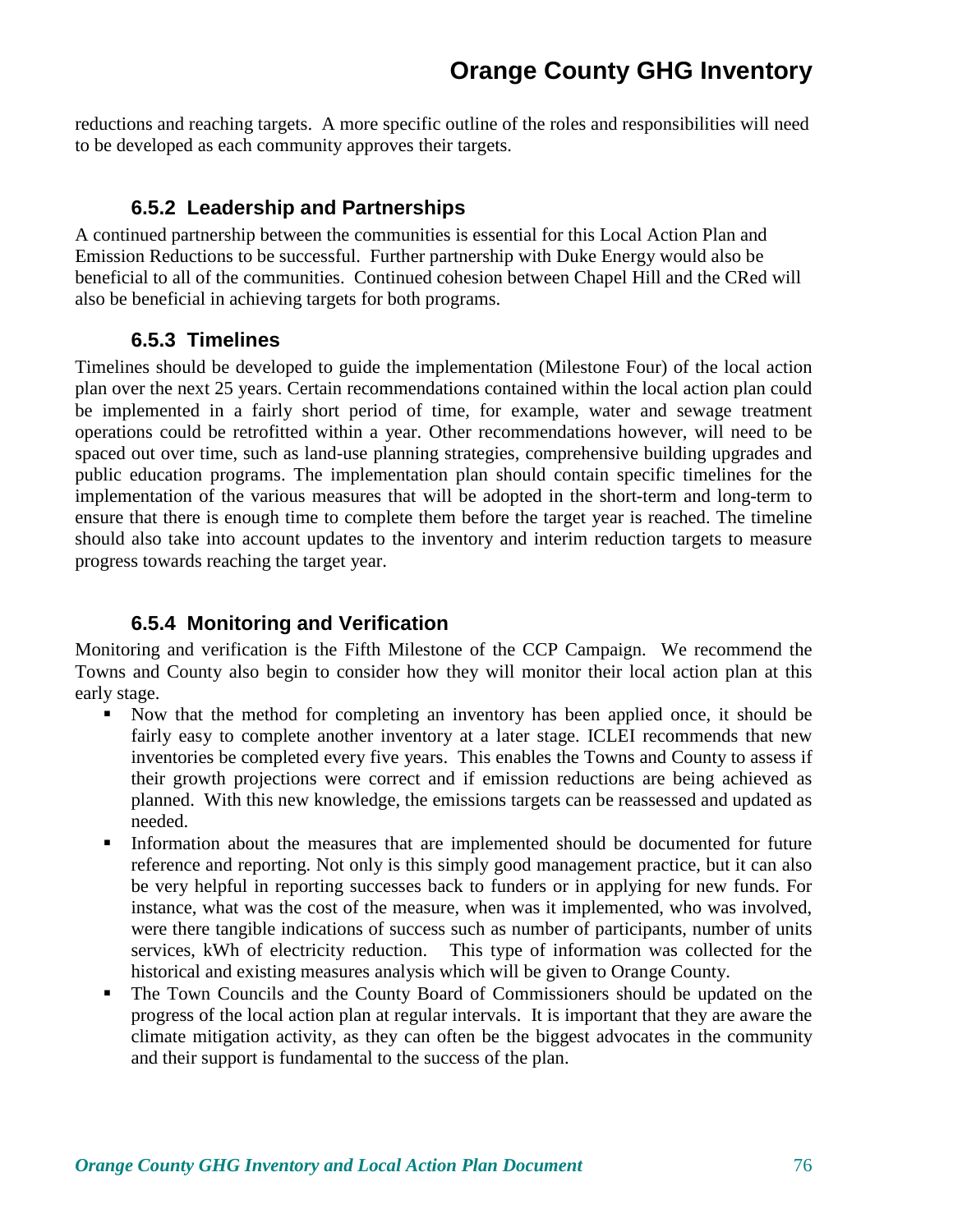### **6.5.5 Financing**

Local governments have various financing options available for emission reduction projects. Some of the most popular and successful financing mechanisms include: grants, revolving funds and performance contracts because none of these options rely on capital funding. The Towns and County will also need to dig into their own resources to a certain degree if they wish to accomplish all of the recommendations contained in the local action plan, however, the options described below can help to lighten the burden.

### **Grants:**

There are various grants available for local environmental projects at the federal and state level. The best and most up-to-date sources of information for current grant opportunities are granting agency websites. Some examples of these grants and grant sources are summarized below.

### *EPA Grants*

- Many of the EPA's current grants can be found on the federal government site: www.grants.gov.
- The EPA also awards ongoing Environmental Education Grants (mostly under \$15,000): www.epa.gov/enviroed/grants.html.
- The EPA also has a list of their water quality related grants on their website: www.epa.gov/water/funding.html. Although these grants are not explicitly for climate change or air quality programs, water quality projects often have these co-benefits.

### *U.S. Department of Energy*

• The DOE offers several grants and incentives for the use of renewable energy and energy efficient technologies through their office of Energy Efficiency and Renewable Energy: www1.eere.energy.gov/financing/.

### *U.S. Department of Transportation*

- The DOT offers several financing options for transportation infrastructure projects such as the Congestion Mitigation and Air Quality Improvement Program (CMAQ): www.fhwa.dot.gov/environment/cmaqpgs/.
- More information on their other programs can be found on their website at: www.dot.gov/Government\_Services.htm.

### *NCDOT/DCHC MPO*

- The NC DOT has various programs to promote alternative modes of transportation. Information can be found at: www.ncdot.org/programs/.
- Communities can bid for funding for bicycle, pedestrian or environmental programs under the STP-DA and Transportation Enhancement Program: www.ncdot.org/ financial/fiscal/Enhancement/ProgramInformation/ Eligibility/#QUALIFYING.
- The DCHC MPO works with NCDOT to construct bicycle, pedestrian, and transit facilities on many projects. The City and County should continue to work with DCHC MPO and NCDOT on the programming of these facilities.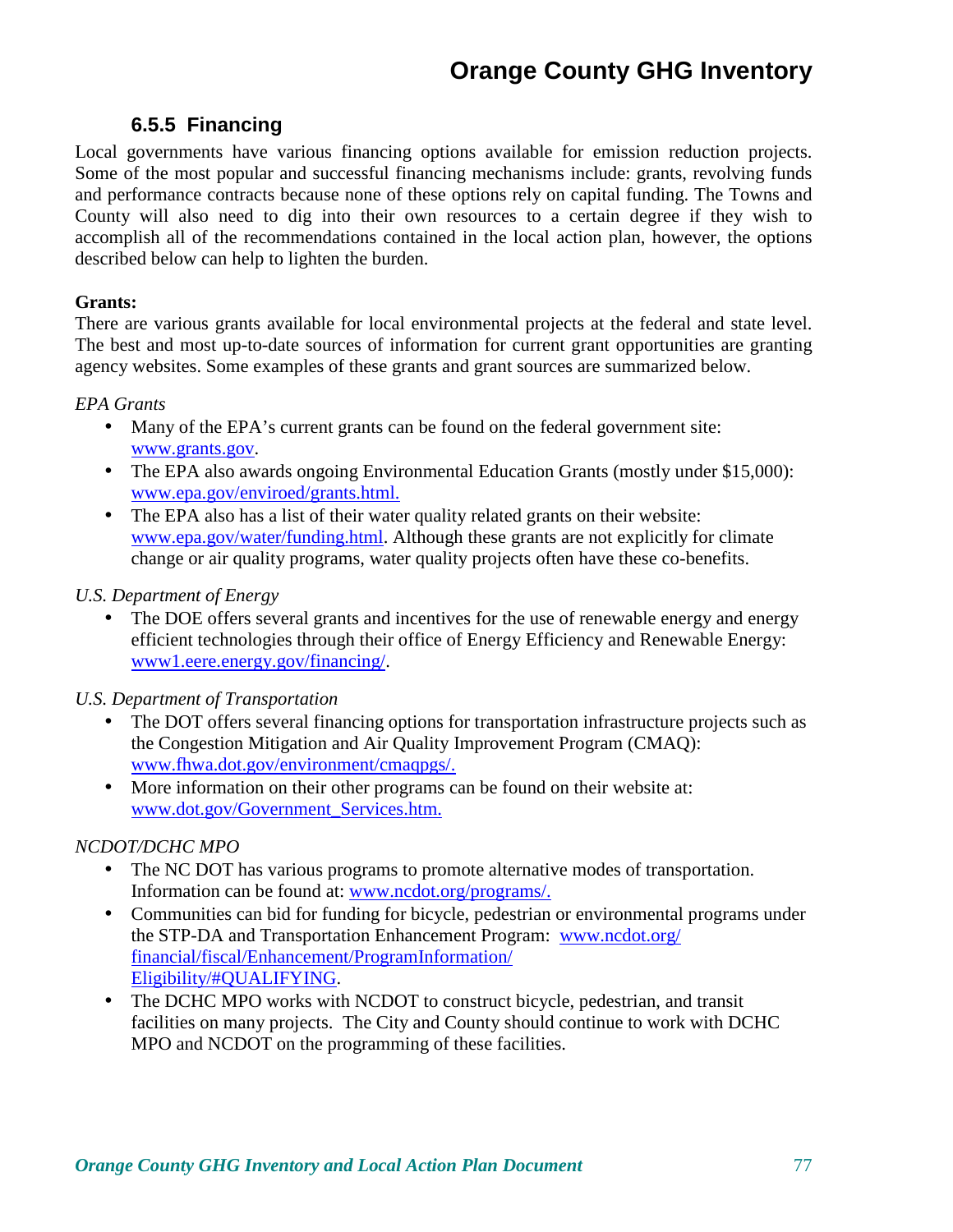### *NCDAQ*

• The NC Department of Environment and Natural Resources, Division of Air Quality provides grants for programs that will reduce emissions through their Mobile Source Emissions Reduction Grants. Information can be found at: daq.state.nc.us/motor/ms\_grants/

### *U.S. Conference of Mayors*

• On January  $25^{th}$ , 2007, the US Conference of Mayor called on the federal government to grant \$4 billion to cities for energy and environmental programs to help combat climate change. Although this grant has not yet been awarded, this story is worth following. Information can be found at: usmayors.org/75thWinterMeeting/eebg\_012507.pdf

### **Revolving Funds:**

A local government can establish a permanent revolving fund to finance energy efficiency and greening programs. A revolving fund operates by financing new projects with the savings achieved through older programs. In this way, energy efficiency savings can finance other environmental programs. For example, revenues from increased parking fees can be reinvested in other green initiatives such as bicycle infrastructure or revenues from energy efficient lighting retrofitting, can be reinvested into a community outreach program on lighting efficiency. By establishing a revolving fund for environmental programs, a local government can keep the costs and savings from environmental programs independent of the capital budget.

### **Performance Contracts:**

Local governments can avoid the upfront costs of energy retrofitting and reap the benefits in the long run by entering into an energy saving performance contracts with an energy service company. Through this contract, the contractor conducts an energy audit of government facilities and identifies opportunities for energy savings, estimating the cost and savings of the retrofits. The contractor then conducts the retrofit, at no cost to the local government and then recovers its costs by receiving a percentage of the energy cost savings over a specified period of time. Due to the tremendous amount of cost-savings potential in most buildings, payback periods for are usually between two and ten years. Upon completion of the contract, the city owns a more efficient building that costs much less to operate and has a much higher value.

More information on these, and other financing mechanisms can be found in the EPA document entitled "A State and Local Government Guide to Environmental Program Funding Alternatives" http://www.epa.gov/owow/nps/MMGI/funding.htm.

### **Deep Retrofit Approach:**

A question that municipalities are often faced with is how to prioritize which retrofits to undertake first. It is often tempting to pick the 'low-hanging fruit' with quick payback periods first, however, this approach is considered by some to be 'cream skimming' and can make it more difficult to perform comprehensive retrofits in the future. Often the measures that produce the greatest energy savings are those measures with longer payback periods. If these measures are left until the end, their long payback period often acts as a major obstacle to implementation. Therefore, it is more beneficial in the long run to take a more comprehensive 'deep retrofit'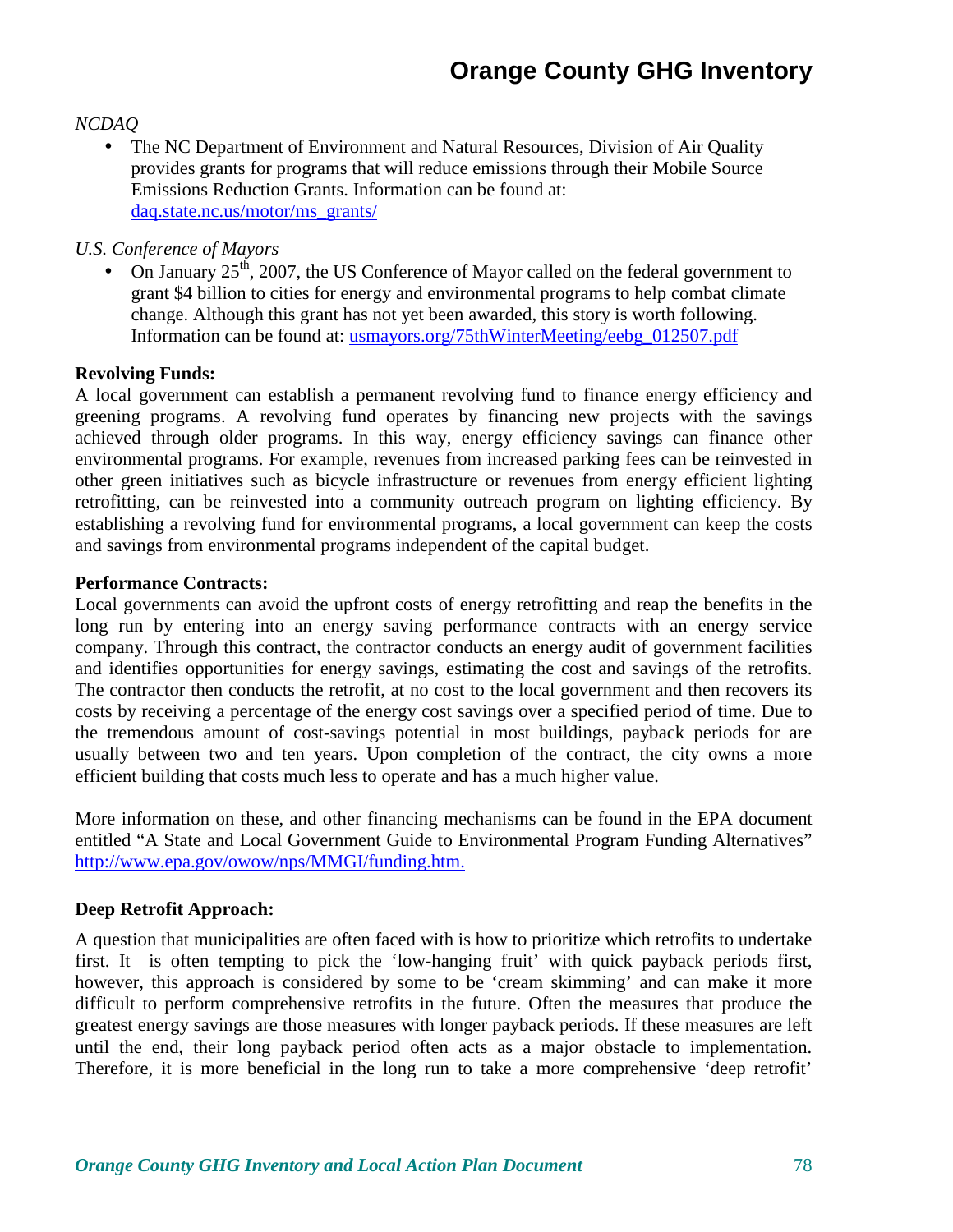approach through packaging fast payback retrofits with longer payback ones so that the overall payback of the retrofits is medium-term and greater energy and cost savings overall are achieved.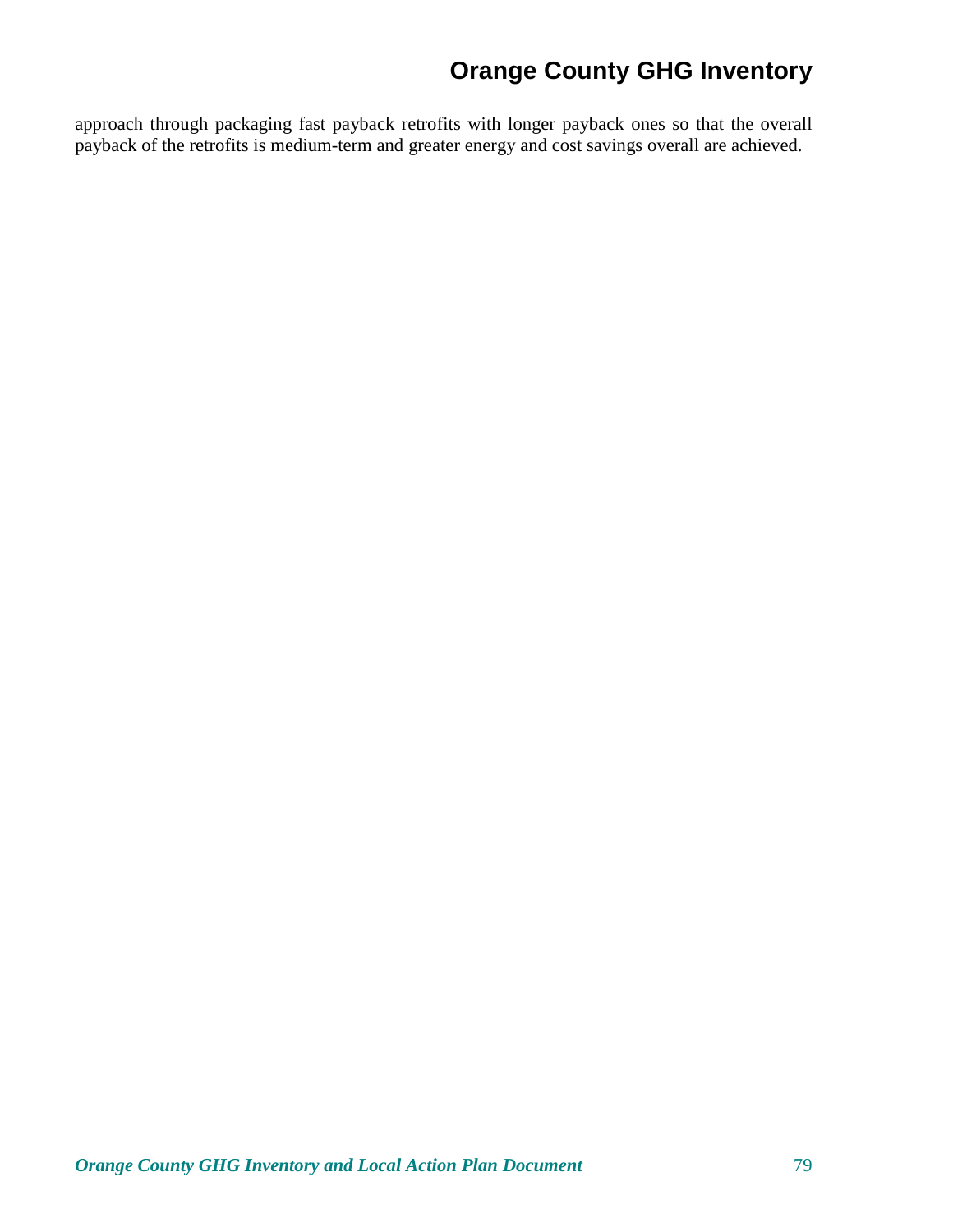### **6.5.6 Works Cited**

Energy Information Administration. *Adjusted Distillate Fuel Oil and Kerosene Sales by End Use 1984-2004. Data Tables. Accessed online: http://www.eia.doe.gov/*

Vida, H., Henning, B., and B Hugman*. Study of the Propane Industry's Impact on U.S. and State Economics November 2004.* Prepared for the National Propane Gas Association and the Propane Education & Research Council.

### **6.5.7 Additional Online Resources**

**Duke Energy – Energy Efficiency and Conservation Initiatives - Duke Energy offers a variety of** energy efficiency and conservation programs to its customers. The programs also help customers save money on their energy bills by making their homes and businesses more energy efficient. This website offers information for residential, business and large business.

http://www.duke-energy.com/environment/energy\_efficiency/initiatives/

**North Carolina State Energy Office** – This office is the lead agency for energy programs and services and serves as the official source for energy information and assistance for consumers, businesses, government agencies, community colleges and schools and the residential, commercial and industrial sectors. The Office's main areas of focus are alternative fuels; energy information and education; energy efficiency for industry and state agencies, universities, community colleges and local government; and renewable energy. http://www.energync.net/

**Natural Capitalism Solutions Climate Protection Manual** - This Climate Protection Manual for Cities is designed to provide local governments with the expertise they need to curb their city's GHG emissions. http://www.natcapsolutions.org/ClimateProtectionManual.htm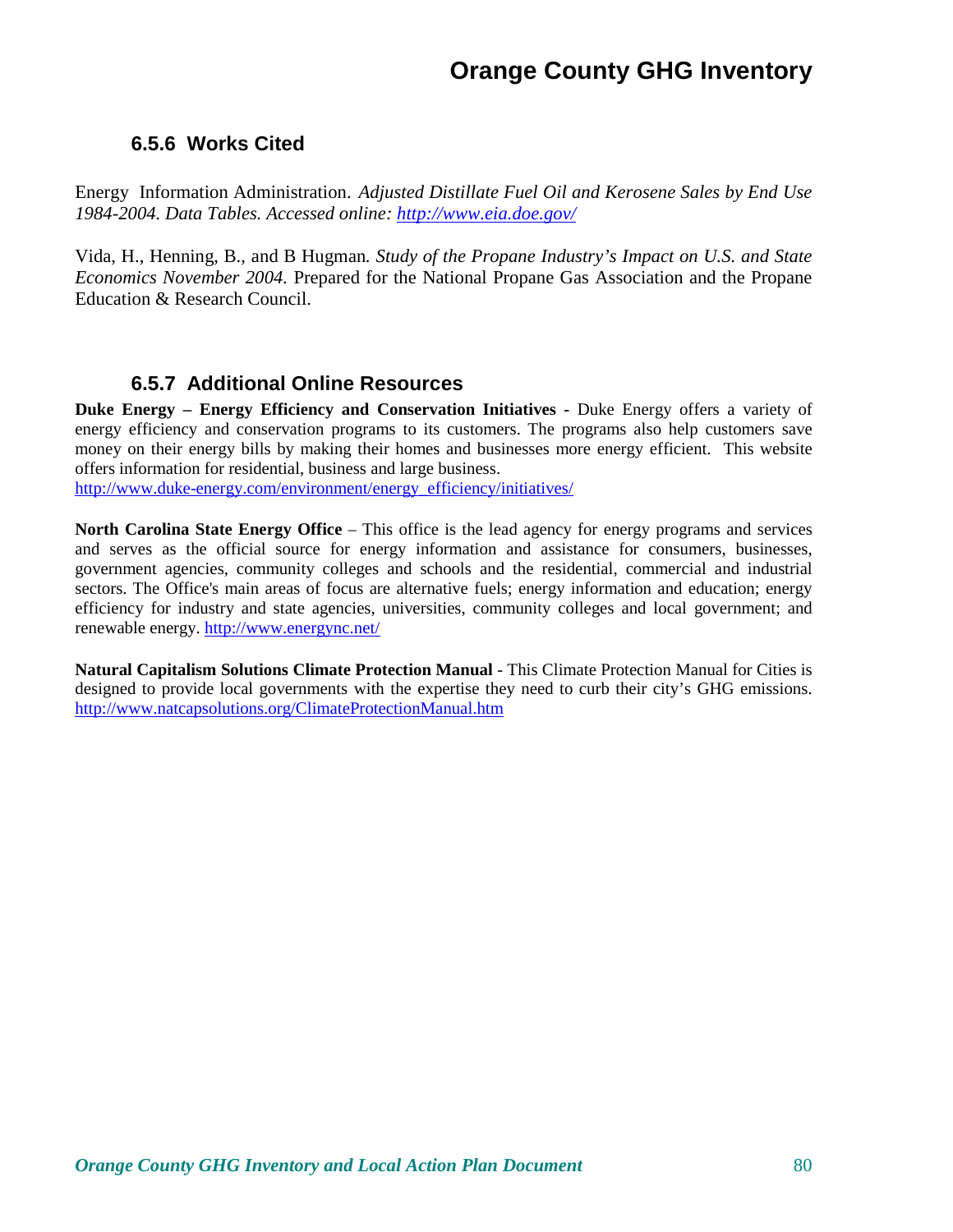# **7 Appendix A - Material Waste Stream Distribution**

Orange County regularly conducts waste composition studies.

ICLEI contacted each of the landfills receiving waste generated within Orange County to determine if the landfill flares or captures landfill gas (the practice of flaring or capturing landfill gas destroys a large portion of the methane that is released by the decay of organic materials). **Error! Reference source not found.** below contains the findings of these communications and the mass of waste that is sent to each landfill.

**Table 35 County Waste Disposal Report, Orange County Fiscal Year 2004/2005 with Status of Gas Flaring at Landfill** 

| <b>Facility Type</b> | <b>Facility Name</b>            | ID#               | Permit#    | <b>Tons</b> | <b>Landfill Gas Capture</b><br>or Flaring In Place |
|----------------------|---------------------------------|-------------------|------------|-------------|----------------------------------------------------|
|                      | <b>BFI-HOLLY SPRINGS</b>        |                   |            |             |                                                    |
| <b>CDLF</b>          | <b>DISPOSAL INC</b>             | P0467             | 9214       | 18          | N <sub>0</sub>                                     |
| <b>CDLF</b>          | <b>COBLE'S C&amp;D LANDFILL</b> | P0879             | 0105       | 189         | N <sub>0</sub>                                     |
| <b>CDLF</b>          | ORANGE COUNTY C&D UNIT          | P <sub>0569</sub> | 6801       | 16,084      | N <sub>0</sub>                                     |
| <b>CDLF</b>          | RED ROCK DISPOSAL, LLC          | P1031             | 9228       | 89          | N <sub>o</sub>                                     |
| <b>MSWLF</b>         | ORANGE COUNTY LANDFILL          | P0112             | 6801       | 56,308      | N <sub>o</sub>                                     |
|                      | <b>UPPER PIEDMONT</b>           |                   |            |             |                                                    |
| <b>MSWLF</b>         | <b>REG LANDFILL</b>             | P0759             | 7304       | 4,234       | N <sub>o</sub>                                     |
|                      | D.H. GRIFFIN                    |                   |            |             |                                                    |
| <b>MWP</b>           | <b>RECLAMATION CENTER</b>       | P0968             | 9224       | 6,640       | Unknown                                            |
|                      | PCM CONSTRUCTION                |                   |            |             |                                                    |
| <b>MWP</b>           | <b>SERVICES-APEX TRANSF</b>     | P <sub>1036</sub> | 9229       | 11,205      | No (NA)                                            |
|                      | <b>CITY OF DURHAM</b>           |                   |            |             |                                                    |
| <b>TRANSFE</b>       | <b>TRANSFER STATION</b>         | P0926             | $3212-T$   | 336         | No (NA)                                            |
|                      |                                 |                   |            |             | C&D waste sent                                     |
|                      |                                 |                   |            |             | to Red Rock                                        |
|                      | <b>STONE PARK COURT</b>         |                   |            |             | MSW goes                                           |
| <b>TRANSFE</b>       | <b>TRANSFER STATION</b>         | P0971             | $3214-T$   | 1,383       | to Sampson                                         |
|                      | <b>WASTE MANAGEMENT</b>         |                   |            |             | Waste sent to                                      |
| <b>TRANSFE</b>       | OF RAL-DUR                      | P0499             | $9215 - T$ | 545         | <b>Sampson County</b>                              |

Source: Jim Hickman, Local Government Assistance Team Leader NC Division of Pollution, Prevention and Environmental Assistance also available online at: http://wastenot.enr.state.nc.us/SWHOME/CtyWstdisp0405.pdf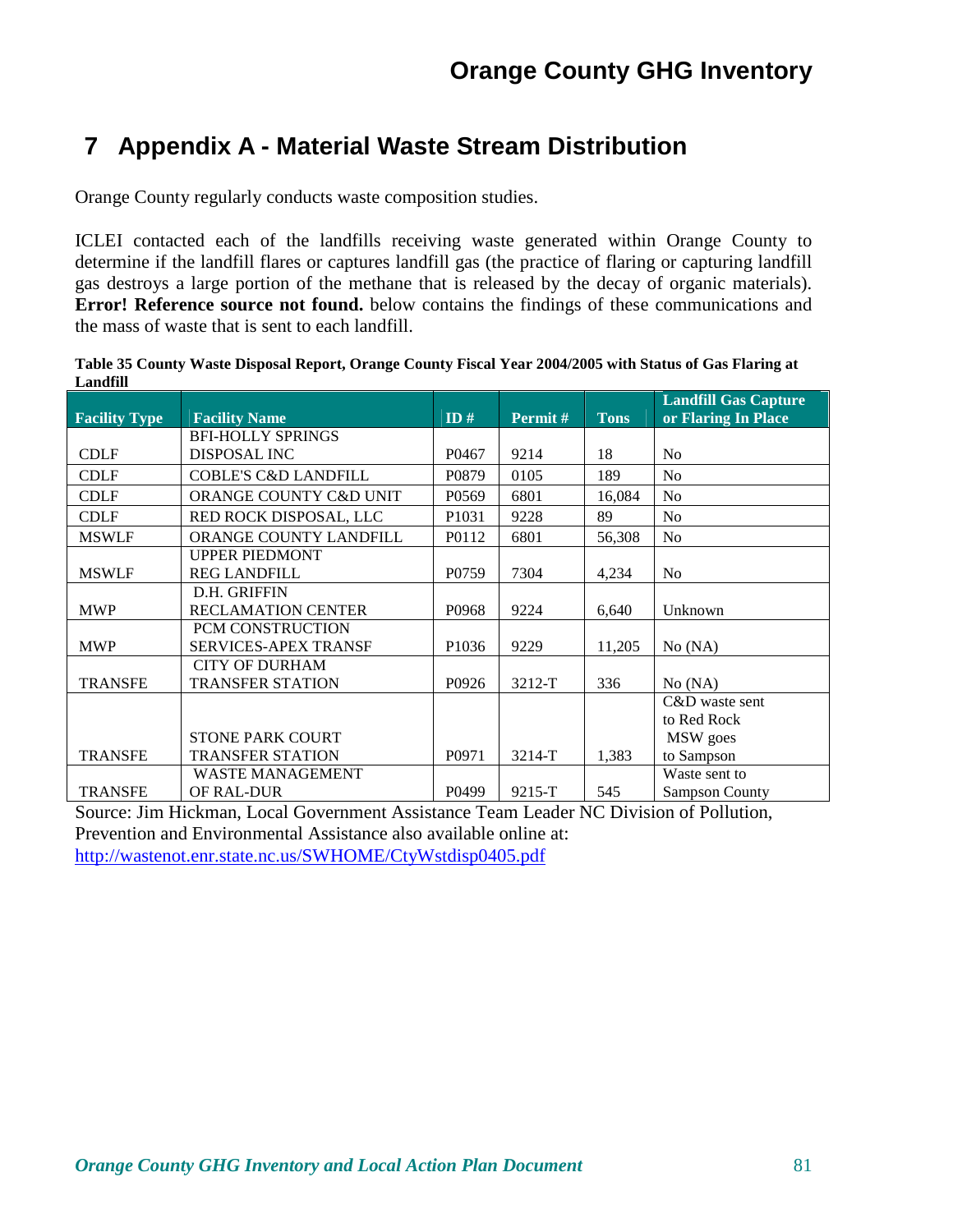## **8 Appendix B – Inputs Used in EPA's NONROAD Model**

### **Average Temperature in Orange County**

Data contained within the table below was obtained from the State Climate Office of North Carolina's Climate Retrieval and Observations Network of the Southeast Database (CRONOS). Temperatures are based on observations at the State Climate Office of North Carolina Station: 311677 - Chapel Hill 2 W (COOP).

| <b>Season</b>       | <b>Minimum</b><br><b>Temperature (F)</b> | <b>Maximum</b><br>Temperature (F) | <b>Average</b><br><b>Temperature (F)</b> |
|---------------------|------------------------------------------|-----------------------------------|------------------------------------------|
| Winter: Jan/Feb/Dec | 29.0                                     | 51.8                              | 40.4                                     |
| Spring: Mar/Apr/May | 45.1                                     | 70.2                              | 57.7                                     |
| Summer: Jun/Jul/Aug | 64.2                                     | 87.1                              | 75.7                                     |
| Autumn: Sep/Oct/Nov | 46.8                                     | 71.6                              | 59.2                                     |

#### **Table 36. Average Seasonal Temperatures in Orange County**

Staff within the North Carolina Department of Environment and Natural Resources (NC DENR) Division of Air Quality provided fuel characteristics for 2002 and 2017. NC DENR used the characteristics provided in the table below to estimate emissions produced by off-road engines in Orange County. In their model run, NC DENR used the default values for engine populations, size and etc., contained within the model. NC DENR also applied the default value of 0.0 for Stage II control. ICLEI applied the 2002 fuel characteristics to the 2005 emission period and the 2017 fuel characteristics to the 2030 emission period. ICLEI assumed marine diesel sulfur content of 0.0015 in 2030 and applied the spring, autumn and winter 2002 fuel RVP values to the correlating 2030 seasons.

|        | <b>Fuel RVP</b> | Oxygen<br>Weight (%) | <b>Gas Sulfur</b><br>(%) | <b>Diesel Sulfur</b><br>$(\%)$ | <b>Marine Diesel</b><br>Sulfur (%) | <b>CNG/LPG</b><br>Sulfur (%) |
|--------|-----------------|----------------------|--------------------------|--------------------------------|------------------------------------|------------------------------|
| 2002   |                 |                      |                          |                                |                                    |                              |
| Spring | 12.27           | 0                    | 0.003                    | 0.0348                         | 0.0408                             | 0.003                        |
| Summer | 7.8             | 0                    | 0.003                    | 0.0348                         | 0.0408                             | 0.003                        |
| Autumn | 12.27           | 0                    | 0.003                    | 0.0348                         | 0.0408                             | 0.003                        |
| Winter | 14.5            | 0                    | 0.003                    | 0.0348                         | 0.0408                             | 0.003                        |
| 2017   |                 |                      |                          |                                |                                    |                              |
| Summer | 7.8             | 0                    | 0.003                    | 0.0015                         | <b>NA</b>                          | 0.003                        |

#### **Table 37 Fuel Characteristics for 2002 and 2017 in North Carolina**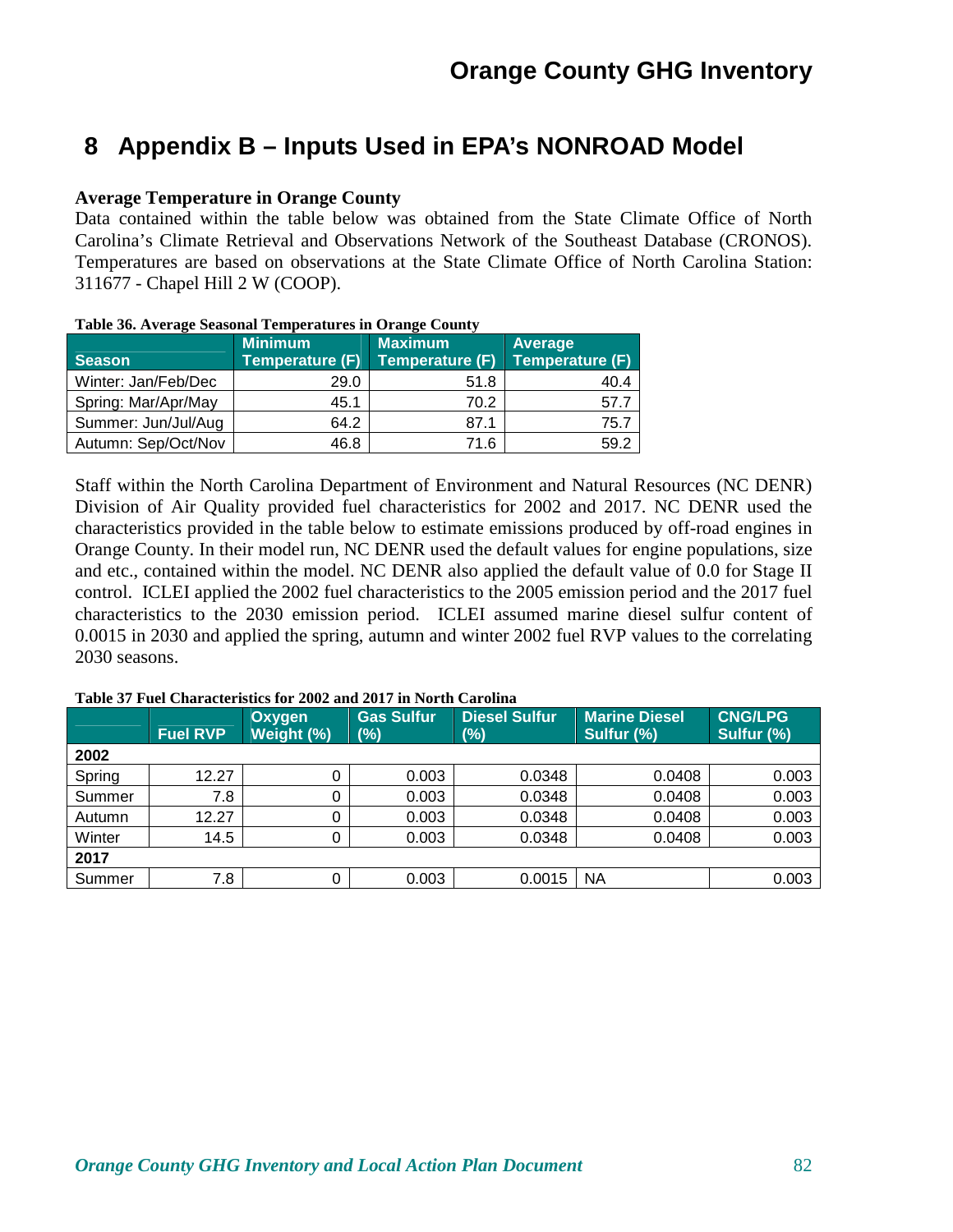# **9 Appendix C – Off-Road Emissions Analysis**

ICLEI used the EPA's NONROAD model to estimate emissions produced by fuel burned in offroad engines within Orange County. Appendix C provides an estimate of the GHG emissions produced by off-road engines on Orange County. It should be noted that the Cities for Climate Protection (CCP) program does not require communities to include emissions produced by offroad engines in their emissions reduction efforts because of the challenges associated with collecting accurate data on the use of these engines.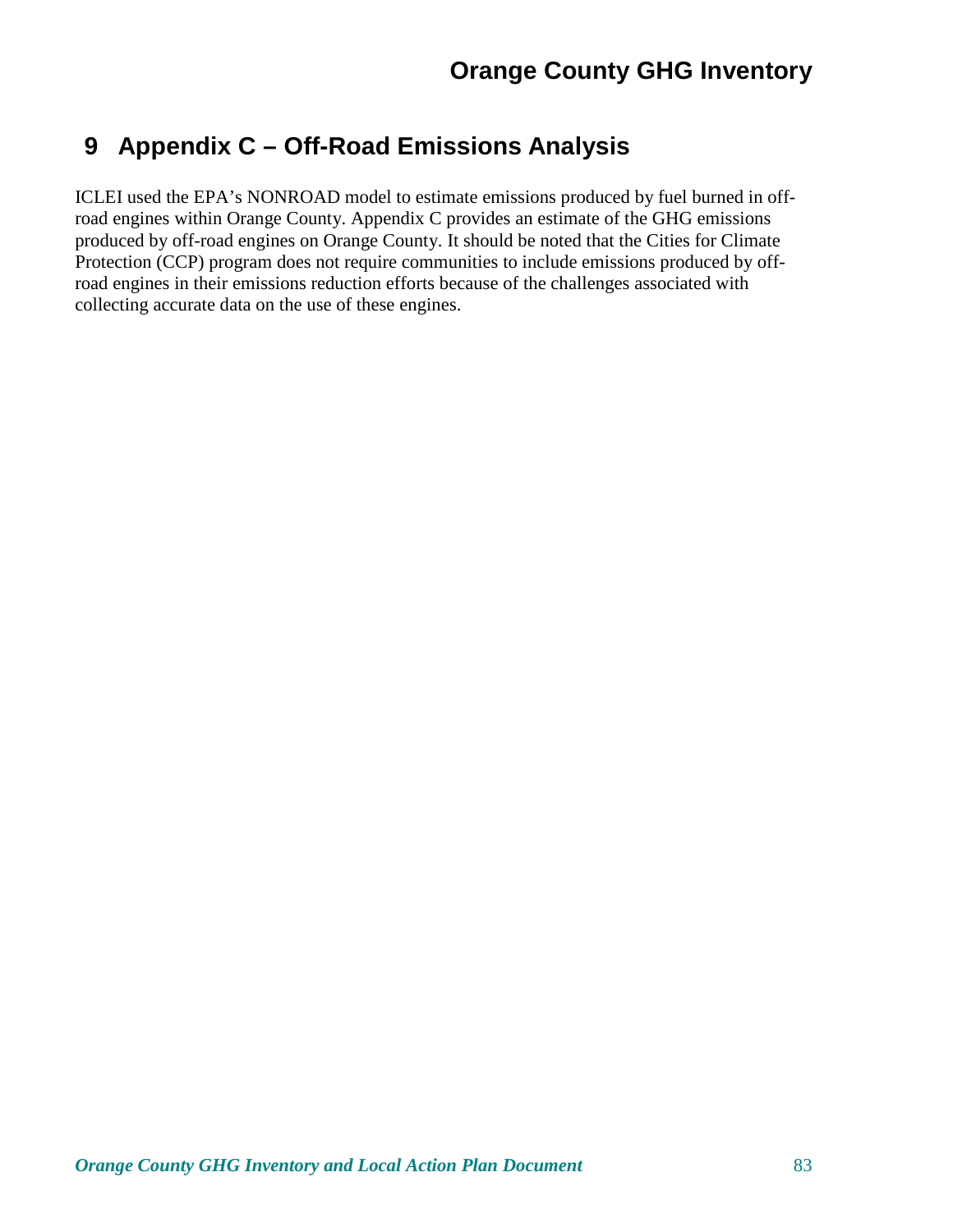# **10 Appendix D – Data Providers**

### **Table 38 Community Data Providers**

| <b>Sector</b>              | <b>Source (Contact/</b>                            | Organization                                | Data provided                                                   |
|----------------------------|----------------------------------------------------|---------------------------------------------|-----------------------------------------------------------------|
|                            | Title/<br>Department)                              |                                             |                                                                 |
| Transportation             | Ellen Beckmann,<br><b>Transportation Planner</b>   | <b>DCHC MPO</b>                             | Vehicle Miles traveled on average<br>day in 2002, 2005 and 2030 |
| Residential,               | Ellen Beckmann,                                    | <b>DCHC MPO</b>                             | Population, Household,                                          |
| Commercial                 | <b>Transportation Planner</b>                      |                                             | Employment by sector for 2002,                                  |
| &                          |                                                    |                                             | 2005 & 2030                                                     |
| Industrial                 |                                                    |                                             |                                                                 |
| Residential,<br>Commercial | Doug Crawford-Brown,<br>Professor of Environmental | University of North Carolina<br>Chapel Hill | Total electricity consumption by<br>Duke Energy's Orange County |
| &                          | Sciences and Public Policy                         |                                             | customers in 2005                                               |
| Industrial                 |                                                    |                                             |                                                                 |
| Residential,               | Robin Blanton,                                     | Piedmont EMC                                | Number of residential and                                       |
| Commercial                 | Manager of Engineering                             |                                             | commercial customers and average                                |
| &                          |                                                    |                                             | energy consumption in 2005                                      |
| Industrial                 |                                                    |                                             |                                                                 |
| Residential,               |                                                    | <b>Progress Energy</b>                      |                                                                 |
| Commercial                 |                                                    |                                             |                                                                 |
| &<br>Industrial            |                                                    |                                             |                                                                 |
| Residential,               |                                                    | <b>PSNC</b> Energy                          | <b>Natural Gas Consumption</b>                                  |
| Commercial                 |                                                    |                                             |                                                                 |
| &                          |                                                    |                                             |                                                                 |
| Industrial                 |                                                    |                                             |                                                                 |
| Solid Waste                |                                                    |                                             | Solid Waste Generation, Diversion                               |
|                            |                                                    |                                             | Initiatives, Forecast data                                      |
| Solid Waste                |                                                    | <b>NC Division Of Pollution</b>             | <b>Solid Waste Generation</b>                                   |
|                            |                                                    | Prevention and Environmental                |                                                                 |
|                            |                                                    | Assistance                                  |                                                                 |
|                            |                                                    |                                             |                                                                 |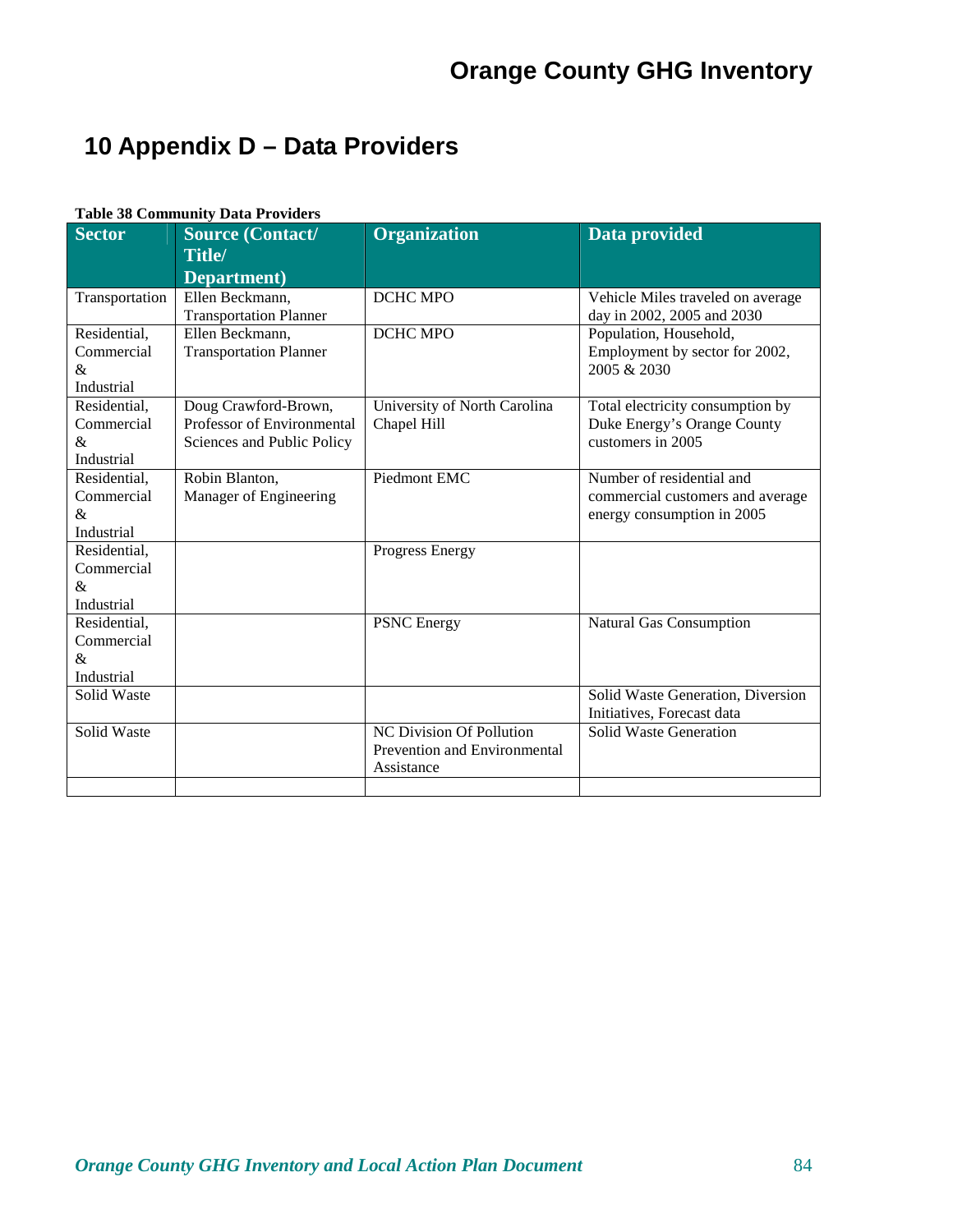| <b>Area of</b>                                               | ss norm covernment operations Bata sources<br><b>Source</b> | <b>Organization</b>  | <b>Data Provided</b>                                                |
|--------------------------------------------------------------|-------------------------------------------------------------|----------------------|---------------------------------------------------------------------|
| <b>Operations</b>                                            | (Contact/Title/Department)                                  |                      |                                                                     |
| <b>Buildings</b>                                             | Alan Dorman                                                 | <b>Orange County</b> | Energy consumption<br>and cost information<br>for County buildings  |
| <b>Buildings</b>                                             | Doug Crawford-Brown                                         | Chapel Hill          | Internet access to<br>City's natural gas bills                      |
| <b>Buildings</b>                                             | Antonio Baxter                                              | Carrboro             | Electricity<br>consumption and costs<br>in City-owned<br>facilities |
| <b>Buildings</b>                                             | Greg Siler & Carolyn Glasgow                                | Hillsborough         |                                                                     |
| <b>Vehicle Fleet</b>                                         | Alan Dorman                                                 | <b>Orange County</b> | Fuel use and costs per<br>vehicle                                   |
| Vehicle Fleet                                                | Doug Crawford-Brown                                         | Chapel Hill          | Fuel use and costs per<br>vehicle; gross vehicle<br>weight          |
| Vehicle Fleet                                                | Antonio Baxter                                              | Carrboro             |                                                                     |
| <b>Vehicle Fleet</b>                                         | Greg Siler & Carolyn Glasgow                                | Hillsborough         |                                                                     |
| Street, Traffic and<br>Other Outdoor Lights                  |                                                             |                      |                                                                     |
| Street, Traffic and<br>Other Outdoor Lights                  |                                                             |                      |                                                                     |
| Water & Sewage                                               |                                                             |                      |                                                                     |
| Water & Sewage                                               |                                                             |                      |                                                                     |
| Solid Waste (generated<br>by local government<br>operations) |                                                             |                      |                                                                     |

#### **Table 39 Local Government Operations Data Sources**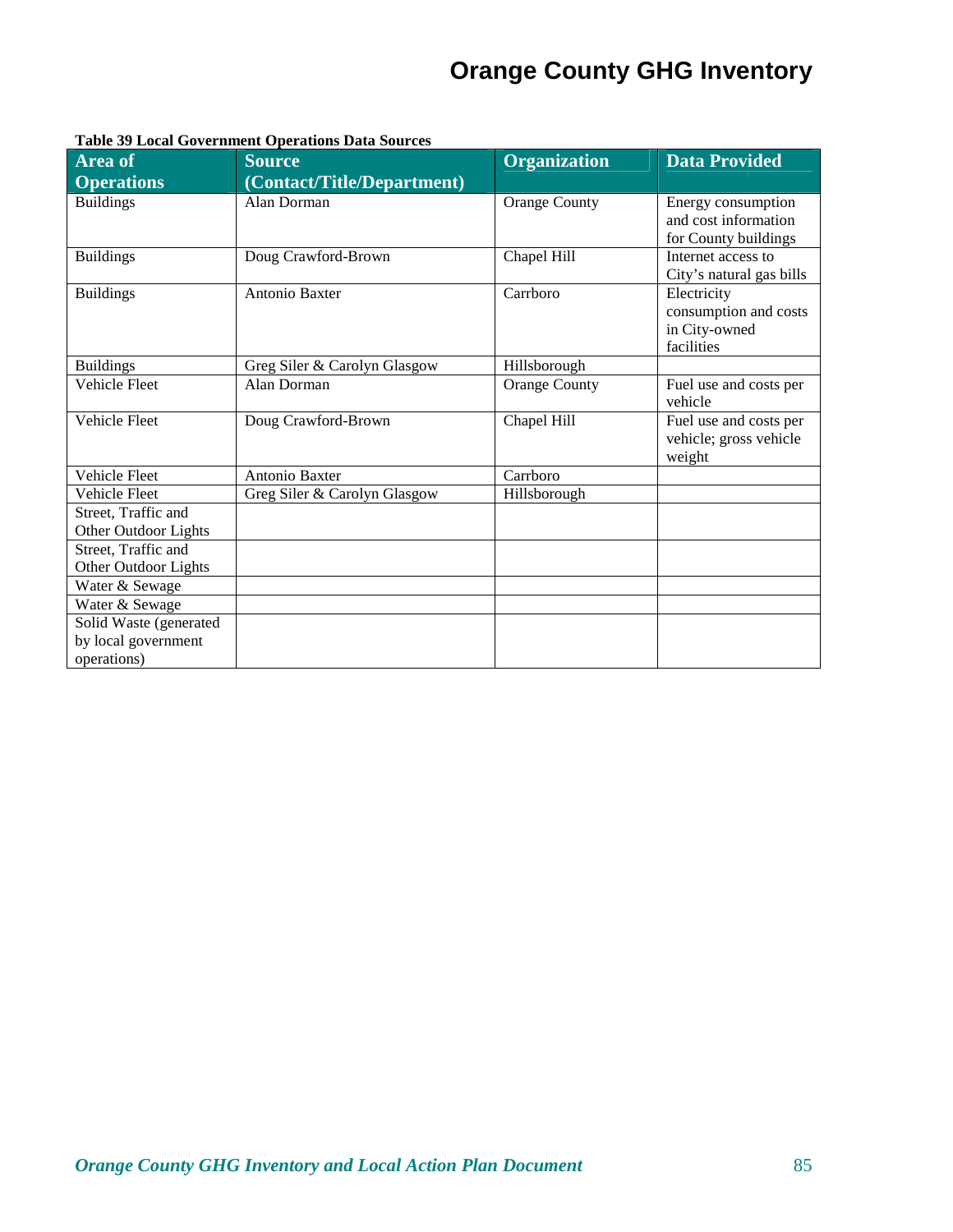## **11 Appendix E - Energy Consumption Estimates for Proposed Changes to Building Tenure 2005-2030**

Energy consumption estimates were made using energy intensity at existing facilities in municipality with similar uses (e.g. Orange County's Southern Senior Center energy estimates were estimated using energy intensity at existing Meadowlands Senior Center). Where no existing facilities with similar uses were identified, the total average 2005 energy intensity for all of the local government's facilities was used to estimate the energy use of the new building.

| <b>Building</b>                                                          | <b>Completion</b><br><b>Owner</b><br>Year |                                           | <b>Area</b><br>(square                    | <b>Estimated Annual Energy</b><br><b>Consumption</b> |                                |  |
|--------------------------------------------------------------------------|-------------------------------------------|-------------------------------------------|-------------------------------------------|------------------------------------------------------|--------------------------------|--|
|                                                                          |                                           |                                           | feet)                                     | <b>Electricity</b><br>(kWh)                          | <b>Natural gas</b><br>(therms) |  |
| Meadowlands<br>Annex - Office                                            | Orange<br>County                          | FY 2006/2007                              | 11,000                                    | 181,945                                              | 4,901                          |  |
| Meadowlands<br>Annex -<br>Warehouse                                      | Orange<br>County                          | FY 2006/2007                              | 11,000                                    | 181,945                                              | 4,901                          |  |
| Southern Senior<br>Center                                                | Orange<br>County                          | FY 2007/2008                              | 25,000                                    | 217,896                                              | 3,692                          |  |
| Government<br>Service Center<br>Expansion                                | Orange<br>County                          | Not planned                               | $46,000 -$<br>52,000 sq. ft.<br>expansion | 767,404                                              | 14,226                         |  |
| <b>Central Senior</b><br>Center                                          | Orange<br>County                          | FY 2007/2008                              | Unknown                                   | <b>NA</b>                                            | NA                             |  |
| Northern<br><b>Transition Area</b><br>Fire Station                       | Carrboro                                  | 2007<br>Construction<br><b>Start Date</b> | 7,900                                     | $\overline{1}29,445$                                 | 2,442                          |  |
| <b>Public Works</b><br>Facility $-$<br>Administration<br><b>Building</b> | Carrboro                                  | 2011<br>Construction<br><b>Start Date</b> | 4,200                                     | 68,819                                               | 1,298                          |  |
| <b>Public Works</b><br>Facility $-$<br>Service<br><b>Building</b>        | Carrboro                                  | 2011<br>Construction<br><b>Start Date</b> | 21,450                                    | 351,469                                              | 6,630                          |  |
| Town<br>Operations<br>Center                                             | Chapel Hill                               |                                           | 128,025                                   | 1,792,350                                            | 25,605                         |  |
| Sale of Public<br><b>Works Facility</b>                                  | Chapel Hill                               |                                           | $-54,953$                                 | $-769,342$                                           | $-10,991$                      |  |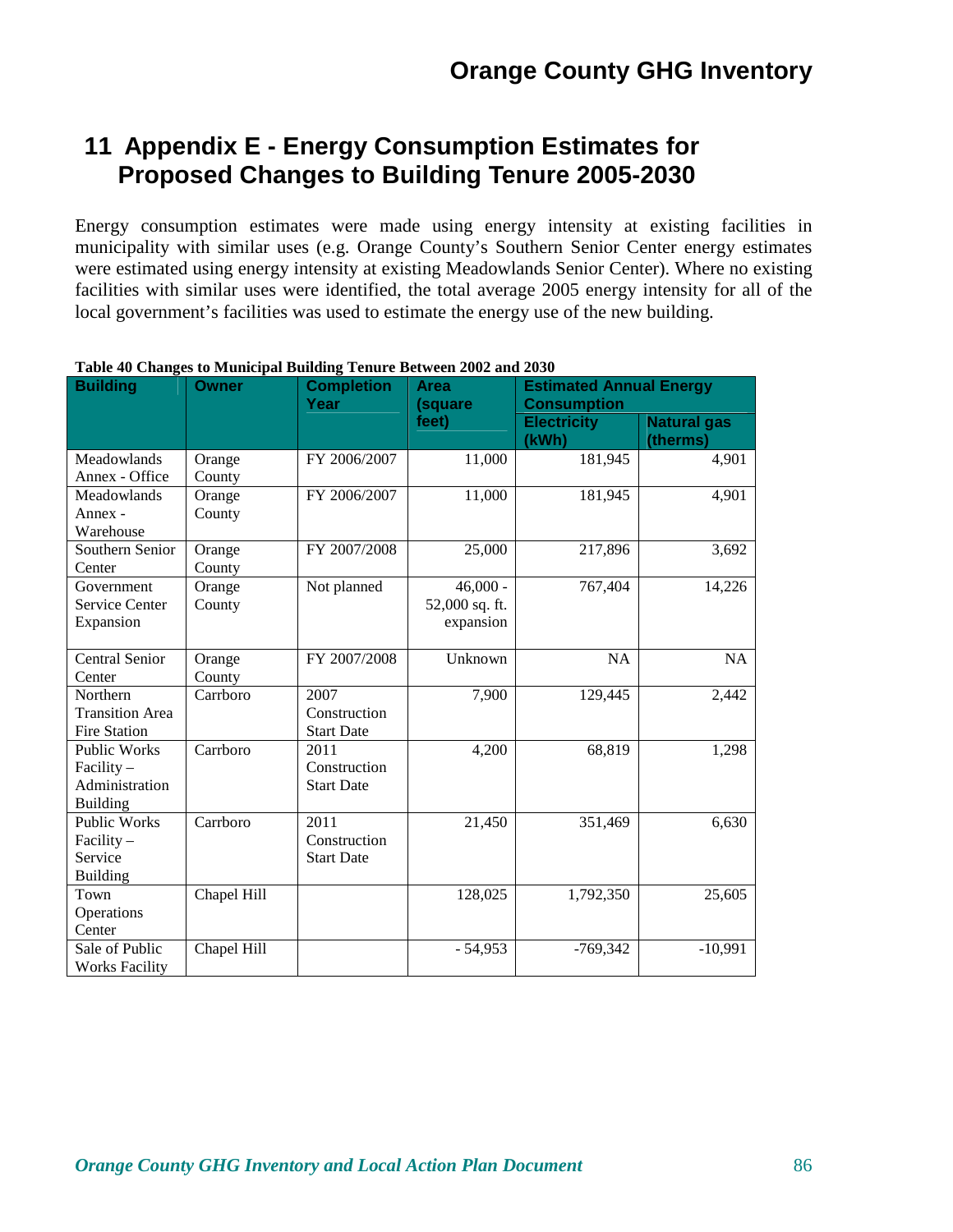# **12 Appendix F – Local Government Inventory: 2005 Energy Use and Cost by Individual Building**

|                                    | Table 41 Orange County Bundings, 2005 Energy Consumption, Cost and Bunding Size<br><b>Energy Use</b> |                  |                  | <b>Energy Cost</b> |                  |                  |                |
|------------------------------------|------------------------------------------------------------------------------------------------------|------------------|------------------|--------------------|------------------|------------------|----------------|
|                                    | <b>Electricity</b>                                                                                   |                  |                  | <b>Electricity</b> |                  |                  | <b>Floor</b>   |
|                                    | (Grid                                                                                                | <b>Natural</b>   |                  | (Grid              | <b>Natural</b>   |                  | <b>Area</b>    |
|                                    | Average)                                                                                             | <b>Gas</b>       | <b>Propane</b>   | Average)           | <b>Gas</b>       | <b>Propane</b>   | ('000 Sq.      |
| <b>Name</b>                        | (kWh)                                                                                                | (therms)         | (US Gal)         | (kWh)              | (therms)         | (US Gal)         | $Ft$ .)        |
| 501 WEST FRANKLIN                  | 118854.00                                                                                            | $\mathbf{0}$     | $\boldsymbol{0}$ | 11863              | $\theta$         | $\overline{0}$   | 5.819          |
| <b>ANIMAL CONTROL</b>              | 25351.00                                                                                             | 696              | $\Omega$         | 2589.72            | 1047.02          | $\overline{0}$   | 1.31           |
| <b>ANIMAL SHELTER</b>              | 301960.00                                                                                            | 8491             | $\overline{0}$   | 19026              | 10358.18         | $\boldsymbol{0}$ | 7.2            |
| <b>BLACKWOOD FARM</b>              |                                                                                                      |                  |                  |                    |                  |                  |                |
| <b>PROPERTY</b>                    | 0.00                                                                                                 | $\boldsymbol{0}$ | $\mathbf{0}$     | 96.8               | $\boldsymbol{0}$ | $\boldsymbol{0}$ | $\overline{0}$ |
| <b>BRADSHAW QUARRY</b>             |                                                                                                      |                  |                  |                    |                  |                  |                |
| <b>ROAD</b>                        | 4314.00                                                                                              | $\boldsymbol{0}$ | $\boldsymbol{0}$ | 548                | $\boldsymbol{0}$ | $\boldsymbol{0}$ | 0.144          |
| <b>COURT STREET</b>                |                                                                                                      |                  |                  |                    |                  |                  |                |
| <b>ANNEX</b>                       | 112869.00                                                                                            | 3681             | $\boldsymbol{0}$ | 8316               | 5019.76          | $\boldsymbol{0}$ | 8.32           |
| EFLAND COMMUNITY                   |                                                                                                      |                  |                  |                    |                  |                  |                |
| <b>CENTER</b>                      | 25678                                                                                                | $\boldsymbol{0}$ | 1131             | 3009               | $\boldsymbol{0}$ | 2220.14          | 2.755          |
| <b>EFLAND RESCUE</b>               | 8076                                                                                                 | $\boldsymbol{0}$ | 1211             | 913.01             | $\overline{0}$   | 2335.18          | 1.2            |
| <b>EFLAND SEWER</b>                |                                                                                                      |                  |                  |                    |                  | 93.17            |                |
| <b>STATION</b><br><b>EMS - ENO</b> | 17840                                                                                                | $\boldsymbol{0}$ | 40               | 2117.64            | $\boldsymbol{0}$ |                  | $\overline{0}$ |
| <b>MOUNTAIN TOWER</b>              | 23310                                                                                                | $\boldsymbol{0}$ | $\mathbf{0}$     | 2712.87            | $\boldsymbol{0}$ | $\overline{0}$   | 0.252          |
| EMS-911 NEW HOPE                   | 199490                                                                                               | $\boldsymbol{0}$ | 492              | 15119.72           | $\overline{0}$   | 751.53           | 6.14           |
| <b>EUBANKS ROAD</b>                | 6886                                                                                                 | $\boldsymbol{0}$ | $\mathbf{0}$     | 785                | $\boldsymbol{0}$ | $\boldsymbol{0}$ | 0.144          |
| <b>FERGUSON ROAD</b>               | 4308                                                                                                 | $\overline{0}$   | $\overline{0}$   | 548                | $\overline{0}$   | $\overline{0}$   | 0.144          |
| <b>GOVERNMENT</b>                  |                                                                                                      |                  |                  |                    |                  |                  |                |
| <b>SERVICES ANNEX</b>              | 114400                                                                                               | 4183             | $\Omega$         | 8216               | 5652.27          | $\boldsymbol{0}$ | 6.225          |
| <b>GOVERNMENT</b>                  |                                                                                                      |                  |                  |                    |                  |                  |                |
| <b>SERVICES CENTER</b>             | 433600                                                                                               | 8038             | $\mathbf{0}$     | 28336.78           | 10406.06         | $\overline{0}$   | 25.991         |
| <b>GRAHAM BUILDING</b>             | 8373                                                                                                 | 1574             | $\mathbf{0}$     | 945.5              | 2214.3           | $\boldsymbol{0}$ | 0.75           |
| <b>HIGH ROCK ROAD</b>              | 4147                                                                                                 | $\boldsymbol{0}$ | $\overline{0}$   | 2125.11            | $\Omega$         | $\boldsymbol{0}$ | 0.144          |
| HIGHWAY 49                         |                                                                                                      |                  |                  |                    |                  |                  |                |
| <b>STORAGE</b>                     | $\overline{0}$                                                                                       | $\boldsymbol{0}$ | $\boldsymbol{0}$ | 372.38             | $\boldsymbol{0}$ | $\boldsymbol{0}$ | $\overline{0}$ |
| <b>HIGHWAY 57</b>                  | 4517                                                                                                 | $\overline{0}$   | $\overline{0}$   | 555                | $\overline{0}$   | $\overline{0}$   | 0.144          |
| <b>HILLSBOROUGH</b>                |                                                                                                      |                  |                  |                    |                  |                  |                |
| <b>SAVINGS &amp; LOAN</b>          | 40720                                                                                                | $\boldsymbol{0}$ | $\boldsymbol{0}$ | 3249.24            | $\boldsymbol{0}$ | $\boldsymbol{0}$ | 3.5            |
| <b>HOMESTEAD</b>                   |                                                                                                      |                  |                  |                    |                  |                  |                |
| <b>COMMUNITY CENTER</b>            | 14600                                                                                                | $\boldsymbol{0}$ | 2379             | 1544               | $\boldsymbol{0}$ | 3699.78          | 3.198          |
| JAIL                               | 850480.00                                                                                            | 25926            | $\Omega$         | 40600.8            | 33394.81         | $\overline{0}$   | 37.053         |
| <b>MEADOWLANDS</b>                 |                                                                                                      |                  |                  |                    |                  |                  |                |
| <b>SENIOR CENTER</b>               | 52295.00                                                                                             | 886              | $\boldsymbol{0}$ | 5444.34            | 1444.82          | $\boldsymbol{0}$ | 6              |
| <b>MOODY BUILDING</b>              | 131680.00                                                                                            | $\boldsymbol{0}$ | $\mathbf{0}$     | 8689.82            | $\boldsymbol{0}$ | $\boldsymbol{0}$ | 4.8            |
| <b>MOTOR POOL</b>                  |                                                                                                      |                  |                  |                    |                  |                  |                |
| <b>FACILITY</b>                    | 99080.00                                                                                             | 5904             | $\boldsymbol{0}$ | 7944.95            | 7242             | $\boldsymbol{0}$ | 10.8           |
| <b>MOTOR POOL</b>                  |                                                                                                      |                  |                  |                    |                  |                  |                |
| FACILITY (OLD)                     | 21360.00                                                                                             | 6967             | $\boldsymbol{0}$ | 2194.51            | 8651.28          | $\boldsymbol{0}$ | 4.663          |
| <b>NEW COURTHOUSE</b>              | 352800.00                                                                                            | 13228            | $\boldsymbol{0}$ | 24877.39           | 17053.15         | $\overline{0}$   | 28.75          |

#### **Table 41 Orange County Buildings, 2005 Energy Consumption, Cost and Building Size**

*Orange County GHG Inventory and Local Action Plan Document* 87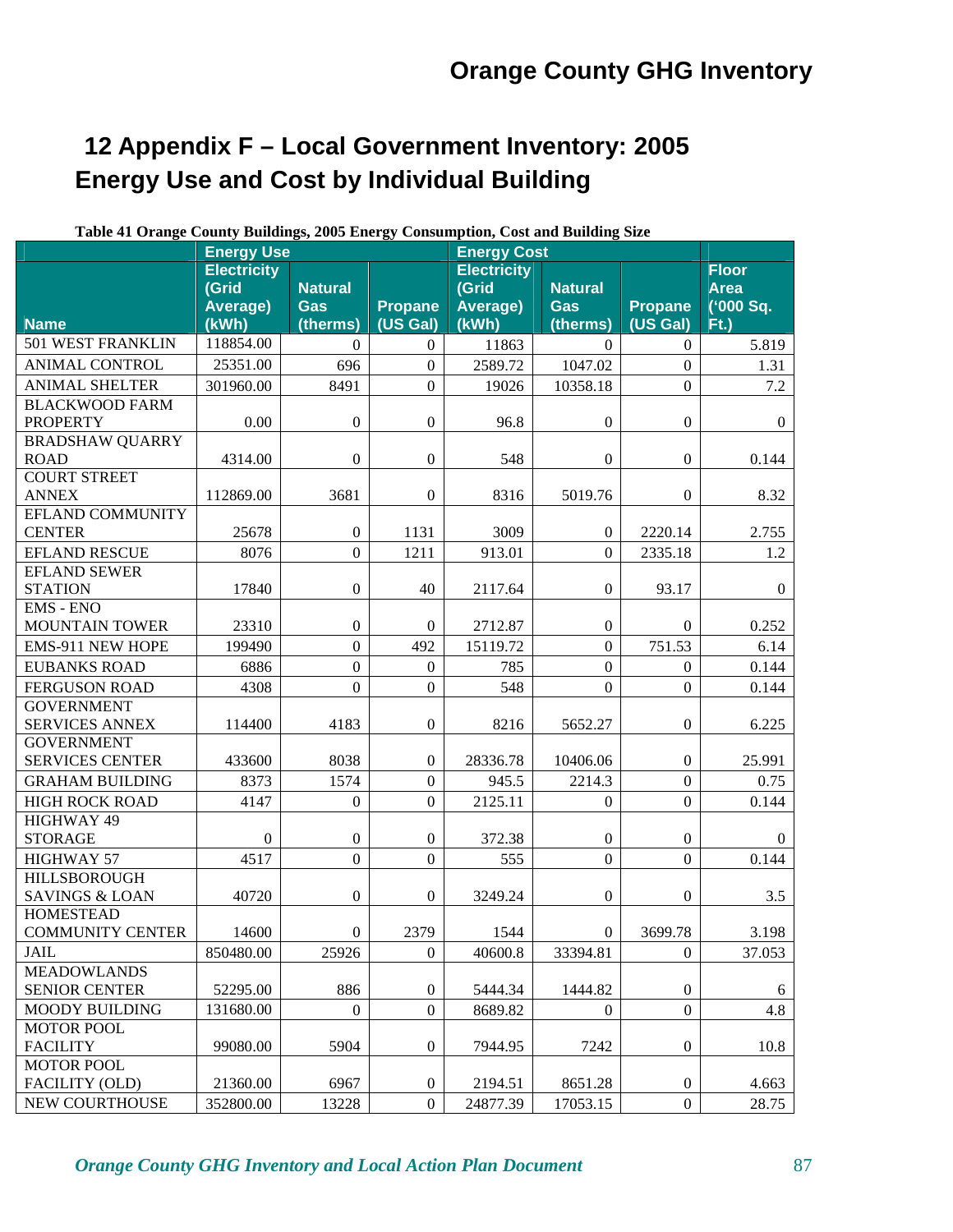| <b>NORTHERN HUMAN</b>       |           |                  |                  |          |                  |                  |              |
|-----------------------------|-----------|------------------|------------------|----------|------------------|------------------|--------------|
| <b>SERVICES</b>             | 123690.00 | $\mathbf{0}$     | $\Omega$         | 10275    | $\Omega$         | $\boldsymbol{0}$ | 34.55        |
| <b>NORTHSIDE</b>            | 165680    | 16043            | $\theta$         | 12099    | 20643            | $\mathbf{0}$     | 15.639       |
| <b>OLD COURTHOUSE</b>       | 118880    | 4386             | $\boldsymbol{0}$ | 7009.74  | 6049.22          | $\boldsymbol{0}$ | 7.128        |
| <b>OPT MODULAR</b>          |           |                  |                  |          |                  |                  |              |
| <b>OFFICE</b>               | 48809     | $\mathbf{0}$     | $\mathbf{0}$     | 4230.01  | $\boldsymbol{0}$ | $\mathbf{0}$     | 2.52         |
| <b>OWASA Administration</b> |           |                  |                  |          |                  |                  |              |
| and Operations (400         |           |                  |                  |          |                  |                  |              |
| Jones Ferry Rd.)            | 559008    | 54949            | $\boldsymbol{0}$ | 30325    | 64603            | $\boldsymbol{0}$ | 58.3         |
| PLANNING &                  |           |                  |                  |          |                  |                  |              |
| <b>AGRICULTURE BLDG</b>     | 252374.00 | 4488             | $\boldsymbol{0}$ | 17155    | 6165.35          | $\mathbf{0}$     | 20.172       |
| <b>PUBLIC WORKS</b>         |           |                  |                  |          |                  |                  |              |
| <b>ADMIN BLDG</b>           | 25520.00  | 531              | $\boldsymbol{0}$ | 2594     | 794.87           | $\boldsymbol{0}$ | 2.4          |
| PUBLIC WORKS FUEL           | 11483.00  |                  |                  |          |                  |                  |              |
| <b>STATION</b>              |           | $\mathbf{0}$     | $\boldsymbol{0}$ | 1238.96  | $\boldsymbol{0}$ | $\mathbf{0}$     | 0.1          |
| <b>PUBLIC WORKS</b>         | 38.00     |                  |                  |          |                  |                  |              |
| <b>STORAGE</b>              |           | $\boldsymbol{0}$ | $\mathbf{0}$     | 134      | $\boldsymbol{0}$ | $\boldsymbol{0}$ | $\mathbf{0}$ |
| <b>PURCHASING</b>           |           |                  |                  |          |                  |                  |              |
| <b>BUILDING</b>             | 121423.00 | $\mathbf{0}$     | $\boldsymbol{0}$ | 8068.8   | $\Omega$         | $\mathbf{0}$     | 7.06         |
| <b>RWHS COMPLEX</b>         | 1390390   | 34198            | $\theta$         | 90357    | 42943.45         | $\overline{0}$   | 71.344       |
| <b>SAWYER BUILDING</b>      | 37173.00  | $\mathbf{0}$     | $\overline{0}$   | 3523.65  | $\mathbf{0}$     | $\boldsymbol{0}$ | 3.311        |
| <b>SHERIFF</b>              |           |                  |                  |          |                  |                  |              |
| <b>DEPARTMENT</b>           |           |                  |                  |          |                  |                  |              |
| <b>BUILDING</b>             | 167800.00 | 4538             | $\mathbf{0}$     | 9290.24  | 6169.62          | $\mathbf{0}$     | 7.359        |
| <b>SKILLS</b>               |           |                  |                  |          |                  |                  |              |
| <b>DEVELOPMENT</b>          |           |                  |                  |          |                  |                  |              |
| <b>CENTER</b>               | 144960.00 | 1543             | $\Omega$         | 10131.48 | 2189.8           | $\Omega$         | 13.232       |
| <b>SOUTHERN HUMAN</b>       | 486838.00 |                  |                  |          |                  |                  |              |
| <b>SERVICES</b>             |           | 23583            | $\mathbf{0}$     | 31625    | 28432.83         | $\mathbf{0}$     | 28.612       |
| <b>WALNUT GROVE</b>         | 6297.00   |                  |                  |          |                  |                  |              |
| <b>CHURCH ROAD</b>          |           | $\boldsymbol{0}$ | $\boldsymbol{0}$ | 725      | $\boldsymbol{0}$ | $\boldsymbol{0}$ | 0.144        |

### **Table 42 Town of Carrboro Buildings, 2005 Energy Consumption, Cost and Building Size**

|                                               | <b>Energy Use</b>                             |                                |          | <b>Energy Cost</b>                               |                                          |                                              |
|-----------------------------------------------|-----------------------------------------------|--------------------------------|----------|--------------------------------------------------|------------------------------------------|----------------------------------------------|
| <b>Name</b>                                   | <b>Electricity</b><br>(Grid Average)<br>(kWh) | <b>Natural Gas</b><br>(therms) |          | <b>Electricity</b><br>(Grid<br>Average)<br>(kWh) | <b>Natural</b><br><b>Gas</b><br>(therms) | <b>Floor</b><br>Area<br>('000 Sq.<br>$Ft$ .) |
| 301 W. Main St.                               | 0                                             |                                | $\Omega$ | 0                                                | 139.32                                   | 0                                            |
| 301 W. Main St. Unit B                        | 0                                             |                                | 2125     | O                                                | 2824.17                                  | 0                                            |
| <b>Anderson Park</b>                          | 60920                                         |                                | 0        | 19584.83                                         | 0                                        | 0                                            |
| Anderson Park - Pond Fountain                 | 15433                                         |                                | 0        | 2181.05                                          | 0                                        | 0                                            |
| Building and Trades Shop at<br>Town Hall      | 13950                                         |                                | $\Omega$ | 1490.76                                          | 0                                        | 0                                            |
| Carrboro Fire Department                      | 231600                                        |                                | $\Omega$ | 13636.8                                          | 0                                        | 0                                            |
| <b>Carrboro Public Works</b>                  | 87911                                         |                                | 2507     | 6392.94                                          | 4428.68                                  | 0                                            |
| Centure Center Statue Fountain                | 488                                           |                                | 0        | 181.53                                           | 0                                        | 0                                            |
| <b>Century Center</b>                         | 365360                                        | 12458                          |          | 20528.27                                         | 15756.88                                 | 0                                            |
| <b>Farmer's Market</b>                        | 3396                                          |                                | 0        | 589.56                                           | 0                                        | 0                                            |
| Meter on house and site of<br>future MLK Park | 110                                           |                                | 0        | 132.14                                           | 0                                        | $\Omega$                                     |
| Town Hall                                     | 162040                                        |                                | 187      | 10768                                            | 376                                      | 0                                            |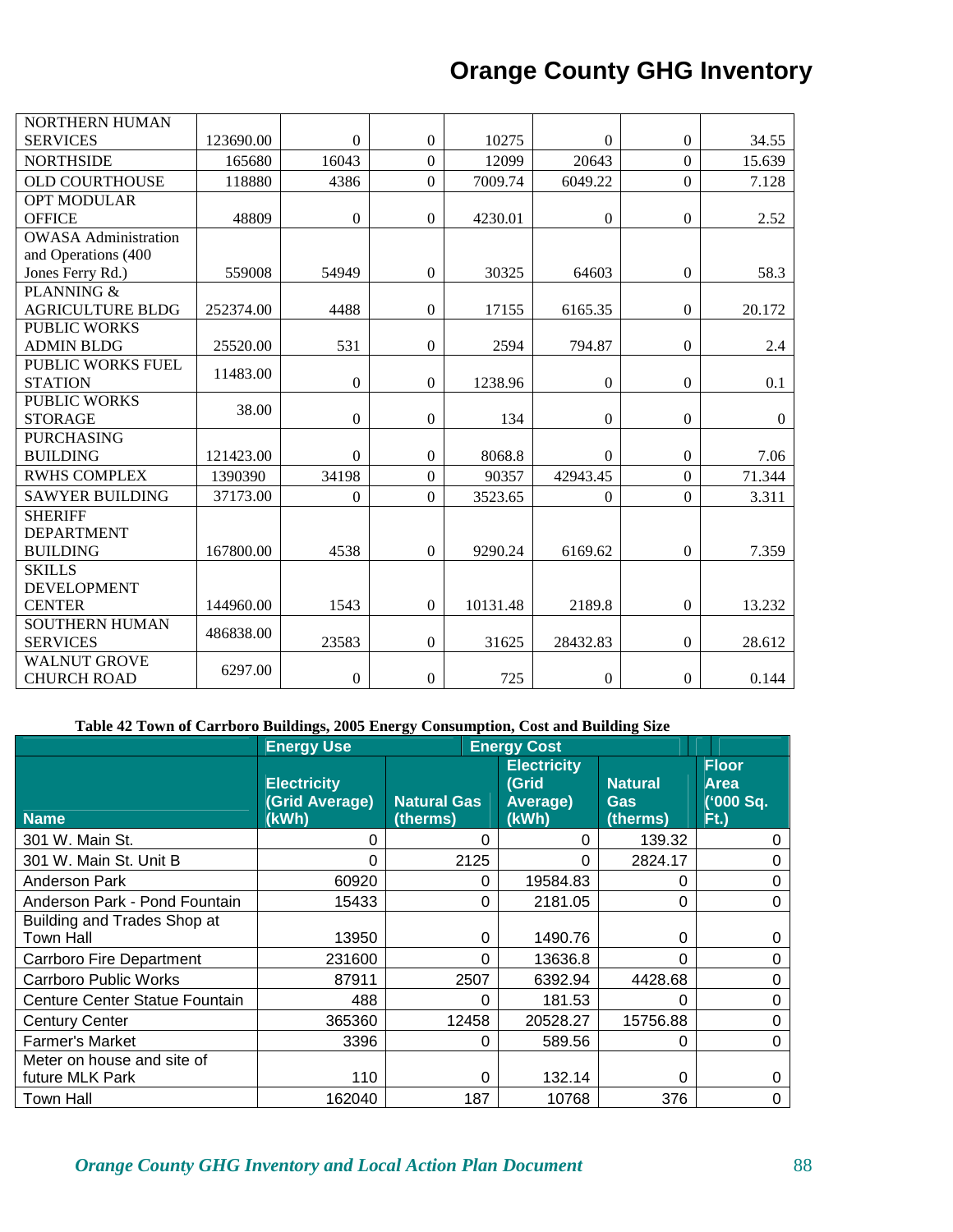| 911<br>Hall<br>Back-up<br>Svstem<br>own | 3094  | ∼⊤<br>. ب |  |
|-----------------------------------------|-------|-----------|--|
| Wilson<br>Park                          | 18000 | . 493∠    |  |

#### **Table 43 Town of Chapel Hill Buildings, Energy Consumption, Cost and Building Size**

|                  | <b>Energy Use</b>                             |                                | <b>Energy Cost</b>                               |                                   |                                                          |  |
|------------------|-----------------------------------------------|--------------------------------|--------------------------------------------------|-----------------------------------|----------------------------------------------------------|--|
| <b>Name</b>      | <b>Electricity (Grid</b><br>Average)<br>(kWh) | <b>Natural Gas</b><br>(therms) | <b>Electricity</b><br>(Grid<br>Average)<br>(kWh) | <b>Natural</b><br>Gas<br>(therms) | <b>Floor</b><br><b>Area</b><br>('000s<br><b>Sq. Ft.)</b> |  |
| Chapel Hill      |                                               |                                |                                                  |                                   |                                                          |  |
| Municipal        |                                               |                                |                                                  |                                   |                                                          |  |
| <b>Buildings</b> | 4686087                                       | 93912                          | 510268                                           | 114155                            |                                                          |  |

#### **Table 44 Town of Hillsborough Buildings, Energy Consumption, Cost and Building Size**

|                                                 | <b>Energy Use</b>                                |                                          | <b>Energy Cost</b>                               |                                          |                                                          |
|-------------------------------------------------|--------------------------------------------------|------------------------------------------|--------------------------------------------------|------------------------------------------|----------------------------------------------------------|
| <b>Name</b>                                     | <b>Electricity</b><br>(Grid<br>Average)<br>(kWh) | <b>Natural</b><br><b>Gas</b><br>(therms) | <b>Electricity</b><br>(Grid<br>Average)<br>(kWh) | <b>Natural</b><br><b>Gas</b><br>(therms) | <b>Floor</b><br><b>Area</b><br>('000s<br><b>Sq. Ft.)</b> |
| 101 E. Orange St - Barn                         | 17848                                            | 0                                        | 1990.86                                          | 0                                        | 2.26                                                     |
| 101 E. Orange St. - Yard                        | 4992                                             | 0                                        | 565.21                                           | 0                                        | 1.598                                                    |
| 127 N. Churton St                               | 138848                                           | 0                                        | 11230.6                                          | 0                                        | 5.42                                                     |
| 137 N Churton Street                            | 47752                                            | 1783.152                                 | 4289.53                                          | 2529.17                                  | 3.219                                                    |
| 206 S Churton St (Fire Dept.)                   | 73587                                            | 2203.438                                 | 5942.25                                          | 3093.39                                  | 7.155                                                    |
| 355 Elizabeth Brady                             | 2621                                             | 0                                        | 386.76                                           | 0                                        | 7000                                                     |
| 501 Rainey Ave (Fairview Comm)                  | 32288                                            | 844.6511                                 | 3263.26                                          | 1357.93                                  | 2.709                                                    |
| 719 Dimmocks MI Rd (Garage)                     | 37540                                            | 0                                        | 3609.89                                          | 0                                        | 3.645                                                    |
| <b>Cemetary Fountain Corbin Street</b>          | 2311                                             | 0                                        | 368.36                                           | 0                                        | 0                                                        |
| Elizabeth Brady Duke Energy<br>Account #173065  | 1830                                             | 0                                        | 171.54                                           | 0                                        | O                                                        |
| Elizabeth Brady Duke Energy<br>Account #2556409 | 104480                                           | 0                                        | 7832.96                                          | 0                                        | O                                                        |
| Elizabeth Brady Duke Energy<br>Account #2556410 | 8541                                             | 0                                        | 879.44                                           | 0                                        | O                                                        |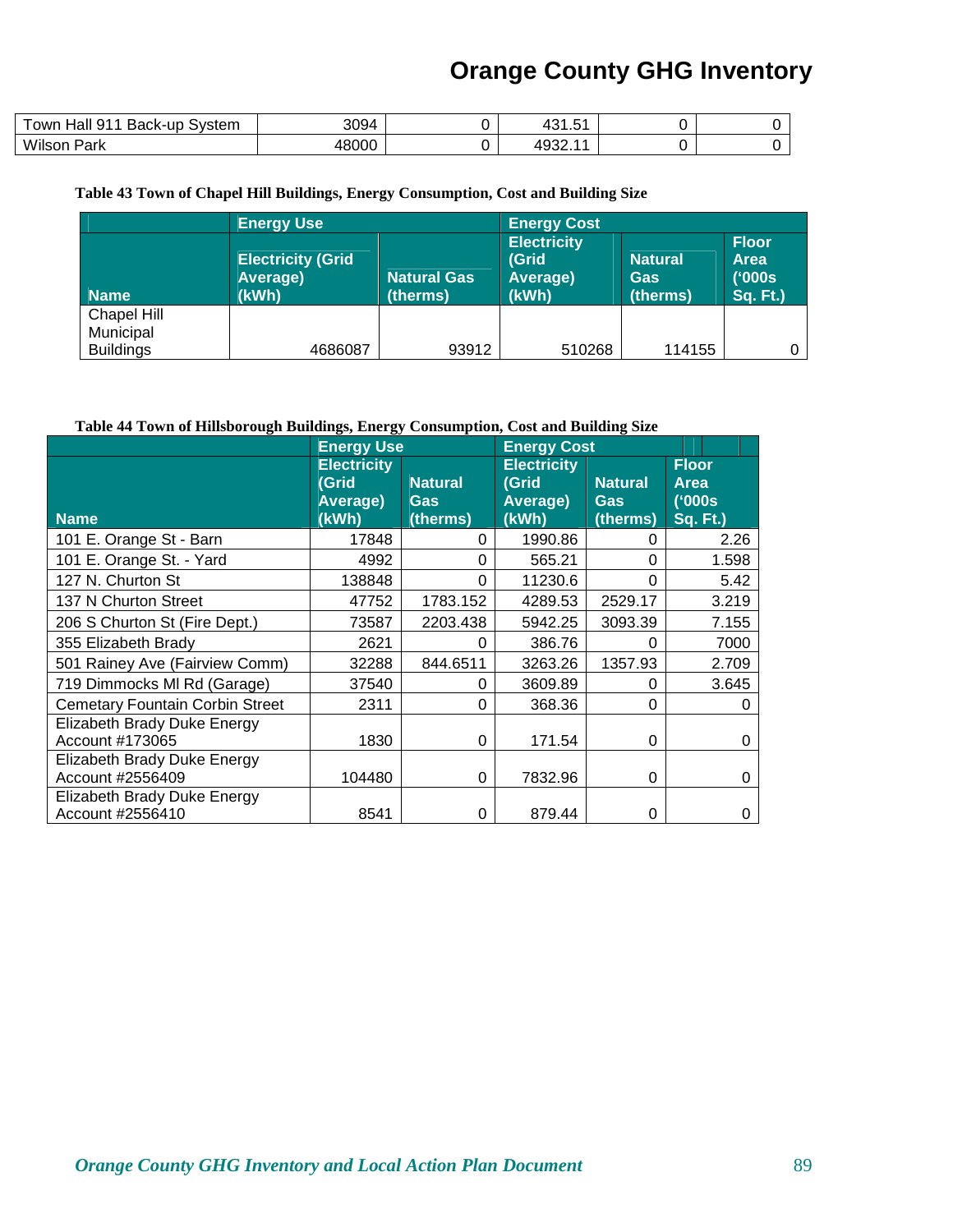# **13 Appendix G – Forty Largest Employers in Orange County**

Appendix G contains a list of the forty largest employers in Orange County as of 2003 according to the Orange County Economic Development Commission. Several of these businesses have participated in the development of this plan. If each of these businesses could be convinced of the benefits of GHG mitigation (e.g. reduced fuel and electricity costs) and committed to reducing their emissions, the County would be well on its way to achieving its emission reduction.

| <b>Employer</b>                                | # of Employees | <b>Sector</b> |
|------------------------------------------------|----------------|---------------|
| University of North Carolina<br>1.             | 16,600         | Institutional |
| 2.<br><b>UNC Hospitals</b>                     | 6,819          | Institutional |
| <b>Chapel Hill-Carrboro City Schools</b><br>3. | 2,618          | Institutional |
| Blue Cross/Blue Shield of NC<br>4.             | 1,373          | Commercial    |
| <b>Orange County Schools</b><br>5.             | 1,253          | Institutional |
| Town of Chapel Hill<br>6.                      | 769            | Institutional |
| <b>Orange County Government</b><br>7.          | 740            | Institutional |
| General Electric Corp.<br>8.                   | 525            | Commercial    |
| <b>Harris Teeter</b><br>9.                     | 522            | Commercial    |
| 10. Sports Endeavors, Inc.                     | 434            | Commercial    |
| 11. Wal-Mart Stores, Inc.                      | 426            | Commercial    |
| 12. Orange-Person-Chatham Mental Health        | 400            | Institutional |
| 13. Aramark Services.                          | 380            | Commercial    |
| 14. PHE, Inc.                                  | 369            | Commercial    |
| 15. A Southern Season                          | 341            | Commercial    |
| 16. Magnolia Gardens                           | 300            | Institutional |
| 17. Whole Foods Market                         | 270            | Commercial    |
| 18. US Postal Service                          | 250            | Commercial    |
| 19. Kenan Transport Company                    | 240            | Commercial    |
| 20. Mebane Packaging Corp                      | 237            | Commercial    |
| 21. Carol Woods                                | 227            | Institutional |
| 22. Lowes Food Stores, Inc.                    | 205            | Commercial    |
| 23. Weaver Street Market, Inc.                 | 195            | Commercial    |
| 24. Rho, Inc.                                  | 190            | Commercial    |
| 25. Performance Chevrolet                      | 175            | Commercial    |
| 26. AKG of America, Inc.                       | 165            | Industrial    |

**Table 45 Forty (40) Largest Employers in Orange County** 

### *Orange County GHG Inventory and Local Action Plan Document* 90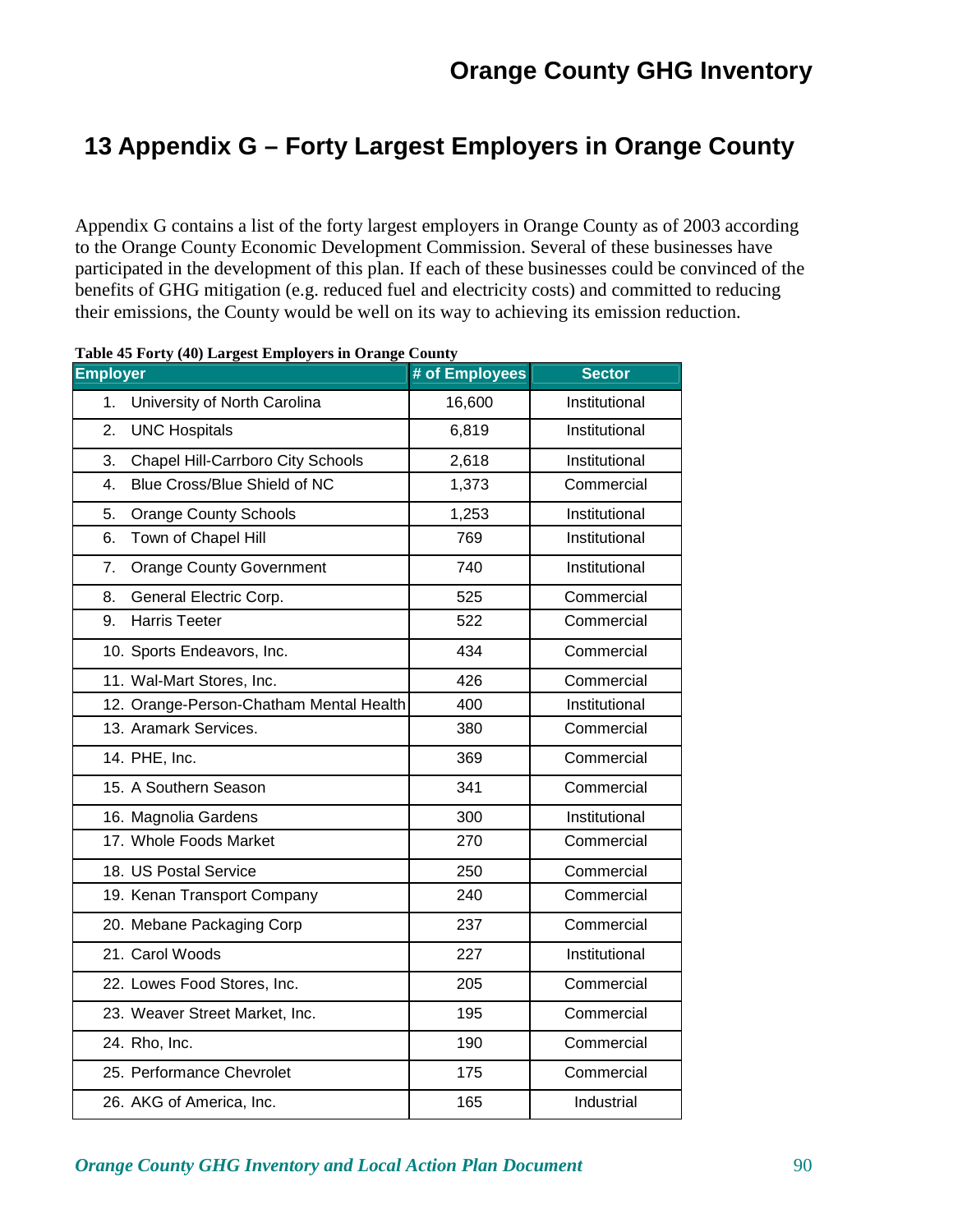| 27. UPS                              | 164 | Commercial    |
|--------------------------------------|-----|---------------|
| 28. Orange Water & Sewer Authority   | 150 | Institutional |
| 29. Lowe's of Chapel Hill, NC        | 150 | Commercial    |
| 30. Town of Carrboro                 | 147 | Institutional |
| 31. Orange Enterprises, Inc.         | 139 | Commercial    |
| 32. FGI                              | 130 | Commercial    |
| 33. Britthaven of Chapel Hill        | 128 | Institutional |
| 34. Sheraton-Chapel Hill             | 126 | Commercial    |
| 35. Chapel Hill-Carrboro YMCA, Inc.  | 120 | Commercial    |
| 36. Kerr Drug                        | 111 | Commercial    |
| 37. Child Care Services Association. | 111 | Commercial    |
| 38. IPAS, Inc.                       | 110 | Commercial    |
| 39. The Siena Hotel                  | 108 | Commercial    |
| 40. Residential Services, Inc.       | 108 | Commercial    |
|                                      |     |               |

Source: OC EDC Survey 2003, www.co.orange.nc.us/ecodev/stats/emplwage.htm.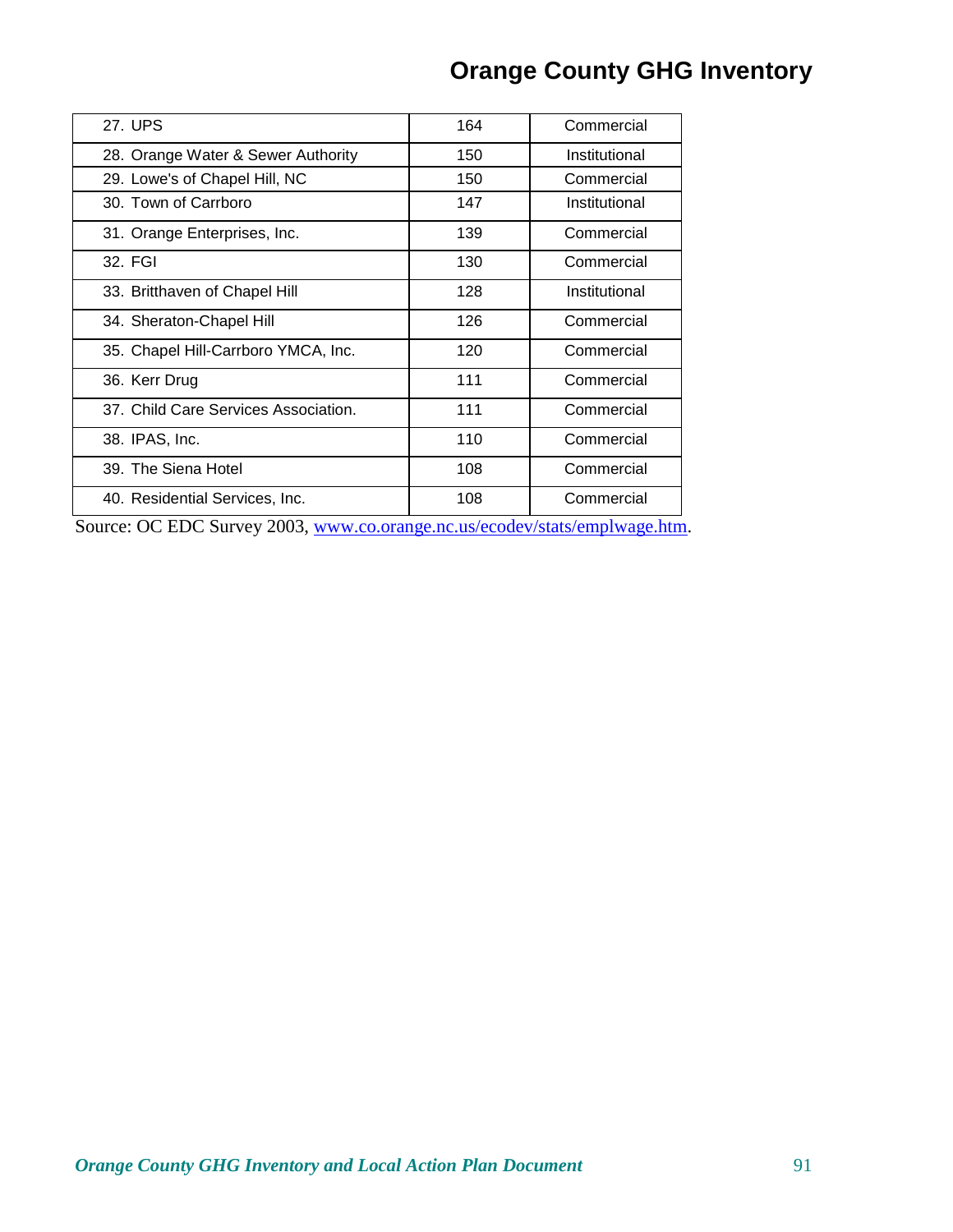# **14 Appendix H – Emission Coefficients**

## **Electricity Coefficients**

Specific emission factors for each grid region, as defined by the North American Electricity Reliability Council (NERC), were developed for the CACP software. Electricity emission factors specify the emissions per kilowatt-hour of the annual average kilowatt-hour produced in the electricity region specified. Default values were calculated 1990 through 2020. Essentially, these average kilowatt-hour factors were derived by dividing emissions in each NERC region by end use electricity. Regional average emission factors for carbon dioxide, methane and nitrous oxide were determined as follows:

### **CO2**

- 1. Total emissions (in short tons) of carbon dioxide, sulfur dioxide, and nitrogen oxides associated with electricity generation were obtained directly from regional outputs of the AEO2001 reference case NEMS model run.
- 2. Total electric sales of electricity (in MWh) were obtained directly from regional outputs of the AEO2001 reference case NEMS model run.
- 3. Final emission factors for each NERC region were determined by dividing total annual emissions by total annual electric sales.

### **CH4 and N2O**

- 1. Since emission inventory levels for these pollutants are not tracked in the U.S. EPA's National Air Quality and Emissions Trends Report (U.S. EPA, 2000), we used "Tier 1" fuel-specific emission factors, as recommended by the Intergovernmental Panel on Climate Change (IPCC, 1996).
- 2. Total annual average emissions for the years 2000-2020 were determined by multiplying the fuel-based emission factors from Step #1 above by primary consumption of these fuels in each of the 13 NERC regions, as projected by the AEO2001 reference case NEMS model run.
- 3. Final annual emission factors for each NERC region were determined by dividing total annual emissions in Step #2 above by total annual electric sales, as projected by the AEO2001 reference case NEMS model run.

| Year | CO2(t/GWh) | CH4(t/GWh) | $N20$ (t/GWh) |
|------|------------|------------|---------------|
| 2005 | 729.3      | 0.009      | 0.012         |

#### **Table 46 Region 09-Southeastern Electricity Reliability Council/Excluding Florida**

### **Fuel Coefficients**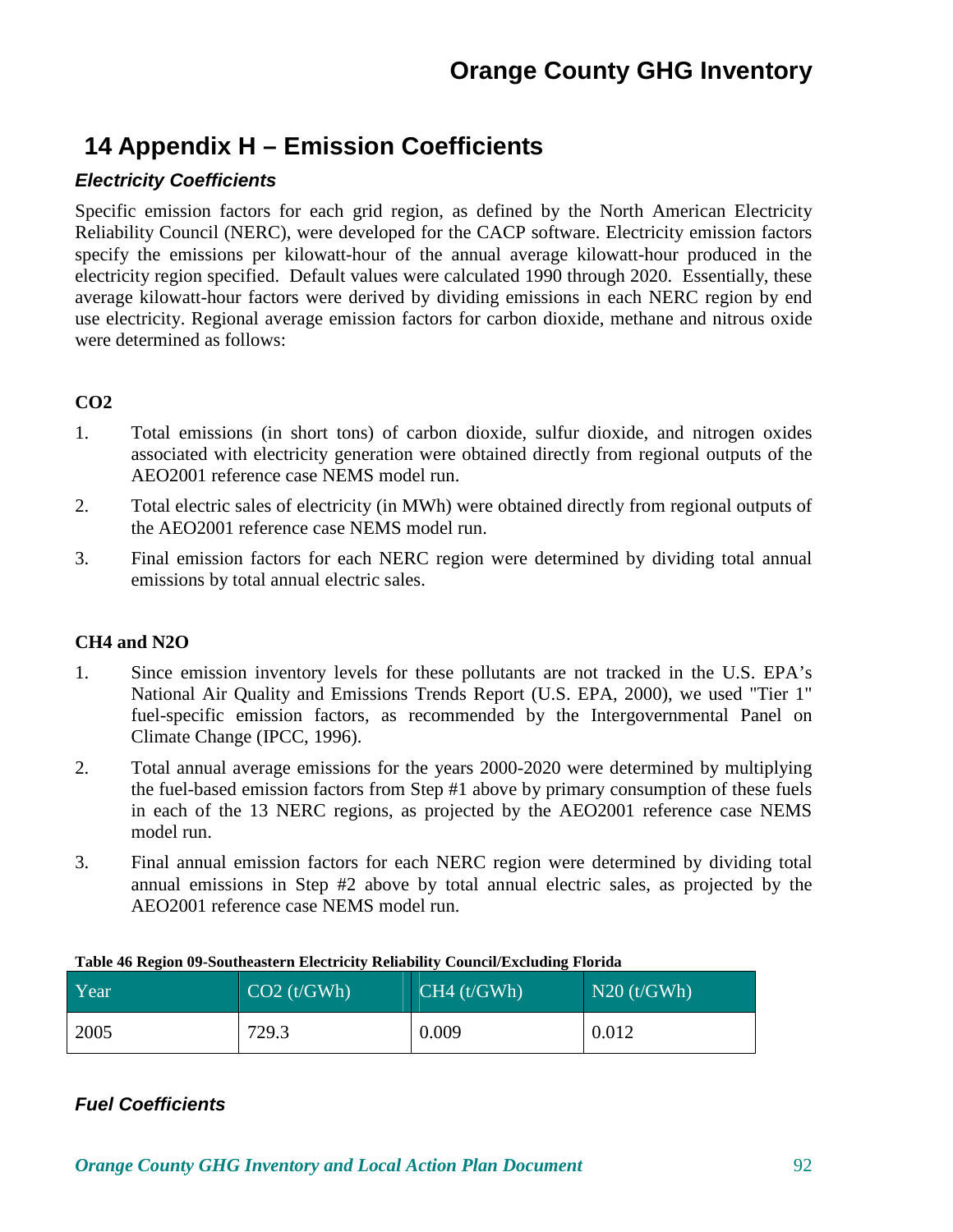The main source for carbon dioxide (CO2) emission coefficients was the 1605 Voluntary GHG Emissions Reporting Guidelines produced by the DOE. For fuels for which U.S. values were not readily available, the primary source was the IPCC default emission factors supplied in the 1996 Revised Reporting Guidelines on GHG Emissions.

| <b>Fuel</b>                | <b>Coefficient</b> | Unit           |
|----------------------------|--------------------|----------------|
| Heavy Fuel Oil             | 27.584             | lbs/gal        |
| Kerosene                   | 23.490             | lbs/gal        |
| Light Fuel Oil             | 23.010             | lbs/gal        |
| Natural Gas                | 0.126              | lbs/cubic feet |
| Propane                    | 144.642            | lbs/MMBtu      |
| <b>Stationary Diesel</b>   | 171.850            | lbs/MMBtu      |
| <b>Stationary Gasoline</b> | 164.873            | lbs/MMBtu      |
| Coal                       | 215.568            | lbs/MMBtu      |
| Biodiesel (B20)            | 16.572             | lbs/gal        |
| <b>CNG</b>                 | 143.248            | lbs/MMBtu      |
| Diesel                     | 20.968             | lbs/gal        |
| Ethanol (E-10)             | 148.386            | lbs/MMBtu      |
| Ethanol (E-85)             | 24.731             | lbs/MMBtu      |
| Gasoline                   | 20.709             | lbs/gal        |
| Hydrogen                   | 147.200            | lbs/MMBtu      |
| <b>LPG</b>                 | 144.642            | lbs/MMBtu      |
| Methanol (M-85)            | 139.991            | lbs/MMBtu      |

#### **Table 47 Fuel Coefficients by Source**

• Landfill gas, wood, sewage gas, solar, wind, hydroelectricity, biodiesel (B100), Ethanol (E100), biomethane and charcoal have zero net emissions.

## **15 Appendix I – Case Studies**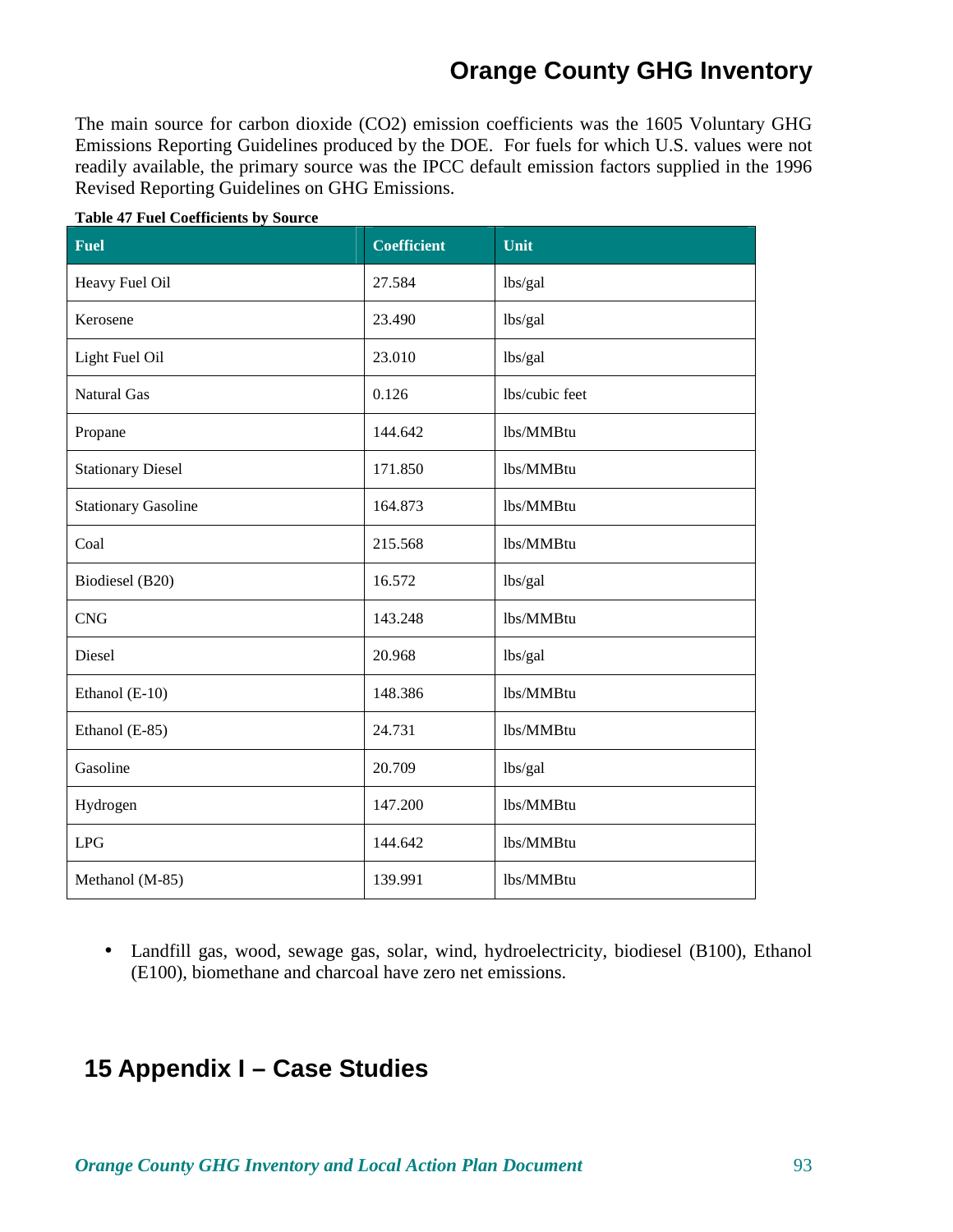#### I.1 Residential Sector Case Study: *Portland, OR*

The city of Portland offers a loan program through the Portland Development Commission (PDC) for home improvements including energy efficiency upgrades. The loans are up to \$20,000 with low-interest and deferred-payment and are available for income-qualified homeowners. The Community Action Program (CAP) is a county-level program for lower-income weatherization assistance. Each county administers a CAP to offer free weatherization services to low-income households. Both single-family homes and multi-unit complexes may be eligible. Priority is given to households with young children, senior citizens and people with disabilities.

The Portland Office of Sustainable Development also provides free assistance to property owners (of multifamily units) to achieve energy efficiency and financial savings through weatherization. Their customer service specialists educate the multifamily community about energy efficiency and help property owners and managers apply for valuable incentives from the Energy Trust of Oregon, Inc. and the Oregon Department of Energy. Through innovative public-private collaboration, the Office of Sustainable Development Multifamily Energy Assistance Program promotes and administers the Multifamily Home Energy Savings program for Energy Trust of Oregon. The Multifamily Home Energy Savings program provides property owners with cash incentives for purchasing and installing energy efficient weatherization measures, such as new energy efficient windows; ceiling, floor and wall insulation, low-flow showerheads and more. They also assist property owners in applying for Business Energy Tax Credits from the Oregon Department of Energy.

### I.2 Commercial/Institutional Case Study: *NC State Energy Office*

The Energy Improvement Loan Program (EILP) is sponsored by the State Energy Office, N.C. Department of Administration. The program provides low interest loans, secured by bank letter of credit, for eligible energy conservation measures for industry, commercial businesses, local government units, community colleges, K-12 school systems, and nonprofit organizations. Loans with a one percent interest rate are available for some renewable energy projects. A three percent rate is available for projects that demonstrate energy efficiency, energy cost-savings or reduced energy demand. The loan can be repaid from the energy savings these improvements generate. Applicants must negotiate with their lending institution any fees charged over and above these rates. Loans up to \$500,000 per recipient are available. Loans requested for new construction will be made only for the incremental costs between state code and above-code improvements.

### **I.3** Industrial Case Study**:** *NCSU Industrial Assessment Center*

The North Carolina State University Industrial Assessment Center (IAC) program, administered by Rutgers University has been funded by the North Carolina State Energy Office to reduce emissions from the industrial sector. The two main goals of the program are to provide energy conservation and cost reduction assessments to small and medium sized manufacturers and to educate the next generation of energy mangers in conservation. Advanced undergraduate and graduate students from the Mechanical and Aerospace Engineering Department at NCSU conduct a one-day assessment of a facility with an experienced faculty member. Data on plant operations and energy costs are collected and analyzed to determine the potential conservation measures. These measures are compiled into a technical report detailing the recommended actions, the potential savings, the estimated cost of implementation and simple payback period. This program has benefits for local industry, students and community emissions.

### **I.4** Transportation Case Study**:** *Ferndale, MI*

Since May 2006, drivers of fuel- efficient vehicles in a suburb outside of the Motor City are saving money on more than fuel. The city of Ferndale recently passed a local ordinance, the first of its kind in Michigan, that enables drivers of cars that get 30-milesa-gallon or better, to park for free at the city's parking meters.78 In order to pay for the administrative costs of the program, car owners must register their vehicle and pay \$8 to get a permit for the free meter parking. Craig Covey, the Ferndale council member who proposed the ordinance, explained the city's decision, "We're all hurting with the high gas prices and this is a small, symbolic step to send a message: We care about progress."

#### **I.5** Waste Case Study**:** *San Jose, CA*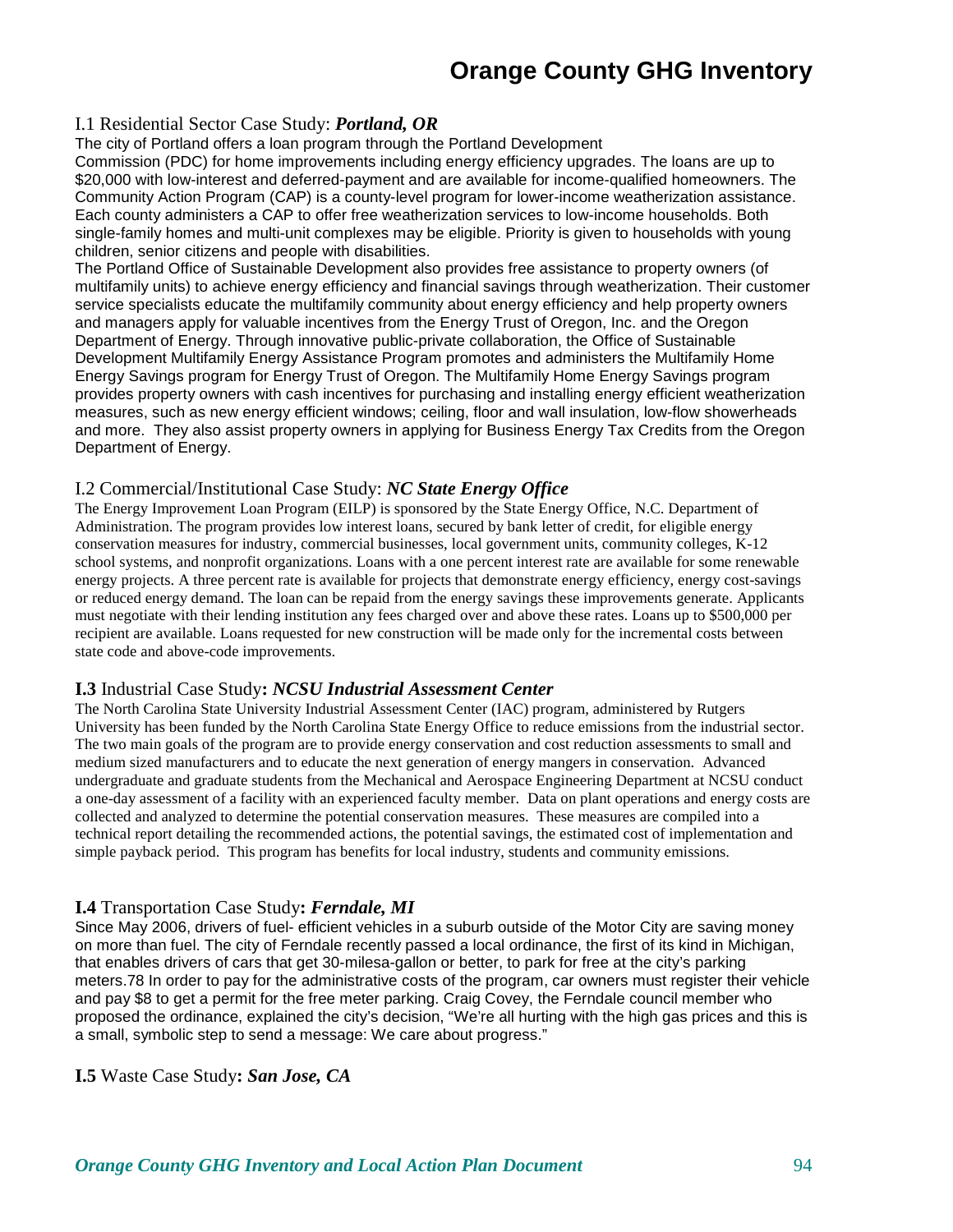San Jose has been one of the leaders in creating incentives for reducing waste by implementing "pay as you throw"27 policies. Citizens are charged to dispose of garbage and the rate pay is based on the size of garbage carts. Alternatively, recycling is unlimited at no additional charge. As San Jose website states "By

waste.

recycled:

- 372,000 tons of newspaper
- 277,000 tons of mixed paper
- 132,000 tons of glass
- 135,000 tons of mixed recyclables
- 1,900,000 tons of yard trimmings



### **I.6** Buildings Case Study**:** *Fort Worth, TX*

Between 2001 and 2003, the city of Fort Worth, Texas, reduced its electricity consumption by 16%. This was in part due to the passage of Senate Bill 5 (SB5) also known as the Texas Emissions Reduction Plan, by the Texas Legislature in 2001. The new law required all city and county governments in the state to implement all cost effective energy efficiency measures. The law also requires the governments to establish a goal of 5% reductions annually in electricity use for government facilities and operations between 2002 and 2006. The city of Fort Worth achieved and surpassed the state's efficiency benchmarks. They did so by implementing cost-effective strategies in coordination with a private company that specializes in energy efficiency retrofit projects known as an Energy Savings Company (ESCO). Many states have ESPS legislation, including Florida and Wisconsin. There are many other resources that might be useful to a municipality exploring the use of ESCOs, including the National Association of Energy Service Companies and Model Performance Contracting Legislation.

# **I.7** Fleet Case Study**:** *Charlotte, North Carolina and Calgary Alberta*

### **Charlotte:**

When Charlotte's fleet managers found that hybrid gas-electric vehicles are less expensive to operate than conventional cars, Mayor Pat McCrory and Council members Susan Burgess and John Tabor took action. Working with city staff and with the cooperation of Mecklenburg

County, the City Council supported a plan to bring the total number of hybrids in the fleet to over two dozen by the end of 2006—more than tripling the city/county's current number of hybrids.

Although they typically cost more initially than standard gasoline-fueled cars, gas-sipping hybrids save on gasoline, have lower maintenance costs, and retain a higher resale value at the end of their useful life, according to Charlotte's Fleet Environmental Analyst David Friday.

Mr. Friday estimates that switching from a gas-only Ford Taurus to a hybrid Toyota Prius or Honda Civic would save city taxpayers approximately \$800-\$1200 annually per vehicle, including over \$400 in annual fuel costs. "This results in a payback of the extra purchase cost within 2.5 to 5.5 years, depending on the model chosen and miles driven," said Friday. [Source: "Ford Taurus to Honda Civic Hybrid and Toyota Prius Comparative Analysis," David Friday, Charlotte Fleet Environmental Analyst, May 2005]

### **Calgary:**

In September 2001 the City of Calgary announced its decision to use commercial wind energy as the primary source of the C-train's electricity. The program is called *Ride the Wind!*™ because people using the C-Train would actually be traveling with the help of energy captured from the wind. Before the switch to wind power, the C-Train's energy supply accounted for about 20,000 tonnes of GHGs and other air pollution every year, less than 1/10 of the pollution that would have resulted if all C-Train passengers had driven in their own cars. Under the *Ride the Wind!* ™ program, these emissions are reduced to practically zero. The reduction in GHG emissions resulting from this change is like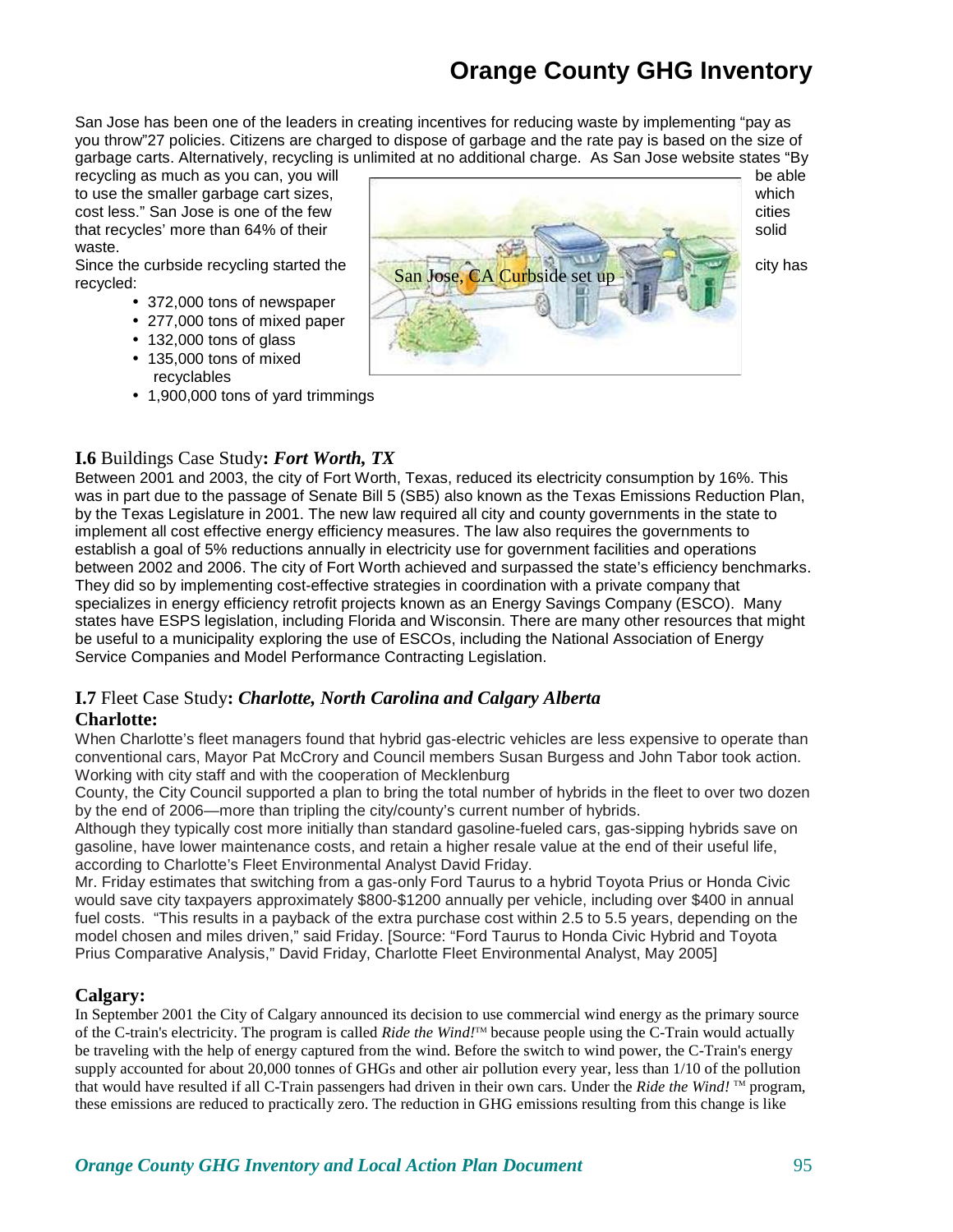taking another 4,000 cars off the road for a year. This makes the C-train one of the most environmentally friendly forms of transportation you can use.

#### **I.8** Streetlights/Traffic Lights Case Study**:** *Chicago, IL*

The city of Chicago has an estimated 2,800 intersections. Through a joint venture between the Chicago Department of Transportation (CDOT) and the City's Bureau of Electricity, old traffic lights at 350 intersections have been replaced with LED traffic signals. According to Matt Smith, Director of Communications at CDOT, the new LED traffic signals have demonstrated their efficiency through significantly reduced energy costs. The city estimates that it will save \$2.5 million annually by retrofitting all of its intersections. The program has already reduced the city's annual CO2 emissions by 7,250 tons. An added benefit of switching to LEDs is the ability to use backup power supply for traffic signals during power outages. In conjunction with the LED retrofit program, the city of Chicago has installed PowerBack ITS Systems at approximately 800 new and existing traffic intersections. The PowerBack ITS System is a complete battery backup system for traffic signal intersections that keeps traffic signals on when the power goes out. The PowerBack ITS Series will operate traffic signals after a power outage in either normal or "flash" mode for up to 24 hours. Although such backup power supplies can be used in traditional incandescent traffic signal systems, they provide a much longer range of emergency coverage with more energy efficient LEDs. CDOT has also begun implementing the use of activated or actuated traffic signals that can detect when a vehicle is in the intersection. This network of vehicle detectors automatically detects traffic movement and patterns and allows automated adjustments of the traffic signal operation to streamline the flow of traffic. Stop-and-go traffic wastes energy since gasoline-powered cars use almost as much energy idling as driving.

Timing traffic lights, particularly during commuting hours in the commuting direction, will alleviate congestion and excessive stop-and-go traffic. The results of CDOT's integrated traffic management program are a better understanding of traffic patterns, better coordinated traffic signals at any particular intersection, increased efficiency of traffic flow, and fewer accidents.

Mayor Daley's Traffic Management Task Force meets regularly to review major construction projects and special events that are likely to have significant impact on the city's traffic. Members of CDOT, the Mayor's Office, and other key city departments and agencies work with media outlets to design solutions and inform the public on road closures, alternate routes and traffic advisories.

#### **I.9** Water and Sewage Treatment Case Study**:** *FairField, OH*

Fairfield Wastewater Treatment Facility in Ohio provides services to 45,000 people. Since 1986, the utility has been working to increase the energy efficiency of its operations through an automated system and continuous technology upgrades.

In 1999 the Wastewater Division implemented a real-time rate-pricing program. This program uses data from previous years to calculate an energy usage baseline. When electricity prices peak, the facility can use its automated system to shut down temporarily and save money. This automated operations system has shifted 35–40% of peak loads to cheaper, off-peak periods, resulting in energy bill reductions of up to 17%. Continuous monitoring of the system's operations and energy use allow the utility to maintain optimal performance.

Fairfield's utility management uses a general set of guidelines to facilitate investment decisions in energy efficiency upgrades. The Fairfield Wastewater policy states that efficiency upgrades that cost less than \$15,000 and have a payback of less than five years receive automatic authorization. This process gives project managers much more flexibility in including such upgrades in their annual budgets.

There is a 21-member team composed of operations staff members that meets regularly to discuss new technology and energy efficiency ideas. Fairfield Wastewater also encourages feedback and input from staff at weekly operations meetings.

#### **I.10** Local Government Waste Case Study**:** *San Clemente, California*

The City of San Clemente has adopted a resolution and a policy prohibiting the use of food service items comprised of expandable polystyrene (PS) containers within city facilities and at city-sponsored events. The California Integrated Waste Management Board (CIWMB) estimates that Californians landfill approximately 300,000 tons of PS each year at a cost of approximately \$30 million, not including the added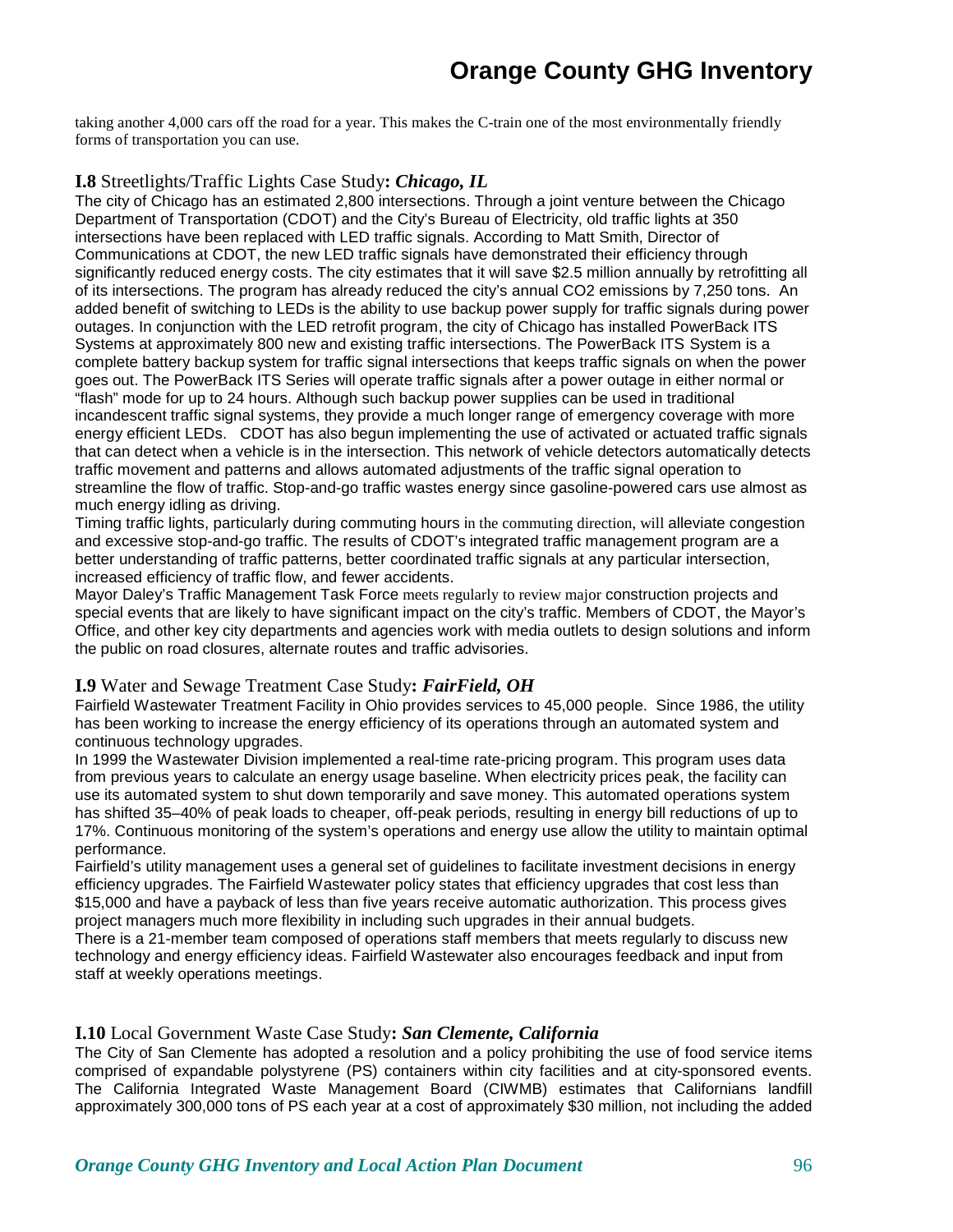cost of collection and disposal of litter. In fact, Californians use more than 165,000 tons of PS each year for packaging and food service purposes alone.

It was decided that the City of San Clemente shall not purchase or acquire food service products which are produced with expandable polystyrene. Prohibited products include, but are not limited to, expandable polystyrene food containers, bowls, straws, plates, trays, cartons and cups which are not intended for reuse, on or in which any food or beverage are placed or packaged. Alternative products have been made more readily available in California including paperboard or aluminum containers, coated paper or polylactic acid cups and utensils made from potatoes. polylactic acid cups and utensils made from potatoes.

A copy of the report can be found at the following URL: http://www.projectsurf.org/pdf/04-20-04- Agenda%20Report.pdf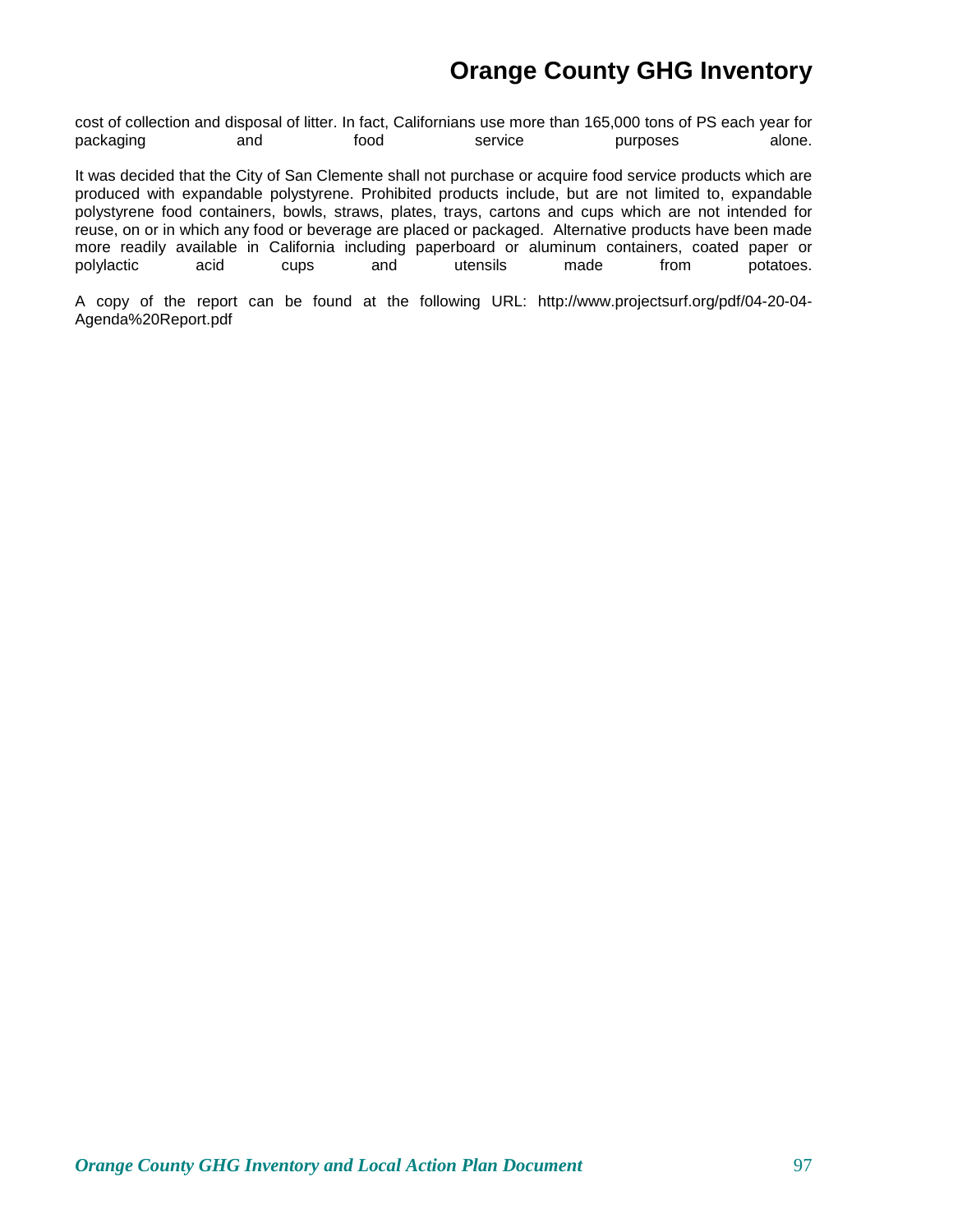# **16 Appendix J – Sample Measure Cases by Sector**

Below are a breakdown of some of the sectors where significant indicator data was available to give examples of qualitative measures within the sector. These examples can give the local government a more tangible idea of what is required for each scenario. Low is a conservative effort (low-hanging fruit), medium is a conservative effort, requiring more effort and capital, and high is an aggressive scenario that requires more initiative, cost investment and is usually considered long term planning.

### COMMUNITY MEASURE SAMPLES

| <b>Suggested Measure</b>                   | Low    | <b>Medium</b> | <b>High</b> |
|--------------------------------------------|--------|---------------|-------------|
| <b>Expand conservation measures</b>        | 40,197 | 100,495       | 140,691     |
| # households improve efficiency by<br>35%  | 8      | 20            | 27          |
| # house holds improve efficiency by<br>15% | 18     | 46            | 64          |
| <b>New Construction Energy Efficiency</b>  | 40,647 | 81,294        | 121,941     |
|                                            |        |               |             |
| # of new houses improve by 20%             | 14     | 28            | 42          |
| # of new houses improve by 35%             | 8      | 16            | 24          |
| <b>Expand alternative energy measures</b>  | 15,840 | 26,400        | 52,800      |
| 100% green power                           | 1      | 2             | 4           |

### Commercial Sector:

| <b>Suggested Measure</b>                                                                                            | Low    | <b>Medium</b> | <b>High</b> |
|---------------------------------------------------------------------------------------------------------------------|--------|---------------|-------------|
| <b>Energy conservation</b><br>programming                                                                           | 16,260 | 40.650        | 81,290      |
| # of businesses to reduce<br>annual emissions by 1000 tons<br>(equiv of 1400,000kwH or 4,778<br>MMBTu or 160 homes) | 16     | 40            | 81          |

| <b>Suggested Measure</b>                                         | Low         | <b>Medium</b> | <b>High</b> |
|------------------------------------------------------------------|-------------|---------------|-------------|
| <b>Land Use Planning</b>                                         | 135,700     | 271,400       | 407,100     |
| # miles avoided by midsized cars                                 | 252,406,788 | 504,813,576   | 757,220,364 |
| <b>Alternative Fuels &amp; vehicles</b>                          | 40,710      | 67,850        | 135,700     |
| # midsized cars replaced by<br>hybrids                           | 6,462       | 10,770        | 21,540      |
| # midsized cars switching from<br>gasoline to E85                | 6,770       | 11,283        | 22,565      |
| <b>Initiate Transportation Demand</b><br><b>Management (TDM)</b> | 135,700     | 203,550       | 339,250     |
| # miles avoided by midsided cars                                 | 252.406.788 | 378.610.182   | 631.016.970 |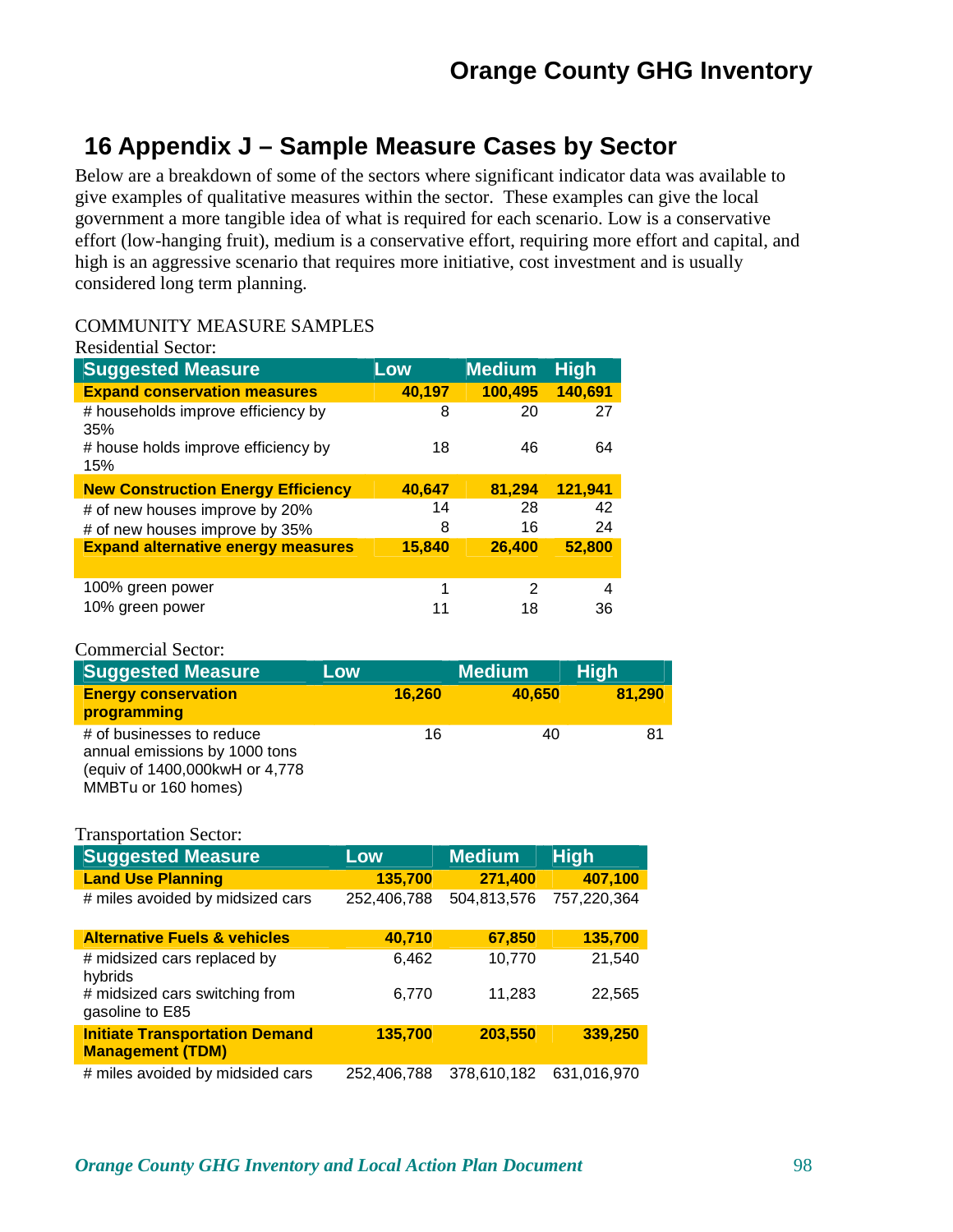### LOCAL GOVERNMENT MEASURE SAMPLES

| <b>Buildings Sector:</b>                                            |       |               |             |
|---------------------------------------------------------------------|-------|---------------|-------------|
| <b>Suggested Measure</b>                                            | Low   | <b>Medium</b> | <b>High</b> |
| <b>Energy efficiency upgrades/expansion of</b><br>existing programs | 1.170 | 2,330         | 4,080       |
| Towns and County building stock improve<br>efficiency by            | 3%    | 5%            | 10%         |
| <b>Renewable and Alternative Energy Sources</b>                     | 580   | 1.170         | 1.750       |
| Towns and County's buildings use 100%<br>percent green power        | 2%    | 4%            | 7%          |

| Fleet Sector: |
|---------------|
|               |

| <b>Suggested Measure</b>                                        | Low   | <b>Medium</b> | <b>High</b> |
|-----------------------------------------------------------------|-------|---------------|-------------|
| <b>Alternative energy sources</b>                               | 61    | 92            | 153         |
| % of green power to be purchased                                | 0.57% | 0.87%         | 1.44%       |
| <b>Additional energy efficiency measures -</b><br>operational   | 61    | 153           | 305         |
| # of streetlights to improve efficiency by<br>10%               | 1,220 | 3.060         | 6.100       |
| # of streetlights to improve efficiency by<br>35%               | 349   | 874           | 1,743       |
| <b>Additional energy efficiency measures -</b><br>technological | 305   | 610           | 915         |
| # of streetlights to improve efficiency by<br>35%               | 1,743 | 3.486         | 5,229       |
| # of streetlights to improve efficiency by<br>60%               | 1,017 | 2,033         | 3,050       |

### Streetlight Sector:

| <b>Suggested Measure</b>                                        | Low   | <b>Medium</b> | <b>High</b> |
|-----------------------------------------------------------------|-------|---------------|-------------|
| <b>Alternative energy sources</b>                               | 61    | 92            | 153         |
| % of green power to be purchased                                | 0.57% | 0.87%         | 1.44%       |
| <b>Additional energy efficiency measures -</b><br>operational   | 61    | 153           | 305         |
| # of streetlights to improve efficiency by<br>10%               | 1,220 | 3,060         | 6,100       |
| # of streetlights to improve efficiency by<br>35%               | 349   | 874           | 1.743       |
| <b>Additional energy efficiency measures -</b><br>technological | 305   | 610           | 915         |
| # of streetlights to improve efficiency by<br>35%               | 1,743 | 3,486         | 5,229       |
| # of streetlights to improve efficiency by<br>60%               | 1,017 | 2,033         | 3,050       |

### *Orange County GHG Inventory and Local Action Plan Document* 99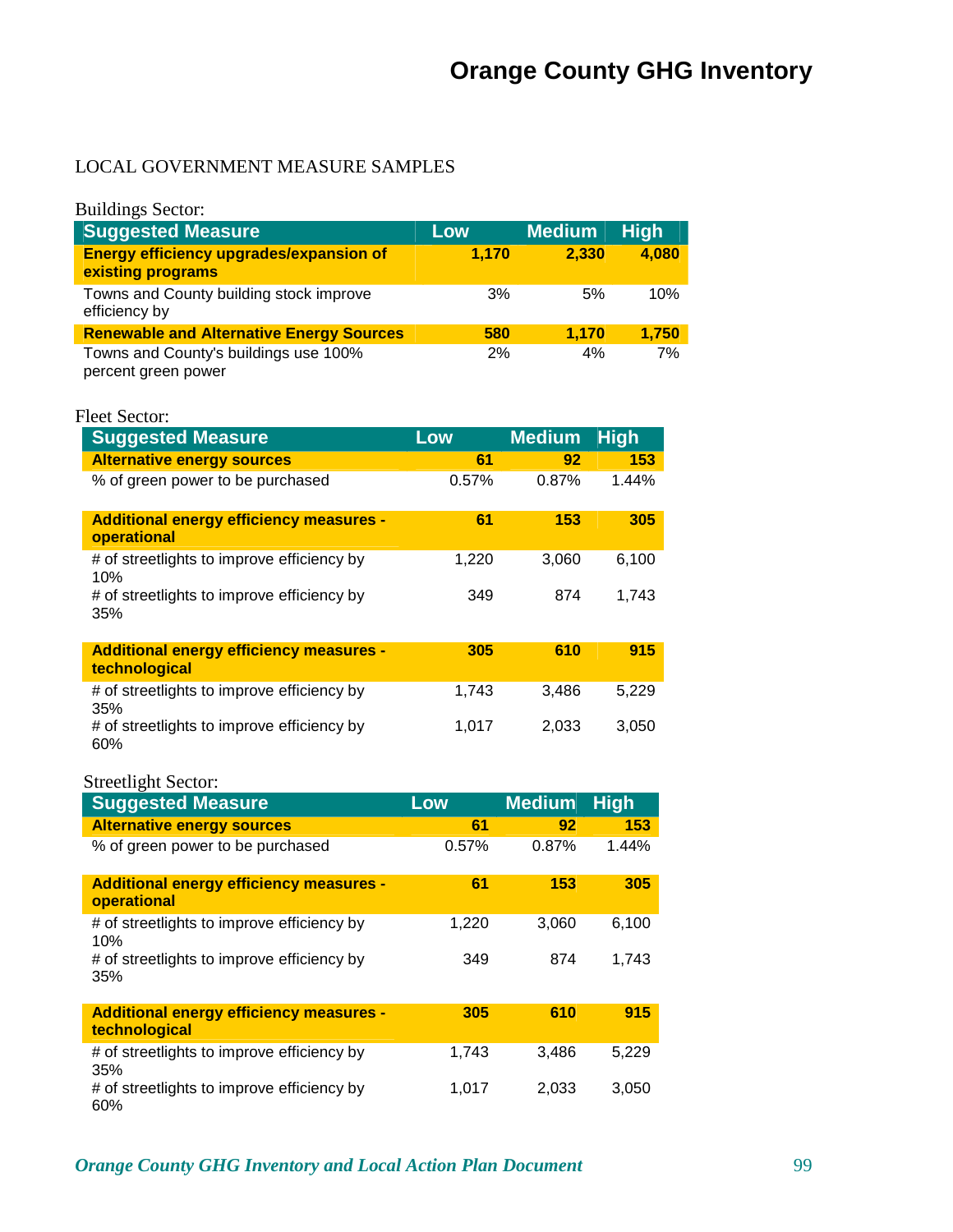Water/Waste Water Sector:

| <b>Suggested Measure</b>                                    | Low    | <b>Medium</b> | <b>High</b> |
|-------------------------------------------------------------|--------|---------------|-------------|
| <b>Water Conservation - Expanded Program</b>                | 1123   | 2,246         | 3,606       |
| million gallons to be conserved                             | 28,092 | 56,183        | 90,204      |
| <b>Retrofits of Plants</b>                                  | 2.246  | 3,606         | 4,508       |
| all water and sewage facilities to improve efficiency<br>by | 7%     | 11%           | 13%         |
| <b>Alternative Energy</b>                                   | 180    | 901           | 1,803       |
| % of greenpower to be purchased                             | 1%     | 3%            | 5%          |